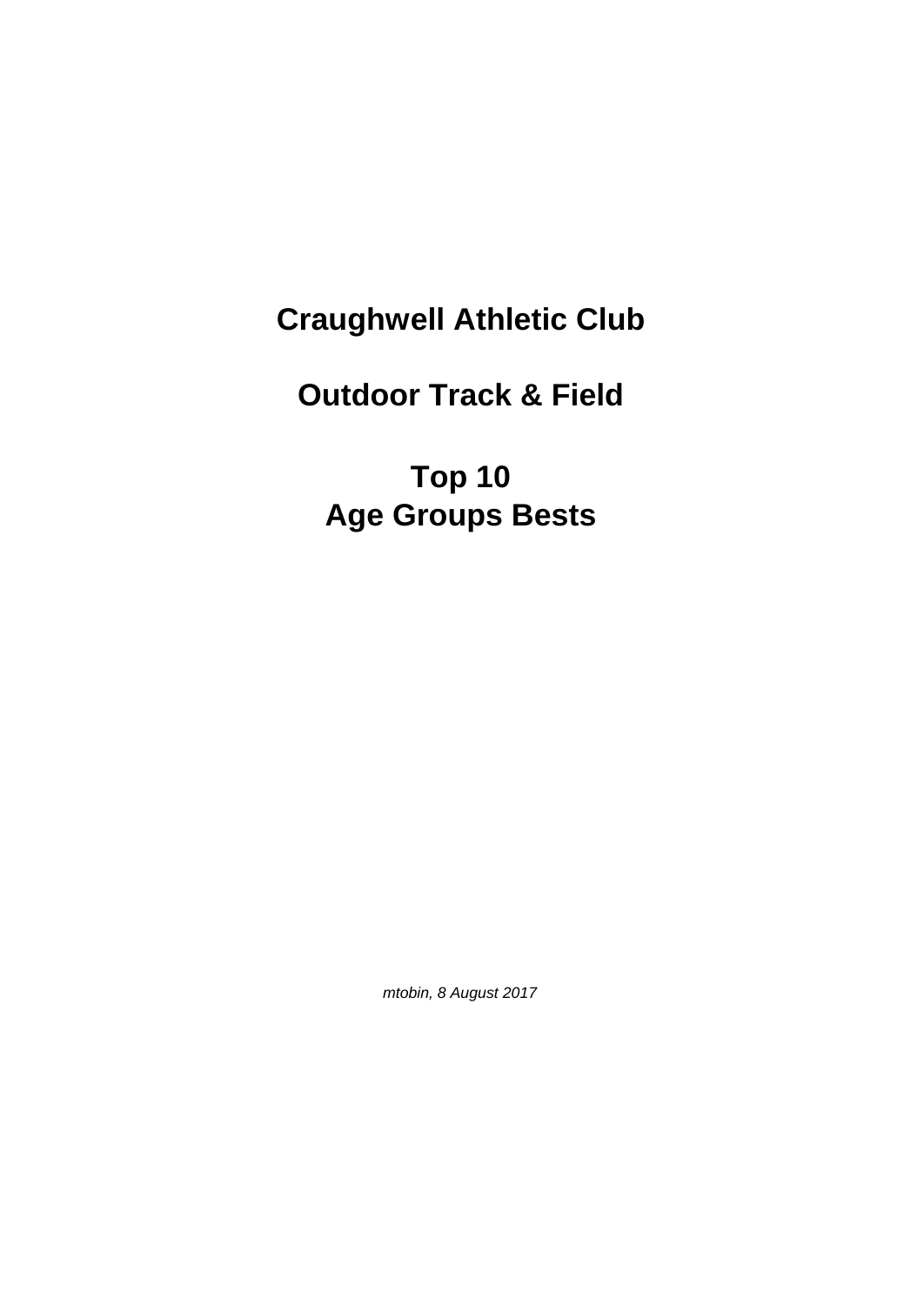| <b>Outdoors</b> | Rank                    | Age            | <b>Time</b> | <b>Name</b>           | Competition           | <b>Venue</b> | <b>Date</b> |
|-----------------|-------------------------|----------------|-------------|-----------------------|-----------------------|--------------|-------------|
| 60m             | $\mathbf{1}$            | U8             | 10.95       | <b>Remy Aylmer</b>    | Galway U9-12 T&F      | Dangan       | 07.05.17    |
| 60m             | $\overline{2}$          | U8             | 11.69       | <b>Madison Ryan</b>   | Galway U9-12 T&F      | Dangan       | 07.05.17    |
|                 | 3                       | U8             | 11.87       | <b>Jane Evans</b>     | Galway U9-12 T&F      |              |             |
| 60m             |                         |                |             |                       |                       | Dangan       | 07.05.17    |
| 60m             | $\overline{\mathbf{4}}$ | U8             | 12.28       | <b>Clodagh Kelly</b>  | Galway U9-12 T&F      | Dangan       | 07.05.17    |
| 60m             | $\overline{5}$          | U8             | 12.64       | <b>Abbi Donoghue</b>  | Galway U9-12 T&F      | Dangan       | 07.05.17    |
| 60m             | $\mathbf{1}$            | U <sub>9</sub> | 9.85        | Ella Bryan            | Connacht T&F          | Sligo IT     | 20.6.04     |
| 60m             | $\overline{\mathbf{c}}$ | U <sub>9</sub> | 10.08       | Claire Ryder          | Connacht T&F          | Sligo IT     | 20.6.04     |
| 60m             | $\overline{\mathbf{3}}$ | U <sub>9</sub> | 10.26       | <b>Lauren Morgan</b>  | Galway U9-12 T&F      | Dangan       | 07.05.17    |
| 60m             |                         | U <sub>9</sub> | h 10.3      | Tara McNally          | Galway T&F            | Dangan       | 5.5.06      |
| 60m             |                         | U <sub>9</sub> | 10.49       | Aoibhe Donnellan      | National U9 T&F       | Tullamore    | 21.6.14     |
|                 | 4                       |                |             |                       |                       |              |             |
| 60m             | 5                       | U <sub>9</sub> | 10.51       | Dandy Murray          | Connacht T&F          | Dangan       | 11.6.05     |
| 60m             | 6                       | U <sub>9</sub> | 10.53       | Jane Trehy            | Connacht T&F          | Dangan       | 12.6.10     |
| 60m             |                         | U <sub>9</sub> | h 10.6      | Sarah Byrne           | Galway T&F            | Dangan       | 12.5.13     |
| 60m             | 7                       | U <sub>9</sub> | 10.61       | Claire Broderick      | Connacht T&F          | Athlone IT   | 6.6.09      |
| 60m             | 8                       | U <sub>9</sub> | 10.66       | Sarah Molloy          | Connacht T&F          | Sligo IT     | 20.6.04     |
| 60m             | 9                       | U <sub>9</sub> | 10.69       | Sineád Treacy         | Connacht T&F          | Dangan       | 11.6.05     |
| 60m             | 10                      | U <sub>9</sub> | 10.69       | Keevagh Barry         | Connacht T&F          | Dangan       | 11.6.16     |
| 60m             |                         | U10            | h 9.5       | Siobhan Gardiner      |                       |              | 21.5.04     |
|                 |                         |                |             |                       | Galway T&F            | Dangan       |             |
| 60m             |                         | U10            | h 9.7       | Ella Bryan            | Galway T&F            | Dangan       | 6.5.05      |
| 60m             | 1                       | U10            | 9.73        | Claire Ryder          | Connacht T&F          | Dangan       | 11.6.05     |
| 60m             | $\boldsymbol{2}$        | U10            | 9.82        | Caoimhe Reidy         | National T&F          | Mardyke Cork | 24.6.07     |
| 60m             |                         | U10            | h 9.9       | Laura Cunningham      | Galway T&F            | Dangan       | 2.5.09      |
| 60m             |                         | U10            | h 9.9       | Ava Finn              | Galway T&F            | Dangan       | 12.5.12     |
| 60m             | 3                       | U10            | 9.96        | Sarah Helebert        | National T&F          | Tullamore    | 21.7.02     |
| 60m             | $\overline{\mathbf{4}}$ | U10            | 9.97        | Tara McNally          | Connacht T&F          | Sligo IT     | 09.6.07     |
| 60m             | 5                       | U10            | 9.98        | Ashley McDonnell      | National T&F          | Tullamore    | 21.7.02     |
| 60m             | 6                       | U10            | 9.99        | Sinead Gaffney        | Connacht T&F          | Sligo IT     | 20.6.04     |
| 60m             |                         | U10            | 10.0<br>h   | Marie McNamara        | Galway T&F            | Dangan       | 21.5.04     |
| 60m             |                         | U10            | 10.0<br>h   | Claire Broderick      | Galway T&F            | Dangan       | 9.5.10      |
| 60m             |                         | U10            | 10.0<br>h   | Jane Trehy            | Galway T&F            | Dangan       | 7.5.11      |
| 60m             |                         | U10            | $h$ 10.0    | Leanne Lynskey        | Galway T&F            | Dangan       | 12.5.12     |
| 60m             | 7                       | U10            | 10.01       | Ella Farrelly         | National Juvenile T&F | Tullamore    | 3.7.16      |
| 60m             | 8                       | U10            | 10.07       | Evie Culhane          | National Juvenile T&F | Tullamore    | 3.7.16      |
| 60m             | 9                       | U10            | 10.12       | <b>Lauren Kilduff</b> | Galway U9-12 T&F      | Dangan       | 07.05.17    |
| 60m             | 10                      | U10            | 10.13       | Tara Keane            | National Juvenile T&F | Tullamore    | 3.7.16      |
|                 |                         |                |             |                       |                       |              |             |
| 60m             |                         | U11            | h 9.1       | Mia Waters            | Galway T&F            | Dangan       | 12.5.12     |
| 60m             |                         | U11            | h 9.2       | Aoife Walsh           | Galway T&F            | Dangan       | 9.5.10      |
| 60m             |                         | U11            | h 9.2       | Caoimhe O'Donoghue    | Galway T&F            | Dangan       | 9.5.10      |
| 60m             |                         | U11            | h 9.2       | Laura Cunningham      | Galway T&F            | Dangan       | 9.5.10      |
| 60m             | $\mathbf{1}$            | U11            | 9.21        | Tara McNally          | National T&F          | Tullamore    | 14.6.08     |
| 60m             | $\boldsymbol{2}$        | U11            | 9.34        | Sarah Helebert        | National T&F          | Tullamore    | 20.7.03     |
| 60m             |                         | U11            | h 9.40      | Linda Porter          | Galway T&F            | Dangan       | 21.5.04     |
| 60m             | 3                       | U11            | 9.48        | Aoife Kelly           | Galway T&F            |              | 12.5.13     |
|                 |                         | U11            |             | Grainne McDaid        |                       | Dangan       |             |
| 60m             |                         |                | h 9.5       |                       | Galway T&F            | Dangan       | 03.5.08     |
| 60m             |                         | U11            | h 9.5       | Derbhla Cronin        | Galway T&F            | Dangan       | 9.5.10      |
| 60m             |                         | U11            | h 9.5       | Aoife Kelly           | Galway T&F            | Dangan       | 12.5.13     |
| 60m             |                         | U11            | 9.6<br>h    | Katie O'Donoghue      | Galway T&F            | Dangan       | 21.5.04     |
| 60m             |                         | U11            | h 9.6       | Caoilin Milton        | Galway T&F            | Dangan       | 9.5.10      |
| 60m             | $\overline{4}$          | U11            | 9.61        | <b>Ella Farrelly</b>  | Galway U9-12 T&F      | Dangan       | 07.05.17    |
| 60m             | 5                       | U11            | 9.69        | Ashley McDonnell      | National T&F          | Tullamore    | 20.7.03     |
| 60m             | $\overline{6}$          | U11            | 9.82        | <b>Evie Culhane</b>   | Galway U9-12 T&F      | Dangan       | 07.05.17    |
| 60m             | $\overline{7}$          | U11            | 9.82        | <b>Isabel Schukat</b> | Galway U9-12 T&F      | Dangan       | 07.05.17    |
| $60\mathrm{m}$  | 8                       | U11            | 9.85        | Emma Malone           | Galway T&F            | Dangan       | 12.5.13     |
| 60m             | 9                       | U11            | 9.86        | Aoibhe Donnellan      | Connacht T&F          | Dangan       | 11.6.16     |
| 60m             | 10                      | U11            | 9.90        | Claire Ryder          | Connacht T&F          | Sligo IT     | 10.6.06     |
|                 |                         |                |             |                       |                       |              |             |
| 60m             | 1                       | U12            | 8.83        | Tara McNally          | National Juvenile T&F | Tullamore    | 12.7.09     |
| $60\mathrm{m}$  | $\boldsymbol{2}$        | U12            | 8.92        | Niamh Niland          | Connacht T&F          | Athlone IT   | 8.6.13      |
| 60m             | $\overline{3}$          | U12            | 9.12        | <b>Niamh Duffy</b>    | National U12 T&F      | Tullamore    | 8.7.17      |
| 60m             | $\overline{4}$          | U12            | 9.44        | <b>Grace Lynch</b>    | Galway U9-12 T&F      | Dangan       | 07.05.17    |
| 60m             | 5                       | U12            | 9.50        | Mia Waters            | Galway Juvenile T&F   | Dangan       | 19.5.13     |
| 60m             | 6                       | U12            | 9.65        | Leanagh Gilligan      | Galway Juvenile T&F   | Dangan       | 19.5.13     |
| 60m             | 7                       | U12            | 9.66        | Eimear Loughnane      | Connacht T&F          | Dangan       | 12.6.10     |
|                 |                         |                | 9.90        | Caoimhe Gilligan      | Galway Juvenile T&F   | Dangan       | 19.5.13     |
| 60m             | 8                       | U12            |             |                       |                       |              |             |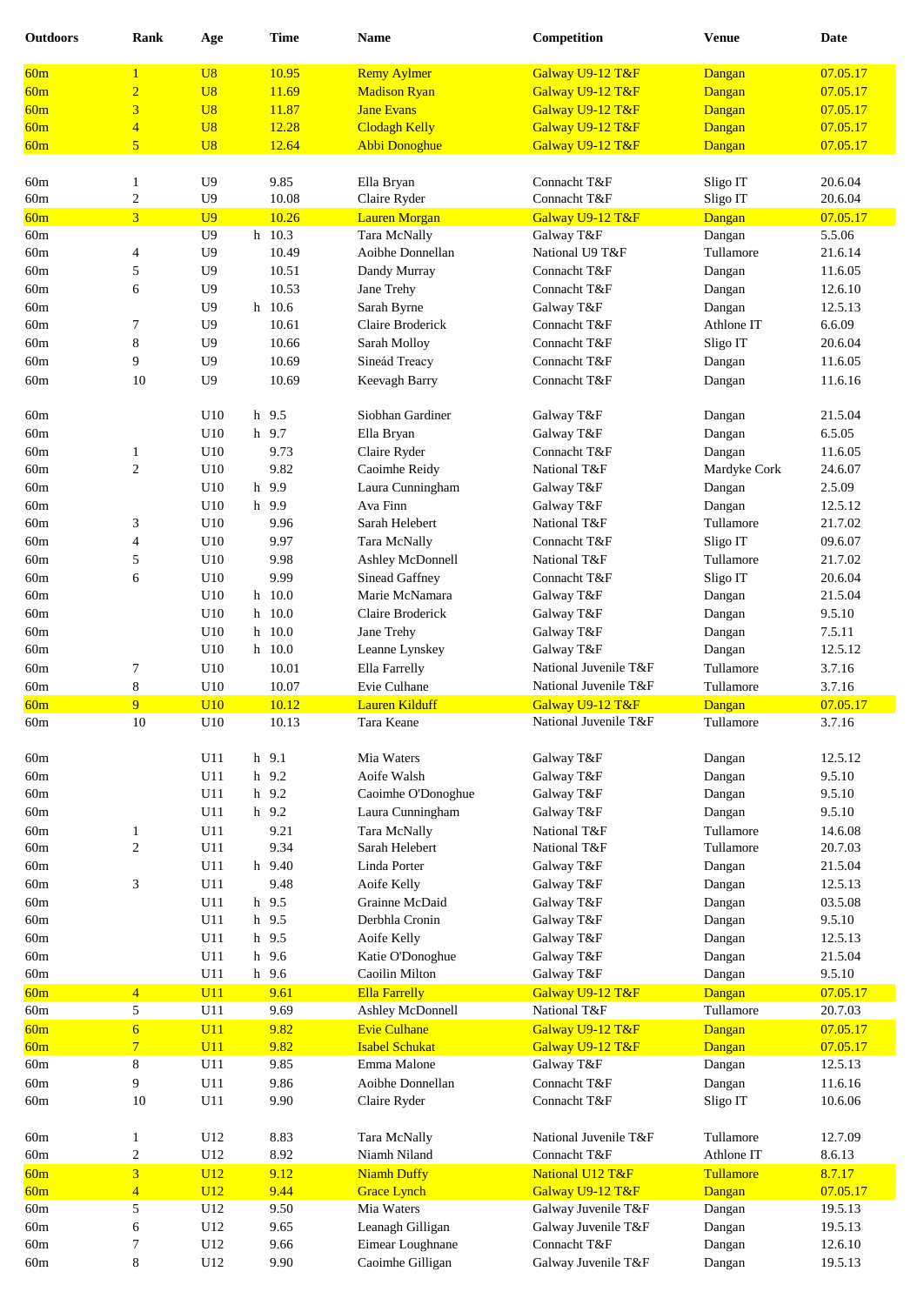| <b>Outdoors</b> | Rank                     | Age        | <b>Time</b>    | <b>Name</b>                     | Competition                           | <b>Venue</b>               | <b>Date</b>        |
|-----------------|--------------------------|------------|----------------|---------------------------------|---------------------------------------|----------------------------|--------------------|
| 60m             | 9                        | U12        | 9.92           | <b>Grace Keaveney</b>           | Galway U9-12 T&F                      | Dangan                     | 07.05.17           |
| 60m             | 10                       | U12        | 10.28          | <b>Muireann Leen</b>            | Galway U9-12 T&F                      | Dangan                     | 07.05.17           |
|                 |                          |            |                |                                 |                                       |                            |                    |
| 80 <sub>m</sub> | $\mathbf{1}$             | U12        | 11.10          | Claire Ryder                    | National T&F                          | Mardyke Cork               | 24.6.07            |
| 80m             |                          | U12        | h 11.76        | Sarah Helebert                  | Galway T&F                            |                            | 21.5.04            |
|                 |                          |            |                |                                 |                                       | Dangan                     |                    |
| 80m             |                          | U12        | h 11.8         | Tara McNally                    | Galway T&F                            | Dangan                     | 3.5.09             |
| 80m             | $\overline{\mathbf{c}}$  | U12        | 11.96          | Sineád Treacy                   | Connacht T&F                          | Dangan                     | 17.5.08            |
| 80m             | 3                        | U12        | 12.20          | Ella Bryan                      | National T&F                          | Mardyke Cork               | 24.6.07            |
| 80m             |                          | U12        | h 12.4         | Grainne McDaid                  | Galway T&F                            | Dangan                     | 3.5.09             |
| 80m             | 4                        | U12        | 12.47          | Rachel Finnegan                 | National T&F                          | Tullamore                  | 20.7.03            |
| 80 <sub>m</sub> | 5                        | U12        | 12.66          | Dandy Murray                    | National T&F                          | Tullamore                  | 14.6.08            |
| 80 <sub>m</sub> |                          | U12        | h 12.7         | Ellen Fitzpatrick               | Galway T&F                            | Dangan                     | 3.5.08             |
|                 |                          |            |                |                                 |                                       |                            |                    |
| 80 <sub>m</sub> | $\mathbf{1}$             | U13        | 10.58          | Cathriona Farrell               | Connacht T&F                          | Dangan                     | 19.6.04            |
| 80m             |                          | U13        | 10.89          |                                 | National T&F                          | Tullamore                  | 10.7.10            |
|                 | $\boldsymbol{2}$         |            |                | Tara McNally                    |                                       |                            |                    |
| 80 <sub>m</sub> | 3                        | U13        | 11.54          | Niamh Niland                    | Connacht U13 T&F                      | Sligo IT                   | 14.6.14            |
| 80 <sub>m</sub> | 4                        | U13        | 11.65          | Siona Lawless                   | Galway Juvenile T&F                   | Dangan                     | 19.5.13            |
| 80 <sub>m</sub> | 5                        | U13        | 11.82          | Alison Leahy                    | Galway Juvenile T&F                   | Dangan                     | 19.5.13            |
| 80 <sub>m</sub> | 6                        | U13        | 11.90          | Sineád Treacy                   | Connacht T&F                          | Athlone                    | 13.6.09            |
| 80 <sub>m</sub> | 7                        | U13        | 11.94          | Mia Waters                      | Connacht U13 T&F                      | Sligo IT                   | 14.6.14            |
| 80 <sub>m</sub> | 8                        | U13        | 12.04          | <b>Fauve Aylmer</b>             | National U13 B T&F                    | Tullamore                  | 15.7.17            |
| $80\mathrm{m}$  | 9                        | U13        | 12.15          | Clare Broderick                 | Galway Juvenile T&F                   | Dangan                     | 19.5.13            |
| 80m             | 10                       | U13        | 12.47          | Alice McMahon                   | Connacht U13 T&F                      | Sligo IT                   | 14.6.14            |
|                 |                          |            |                |                                 |                                       |                            |                    |
|                 |                          |            |                |                                 |                                       |                            |                    |
| 80m             | $\mathbf{1}$             | U14        | 10.63          | Tara McNally                    | National Juvenile T&F                 | Tullamore                  | 16.7.11            |
| 80m             |                          | U14        | h 10.7         | Claire Ryder                    | Galway T&F                            | Dangan                     | 3.5.09             |
| 80m             | $\overline{c}$           | U14        | 10.84          | Sineád Treacy                   | National T&F                          | Tullamore                  | 10.7.10            |
| 80 <sub>m</sub> | 3                        | U14        | 11.25          | Caoimhe O'Donoghue              | Galway Juvenile T&F                   | Dangan                     | 19.5.13            |
| 80 <sub>m</sub> | 4                        | U14        | 11.31          | Alison Leahy                    | Connacht U14 T&F                      | Sligo IT                   | 14.6.14            |
| 80 <sub>m</sub> | 5                        | U14        | 11.45          | Dandy Murray                    | Connacht T&F                          | Dangan                     | 19.6.10            |
| 80m             | 6                        | U14        | 11.59          | Lorraine Delaney                | Galway Juvenile T&F                   | Dangan                     | 19.5.13            |
| 80m             | 7                        | U14        | 11.65          | Eimear Loughnane                | Connacht Juvenile T&F                 | Dangan                     | 17.6.12            |
| 80m             | 8                        | U14        | 11.69          | Debbie Kenny                    | Connacht T&F                          | Sligo IT                   | 16.6.07            |
|                 | 9                        |            | 11.72          |                                 |                                       |                            |                    |
| 80m             |                          | U14        |                | Katie O'Donoghue                | Connacht T&F                          | Sligo IT                   | 16.6.07            |
| 80 <sub>m</sub> |                          | U14        | h 11.8         | Jane Healy                      | Galway T&F                            | Dangan                     | 14.5.04            |
| 80 <sub>m</sub> | 10                       | U14        | 12.28          | <b>Eve Ayo</b>                  | Galway U13-Sen T&F                    | Dangan                     | 29.04.17           |
|                 |                          |            |                |                                 |                                       |                            |                    |
| 100m            |                          | U15        | h 12.6         | Claire Ryder                    | Galway T&F                            | $\mathbf{D}angan$          | 9.5.10             |
| 100m            | 1                        | U15        | 12.86          | Tara McNally                    | Connacht Juvenile T&F                 | Dangan                     | 17.6.12            |
| 100m            | $\boldsymbol{2}$         | U15        | 12.88          | Caoimhe O'Donoghue              | Connacht U15 T&F                      | Sligo IT                   | 14.6.14            |
| 100m            | 3                        | U15        | 13.18          | Michelle Duggan                 | Galway Juvenile T&F                   | Dangan                     | 19.5.13            |
| 100m            | $\overline{\mathcal{L}}$ | U15        | 13.23          | Claire Ryder                    | Connacht T&F                          | Dangan                     | 19.6.10            |
| 100m            | $\overline{5}$           | U15        | 13.45          | Alisha Larkin                   | <b>Connacht Schools T&amp;F</b>       | <b>Athlone IT</b>          | 18.5.17            |
| 100m            | $\overline{6}$           | U15        | 13.48          | <b>Ornaith Coen</b>             | <b>South Connacht Schools T&amp;F</b> | <b>Athlone IT</b>          | 11.5.17            |
|                 |                          |            |                |                                 |                                       |                            |                    |
| 100m            | $\overline{7}$           | U15        | 13.79          | <b>Ailbhe Folan</b>             | Connacht U15 T&F                      | <b>Sligo IT</b>            | 17.6.17            |
| 100m            | 8                        | U15        | 13.80          | <b>Chloe Farragher</b>          | Galway U13-Sen T&F                    | Dangan                     | 29.04.17           |
| 100m            | 9                        | U15        | 13.9           | Maireád McCan                   | Connacht Schools T&F                  | Athlone                    | 13.5.09            |
| 100m            |                          | U15        | h 14.1         | Debbie Kenny                    | Galway T&F                            | Dangan                     | 18.5.08            |
| 100m            | 10                       | U15        | 14.12          | Jane Healy                      | National T&F                          | Tullamore                  | 10.7.05            |
|                 |                          |            |                |                                 |                                       |                            |                    |
| 100m            | $\mathbf{1}$             | U16        | 12.83          | Sineád Treacy                   | Irish Schools T&F                     | Tullamore                  | 2.6.12             |
| 100m            | $\boldsymbol{2}$         | U16        | 12.83          | Michelle Duggan                 | Connacht U16 T&F                      | Sligo IT                   | 14.6.14            |
| 100m            | 3                        | U16        | 12.91          | Tara McNally                    | National U16 T&F                      | Tullamore                  | 6.7.13             |
| $100\mathrm{m}$ |                          | U16        | h 13.10        | Leah Creaven                    | Galway T&F                            | Dangan                     | 26.5.06            |
| $100\mathrm{m}$ | $\overline{\mathcal{A}}$ | U16        | 13.87          | Maireád McCan                   | Connacht T&F                          |                            | 19.6.10            |
|                 |                          |            |                |                                 |                                       | Dangan                     |                    |
| 100m            | $\overline{5}$           | U16        | 14.76          | <b>Chloe Casey</b>              | Galway U13-Sen T&F                    | Dangan                     | 29.04.17           |
| l 00m           |                          |            |                |                                 |                                       |                            |                    |
| 100m            | $\mathbf{1}$             | U17        | 12.56          | Sineád Treacy                   | National U17 T&F                      | Tullamore                  | 6.7.13             |
| 100m            |                          | <b>U17</b> | h 13.00        | <b>Siona Lawless</b>            | <b>Connacht Schools T&amp;F</b>       | <b>Athlone IT</b>          | 18.5.17            |
| 100m            | 2                        | U17        | 13.59          | Caoilin Milton                  | Dublin Graded Meet                    | Santry                     | 20.4.16            |
| 100m            | 3                        | U17        | 13.68          | Maireád McCan                   | Tir Chonaill Open T&F                 | Donegal Town               | 24.4.11            |
| 100m            | 4                        | U17        | 13.82          | Claire Ryder                    | Connacht Juvenile T&F                 | Dangan                     | 17.6.12            |
|                 |                          | U17        | h 14.0         | Kelly O'Donoghue                | Galway T&F                            | Dangan                     | 19.6.08            |
|                 |                          |            |                |                                 |                                       |                            |                    |
| 100m            |                          |            |                |                                 |                                       |                            |                    |
| 100m            | 6                        | U17        | 14.10          | Ellen Fitzpatrick               | Galway Juvenile T&F                   | Dangan                     | 19.5.13            |
| 100m            |                          | U17        | h 14.3         | Melissa Mullins                 | Galway Senior T&F                     | Dangan                     | 30.6.11            |
| 100m            | 7                        | U17        | 14.52          | Aoife Walsh                     | Dublin Graded Meet                    | Santry                     | 20.4.16            |
| 100m<br>100m    | 8<br>9                   | U17<br>U17 | 15.21<br>15.40 | Melissa Mullins<br>Miriam Lacey | Tir Chonaill Open T&F<br>Connacht T&F | Donegal Town<br>Athlone IT | 24.4.11<br>16.6.13 |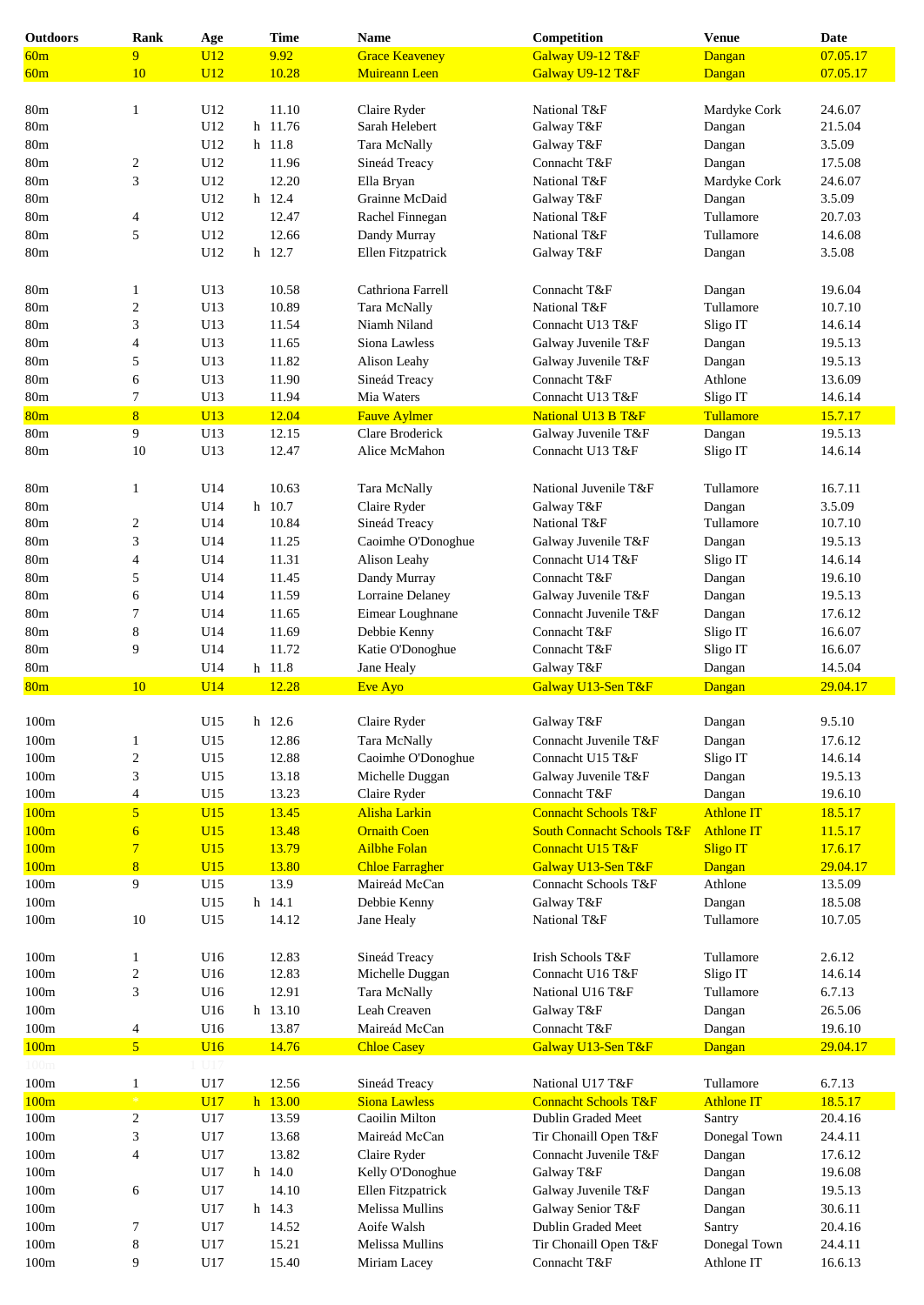| <b>Outdoors</b> | <b>Rank</b>         | Age        |   | <b>Time</b>             | <b>Name</b>                    | Competition                           | <b>Venue</b>              | <b>Date</b>       |
|-----------------|---------------------|------------|---|-------------------------|--------------------------------|---------------------------------------|---------------------------|-------------------|
| 100m            | $\mathbf{1}$        | U18        |   | 12.34                   | Sineád Treacy                  | Connacht U18 T&F                      | Sligo IT                  | 14.6.14           |
| 100m            |                     | U18        |   | h 12.8                  | Jessica Heneghan               | Galway T&F                            | Dangan                    | 20.5.12           |
| 100m            | 2                   | U18        |   | 13.06                   | Michelle Duggan                | National League                       | Cork IT                   | 16.7.16           |
| 100m            | 3                   | U18        |   | 13.46                   | Aisling Keady                  | Dublin Graded Meet                    | Santry                    | 20.4.16           |
| 100m            | 4                   | U18        |   | 13.59                   | Claire Ryder                   | Connacht T&F                          | Athlone IT                | 16.6.13           |
| 100m            | 5                   | U18        |   | 13.65                   | Maireád McCan                  | Connacht Juvenile T&F                 | Dangan                    | 17.6.12           |
| 100m            | $\overline{6}$      | <b>U18</b> |   | 13.73                   | Laura Cunningham               | Connacht U18 T&F                      | <b>Sligo IT</b>           | 17.6.17           |
| 100m            |                     | U18        |   | h 14.8                  | Jane Healy                     | Galway T&F                            | Dangan                    | 19.6.08           |
|                 |                     |            |   |                         |                                |                                       |                           |                   |
| 100m            | $\mathbf{1}$        | U19        |   | 12.20                   | Sineád Treacy                  | Irish Schools T&F                     | Tullamore                 | 30.5.15           |
| 100m            | $\overline{c}$      | U19        |   | 12.84                   | Katie O'Donoghue               | Irish Schools T&F                     | Tullamore                 | 2.6.12            |
| 100m            |                     | U19        |   | h 13.4                  | Sarah Finnegan                 | Galway T&F                            | Dangan                    | 26.5.06           |
| 100m            | 4                   | U19        |   | 14.31                   | Ashley McDonnell               | Tir Chonaill Open T&F                 | Donegal Town              | 24.4.11           |
| 100m            |                     | U20        |   | h 13.6                  | Rachel Finnegan                | Galway Senior T&F                     | Dangan                    | 30.6.11           |
| 100m            |                     | U20        |   | h 14.6                  | Sarah Finnegan                 | Galway T&F                            | Dangan                    | 12.5.07           |
| l 00m           |                     | Senior     |   | $0.0^{\circ}$           |                                |                                       |                           |                   |
| 100m            |                     | Senior     |   | h 13.2                  | Sarah Finnegan                 | Galway T&F                            | Dangan                    | 17.6.10           |
| 100m            | $\mathbf{1}$        | Senior     |   | 13.24                   | <b>Sinead Treacy</b>           | <b>Connacht Senior T&amp;F</b>        | <b>Sligo IT</b>           | 17.6.17           |
|                 |                     |            |   |                         |                                |                                       |                           |                   |
| 200m            | 1                   | U14        |   | 26.70                   | Tara McNally                   | National Juvenile T&F                 | Tullamore                 | 23.7.11           |
| 200m            | $\overline{c}$      | U14        |   | 27.82                   | Claire Ryder                   | National T&F                          | Tullamore                 | 19.7.09           |
| 200m            |                     | U14        |   | h 27.9                  | Sineád Treacy                  | Galway T&F                            | Dangan                    | 9.5.10            |
| 200m            | 3                   | U14        |   | 28.24                   | Cathriona Farrell              | National T&F                          | Tullamore                 | 10.7.05           |
| 200m            | 4                   | U14        |   | 29.81                   | Lorraine Delaney               | Connacht T&F                          | Athlone IT                | 16.6.13           |
| 200m            |                     | U14        |   | h 31.1<br>$0.0^{\circ}$ | Debbie Kenny                   | Galway T&F                            | Dangan                    | 6.5.07            |
| 200m            |                     | U15        |   | h 26.20                 | Tara McNally                   | Connacht Schools T&F                  | Athlone IT                | 17.5.12           |
| 200m            | 1                   | U15        |   | 26.25                   | Tara McNally                   | National Juvenile T&F                 | Tullamore                 | 28.7.12           |
| 200m            | 2                   | U15        |   | 27.08                   | Caoimhe O'Donoghue             | Connacht U15 T&F                      | Sligo IT                  | 14.6.14           |
| 200m            | 3                   | U15        |   | 27.32                   | Michelle Duggan                | Connacht T&F                          | Athlone IT                | 16.6.13           |
| 200m            | 4                   | U15        |   | h 27.4                  | Claire Ryder                   | Galway T&F                            | Dangan                    | 9.5.10            |
| 200m            | 5                   | U15        |   | 27.49                   | Sineád Treacy                  | National Juvenile T&F                 | Tullamore                 | 23.7.11           |
| 200m            |                     | U15        |   | h 27.8                  | Jane Healy                     | Galway T&F                            | Dangan                    | 27.5.05           |
| 200m            | $\overline{6}$      | U15        |   | 27.89                   | <b>Chloe Farragher</b>         | <b>Connacht Schools T&amp;F</b>       | <b>Athlone IT</b>         | 18.5.17           |
| 200m            | $\overline{7}$<br>8 | U15        |   | 28.17                   | <b>Ava Finn</b>                | <b>South Connacht Schools T&amp;F</b> | Dangan                    | 5.5.17            |
| $200\mathrm{m}$ |                     | U15        |   | 29.30                   | Maria McNamara                 | Connacht T&F                          | Athlone IT                | 13.6.09           |
| 200m<br>200m    | 9                   | U15<br>U15 |   | 29.79<br>h 29.9         | Alisha Larkin<br>Maireád McCan | Connacht U15 T&F<br>Galway T&F        | <b>Sligo IT</b><br>Dangan | 17.6.17<br>3.5.09 |
| 200m            | 10                  | U15        |   | 30.03                   | Emma Jane Moran                | <b>South Connacht Schools T&amp;F</b> | Dangan                    | 5.5.17            |
|                 |                     |            |   |                         |                                |                                       |                           |                   |
| 200m            | $\mathbf{1}$        | U16        |   | 26.42                   | Sineád Treacy                  | National Juvenile T&F                 | Tullamore                 | 28.7.12           |
| 200m            | 2                   | U16        |   | 26.82                   | Tara McNally                   | Galway Juvenile T&F                   | Dangan                    | 19.5.13           |
| 200m            |                     | U16        |   | h 27.0                  | Ashley McDonnell               | Connacht Schools T&F                  | Dangan                    | 14.5.08           |
| 200m            | 3                   | U16        |   | 27.17                   | Michelle Duggan                | Connacht U16 T&F                      | Sligo IT                  | 14.6.14           |
| 200m            | 4                   | U16        |   | 27.90                   | Claire Ryder                   | National Juvenile T&F                 | Tullamore                 | 23.7.11           |
| 200m            |                     | U16        | h | 28.1                    | Jessica Heneghan               | Connacht Schools T&F                  | Athlone IT                | 19.5.10           |
| 200m            |                     | U16        | h | 28.4                    | Maria McNamara                 | Galway T&F                            | Dangan                    | 9.5.10            |
| 200m            | 5                   | U16        |   | 29.17                   | Ellen Fitzpatrick              | Connacht Juvenile T&F                 | Dangan                    | 17.6.12           |
| 200m            | $\mathbf{1}$        | U17        |   | 25.45                   | Sineád Treacy                  | National League                       | Sligo                     | 14.7.13           |
| 200m            | $\overline{c}$      | U17        |   | 28.11                   | Jessica Heneghan               | National Juvenile T&F                 | Tullamore                 | 23.7.11           |
| 200m            | 3                   | U17        |   | 28.89                   | Claire Ryder                   | Connacht Juvenile T&F                 | Dangan                    | 17.6.12           |
| 200m            | 4                   | U17        |   | 28.92                   | Maria McNamara                 | Home Countries International C Stoke  |                           | 3.9.11            |
| 200m            |                     | U17        |   | h 29.2                  | Sineád Gaffney                 | Galway Senior T&F                     | Dangan                    | 23.6.11           |
| 200m            | 5                   | U17        |   | 31.67                   | Ellen Treacy                   | Connacht T&F                          | Athlone IT                | 16.6.13           |
|                 |                     |            |   |                         |                                |                                       |                           |                   |
| 200m            | $\mathbf{1}$        | U18        |   | 25.62                   | Sineád Treacy                  | Connacht U18 T&F                      | Sligo IT                  | 14.6.14           |
| 200m            | 2                   | U18        |   | 27.21                   | Jessica Heneghan               | National League                       | Tullamore                 | 29.7.12           |
| 200m            |                     | U18        |   | h 27.6                  | Katie O'Donoghue               | Galway Senior T&F                     | Dangan                    | 23.6.11           |
| 200m            | 3                   | U18        |   | 27.90                   | Rachel Finnegan                | National CE                           | Tullamore                 | 25.7.09           |
| 200m            | 4                   | U18        |   | 28.00                   | Michelle Duggan                | Dublin Graded Meet                    | Santry                    | 20.7.16           |
| $200\mathrm{m}$ |                     | U18        |   | h 30.6                  | Jane Healy                     | Galway T&F                            | Dangan                    | 3.7.08            |
| 200m            | $\overline{5}$      | <b>U18</b> |   | 31.53                   | <b>Lauren Stewart</b>          | <b>Connacht Schools T&amp;F</b>       | <b>Athlone IT</b>         | 18.5.17           |
| 200m            | 1                   | U19        |   | 24.85                   | Sineád Treacy                  | Irish Schools T&F                     | Tullamore                 | 30.5.15           |
| 200m            | $\overline{c}$      | U19        |   | 26.85                   | Katie O'Donoghue               | Connacht Juvenile T&F                 | Dangan                    | 17.6.12           |
|                 |                     |            |   |                         |                                |                                       |                           |                   |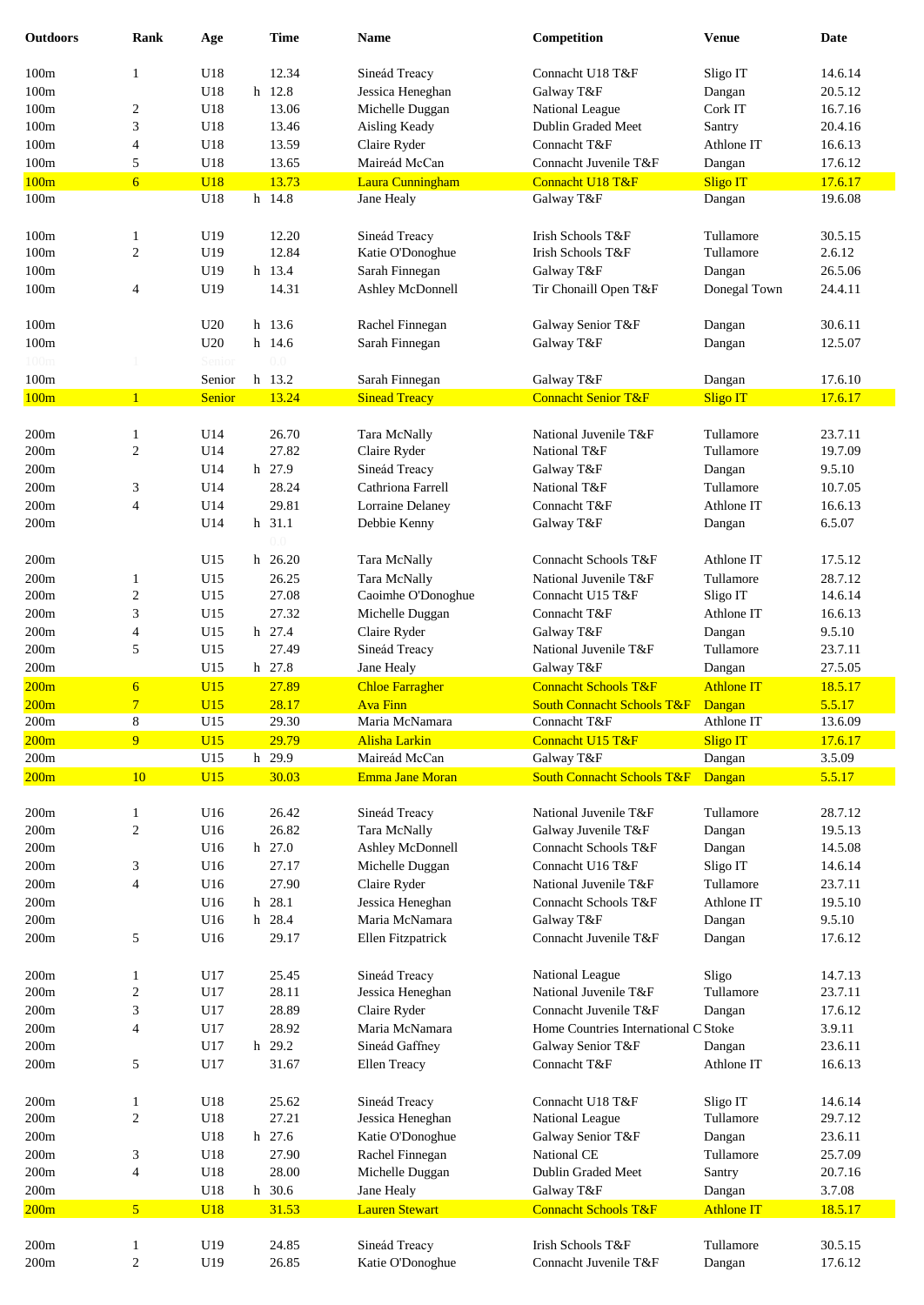| <b>Outdoors</b> | Rank                          | Age             | <b>Time</b>      | <b>Name</b>                     | Competition                                       | <b>Venue</b>            | Date               |
|-----------------|-------------------------------|-----------------|------------------|---------------------------------|---------------------------------------------------|-------------------------|--------------------|
| 200m            | 3                             | U19             | 28.34            | Rachel Finnegan                 | National U19 CE                                   | Tullamore               | 1.8.10             |
| 200m            | 4                             | U19             | 28.35            | Orla Ryan                       | National League                                   | Athlone                 | 10.6.12            |
|                 |                               |                 |                  |                                 |                                                   |                         |                    |
| 200m            |                               | U20             | h 28.90          | Sarah Finnegan                  | Galway T&F                                        | Dangan                  | 31.5.07            |
| 200m            | $\mathbf{1}$                  | U <sub>23</sub> | 26.04            | <b>Sineád Treacy</b>            | <b>National League Round 2</b>                    | Templemore              | 30.07.17           |
| 200m            | $\mathbf{1}$                  | Senior          | 28.09            | Sarah Finnegan                  | National Outdoor CE                               | Tullamore               | 30.7.11            |
| 200m            | $\sqrt{2}$                    | Senior          | 28.55            | Rachel Finnegan                 | Galway Senior T&F                                 | Dangan                  | 9.7.13             |
|                 |                               |                 |                  |                                 |                                                   |                         |                    |
| 60mh            | $\mathbf{1}$                  | U <sub>12</sub> | 12.16            | <b>Chloe Hallinan</b>           | Galway U9-12 T&F                                  | Dangan                  | 07.05.17           |
| 60mh            | $\overline{2}$                | <b>U12</b>      | 12.87            | <b>Grace Lynch</b>              | Galway U9-12 T&F                                  | Dangan                  | 07.05.17           |
| 60mh            | 3                             | <b>U12</b>      | 13.71            | <b>Grace Keaveney</b>           | Galway U9-12 T&F                                  | Dangan                  | 07.05.17           |
| 60mh            | $\overline{4}$                | U12             | 14.16            | <b>Vivien Blaine</b>            | Galway U9-12 T&F                                  | Dangan                  | 07.05.17           |
| 60mh            | $\overline{5}$                | U12             | 14.67            | <b>Abaigh Molloy</b>            | Galway U9-12 T&F                                  | Dangan                  | 07.05.17           |
|                 |                               |                 |                  |                                 |                                                   |                         |                    |
| 60mh            | $\mathbf{1}$                  | U13             | 11.13            | Mia Waters                      | Connacht U13 T&F                                  | Sligo IT                | 14.6.14            |
| 60mh            | $\boldsymbol{2}$              | U13             | 11.23            | Kelly Harte                     | Connacht T&F                                      | Dangan                  | 15.6.08            |
| 60mh            |                               | U13             | h 11.3           | Claire Ryder                    | Galway T&F                                        | Dangan                  | 18.5.08            |
| 60mh            | 3                             | U13             | 11.40            | Rachel Finnegan                 | National T&F                                      | Tullamore<br>Athlone IT | 17.7.04            |
| 60mh            | $\overline{4}$<br>5           | U13             | 11.42            | Alison Leahy<br>Caolin Milton   | Connacht T&F<br>Connacht Juvenile T&F             |                         | 16.6.13<br>17.6.12 |
| 60mh<br>60mh    |                               | U13<br>U13      | 11.47<br>h 12.0  | Rebecca Helebert                | Galway T&F                                        | Dangan<br>Dangan        | 14.5.04            |
| 60mh            |                               | U13             | h 12.1           | Sineád Treacy                   | Galway T&F                                        | Dangan                  | 3.5.09             |
| 60mh            | $\overline{6}$                | U13             | 12.12            | Clodagh O'Meara                 | Galway U13-Sen T&F                                | Dangan                  | 29.04.17           |
| 60mh            | 7                             | U13             | 12.17            | Tara Slattery                   | Connacht T&F                                      | Athlone IT              | 16.6.13            |
| 60mh            | $\,8$                         | U13             | 12.25            | Sinead Gaffney                  | Connacht T&F                                      | Sligo IT                | 16.6.07            |
| 60mh            |                               | U13             | h 12.4           | Caoimhe Quill                   | Galway T&F                                        | Dangan                  | 6.5.07             |
| 60mh            | 9                             | U13             | 12.54            | Katie O'Donoghue                | Connacht T&F                                      | Dangan                  | 17.6.06            |
| 60mh            |                               | U13             | h 12.9           | Kelly O'Donoghue                | Galway T&F                                        | Dangan                  | 14.5.04            |
| 60mh            | 10                            | U13             | 13.17            | <b>Grace Leen</b>               | Galway U13-Sen T&F                                | Dangan                  | 29.04.17           |
|                 |                               |                 |                  |                                 |                                                   |                         |                    |
| 75mh            |                               | U13             | h 13.6           | Emma Gaffney                    | <b>Connacht Schools CE</b>                        | Dangan                  | 13.9.11            |
| 75mh            |                               | U13             | h 13.8           | Aisling Keady-Cummins           | Connacht Schools CE                               | Dangan                  | 13.9.11            |
|                 |                               |                 |                  |                                 |                                                   |                         |                    |
| 75mh            |                               | U14             | h 12.30          | Tara McNally                    | <b>Connacht Schools CE</b>                        | Dangan                  | 13.9.11            |
| 75mh            |                               | U14             | h 12.50          | Michelle Duggan                 | <b>Connacht Schools CE</b>                        | Dangan                  | 18.9.12            |
| 75mh            | 1                             | $\rm U14$       | 12.70            | Cathriona Farrell               | Irish Schools CE                                  | Santry                  | 1.10.05            |
| 75mh            | $\overline{c}$                | U14             | 12.82            | Caoilin Milton                  | National U14 Pentathlon                           | Tullamore               | 10.8.13            |
| 75mh<br>75mh    |                               | U14<br>U14      | h 12.90<br>13.10 | Aisling Keady<br>Sarah Helebert | <b>Connacht Schools CE</b><br>Connacht Schools CE | Dangan                  | 18.9.12<br>14.9.06 |
| 75mh            | 3<br>$\overline{\mathcal{L}}$ | U14             | 13.67            | Ashley McDonnell                | <b>Connacht Schools CE</b>                        | Dangan<br>Dangan        | 14.9.06            |
| 75mh            |                               | U14             | h 14.2           | Sineád Treacy                   | Galway T&F                                        | Dangan                  | 9.5.10             |
| 75mh            | 5                             | U14             | 14.50            | Alison Leahy                    | Connacht U14 T&F                                  | Sligo IT                | 14.6.14            |
| 75mh            | $\overline{6}$                | U14             | 15.17            | Oliwia Koman                    | Connacht U14 T&F                                  | <b>Sligo IT</b>         | 17.6.17            |
| 75mh            | $\overline{7}$                | U14             | 15.54            | <b>Anna Molloy</b>              | Galway U13-Sen T&F                                | Dangan                  | 29.04.17           |
| 75mh            | $\bf{8}$                      | U14             | 15.54            | <b>Saoirse Pierce</b>           | Galway U13-Sen T&F                                | Dangan                  | 29.04.17           |
|                 |                               |                 |                  |                                 |                                                   |                         |                    |
| 75mh            |                               | U15             | h 12.5           | Ella Bryan                      | Connacht Schools CE                               | Athlone IT              | 15.9.10            |
| 75mh            | $\mathbf{1}$                  | U15             | 12.51            | Cathriona Farrell               | Irish Schools T&F                                 | Tullamore               | 3.6.06             |
| 75mh            | $\overline{2}$                | U15             | 12.82            | <b>Ellie Cronin</b>             | <b>Connacht Schools T&amp;F</b>                   | <b>Athlone IT</b>       | 18.5.17            |
| 75mh            | 3                             | U15             | 13.30            | Rachel Finnegan                 | Connacht Schools CE                               | Dangan                  | 14.9.06            |
| 75mh            | $\overline{4}$                | U15             | 13.46            | <b>Aine Kelly</b>               | <b>Connacht Schools T&amp;F</b>                   | <b>Athlone IT</b>       | 18.5.17            |
| 75mh            | 5                             | U15             | 13.70            | Sophie Ralston                  | Connacht Schools CE                               | Dangan                  | 14.9.06            |
| 75mh            |                               | U15             | h 13.8           | Sineád Treacy                   | Connacht Schools CE                               | Dangan                  | 13.9.11            |
| 75mh            | 6                             | U15             | 13.90            | Ashley McDonnell                | <b>Connacht Schools CE</b>                        | Tullamore               | 21.9.07            |
|                 |                               | U16             | h 13.2           | Maria McNamara                  | Connacht Schools CE                               | Athlone IT              | 15.9.10            |
| 75mh<br>75mh    |                               | U16             | h 13.3           | Sinead Gaffney                  | Connacht Schools CE                               | Athlone IT              | 15.9.10            |
| 75mh            |                               | U16             | h 14.0           | Leah Creaven                    | Connacht Schools CE                               |                         | 14.9.06            |
|                 |                               |                 |                  |                                 |                                                   | Dangan                  |                    |
| 80mh            |                               | U14             | h 13.5           | Ashley McDonnell                | Galway T&F                                        | Dangan                  | 26.5.06            |
| 80mh            | $\mathbf{1}$                  | U15             | 12.89            | Michelle Duggan                 | National U15 T&F                                  | Tullamore               | 6.7.13             |
| 80mh            | $\boldsymbol{2}$              | U15             | 14.29            | Rachel Finnegan                 | Connacht T&F                                      | Dangan                  | 17.6.06            |
| 80mh            |                               | U15             | h 14.8           | Sarah Helebert                  | Galway T&F                                        | Dangan                  | 6.5.07             |
| 80mh            | $\overline{3}$                | U15             | 14.91            | <b>Aine Kelly</b>               | Galway U13-Sen T&F                                | Dangan                  | 29.04.17           |
| 80mh            | $\overline{4}$                | U15             | 15.10            | Maria McNamara                  | National CE                                       | Tullamore               | 25.7.09            |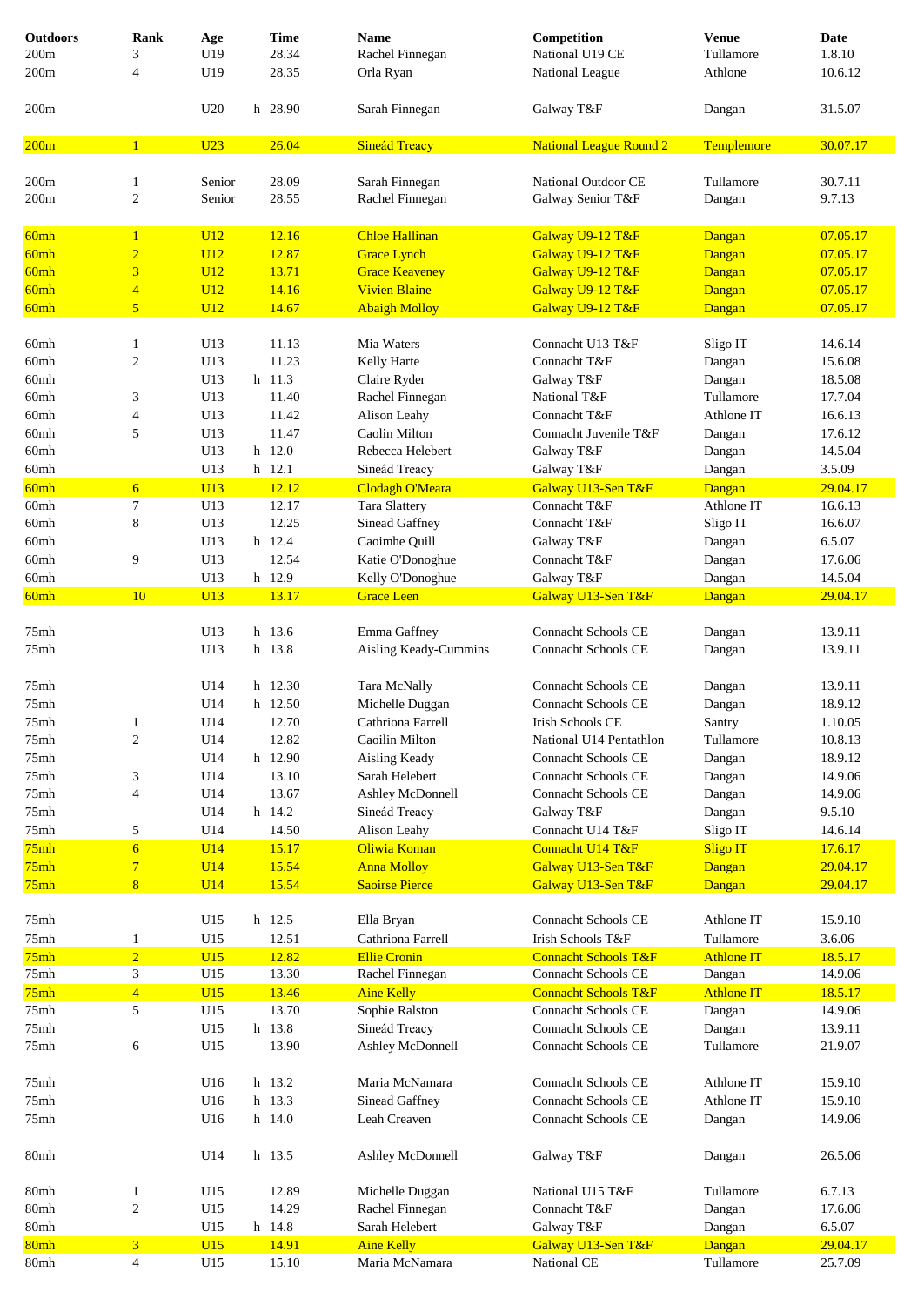| <b>Outdoors</b>                           | Rank                    | Age        | <b>Time</b> | <b>Name</b>            | Competition                          | <b>Venue</b>      | Date     |
|-------------------------------------------|-------------------------|------------|-------------|------------------------|--------------------------------------|-------------------|----------|
| 80mh                                      |                         | U15        | h 15.6      | Ciara Greene           | Connacht Schools CE                  | Dangan            | 13.9.11  |
|                                           |                         |            |             |                        |                                      |                   |          |
| 80mh                                      | 5                       | U15        | 15.64       | Sarah Finnegan         | National T&F                         | Tullamore         | 28.7.02  |
| 80mh                                      | $6 \overline{6}$        | U15        | 16.27       | <b>Ciara Hughes</b>    | Galway U13-Sen T&F                   | Dangan            | 29.04.17 |
|                                           |                         |            |             |                        |                                      |                   |          |
| 80mh                                      | $\mathbf{1}$            | U16        | 13.15       | Tara McNally           | Irish Schools T&F                    | Tullamore         | 1.6.13   |
| 80mh                                      | $\overline{c}$          | U16        | 13.83       | Rachel Finnegan        | National T&F                         | Tullamore         | 15.7.07  |
|                                           |                         |            |             |                        |                                      |                   |          |
| 80mh                                      | 3                       | U16        | 13.96       | Maria McNamara         | National U16 CE                      | Tullamore         | 31.7.10  |
| 80mh                                      | 4                       | U16        | 14.10       | Cathriona Farrell      | Connacht Schools CE                  | Tullamore         | 21.9.07  |
| 80mh                                      | 5                       | U16        | 14.30       | Sarah Finnegan         | National CE                          | Tullamore         | 26.7.03  |
| 80mh                                      | 6                       | U16        | 14.86       | Sinead Gaffney         | National U16 CE                      | Tullamore         | 31.7.10  |
|                                           |                         |            |             |                        |                                      |                   |          |
|                                           |                         |            |             |                        |                                      |                   |          |
| 80mh                                      |                         | U17        | h 12.8      | Maria McNamara         | Connacht Schools CE                  | Dangan            | 13.9.11  |
| 80mh                                      | 1                       | U17        | 13.11       | Maria McNamara         | Home Countries International C Stoke |                   | 3.9.11   |
| 80mh                                      |                         | U17        | h 13.2      | Rachel Finnegan        | Connacht Schools T&F                 | Dangan            | 14.5.08  |
| 80mh                                      |                         | U17        | h 14.0      | Sarah Finnegan         | Galway T&F                           | Dangan            | 14.5.04  |
|                                           |                         |            |             |                        |                                      |                   |          |
| 80mh                                      |                         | U17        | h 14.7      | Katie O'Donoghue       | <b>Connacht Schools CE</b>           | Athlone IT        | 15.9.10  |
| 80mh                                      |                         | U17        | h 14.8      | Sineád Gaffney         | <b>Connacht Schools CE</b>           | Dangan            | 13.9.11  |
| 80mh                                      |                         | U17        | h 15.1      | Sophie Ralston         | Galway T&F                           | Dangan            | 18.5.08  |
| 80mh                                      |                         | U17        | h 15.3      | Melissa Mullins        | <b>Connacht Schools CE</b>           | Dangan            | 13.9.11  |
|                                           |                         |            |             |                        |                                      |                   |          |
|                                           |                         |            |             |                        |                                      |                   |          |
| 80mh                                      |                         | U18        | h 12.3      | Maria McNamara         | Connacht Schools CE                  | Dangan            | 18.9.12  |
| 80mh                                      |                         | U18        | h 13.0      | Rachel Finnegan        | Connacht Schools T&F                 | Athlone           | 13.5.09  |
| 80mh                                      |                         | U18        | h 14.5      | Sineád Gaffney         | Connacht Schools CE                  | Dangan            | 18.9.12  |
|                                           |                         |            |             |                        |                                      |                   |          |
|                                           |                         |            |             |                        |                                      |                   |          |
| $100m$ h                                  | $\mathbf{1}$            | U18        | 16.30       | Rachel Finnegan        | National CE                          | Tullamore         | 25.7.09  |
| $100m$ h                                  |                         | U18        | h 18.4      | Katie O'Donoghue       | <b>Connacht Schools CE</b>           | Dangan            | 13.9.11  |
| $100m$ h                                  | $\overline{c}$          | U18        | 19.17       | Sarah Finnegan         | National T&F                         | Tullamore         | 10.7.05  |
|                                           |                         |            |             |                        |                                      |                   |          |
| 100 <sub>mh</sub>                         |                         | U18        | h 19.9      | Sophie Ralston         | Galway T&F                           | Dangan            | 3.5.09   |
|                                           |                         |            |             |                        |                                      |                   |          |
| $100m$ h                                  |                         | U19        | h 16.6      | Rachel Finnegan        | Connacht Schools T&F                 | Athlone IT        | 19.5.10  |
| $100m$ h                                  |                         | U19        | h 16.8      | Katie O'Donoghue       | Irish Scools CE                      | Santry            | 29.9.12  |
|                                           |                         |            |             |                        |                                      |                   |          |
| $100m$ h                                  | 1                       | U19        | 18.86       | Sarah Finnegan         | National T&F                         | Tullamore         | 9.7.06   |
|                                           |                         |            |             |                        |                                      |                   |          |
| $100m$ h                                  | 1                       | U20        | 19.01       | Sarah Finnegan         | <b>IUAA T&amp;F</b>                  | Santry            | 14.4.07  |
|                                           |                         |            |             |                        |                                      |                   |          |
|                                           |                         |            |             |                        |                                      |                   |          |
| $100m$ h                                  | 1                       | Senior     | 16.45       | Sarah Finnegan         | National League                      | Athlone           | 10.6.12  |
|                                           |                         |            |             |                        |                                      |                   |          |
| 250mh                                     | $\mathbf{1}$            | <b>U15</b> | 39.08       | <b>Ellie Cronin</b>    | National U15 T&F                     | Tullamore         | 16.7.17  |
| 250mh                                     | $\overline{c}$          | U15        | 40.32       | Rachel Finnegan        | National T&F                         | Tullamore         | 9.7.06   |
| 250mh                                     | 3                       | U15        | 42.84       | Kelly O'Donoghue       | Connacht T&F                         | Dangan            | 17.6.06  |
|                                           |                         |            |             |                        |                                      |                   |          |
| 250mh                                     | 4                       | U15        | 43.13       | Sarah Finnegan         | National T&F                         | Tullamore         | 28.7.02  |
| 250mh                                     |                         | U15        | h 43.4      | Katie O'Donoghue       | Galway T&F                           | Dangan            | 18.5.08  |
|                                           |                         |            |             |                        |                                      |                   |          |
|                                           |                         |            |             |                        |                                      |                   |          |
| 250mh                                     | $\mathbf{1}$            | U16        | 40.54       | Rachel Finnegan        | Conancht T&F                         | Sligo IT          | 16.6.07  |
| 250mh                                     | $\overline{\mathbf{c}}$ | U16        | 42.94       | Sarah Finnegan         | National T&F                         | Tullamore         | 20.7.03  |
| 250mh                                     |                         | U16        | h 45.0      | Sophie Ralston         | Galway T&F                           | Dangan            | 6.5.07   |
|                                           |                         |            |             |                        |                                      |                   |          |
|                                           |                         |            |             |                        |                                      |                   |          |
| 250mh                                     |                         | U17        | h 42.8      | Sophie Ralston         | Galway T&F                           | Dangan            | 18.5.08  |
|                                           |                         |            |             |                        |                                      |                   |          |
| 300mh                                     | 1                       | U17        | 48.32       | Tara McNally           | Connacht U17 T&F                     | Sligo IT          | 14.6.14  |
| 300mh                                     |                         | U17        | h 50.5      | Rachel Finnegan        | Connacht Schools T&F                 | Dangan            | 14.5.08  |
|                                           |                         |            |             |                        |                                      |                   |          |
|                                           |                         |            |             |                        |                                      |                   |          |
| 300mh                                     | $\mathbf{1}$            | U18        | 47.91       | Rachel Finnegan        | Irish Schools T&F                    | Tullamore         | 30.5.09  |
| 300mh                                     | $\overline{\mathbf{c}}$ | U18        | 51.56       | Sarah Finnegan         | Connacht T&F                         | Sligo IT          | 18.6.05  |
| 300mh                                     | 3                       | U18        | 53.20       | Sineád Gaffney         | Galway T&F                           | Dangan            | 20.5.12  |
|                                           |                         |            |             |                        |                                      |                   |          |
|                                           |                         |            |             |                        |                                      |                   |          |
|                                           |                         |            | 1.09.5      | Rachel Finnegan        | National Junior T&F                  | Tullamore         | 28.6.09  |
|                                           | 1                       | U18        |             | Sarah Finnegan         | Irish Schools T&F                    | Tullamore         | 4.6.05   |
|                                           | $\overline{c}$          | U18        | 1.17.31     |                        |                                      |                   |          |
|                                           |                         |            |             |                        |                                      |                   |          |
|                                           |                         |            |             |                        |                                      |                   |          |
|                                           | $\mathbf{1}$            | U19        | 1.09.59     | Rachel Finnegan        | Irish Schools T&F                    | Tullamore         | 5.6.10   |
|                                           | 2                       | U19        | 1.17.81     | Sarah Finnegan         | National T&F                         | Tullamore         | 9.7.06   |
|                                           |                         |            |             |                        |                                      |                   |          |
|                                           |                         |            |             |                        |                                      |                   |          |
| 400mh<br>400mh<br>400mh<br>400mh<br>400mh | 1                       | U20        | 1.06.51     | Rachel Finnegan        | National League Final                | Tullamore         | 20.8.11  |
| 400mh                                     | 2                       | U20        | 1.16.85     | Sarah Finnegan         | <b>IUAA T&amp;F</b>                  | Santry            | 14.4.07  |
|                                           |                         |            |             |                        |                                      |                   |          |
| 400mh                                     | $\mathbf{1}$            | Senior     | 1.10.47     | <b>Rachel Finnegan</b> | <b>National League Round 1</b>       | <b>Athlone IT</b> | 25.6.17  |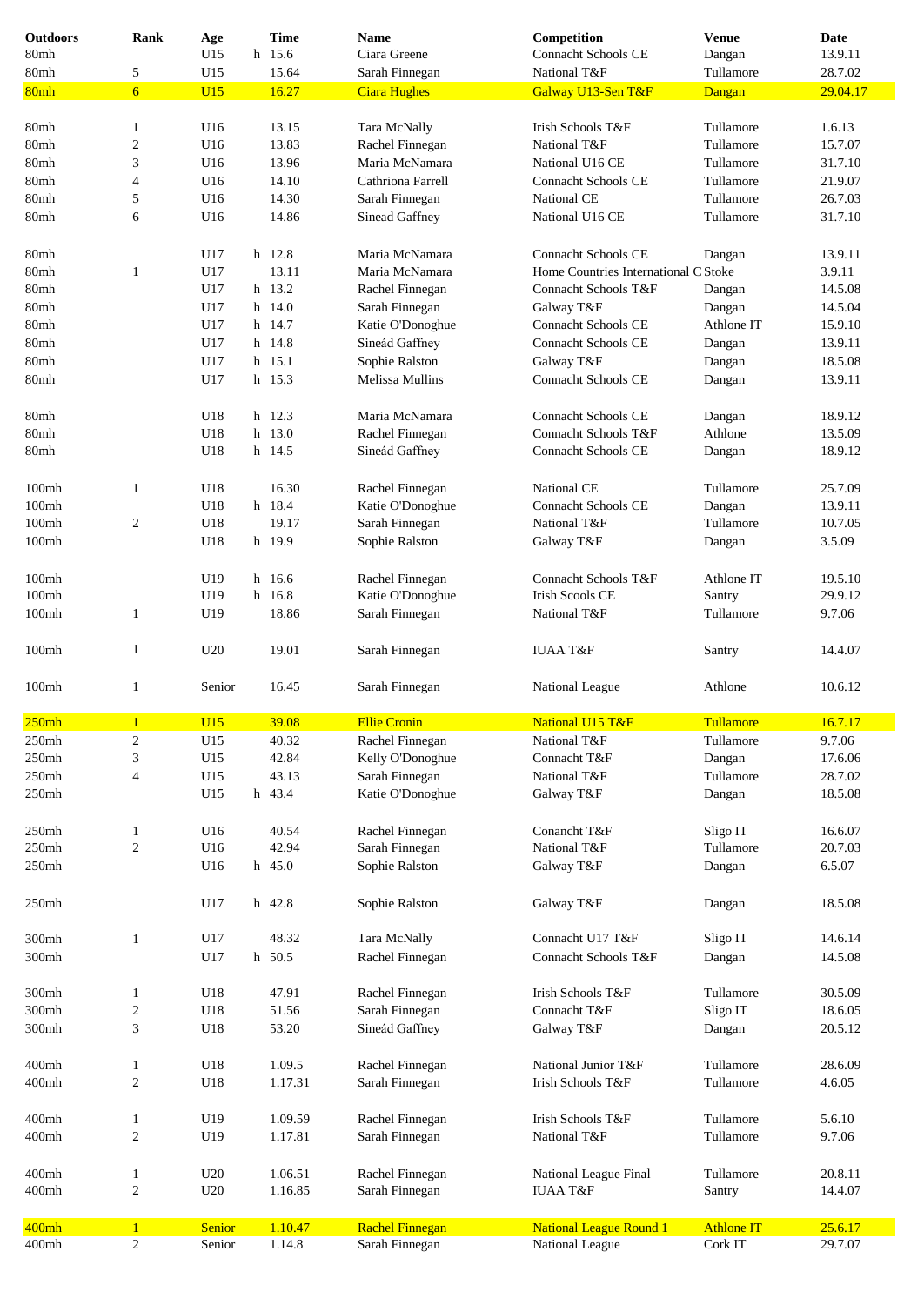| <b>Outdoors</b> | Rank                     | Age            | <b>Time</b> | <b>Name</b>              | Competition                       | <b>Venue</b> | <b>Date</b> |
|-----------------|--------------------------|----------------|-------------|--------------------------|-----------------------------------|--------------|-------------|
| 300m            |                          | U8             | 1.04.2      | <b>Aisling Lavan</b>     | Galway U9-12 T&F                  | Dangan       | 07.05.17    |
| 300m            | $\overline{2}$           | U8             | 1.13.4      | <b>Abbi Donoghue</b>     | Galway U9-12 T&F                  | Dangan       | 07.05.17    |
|                 |                          |                |             |                          |                                   |              |             |
| 300m            | $\mathbf{1}$             | U <sub>9</sub> | 0.58.7      | Rebekah Flynn            | Connacht T&F                      | Dangan       | 9.6.12      |
|                 |                          | U <sub>9</sub> | 0.58.74     | Katelyn Walsh            | Connacht T&F                      |              | 11.6.16     |
| 300m            | $\overline{\mathbf{c}}$  |                |             |                          |                                   | Dangan       |             |
| 300m            | 3                        | U <sub>9</sub> | 1.00.37     | Rachel O'Callaghan       | Connacht U9 T&F                   | Sligo IT     | 7.6.14      |
| 300m            | 4                        | U <sub>9</sub> | 1.00.6      | Emily Miskella           | Galway T&F                        | Dangan       | 12.5.12     |
| 300m            | 5                        | U <sub>9</sub> | 1.01.41     | Siobhan Carr             | Galway U9 T&F                     | Dangan       | 3.5.14      |
| 300m            | 6                        | U <sub>9</sub> | 1.01.65     | Kelly Hallinan           | Connacht T&F                      | Dangan       | 11.6.16     |
| 300m            | $\overline{7}$           | U <sub>9</sub> | 1.04.33     | <b>Kayleigh Rabbitte</b> | Galway U9-12 T&F                  | Dangan       | 07.05.17    |
| 300m            | 8                        | U <sub>9</sub> | 1.05.1      | Laoise Bond              | Galway T&F                        | Dangan       | 7.5.11      |
| 300m            | 9                        | U <sub>9</sub> | 1.05.11     | Chloe Hallinan           | Galway U9 T&F                     | Dangan       | 3.5.14      |
| 300m            | 10                       | U <sub>9</sub> | 1.05.14     | Lillian Walsh            | Connacht T&F                      | Dangan       | 11.6.16     |
|                 |                          |                |             |                          |                                   |              |             |
|                 |                          |                |             |                          |                                   |              |             |
| 300m            | $\mathbf{1}$             | U10            | 0.54.42     | Caoimhe Reidy            | National T&F                      | Mardyke Cork | 24.6.07     |
| 300m            | 2                        | U10            | 0.56.6      | Erin Fitzpatrick         | Galway T&F                        | Dangan       | 03.5.08     |
| 300m            | 3                        | U10            | 0.56.91     | Grainne McDaid           | National T&F                      | Mardyke Cork | 24.6.07     |
| 300m            | $\overline{\mathcal{L}}$ | U10            | 0.57.96     | Emma Gaffney             | Connacht T&F                      | Dangan       | 17.5.08     |
|                 |                          |                |             |                          |                                   |              |             |
| 300m            | $\mathbf{1}$             | U16            | h 45.9      | Claire Ryder             | South Connacht Schools T&F        | Dangan       | 14.4.11     |
| 300m            | $\mathbf{1}$             | U17            | h 44.5      | Sineád Gaffney           | South Connacht Schools T&F Dangan |              | 14.4.11     |
|                 |                          |                |             |                          |                                   |              |             |
| 400m            | $\mathbf{1}$             | U17            | 1.07.2      | Rachel Finnegan          | Galway T&F                        | Dangan       | 17.7.08     |
| 400m            | $\sqrt{2}$               | U17            | 1.16.91     | Miriam Lacey             | Connacht T&F                      | Athlone IT   | 16.6.13     |
|                 |                          |                |             |                          |                                   |              |             |
| 400m            | $\mathbf{1}$             | <b>U18</b>     | 1.01.63     | <b>Arlene Earls</b>      | <b>National League Round 2</b>    | Templemore   | 30.07.17    |
| 400m            | $\boldsymbol{2}$         | U18            | 1.02.41     | Sineád Gaffney           | National League                   | Tullamore    | 29.7.12     |
| 400m            | 3                        | U18            | 1.06.61     | Claire Ryder             | Connacht T&F                      | Athlone IT   | 16.6.13     |
| 400m            | 4                        | U18            | 1.14.37     |                          |                                   | Athlone IT   | 5.7.09      |
|                 |                          |                |             | Maeve Curley             | National League                   |              |             |
| 400m            | $\mathbf{1}$             | U20            | 1.08.4      | Sarah Finnegan           | Galway T&F                        | Dangan       | 31.5.07     |
| 400m            | $\mathbf{1}$             | Senior         | 1.04.4      | Sarah Finnegan           | Galway T&F                        | Dangan       | 17.7.08     |
| 400m            | $\sqrt{2}$               | Senior         | 1.06.9      | Rachel Finnegan          | Galway Senior T&F                 | Dangan       | 10.7.12     |
| 400m            | 3                        | Senior         | 1.14.01     | Maeve Curley             | National League                   | Tullamore    | 13.6.10     |
|                 |                          |                |             |                          |                                   |              |             |
| $500\mathrm{m}$ | 1                        | $\rm U10$      | 1.39.48     | Rebekah Flynn            | National T&F                      | Finn Valley  | 29.6.13     |
| 500m            | $\boldsymbol{2}$         | U10            | 1.41.11     | Emily Miskella           | Connacht T&F                      | Athlone IT   | 8.6.13      |
|                 |                          |                |             |                          |                                   |              |             |
| 500m            | $\overline{\mathbf{3}}$  | <b>U10</b>     | 1.43.86     | <b>Kelly Hallinan</b>    | Galway U9-12 T&F                  | Dangan       | 07.05.17    |
| 500m            | $\overline{\mathcal{A}}$ | U10            | 1.44.74     | Sophie McIlrath          | Connacht T&F                      | Dangan       | 11.6.16     |
| 500m            | 5                        | U10            | 1.45.20     | Jade Moorhead            | National U10 T&F                  | Tullamore    | 21.6.14     |
| 500m            | $\overline{6}$           | <b>U10</b>     | 1.45.90     | <b>Katelyn Walsh</b>     | Galway U9-12 T&F                  | Dangan       | 07.05.17    |
| 500m            | $\tau$                   | U10            | 1.46.56     | Gillian Crowe            | Connacht T&F                      | Dangan       | 11.6.16     |
| 500m            | 8                        | U10            | 1.46.62     | Aoibhe Carr              | Connacht U9 T&F                   | Sligo IT     | 7.6.14      |
| 500m            | 9                        | U10            | 1.50.64     | Emma O'Donovan           | National U10 T&F                  | Tullamore    | 24.6.17     |
| $500\mathrm{m}$ | 10                       | U10            | 1.52.6      | Kate Reilly              | Galway T&F                        | Dangan       | 12.5.12     |
|                 |                          |                |             |                          |                                   |              |             |
|                 |                          |                |             |                          |                                   |              |             |
| $500\mathrm{m}$ | $\mathbf{1}$             | U11            | 1.39.83     | Grainne McDaid           | Connacht T&F                      | Dangan       | 17.5.08     |
| 500m            | $\boldsymbol{2}$         | U11            | 1.41.53     | Caoimhe Reidy            | Connacht T&F                      | Dangan       | 17.5.08     |
|                 |                          |                |             |                          |                                   |              |             |
| 600m            | $\mathbf{1}$             | U11            | 1.58.50     | Linda Porter             | National T&F                      | Tullamore    | 17.7.04     |
| 600m            | $\boldsymbol{2}$         | U11            | 1.59.22     | Emily Miskella           | National U11 T&F                  | Tullamore    | 21.6.14     |
| 600m            | 3                        | U11            | 2.02.36     | Rebekah Flynn            | Connacht U11 T&F                  | Sligo IT     | 7.6.14      |
| 600m            | $\overline{\mathcal{L}}$ | U11            | 2.02.61     | Sarah Helebert           | National T&F                      | Tullamore    | 20.7.03     |
| 600m            | 5                        | U11            | 2.04.48     | <b>Sara Craven</b>       | Galway U9-12 T&F                  | Dangan       | 07.05.17    |
|                 |                          |                |             |                          |                                   |              |             |
| 600m            | $\overline{6}$           | U11            | 2.04.95     | <b>Sophie McIlrath</b>   | National U11 T&F                  | Tullamore    | 24.6.17     |
| $600\mathrm{m}$ | $\overline{7}$           | U11            | 2.08.2      | Ailbhe Miskella          | Connacht T&F                      | Dangan       | 9.6.12      |
| $600\mathrm{m}$ | 8                        | U11            | 2.09.3      | Sarah McCartin           | Connacht T&F                      | Dangan       | 9.6.12      |
| 600m            | 9                        | U11            | 2.09.8      | Derbhla Cronin           | Galway T&F                        | Dangan       | 9.5.10      |
| 600m            | 10                       | U11            | 2.11.46     | Chloe Hallinan           | Connacht T&F                      | Dangan       | 11.6.16     |
|                 |                          |                |             |                          |                                   |              |             |
| 600m            | $\mathbf{1}$             | U12            | 1.54.79     | Sarah Helebert           | National T&F                      | Tullamore    | 17.7.04     |
| 600m            | 2                        | $\rm U12$      | 1.56.84     | Niamh Niland             | Galway Juvenile T&F               | Dangan       | 19.5.13     |
|                 |                          |                |             |                          |                                   |              |             |
| 600m            | 3                        | $\rm U12$      | 1.57.18     | Linda Porter             | Connacht T&F                      | Dangan       | 11.6.05     |
| $600\mathrm{m}$ | 4                        | U12            | 1.57.24     | Rachel Finnegan          | National T&F                      | Tullamore    | 13.7.03     |
| $600\mathrm{m}$ | 5                        | $\rm U12$      | 1.57.86     | Ashley McDonnell         | Connacht T&F                      | Sligo IT     | 20.6.04     |
| $600\mathrm{m}$ | 6                        | $\rm U12$      | 2.00.2      | Grainne McDaid           | Galway T&F                        | Dangan       | 3.5.09      |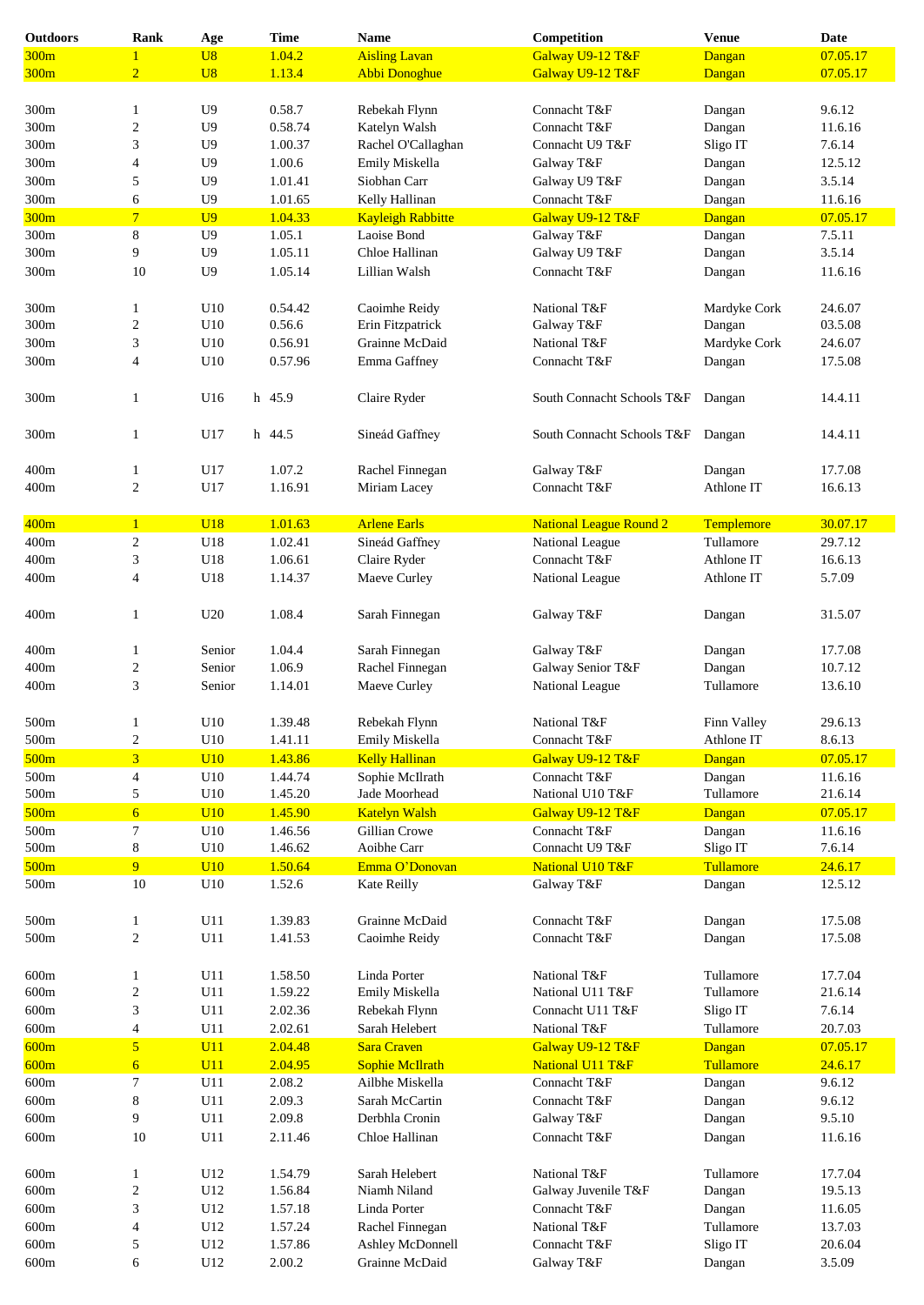| <b>Outdoors</b> | Rank             | Age        | <b>Time</b> | <b>Name</b>            | Competition                          | <b>Venue</b>     | Date     |
|-----------------|------------------|------------|-------------|------------------------|--------------------------------------|------------------|----------|
| 600m            | 7                | U12        | 2.03.20     | Ailbhe Miskella        | Connacht T&F                         | Athlone IT       | 8.6.13   |
|                 |                  |            |             |                        |                                      |                  | 17.5.08  |
| 600m            | $\,8\,$          | U12        | 2.03.39     | Ellen Treacy           | Connacht T&F                         | Dangan           |          |
| 600m            | 9                | U12        | 2.05.9      | Derbhaile Walsh        | Galway T&F                           | Dangan           | 9.5.10   |
| 600m            | 10               | U12        | 2.06.77     | Laura Mitchell         | Connacht T&F                         | Sligo IT         | 20.6.04  |
| 600m            | $\mathbf{1}$     | U13        | 1.44.50     | Ashley McDonnell       | National T&F                         | Sligo IT         | 17.6.05  |
| 600m            | $\sqrt{2}$       | U13        | 1.48.0      | Sarah Helebert         | Galway T&F                           | Dangan           | 27.5.05  |
| 600m            | 3                | U13        | 1.49.23     | Linda Porter           | National T&F                         | Cork IT          | 16.7.06  |
| 600m            | 4                | U13        | 1.50.0      | Sacha Haverty          | Connacht T&F                         | Dangan           | 14.6.03  |
| 600m            | $\sqrt{5}$       | U13        | 1.53.73     | Niamh Niland           | Connacht U13 T&F                     | Sligo IT         | 14.6.14  |
|                 | 6                |            |             |                        |                                      |                  |          |
| 600m            |                  | U13        | 1.55.35     | <b>Fauve Aylmer</b>    | National U13 B T&F                   | Tullamore        | 15.7.17  |
| 600m            | 7                | U13        | 1.55.9      | Ellen Treacy           | Galway T&F                           | Dangan           | 3.5.09   |
| 600m            | $\,8\,$          | U13        | 1.56.4      | Laura Porter           | Galway T&F                           | Dangan           | 6.5.07   |
| 600m            | 9                | U13        | 1.57.23     | Finola Kelly           | Connacht T&F                         | Athlone IT       | 16.6.13  |
| 600m            | 10               | U13        | 1.57.29     | Clodagh O'Meara        | Connacht U13 T&F                     | <b>Sligo IT</b>  | 10.6.17  |
|                 |                  |            |             |                        |                                      |                  |          |
| 800m            | $\mathbf{1}$     | U13        | 2.54.9      | Emma Gaffney           | Connacht Schools CE                  | Dangan           | 13.9.11  |
| 800m            | $\overline{c}$   | U13        | 3.00.0      | Aisling Keady          | Connacht Schools CE                  | Dangan           | 13.9.11  |
| 800m            | $\mathbf{1}$     | U14        | 2.31.16     | Linda Porter           | National T&F                         | Tullamore        | 15.7.07  |
| 800m            | $\boldsymbol{2}$ | U14        | 2.36.96     | Orla McDaid            | Connacht T&F                         | Dangan           | 15.6.08  |
| 800m            | $\mathfrak z$    | U14        | 2.38.0      | Ashley McDonnell       | Connacht Schools CE                  | Dangan           | 14.9.06  |
| 800m            | $\overline{4}$   | U14        | 2.38.54     | Dearbhaile Walshe      | Connacht Juvenile T&F                | Dangan           | 17.6.12  |
| 800m            | $\sqrt{5}$       | U14        | 2.40.8      | Ciara Greene           | <b>Connacht Schools CE</b>           | Athlone IT       | 15.9.10  |
| 800m            | 6                | U14        | 2.42.16     | Amy Touhy              | Connacht T&F                         | Athlone IT       | 16.6.13  |
| 800m            | 7                | U14        | 2.43.2      | Grainne McDaid         | Connacht Schools CE                  |                  | 13.9.11  |
|                 |                  |            |             |                        |                                      | Dangan           |          |
| 800m            | $\,8$            | U14        | 2.43.6      | Sarah Helebert         | Galway T&F                           | Dangan           | 26.5.06  |
| 800m            | 9                | U14        | 2.43.67     | Finola Kelly           | Connacht U14 T&F                     | Sligo IT         | 14.6.14  |
| 800m            | 10               | U14        | 2.45.5      | Laura Porter           | Galway T&F                           | Dangan           | 18.5.08  |
| 800m            | $\mathbf{1}$     | U15        | 2.22.60     | Linda Porter           | National T&F                         | Antrim           | 6.7.08   |
| 800m            | $\overline{c}$   | U15        | 2.26.65     | Ashley McDonnell       | Connacht T&F                         | Sligo IT         | 16.6.07  |
| 800m            | 3                | U15        | 2.30.53     | Dearbhaile Walshe      | National U15 T&F                     | Tullamore        | 7.7.13   |
| 800m            | $\overline{4}$   | U15        | 2.36.0      |                        | Connacht Schools CE                  |                  | 14.9.06  |
|                 |                  |            |             | Rachel Finnegan        |                                      | Dangan           |          |
| 800m            | 5                | U15        | 2.36.98     | Aoife Greene           | Connacht T&F                         | Athlone IT       | 16.6.13  |
| 800m            | 6                | U15        | 2.39.8      | Sineád Treacy          | Connacht Schools CE                  | Dangan           | 13.9.11  |
| 800m            | 7                | U15        | 2.40.0      | Orla McDaid            | Galway T&F                           | Dangan           | 3.5.09   |
| 800m            | 8                | U15        | 2.41.0      | Cathriona Farrell      | Irish Schools CE                     | Santry           | 30.9.06  |
| 800m            | 9                | U15        | 2.43.6      | Laura Porter           | Galway T&F                           | Dangan           | 3.5.09   |
| 800m            | 10               | U15        | 2.44.6      | Ciara Greene           | Connacht Schools CE                  | Dangan           | 13.9.11  |
| 800m            | $\mathbf{1}$     | U16        | 2.27.6      | Linda Porter           | Galway T&F                           | Dangan           | 3.5.09   |
| 800m            | $\sqrt{2}$       | U16        | 2.31.88     | Sineád Gaffney         | Irish Schools CE                     | Santry           | 25.9.10  |
| 800m            | 3                | U16        | 2.36.5      | Katie O'Donoghue       | Connacht T&F                         | Athlone IT       | 20.6.09  |
| 800m            | $\overline{4}$   | U16        | 2.37.74     | Dearbhaile Walshe      | Connacht U16 T&F                     | Sligo IT         | 14.6.14  |
|                 |                  |            |             |                        |                                      |                  |          |
| 800m            | $\sqrt{5}$       | U16        | 2.43.35     | Eimear Loughnane       | Connacht U16 T&F                     | Sligo IT         | 14.6.14  |
| 800m            | 6                | U16        | 2.44.21     | Ciara Greene           | Connacht Schools CE                  | Santry           | 18.9.12  |
| 800m            | $\overline{7}$   | U16        | 2.45.5      | <b>Ailbhe Miskella</b> | Galway U13-Sen T&F                   | Dangan           | 29.04.17 |
| 800m            | $\,8$            | U16        | 2.45.9      | Maria McNamara         | Connacht Schools CE                  | Athlone IT       | 15.9.10  |
| 800m            | 9                | U16        | 2.46.0      | Gabrielle Tobin        | South Connacht Schools T&F           | Dangan           | 14.4.11  |
| 800m            | 10               | U16        | 2.46.6      | Laura Porter           | Connacht T&F                         | Dangan           | 19.6.10  |
| 800m            | $\mathbf{1}$     | U17        | 2.23.6      | Linda Porter           | Galway T&F                           | Dangan           | 9.5.10   |
| 800m            | $\sqrt{2}$       | U17        | 2.30.35     | Sineád Gaffney         | National Juvenile T&F                | Tullamore        | 16.7.11  |
| 800m            | 3                | U17        | 2.31.7      | Ashley McDonnell       | Galway T&F                           | Dangan           | 3.5.09   |
| 800m            | $\overline{4}$   | U17        | 2.31.7      | Katie O'Donoghue       | Connacht Schools T&F                 | Athlone IT       | 19.5.10  |
|                 |                  |            |             |                        | <b>Tailteann Games</b>               | Tullamore        |          |
| 800m            | $\sqrt{5}$       | U17        | 2.35.34     | Ciara Greene           |                                      |                  | 29.6.13  |
| 800m            | 6                | U17        | 2.40.66     | Maria McNamara         | Home Countries International C Stoke |                  | 4.9.11   |
| 800m            | 7                | U17        | 2.41.5      | Rachel Finnegan        | Irish Schools CE                     | Santry           | 27.9.08  |
| 800m            | $\,$ 8 $\,$      | U17        | 2.46.7      | Shannen Freaney        | Galway T&F                           | Dangan           | 3.5.09   |
| 800m            | 9                | U17        | 2.49.1      | Sophie Ralston         | Irish Schools CE                     | Santry           | 27.9.08  |
| 800m            | $\mathbf{1}$     | U18        | 2.27.33     | Sineád Gaffney         | National Juvenile T&F                | Tullamore        | 14.7.12  |
| 800m            | $\sqrt{2}$       | U18        | 2.31.9      | Rachel Finnegan        | Galway Senior T&F                    | Dangan           | 4.6.09   |
| 800m            | $\overline{3}$   | <b>U18</b> | 2.32.38     | <b>Arlene Earls</b>    | National U18 T&F                     | <b>Tullamore</b> | 9.7.17   |
|                 |                  |            |             | Linda Porter           |                                      | Tullamore        |          |
| 800m            | $\overline{4}$   | U18        | 2.33.13     |                        | National League Final                |                  | 20.8.11  |
| 800m            | 5                | U18        | 2.43.1      | Sophie Ralston         | Galway T&F                           | Dangan           | 3.5.09   |
| 800m            | 6                | U18        | 2.44.2      | Katie O'Donoghue       | Connacht Schools CE                  | Dangan           | 13.9.11  |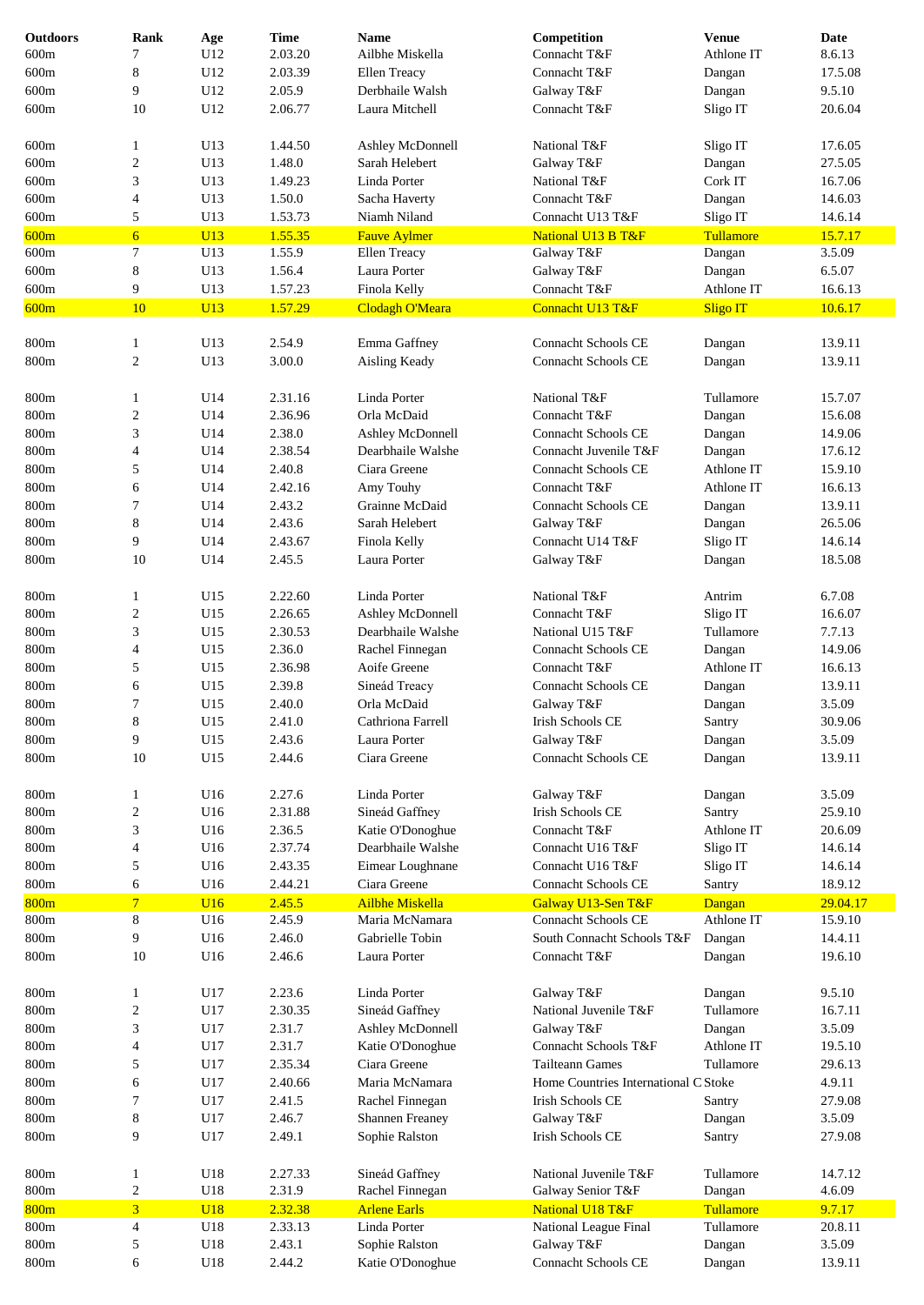| <b>Outdoors</b> | Rank                    | Age             | <b>Time</b> | <b>Name</b>           | Competition                           | <b>Venue</b>      | Date     |
|-----------------|-------------------------|-----------------|-------------|-----------------------|---------------------------------------|-------------------|----------|
| 800m            | 1                       | U19             | 2.33.0      | Linda Porter          | Connacht Schools T&F                  | Athlone IT        | 17.5.12  |
| 800m            | $\overline{\mathbf{c}}$ | U19             | 2.37.05     | Rachel Finnegan       | National U19 CE                       | Tullamore         | 1.8.10   |
| 800m            | 3                       | U19             | 2.45.67     | Katie O'Donoghue      | Irish Schools CE                      | Santry            | 29.9.12  |
| 800m            | $\mathbf{1}$            | U20             | 2.44.0      | <b>Grainne McDaid</b> | <b>South Connacht Schools T&amp;F</b> | <b>Athlone IT</b> | 11.5.17  |
| 800m            | $\mathbf{1}$            | <b>Senior</b>   | 2.20.43     | <b>Sinéad Gaffney</b> | <b>Celtic International</b>           | Tullamore         | 27.5.17  |
| 800m            | $\overline{c}$          | Senior          | 2.32.6      | Rachel Finnegan       | Galway Senior T&F                     | Dangan            | 28.6.12  |
| 800m            | 3                       | Senior          | 2.38.91     | Sarah Finnegan        | National Senior CE                    | Tullamore         | 1.8.10   |
| 1500m           | 1                       | U14             | 5.02.03     | Linda Porter          | National T&F                          | Tullamore         | 28.7.07  |
| 1500m           | 2                       | U14             | 5.16.00     | Rachel Finnegan       | Connacht T&F                          | Sligo IT          | 18.6.05  |
| 1500m           | 3                       | U14             | 5.20.08     | Dearbhaile Walshe     | Connacht Juvenile T&F                 | Dangan            | 17.6.12  |
| 1500m           | 4                       | U14             | 5.32.2      | Ciara Greene          | Connacht T&F                          | Dangan            | 19.6.10  |
| 1500m           | 5                       | <b>U14</b>      | 5.37.67     | <b>Emily Miskella</b> | <b>Connacht Schools T&amp;F</b>       | <b>Athlone IT</b> | 18.5.17  |
| 1500m           | 6                       | U14             | 5.46.5      | Katie Donohue         | Galway T&F                            | Dangan            | 9.5.10   |
| 1500m           | 7                       | U14             | 5.47.1      | Amy Touhy             | Connacht T&F                          | Athlone IT        | 16.6.13  |
| 1500m           | 8                       | U14             | 5.50.9      | Muireann Maloney      | Galway T&F                            | Dangan            | 18.5.08  |
| 1500m           | 9                       | U14             | 5.50.94     | Laura Porter          | Connacht T&F                          | Dangan            | 15.6.08  |
| 1500m           | 10                      | U14             | 6.01.30     | Sarah Finnegan        | National T&F                          | Tullamore         | 28.7.01  |
| 1500m           | 1                       | U15             | 5.06.31     | Rachel Finnegan       | National T&F                          | Tullamore         | 9.7.06   |
| 1500m           | $\overline{\mathbf{c}}$ | U15             | 5.06.95     | Linda Porter          | National T&F                          | Tullamore         | 13.7.08  |
| 1500m           | 3                       | U15             | 5.13.1      | Ciara Greene          | South Connacht Schools T&F            | Dangan            | 14.4.11  |
| 1500m           | 4                       | U15             | 5.16.87     | Dearbhaile Walshe     | Connacht U15 T&F                      | Athlone IT        | 16.6.13  |
|                 |                         |                 |             |                       |                                       |                   |          |
| 1500m           | 5                       | U15             | 5.27.4      | Muireann Maloney      | Galway T&F                            | Dangan            | 3.5.09   |
| 1500m           | 6                       | U15             | 5.44.7      | Emma Byrne            | South Connacht Schools T&F            | Dangan            | 14.4.11  |
| 1500m           | 7                       | U15             | 5.47.8      | Derbhla Maloney       | Galway T&F                            | Dangan            | 9.5.10   |
| 1500m           | 8                       | U15             | 5.49.10     | <b>Triona Furey</b>   | Connacht U15 T&F                      | <b>Sligo IT</b>   | 17.6.17  |
| 1500m           | 9                       | U15             | 5.53.8      | Orla McDaid           | Galway T&F                            | Dangan            | 3.5.09   |
| 1500m           | 10                      | U15             | 5.59.5      | Laura Porter          | Galway T&F                            | Dangan            | 3.5.09   |
| 1500m           | 1                       | U16             | 5.13.0      | Ciara Greene          | Connacht Schools T&F                  | Athlone IT        | 17.5.12  |
| 1500m           | 2                       | U16             | 5.17.91     | Dearbhaile Walshe     | Connacht U16 T&F                      | Sligo IT          | 14.6.14  |
| 1500m           | 3                       | U16             | 5.31.0      | Muireann Maloney      | Galway T&F                            | Dangan            | 9.5.10   |
| 1500m           | 4                       | U16             | 5.43.2      | Linda Porter          | Galway T&F                            | Dangan            | 3.5.09   |
| 1500m           | 5                       | U16             | 5.46.3      | Derbhla Maloney       | South Connacht Schools T&F Dangan     |                   | 14.4.11  |
| 1500m           | 6                       | U16             | 5.49.1      | Laura Porter          | Galway T&F                            | Dangan            | 9.5.10   |
| 1500m           | 7 <sup>1</sup>          | <b>U16</b>      | 5.49.6      | <b>Ciara Sheppard</b> | Galway U13-Sen T&F                    | Dangan            | 29.04.17 |
|                 |                         |                 |             |                       |                                       |                   |          |
| 1500m           | 1                       | U17             | 5.08.8      | Linda Porter          | Connacht T&F                          | Dangan            | 19.6.10  |
| 1500m           | 2                       | U17             | 5.31.49     | Ciara Greene          | Irish Schools T&F                     | Tullamore         | 1.6.13   |
| 1500m           | 3                       | U17             | 5.47.44     | Grainne McDaid        | Connacht U16 T&F                      | Sligo IT          | 14.6.14  |
| 1500m           | 1                       | U18             | 5.06.89     | Caron Ryan            | National U18 T&F                      | Tullamore         | 24.7.16  |
| 1500m           | 2                       | U18             | 5.18.32     | Linda Porter          | National Senior League                | Sligo             | 12.6.11  |
| 1500m           | 3                       | U18             | 5.30.10     | Ciara Greene          | Connacht U18 T&F                      | Sligo IT          | 14.6.14  |
| 1500m           | 4                       | U18             | 6.14.5      | Sophie Ralston        | Galway Senior T&F                     | Dangan            | 18.6.09  |
| 1500m           | $\mathbf{1}$            | Senior          | 5.22.90     | <b>Sinead Gaffney</b> | Galway U13-Sen T&F                    | Dangan            | 29.04.17 |
| 3000m           | $\mathbf{1}$            | U16             | 12.03.28    | Caron Ryan            | <b>Tailteann Games</b>                | Santry            | 21.6.14  |
| 3000m           | 2                       | U16             | 12.10.0     | Muireann Maloney      | Connacht Schools T&F                  | Athlone IT        | 19.5.10  |
|                 |                         |                 |             |                       |                                       |                   |          |
| 3000m           | $\overline{1}$          | U <sub>19</sub> | 10.36.87    | <b>Caron Ryan</b>     | <b>Connacht Schools T&amp;F</b>       | <b>Athlone IT</b> | 18.5.17  |
| 1500m S/C       | $\mathbf{1}$            | U18             | 6.06.18     | Rachel Finnegan       | National Juvenile T&F                 | Tullamore         | 11.7.09  |
| 2000m S/C       | $\mathbf{1}$            | U18             | 7.57.01     | Dearbhaile Walshe     | National Juvenile T&F                 | Tullamore         | 10.7.16  |
| 1500m Walk      | $\mathbf{1}$            | U16             | 5.56.81     | Maeve Curley          | Irish Schools T&F                     | Tullamore         | 2.6.07   |
| 1500m Walk      | $\mathbf{1}$            | U18             | 7.14.67     | Maeve Curley          | National League                       | Athlone IT        | 5.7.09   |
| 1500m Walk      | $\mathbf{1}$            | U19             | 6.45.88     | Ann Loughnane         | <b>IUAA T&amp;F</b>                   | Mardyke           | 17.4.04  |
| 1500m Walk      | $\mathbf{1}$            | U20             | 6.50.81     | Maeve Curley          | National League Final                 | Tullamore         | 20.8.11  |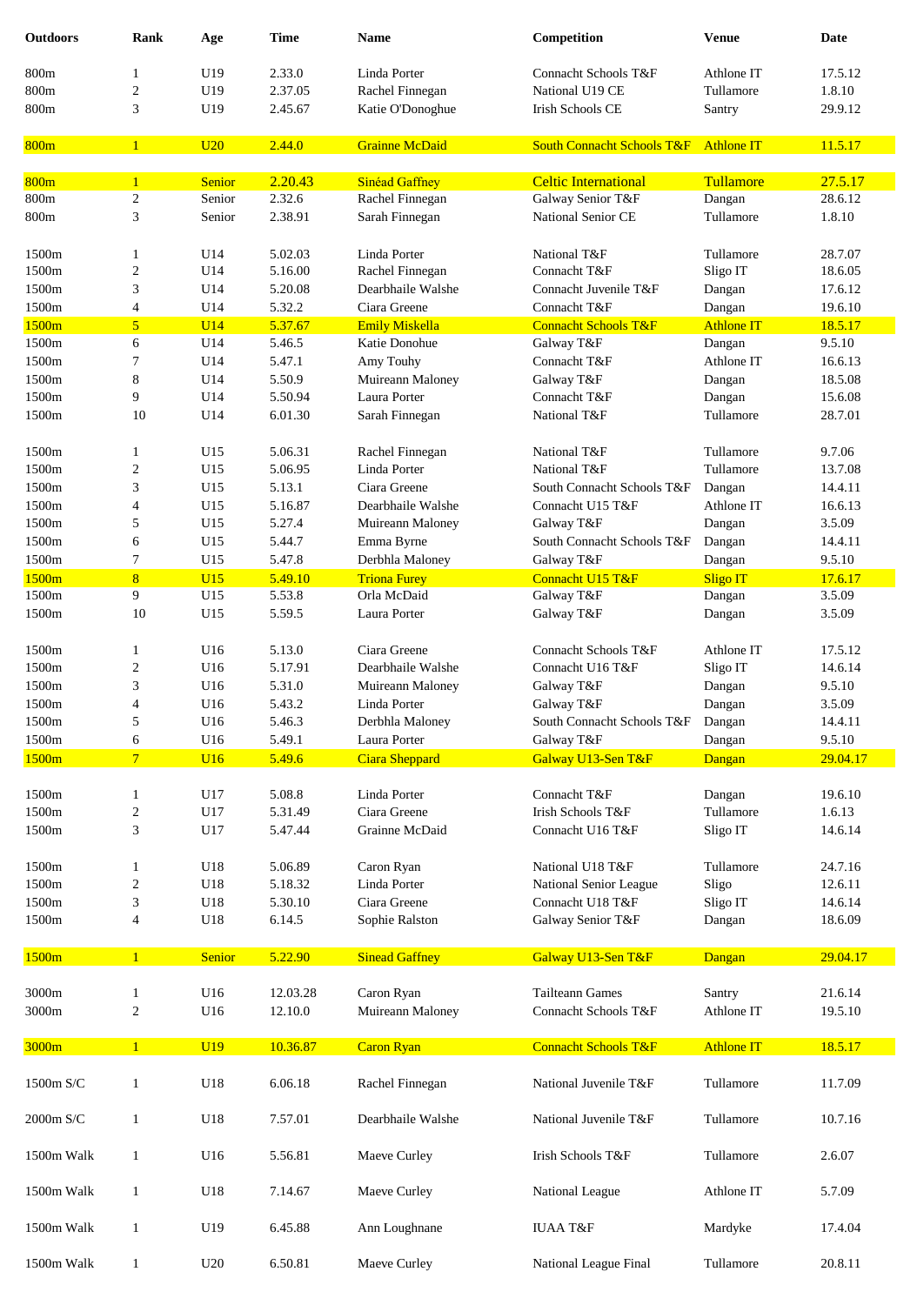| <b>Outdoors</b><br>1500m Walk      | Rank<br>2                        | Age<br>U20                       | <b>Time</b><br>6.54.62 | <b>Name</b><br>Ann Loughnane                                                                | Competition<br><b>IUAA T&amp;F</b>          | <b>Venue</b><br>Belfield | Date<br>23.4.05    |
|------------------------------------|----------------------------------|----------------------------------|------------------------|---------------------------------------------------------------------------------------------|---------------------------------------------|--------------------------|--------------------|
| 1500m Walk<br>1500m Walk           | $\mathbf{1}$<br>$\overline{c}$   | Senior<br>Senior                 | 6.30.56<br>6.48.17     | Maeve Curley<br>Ann Loughnane                                                               | National League<br>National League          | Tullamore<br>Tullamore   | 29.7.12<br>11.8.07 |
| 2k Walk                            | $\mathbf{1}$                     | U14                              | 11.41.09               | Ann Loughnane                                                                               | National T&F                                | Tullamore                | 4.7.99             |
| 2k Walk                            | $\mathbf{1}$                     | U15                              | 10.48.24               | Maeve Curley                                                                                | Connacht T&F                                | Dangan                   | 17.6.06            |
| 2k Walk                            | $\mathbf{1}$                     | U16                              | 10.28.12               | Maeve Curley                                                                                | National T&F                                | Tullamore                | 14.07.07           |
| 2k Walk                            | $\mathbf{1}$                     | U17                              | 10.15.02               | Maeve Curley                                                                                | Irish Schools T&F                           | Tullamore                | 31.5.08            |
| 2k Walk                            | $\mathbf{1}$                     | U18                              | 9.24.31                | Maeve Curley                                                                                | Irish Schools T&F                           | Tullamore                | 30.5.09            |
| 3k Walk                            | $\mathbf{1}$                     | U15                              | 17.58.6                | Maeve Curley                                                                                | <b>Tailteann Games</b>                      | Tullamore                | 26.6.06            |
| 3k Walk                            | $\mathbf{1}$                     | U16                              | 16.31.1                | Maeve Curley                                                                                | <b>Tailteann Games</b>                      | Tullamore                | 23.6.07            |
| 3k Walk<br>3k Walk                 | $\mathbf{1}$<br>$\boldsymbol{2}$ | U17<br>U17                       | 14.01.42<br>15.42.0    | Ann Loughnane<br>Maeve Curley                                                               | National T&F<br>National T&F                | Tullamore<br>Antrim      | 18.7.02<br>5.7.08  |
| 3k Walk                            | $\mathbf{1}$                     | U18                              | 15.26.1                | Maeve Curley                                                                                | Connacht T&F                                | Athlone IT               | 20.6.09            |
| 3k Walk                            | $\mathbf{1}$                     | U19                              | 14.05.42               | Maeve Curley                                                                                | National U19 T&F                            | Tullamore                | 24.7.10            |
| 3k Walk                            | $\mathbf{1}$                     | Senior                           | 14.30.20               | Ann Loughnane                                                                               | U23 National T&F                            | Tullamore                | 8.7.07             |
| 5k Walk<br>5k Walk                 | $\mathbf{1}$<br>$\boldsymbol{2}$ | U18<br>U18                       | 23.11.92<br>24.41.07   | Ann Loughnane<br>Maeve Curley                                                               | $\gamma\gamma\gamma$<br>National Senior T&F | Sligo<br>Santry          | 30.5.03<br>7.7.12  |
| 5k Walk                            | $\mathbf{1}$                     | Senior                           | 22.22.24               | Ann Loughnane                                                                               | National T&F                                | Santry                   | 22.7.06            |
| 10k Walk                           | $\mathbf{1}$                     | U18                              | 48.19                  | Ann Loughnane                                                                               | ???                                         | Leamington               | 26.4.03            |
| 10k Walk                           | $\mathbf{1}$                     | U19                              | 52.36.05               | Maeve Curley                                                                                | English U20 AAAs                            | Birmingham               | 19.6.10            |
| 10k Walk                           | $\mathbf{1}$                     | $\operatorname{U20}$             | 50.55                  | Maeve Curley                                                                                | Race Walking Meeting                        | Dudince                  | 26.3.11            |
| 10k Walk                           | $\mathbf{1}$                     | Senior                           | 48.44                  | Maeve Curley                                                                                | Race Walking International                  | Switzerland              | ?.6.12             |
| 20k Walk (road)                    | $\mathbf{1}$                     | U20                              | 1.39.48                | Ann Loughnane                                                                               | 222                                         | Phoenix Park             | 17.12.05           |
| 20k Walk (road)<br>20k Walk (road) | $\mathbf{1}$<br>$\overline{c}$   | U <sub>23</sub><br>U23           | 1.34.39<br>1.52.34     | Ann Loughnane<br>Maeve Curley                                                               | ???<br>AAI 20k Walks Championships Raheny   | Phoenix Park             | 13.5.06<br>29.9.12 |
| 4x50m<br>4x50m                     | $\mathbf{1}$<br>$\boldsymbol{2}$ | U <sub>9</sub><br>U <sub>9</sub> | 33.82<br>33.91         | Caoimhe Reidy<br>Claire Ryder<br>Sarah Molloy<br>Ailbhe Greaney<br>Ella Bryan               | National T&F<br>National T&F                | Cork IT<br>Tullamore     | 15.7.06<br>17.7.04 |
| 4x50m                              | $\mathbf{1}$                     | U10                              | 32.96                  | Linda Porter                                                                                | National T&F                                | Tullamore                | 20.7.03            |
| 4x50m<br>4x50m                     | $\mathbf{1}$<br>$\overline{c}$   | U11<br>U11                       | 30.92<br>31.20         | Maireád McCan<br>Sarah Helebert<br>Rachel Finnegan<br>Cathriona Farrell<br>Rebecca Helebert | Connacht T&F<br>National T&F                | Dangan<br>Tullamore      | 11.6.05<br>20.7.02 |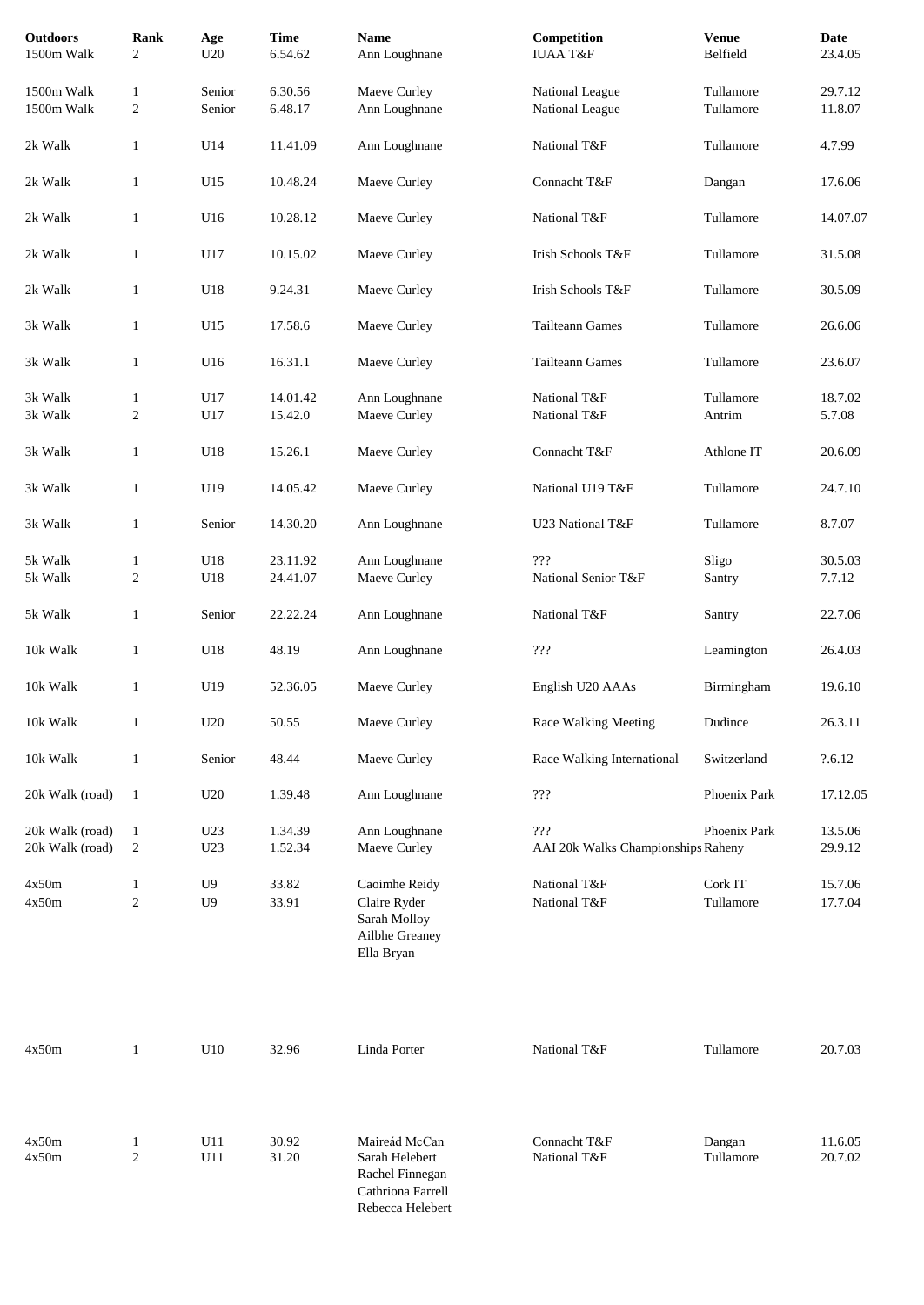| <b>Outdoors</b><br>4x50m | Rank<br>3                  | Age<br>U11                   | <b>Time</b><br>32.08 | <b>Name</b><br>Debbie Kenny<br>Katie O'Donoghue<br>Linda Porter<br>Siobhan Gardiner    | Competition<br>Connacht T&F     | <b>Venue</b><br>Sligo IT | <b>Date</b><br>20.6.04 |
|--------------------------|----------------------------|------------------------------|----------------------|----------------------------------------------------------------------------------------|---------------------------------|--------------------------|------------------------|
| 4x100m<br>4x100m         | $\mathbf{1}$<br>$\sqrt{2}$ | U <sub>9</sub><br>${\rm U}9$ | 1.07.70<br>1.11.1    | Chloe Hallinan<br>Rachel Hanniffy<br>Ciana Reidy<br>Aoife Raftery<br>Laura Cunningham  | National U9 T&F<br>National T&F | Tullamore<br>Tullamore   | 21.6.14<br>14.6.08     |
| 4x100m                   | 3                          | U <sub>9</sub>               | 1.11.38              | Sarah Byrne<br>Josephine Fallon<br>Hannah Jennings<br>Erin Kelly                       | National T&F                    | Finn Valley              | 29.6.13                |
| 4x100m                   | $\overline{4}$             | U <sub>9</sub>               | 1.11.54              | Kathlyn Walsh<br>Chloe Keane<br>Keevagh Barry<br>Emily Kinane                          | Connacht T&F                    | Dangan                   | 11.6.16                |
| 4x100m                   | 5                          | U <sub>9</sub>               | 1.11.8               | Emily Miskella<br>Rebekah Flynn<br>Molly Sullivan<br>Alex Slamas                       | Connacht T&F                    | Dangan                   | 9.6.12                 |
| 4x100m                   | 6                          | U <sub>9</sub>               | 1.13.1               | Emma Gaffney<br>Shonagh Gilligan<br>Mary Dunphy<br>Ashling Keady                       | National T&F                    | Mardyke Cork             | 24.6.07                |
| 4x100m                   | 7                          | U <sub>9</sub>               | 1.13.12              | U9 Girls B Team                                                                        | Connacht T&F                    | Athlone IT               | 8.6.13                 |
| 4x100m                   | $\,8$                      | ${\rm U}9$                   | 1.13.2               | Caoimhe Allen<br>Abigail McNally<br>Claire Broderick<br>Tara Stephens                  | National T&F                    | Templemore               | 27.06.09               |
| 4x100m                   | 9                          | U <sub>9</sub>               | 1.13.3               | Lenagh Gilligan<br>Sarah McCartin<br>Jane Trehy<br>Mia Waters                          | Connacht T&F                    | Dangan                   | 12.6.10                |
| 4x100m<br>4x100m         | $\mathbf{1}$<br>$\sqrt{2}$ | U10<br>U10                   | 1.04.28<br>1.04.79   | Aoife Walsh<br>Isobel Schukat<br>Evie Culhane<br>Tara Keane<br>Ella Farrelly           | National T&F<br>Connacht T&F    | Templemore<br>Dangan     | 27.06.09<br>11.6.16    |
| 4x100m                   | $\overline{\mathbf{3}}$    | <b>U10</b>                   | 1.05.00              | <b>Emily Kinane</b><br><b>Lauren Kilduff</b><br><b>Lauren Morgan</b><br>Emma O'Donovan | National U10 T&F                | Tullamore                | 24.6.17                |
| 4x100m                   | $\overline{4}$             | U10                          | 1.05.1               | Hannah Rabbitte<br>Caoimhe Reidy<br>Grainne McDaid<br>Tara McNally                     | National T&F                    | Mardyke Cork             | 24.6.07                |
| 4x100m                   | 5                          | U10                          | 1.05.2               | Kate Reilly<br>Leanne Lynskey<br>Aine Kelly<br>Ava Finn                                | Connacht T&F                    | Dangan                   | 9.6.12                 |
| 4x100m                   | 6                          | U10                          | 1.05.39              | Mollie Gilligan<br>Shannon Quinn<br>Gillian Crowe<br>Sophie McIllrath                  | Connacht T&F                    | Dangan                   | 11.6.16                |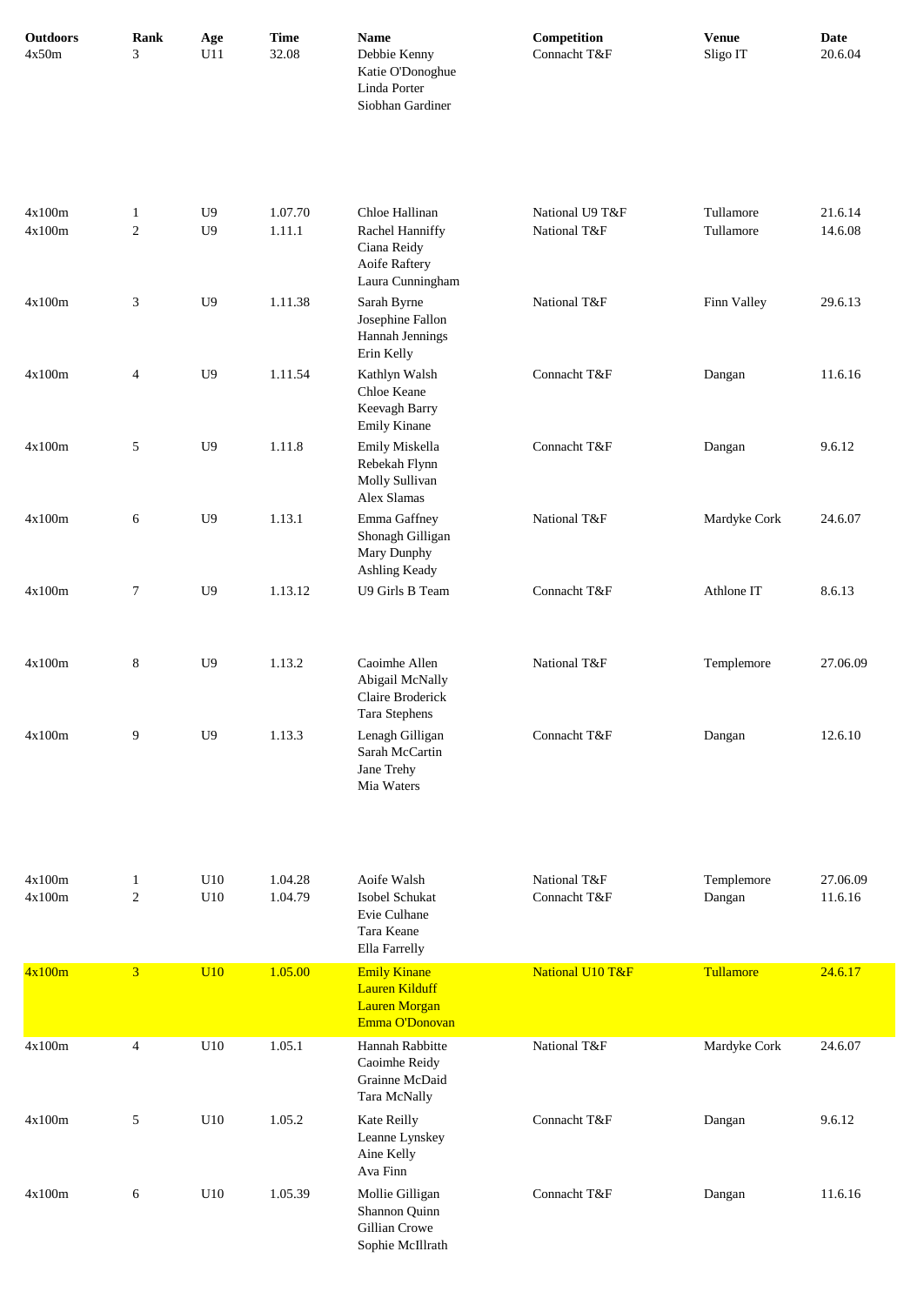| <b>Outdoors</b><br>4x100m | Rank<br>7                      | Age<br>U10 | <b>Time</b><br>1.06.77 | <b>Name</b><br>Rebecca Lynch<br>Alex Slamas<br>Rebekah Flynn<br>Emily Miskella                | Competition<br>Connacht T&F  | <b>Venue</b><br>Athlone IT | Date<br>8.6.13     |
|---------------------------|--------------------------------|------------|------------------------|-----------------------------------------------------------------------------------------------|------------------------------|----------------------------|--------------------|
| 4x100m                    | $\,8\,$                        | U10        | 1.08.08                | Michelle Duggan<br>Emma Gaffney<br>Shonagh Gilligan<br>Aisling Keady                          | National T&F                 | Tullamore                  | 14.6.08            |
| 4x100m                    | 9                              | <b>U10</b> | 1.09.03                | team B in final                                                                               | Galway U9-12 T&F             | Dangan                     | 07.05.17           |
| 4x100m                    | 10                             | U10        | 1.10.8                 | Tara Slattery<br>Abigail McNally<br>Caoimhe Allen<br>Claire Broderick                         | Connacht T&F                 | Dangan                     | 12.6.10            |
| 4x100m<br>4x100m          | $\mathbf{1}$<br>$\overline{2}$ | U11<br>U11 | 1.01.82<br>1.02.03     | Kate Reilly<br>Aoife Walsh<br>Caoimhe O'Donoghue<br>Derbhla Cronin<br>Laura Cunningham        | National T&F<br>National T&F | Finn Valley<br>Templemore  | 29.6.13<br>27.6.10 |
| 4x100m                    | 3                              | U11        | 1.02.08                | Jean Waters<br>Grainne McDaid<br>Caoimhe Reidy<br>Tara McNally                                | National T&F                 | Tullamore                  | 14.6.08            |
| 4x100m                    | $\overline{4}$                 | U11        | 1.02.57                | Aoibhe Donnellan<br>Grace Keaveney<br>Grace Lynch<br>Chloe Hallinan                           | Connacht T&F                 | Dangan                     | 11.6.16            |
| 4x100m                    | 5 <sup>5</sup>                 | U11        | 1.03.44                | <b>Tara Keane</b><br><b>Mollie Gilligan</b><br><b>Sophie McIlrath</b><br><b>Ella Farrelly</b> | Connacht U11 T&F             | Sligo IT                   | 10.6.17            |
| 4x100m                    | 6                              | U11        | 1.03.49                | Katie Stephens<br>Aisling Keady<br>Emma Gaffney<br>Michelle Duggan                            | National T&F                 | Templemore                 | 27.06.09           |
| 4x100m                    | $\overline{7}$                 | U11        | 1.03.89                | team A in final                                                                               | Galway U9-12 T&F             | Dangan                     | 07.05.17           |
| 4x100m                    | $\,8\,$                        | U11        | 1.04.55                | Emma Byrne<br>Ellen Fitzpatrick<br>Dandy Murray<br>Sinead Treacy                              | Galway T&F                   | Dangan                     | 17.5.07            |
| 4x100m                    | 9                              | U11        | 1.05.15                | team B in final                                                                               | Galway U9-12 T&F             | Dangan                     | 07.05.17           |
| 4x100m                    | <b>10</b>                      | U11        | 1.08.17                | team C in final                                                                               | Galway U9-12 T&F             | Dangan                     | 07.05.17           |

4x100m 1 U12 58.98 Kelly O'Donoghue National T&F Tullamore 20.7.03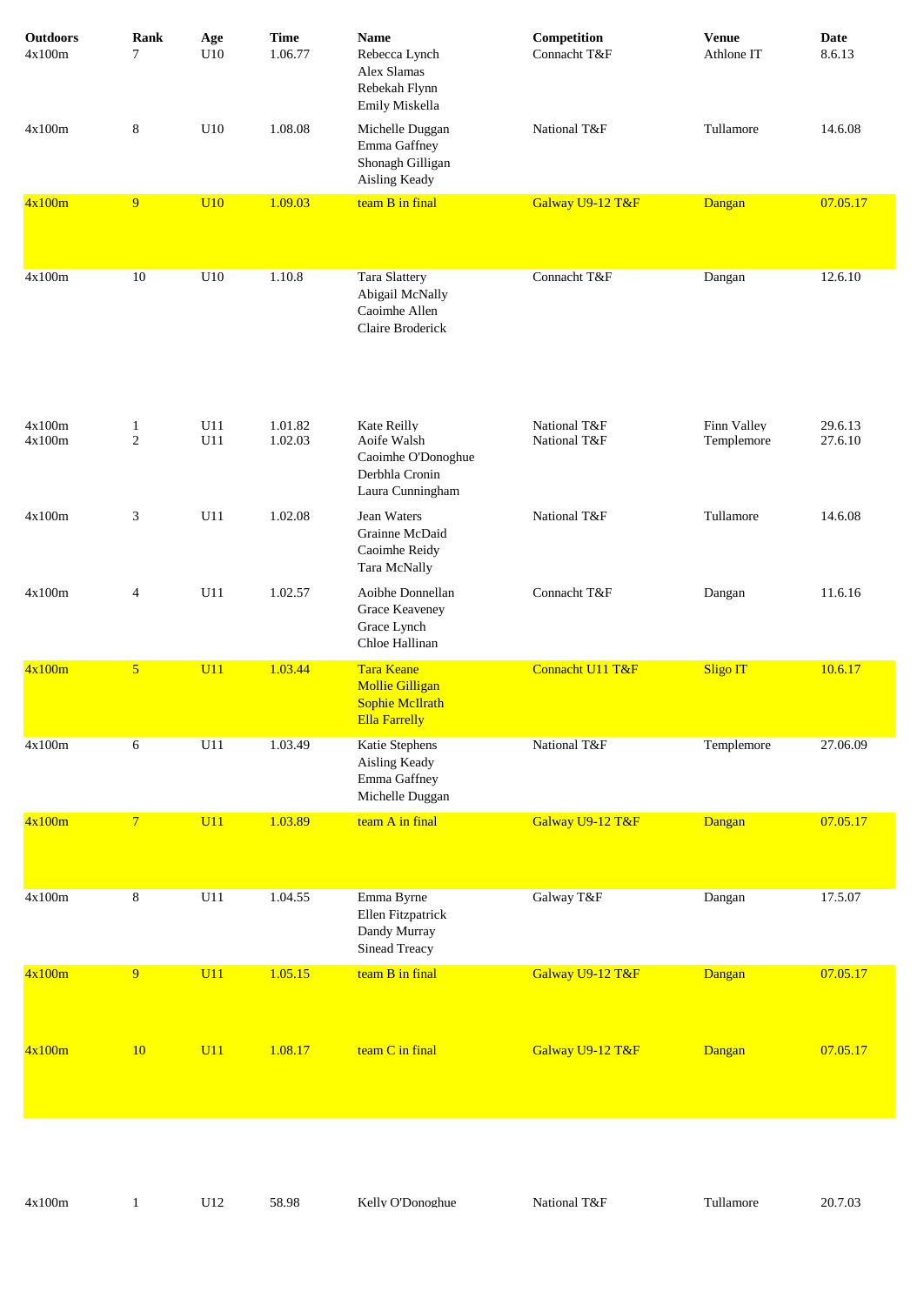| <b>Outdoors</b>  | <b>Rank</b>                    | Age        | <b>Time</b>    | <b>Name</b>                                                                                    | Competition                  | <b>Venue</b>           | <b>Date</b>        |
|------------------|--------------------------------|------------|----------------|------------------------------------------------------------------------------------------------|------------------------------|------------------------|--------------------|
| 4x100m           | $\overline{2}$                 | U12        | 59.77          | <b>Grace Keaveney</b><br><b>Niamh Duffy</b><br><b>Grace Lynch</b><br><b>Chloe Hallinan</b>     | Connacht U12 T&F             | <b>Sligo IT</b>        | 10.6.17            |
| 4x100m           | 3                              | U12        | 60.17          | Sarah Molloy<br>Claire Ryder<br>Ailbhe Greaney<br>Ella Bryan                                   | National T&F                 | Mardyke Cork           | 24.6.07            |
| 4x100m           | 4                              | U12        | 60.30          | Ellen Fitzpatrick<br><b>Sinead Treacy</b><br>Katie Donohue<br>Dandy Murray                     | National T&F                 | Tullamore              | 14.6.08            |
| 4x100m           | 5 <sup>5</sup>                 | U12        | 60.73          | <b>Grace Keaveney</b><br><b>Chloe Hallinan</b><br><b>Niamh Duffy</b><br><b>Isabella Boland</b> | <b>National U12 Relays</b>   | Tullamore              | 2.7.17             |
| 4x100m           | 6                              | U12        | 60.90          | Siona Lawless<br>Caoimhe Allen<br>Roisin Hanbury<br>Claire Broderick                           | Connacht T&F                 | Dangan                 | 9.6.12             |
| 4x100m           | 7                              | U12        | 61.2           | Leanne Freaney<br>Muireann Ni Cheallachain<br>Grainne McDaid<br>Tara McNally                   | Galway T&F                   | Dangan                 | 3.5.09             |
| 4x100m           | 8                              | U12        | 61.30          | Niamh Niland<br>Ailbhe Miskella<br>Caoimhe Gilligan<br>Mia Waters                              | Connacht T&F                 | Athlone IT             | 8.6.13             |
| 4x100m           | 9                              | U12        | 61.4           | Eimear Loughnane<br>Aisling Keady<br>Emma Gaffney<br>Michelle Duggan                           | National U12 T&F             | Tullamore              | 25.7.10            |
| 4x100m           | 10                             | U12        | 61.78          | Sarah Helebert<br>Laura Mitchell<br>Ashley McDonnell<br>Linda Porter                           | Connacht T&F                 | Sligo IT               | 20.6.04            |
| 4x100m<br>4x100m | $\mathbf{1}$<br>$\mathfrak{2}$ | U13<br>U13 | 55.77<br>57.11 | Kelly Harte<br>Kelly O'Donoghue<br>Rachel Finnegan<br>Cathriona Farrell<br>Rebecca Helebert    | National T&F<br>National T&F | Tullamore<br>Tullamore | 26.7.08<br>17.7.04 |
| 4x100m           | 3                              | U13        | 57.36          | Dandy Murray<br>Ellen Treacy<br>Ellen Fitzpatrick<br>Sineád Treacy                             | National T&F                 | Tullamore              | 18.7.09            |
| 4x100m           | $\overline{4}$                 | U13        | 57.69          | Alison Leahy<br>Finola Kelly<br>Roisin Hansbury<br>Siona Lawless                               | Galway Juvenile T&F          | Dangan                 | 19.5.13            |
| 4x100m           | 5 <sup>5</sup>                 | U13        | 59.65          | <b>Erin Kelly</b><br><b>Jade Moorhead</b><br>Clodagh O'Meara<br><b>Fauve Aylmer</b>            | Connacht U9-13 T&F           | <b>Sligo IT</b>        | 10.6.17            |
| 4x100m           | 6                              | U13        | 59.90          | Ciana Reidy<br>Laura Cunningham<br>Aoife Walsh<br>Caolin Milton                                | Galway T&F                   | Dangan                 | 20.5.12            |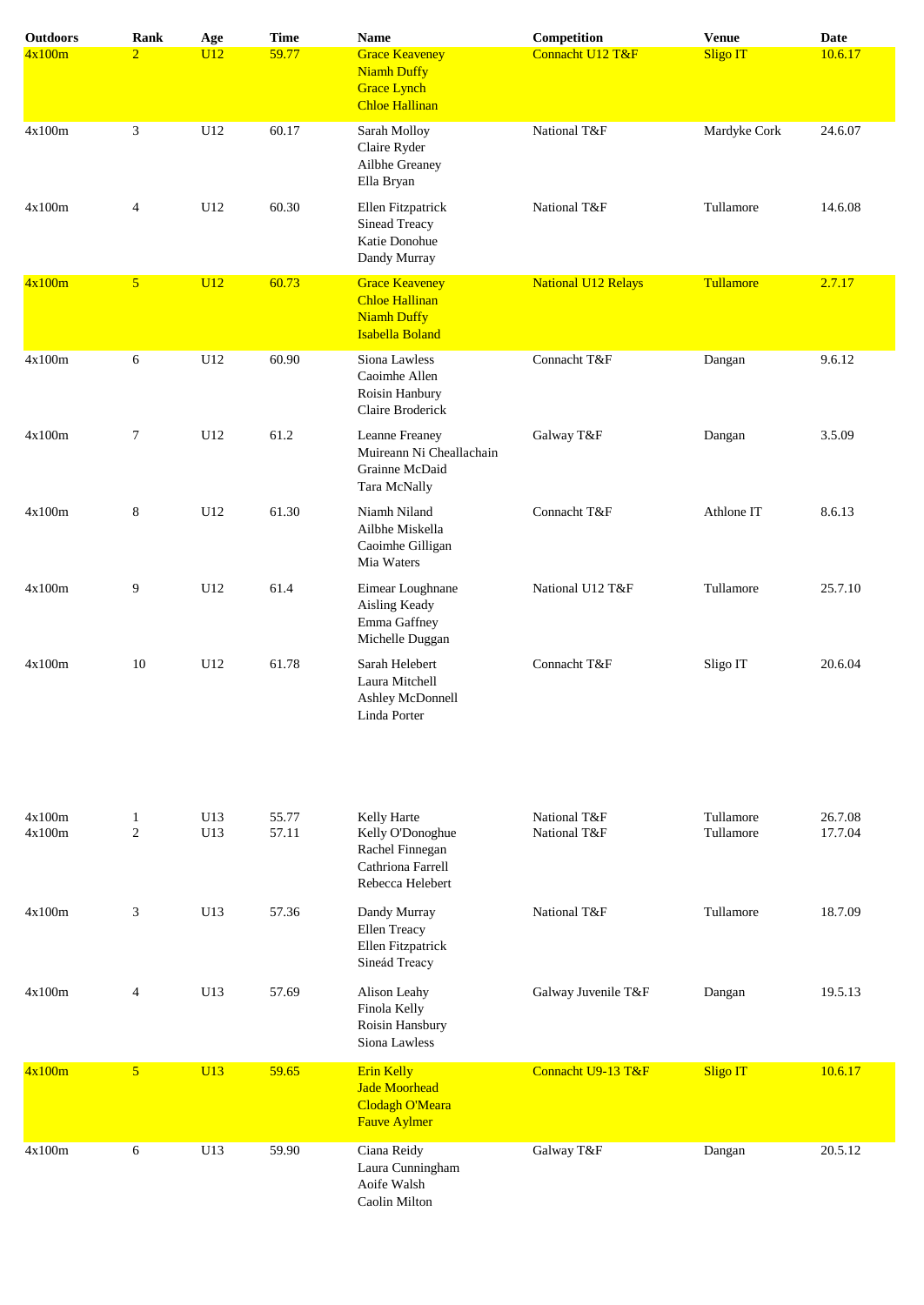| <b>Outdoors</b><br>4x100m | Rank<br>$7\phantom{.0}$ | Age<br>U13 | <b>Time</b><br>60.59 | <b>Name</b><br>Eimear Loughnane<br>Michelle Duggan<br>Shonagh Gilligan<br>Dearbhaile Walsh     | Competition<br>National Juvenile T&F | <b>Venue</b><br>Tullamore | <b>Date</b><br>24.7.11 |
|---------------------------|-------------------------|------------|----------------------|------------------------------------------------------------------------------------------------|--------------------------------------|---------------------------|------------------------|
| 4x100m                    | 8                       | U13        | 60.71                | Emily Miskella<br>Eve Ayo<br>Hannah Hynes<br>Rebecca Lynch                                     | National U13 T&F                     | Tullamore                 | 9.7.16                 |
| 4x100m                    | 9                       | U13        | 64.25                | <b>Sarah Byrne</b><br><b>Siofra Davis</b><br><b>Aoibhe Fahy</b><br><b>Ella Lyons</b>           | Galway U13-Sen T&F                   | Dangan                    | 29.04.17               |
| 4x100m                    | <b>10</b>               | U13        | 66.10                | <b>Chloe Allen</b><br><b>Serena Greaney</b><br><b>Millie Geraghty</b><br><b>Alicia</b> Locteau | Galway U13-Sen T&F                   | Dangan                    | 29.04.17               |
| 4x100m                    | $\mathbf{1}$            | U14        | 53.51                | Dandy Murray<br>Sineád Treacy<br>Ellen Fitzpatrick<br>Tara McNally                             | National U14 T&F                     | Tullamore                 | 25.7.10                |
| 4x100m                    | $\overline{c}$          | U14        | 55.20                | Lorraine Delaney<br>Aoife Walshe<br>Caolin Milton<br>Caoimhe O'Donoghue                        | Galway Juvenile T&F                  | Dangan                    | 19.5.13                |
| 4x100m                    | 3                       | U14        | 55.28                | Mairead McCan<br>Ella Bryan<br>Maria McNamara<br>Claire Ryder                                  | National T&F                         | Tullamore                 | 26.7.08                |
| 4x100m                    | 4                       | U14        | 55.56                | Kelly O'Donoghue<br>Rachel Finnegan<br>Cathriona Farrell<br>Rebecca Helebert                   | National T&F                         | Sligo IT                  | 17.7.04                |
| 4x100m                    | 5                       | U14        | 56.0                 | Sinead Gaffney<br>Claire Ryder<br>Orla McDaid<br>Mairead McCan                                 | Galway T&F                           | Dangan                    | 18.5.08                |
| 4x100m                    | 6                       | U14        | 56.93                | Aine Kelly<br>Ava Finn<br>Ciara Hughes<br>Ellie Cronin                                         | National U14 T&F                     | Tullamore                 | 9.7.16                 |
| 4x100m                    | 7                       | U14        | 57.2                 | Sarah Molloy<br>Claire Ryder<br>Gabrielle Tobin<br>Ella Bryan                                  | Galway T&F                           | Dangan                    | 3.5.09                 |
| 4x100m                    | 8                       | U14        | 57.90                | Debbie Kenny<br>Orla Ryan<br>Katie O'Donoghue<br>Linda Porter                                  | Galway T&F                           | Dangan                    | 6.5.07                 |
| 4x100m                    | 9 <sup>°</sup>          | U14        | 58.03                | Eve Ayo<br>Rebecca Lynch<br>Oliwia Koman<br><b>Hannah Hynes</b>                                | Connacht U14 T&F                     | Sligo IT                  | 17.6.17                |
| 4x100m                    | 10                      | U14        | 1.01.70              | Clodagh O'Meara<br><b>Eleanor Nicholls</b><br><b>Saoirse Pierce</b><br><b>Aoibhinn Keane</b>   | Galway U13-Sen T&F                   | Dangan                    | 29.04.17               |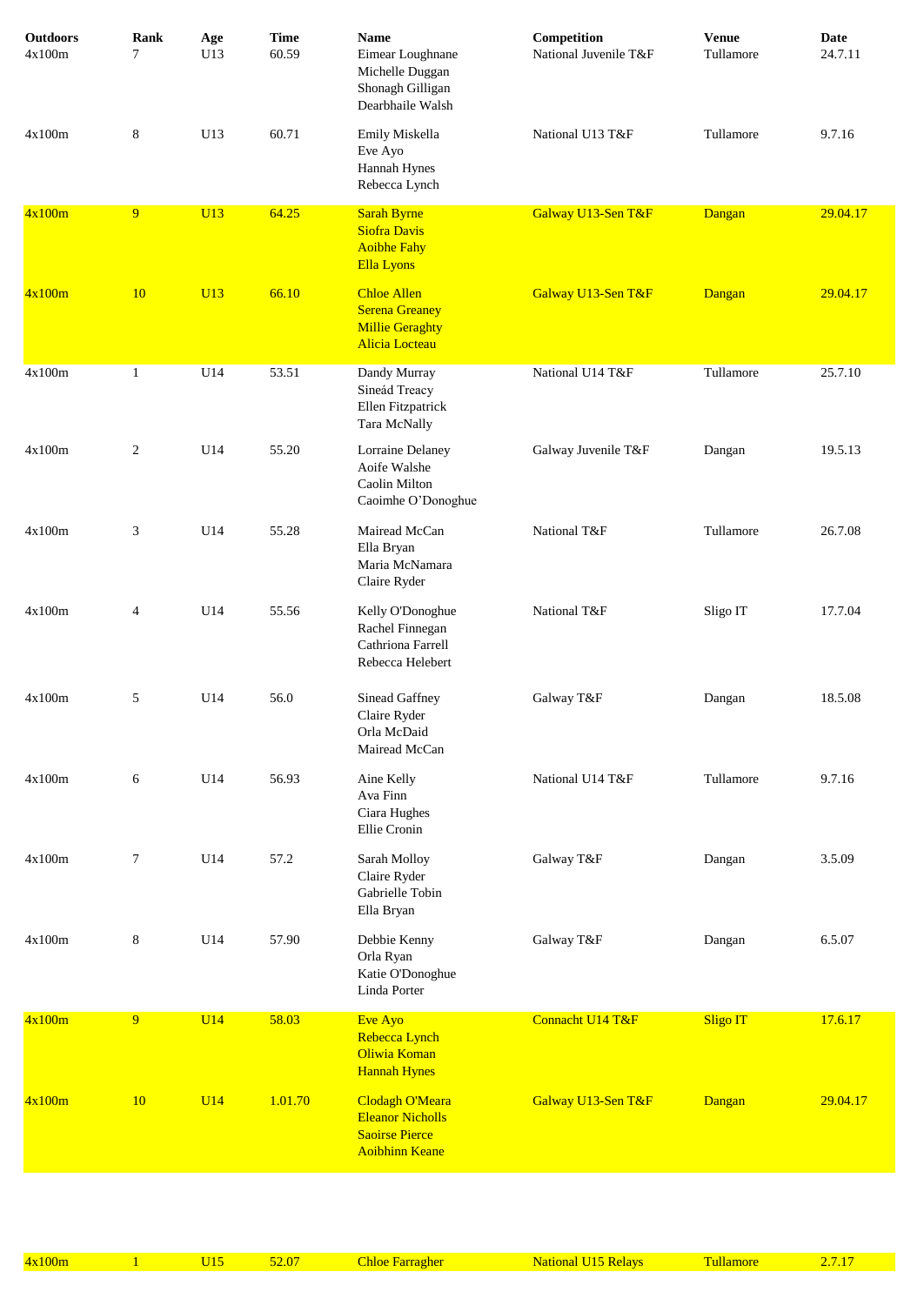| <b>Outdoors</b> | Rank           | Age | <b>Time</b> | <b>Name</b>                                                                              | Competition                | <b>Venue</b>    | <b>Date</b> |
|-----------------|----------------|-----|-------------|------------------------------------------------------------------------------------------|----------------------------|-----------------|-------------|
| 4x100m          | $\overline{2}$ | U15 | 53.34       | <b>Ava Finn</b><br><b>Alisha Larkin</b><br><b>Chloe Farragher</b><br><b>Ornait Coen</b>  | Galway U13-Sen T&F         | Dangan          | 29.04.17    |
| 4x100m          | 3              | UI5 | 53.77       | <b>Emma Jane Moran</b><br><b>Aoife Kelly</b><br><b>Ornaith Coen</b><br><b>Aine Kelly</b> | <b>National U15 Relays</b> | Tullamore       | 2.7.17      |
| 4x100m          | $\overline{4}$ | U15 | 54.06       | Jessica Heneghan<br>Claire Ryder<br>Orla McDaid<br>Maria McNamara                        | National T&F               | Tullamore       | 18.7.09     |
| 4x100m          | 5 <sup>5</sup> | U15 | 54.06       | <b>Aoife Kelly</b><br><b>Ellie Cronin</b><br><b>Alisha Larkin</b><br><b>Ailbhe Folan</b> | Connacht U15 T&F           | <b>Sligo IT</b> | 17.6.17     |
| 4x100m          | 6              | U15 | 54.25       | Aine Kelly<br>Ava Finn<br>Chloe Casey<br>Freya Bohan                                     | National U15 T&F           | Tullamore       | 9.7.16      |
| 4x100m          | 7              | U15 | 54.27       | Ciara Greene<br>Sinead Treacy<br>Dandy Murray<br>Tara McNally                            | National Juvenile T&F      | Tullamore       | 24.7.11     |
| 4x100m          | 8              | U15 | 54.65       | Kelly O'Donoghue<br>Rachel Finnegan<br>Cathriona Farrell<br>Rebecca Helebert             | Connacht T&F               | Dangan          | 17.6.06     |
| 4x100m          | 9              | U15 | 54.94       | Mary Dunphy<br>Caoimhe O'Donoghue<br>Eimear Loughnane<br>Michelle Duggan                 | Galway Juvenile T&F        | Dangan          | 19.5.13     |
| 4x100m          | 10             | U15 | 55.1        | Orla Ryan<br>Debbie Kenny<br>Katie O'Donoghue<br>Linda Porter                            | Galway T&F                 | Dangan          | 18.5.08     |

| 4x100m |                 | U16             | 52.96 | <b>Chloe Farragher</b>                                                           | <b>National U16 Relays</b> | Tullamore     | 2.7.17   |
|--------|-----------------|-----------------|-------|----------------------------------------------------------------------------------|----------------------------|---------------|----------|
| 4x100m | $\sqrt{2}$      | U16             | 53.02 | Jessica Heneghan<br>Claire Ryder<br>Maria McNamara<br>Mairead McCan              | National U16 T&F           | Tullamore     | 25.7.10  |
| 4x100m | 3               | U16             | 53.10 |                                                                                  | Galway T&F                 | Dangan        | 20.5.12  |
| 4x100m | 4               | U16             | 54.5  | Debi Kenny<br>Sarah Helebert<br>Katie O'Donoghue<br>Ashley McDonnell             | Connacht T&F               | Dangan        | 15.6.08  |
| 4x100m | 5               | U16             | 54.9  | Debi Kenny<br>Maireád McCan<br>Katie O'Donoghue<br>Linda Porter                  | Galway T&F                 | Dangan        | 3.5.09   |
| 4x100m | $6 \overline{}$ | U <sub>16</sub> | 54.96 | <b>Chloe Casey</b><br><b>Ava Power</b><br><b>Leanagh Gilligan</b><br>Freya Bohan | Galway U13-Sen T&F         | <b>Dangan</b> | 29.04.17 |
| 4x100m | 7               | U16             | 55.1  | Eimear Loughnane<br>Michelle Duggan<br>Keira Flanagan<br>Tara McNally            | Galway Juvenile T&F        | Dangan        | 19.5.13  |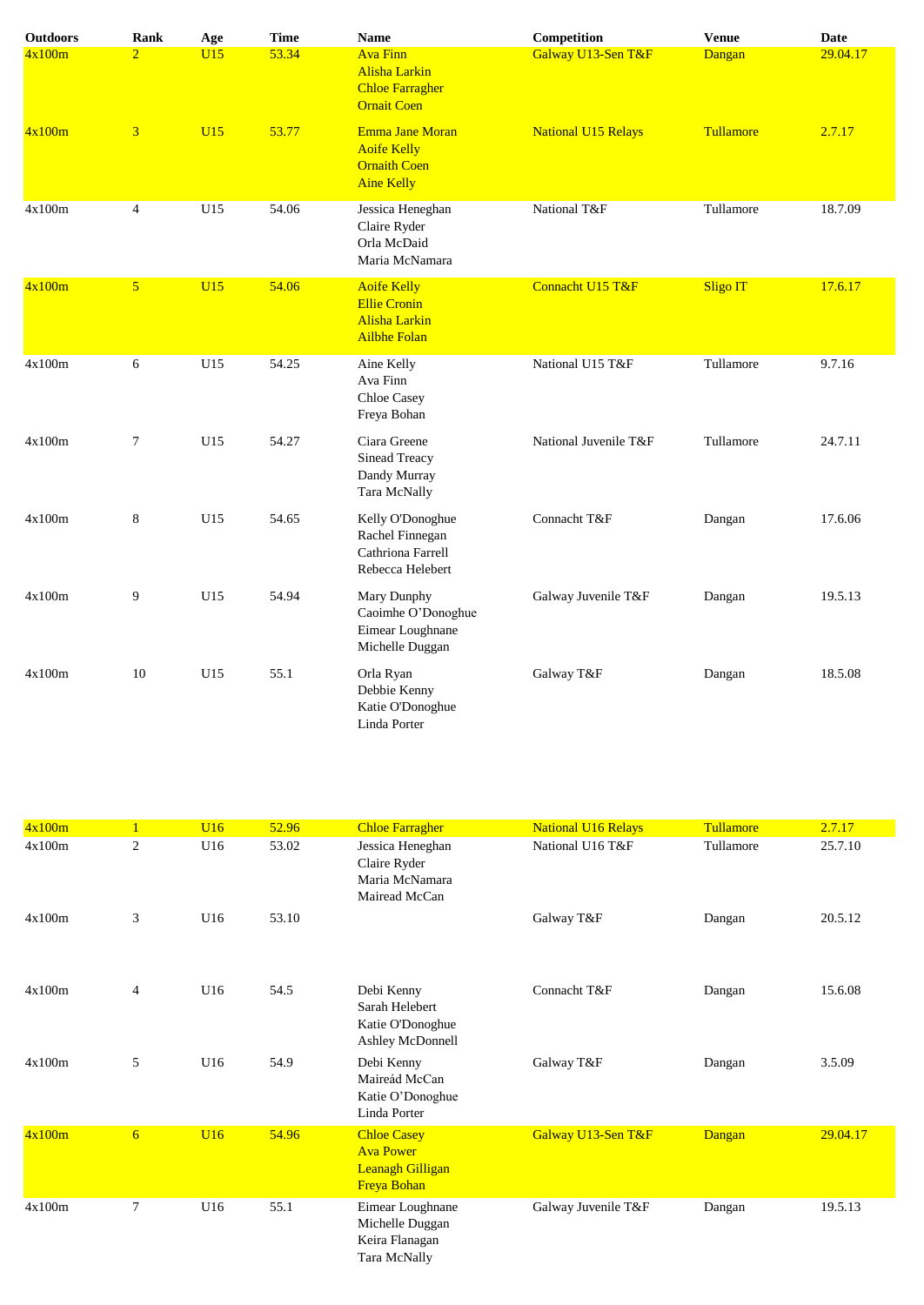| <b>Outdoors</b><br>4x100m | Rank<br>8                  | Age<br>U16      | <b>Time</b><br>56.9 | $\mathbf{Name}$<br>Sophie Ralston<br>Rachel Finnegan<br>Maeve Curley<br>Sarah Helebert     | Competition<br>Galway T&F                 | <b>Venue</b><br>Dangan | <b>Date</b><br>6.5.07 |
|---------------------------|----------------------------|-----------------|---------------------|--------------------------------------------------------------------------------------------|-------------------------------------------|------------------------|-----------------------|
| 4x100m<br>4x100m          | $\mathbf{1}$<br>$\sqrt{2}$ | U17<br>U17      | 52.82<br>53.42      | Jessica Heneghan<br>Caoilin Milton<br>Lorraine Delaney<br>Aoife Walshe<br>Laura Cunningham | National Juvenile T&F<br>National U17 T&F | Tullamore<br>Tullamore | 24.7.11<br>9.7.16     |
| 4x100m                    | 3                          | U17             | 53.47               | Ellen Fitzpatrick<br>Sineád Treacy<br>Ellen Treacy<br>Tara McNally                         | Galway Juvenile T&F                       | Dangan                 | 19.5.13               |
| 4x100m                    | 4                          | U17             | 54.9                | Debi Kenny<br>Katie O'Donoghue<br>Shannen Freaney<br>Ashley McDonnell                      | Galway T&F                                | Dangan                 | 3.5.09                |
| 4x100m<br>4x100m          | $\mathbf{1}$<br>$\sqrt{2}$ | U18<br>U18      | 51.49<br>52.77      | Caoilin Milton<br>Jessica Heneghan<br>Claire Ryder<br>Sineád Gaffney<br>Maireád McCan      | National U18 T&F<br>National Juvenile T&F | Tullamore<br>Tullamore | 9.7.16<br>29.7.12     |
| 4x100m                    | $\overline{3}$             | <b>U18</b>      | 54.05               | <b>Arlene Earls</b><br>Laura Cunningham<br><b>Siona Lawless</b><br><b>Aoife Walsh</b>      | Galway U13-Sen T&F                        | Dangan                 | 29.04.17              |
| 4x100m                    | $\overline{4}$             | <b>U18</b>      | 54.13               | <b>Caoilin Milton</b><br>Ciana Reidy<br><b>Lorraine Delaney</b><br><b>Siona Lawless</b>    | Connacht U18 T&F                          | <b>Sligo IT</b>        | 17.6.17               |
| 4x100m                    | 5 <sup>5</sup>             | <b>U18</b>      | 54.32               | <b>Aoife Walsh</b><br><b>Lorraine Delaney</b><br><b>Caoilin Milton</b><br>Laura Cunningham | <b>National U18 Relays</b>                | Tullamore              | 2.7.17                |
| 4x100m                    | $6 \overline{6}$           | <b>U18</b>      | 54.94               | <b>Aoife Walsh</b><br><b>Arlene Earls</b><br><b>Shauna Tobin</b><br>Laura Cunningham       | Connacht U18 T&F                          | <b>Sligo IT</b>        | 17.6.17               |
| 4x100m                    | $\tau$                     | U18             | 58.60               | Kelly O'Donoghue<br>Rachel Finnegan<br>Maeve Curley<br>Sophie Ralston                      | Galway T&F                                | Dangan                 | 3.5.09                |
| 4x100m                    | $\mathbf{1}$               | U19             | 52.03               | Jessica Heneghan                                                                           | National Juvenile T&F                     | Tullamore              | 29.7.12               |
| 4x100m                    | $\overline{2}$             | U <sub>19</sub> | 53.03               | <b>Aoife Walsh</b><br>Dearbhaile Walsh<br><b>Caoilin Milton</b><br>Laura Cunningham        | <b>National U19 Relays</b>                | Tullamore              | 2.7.17                |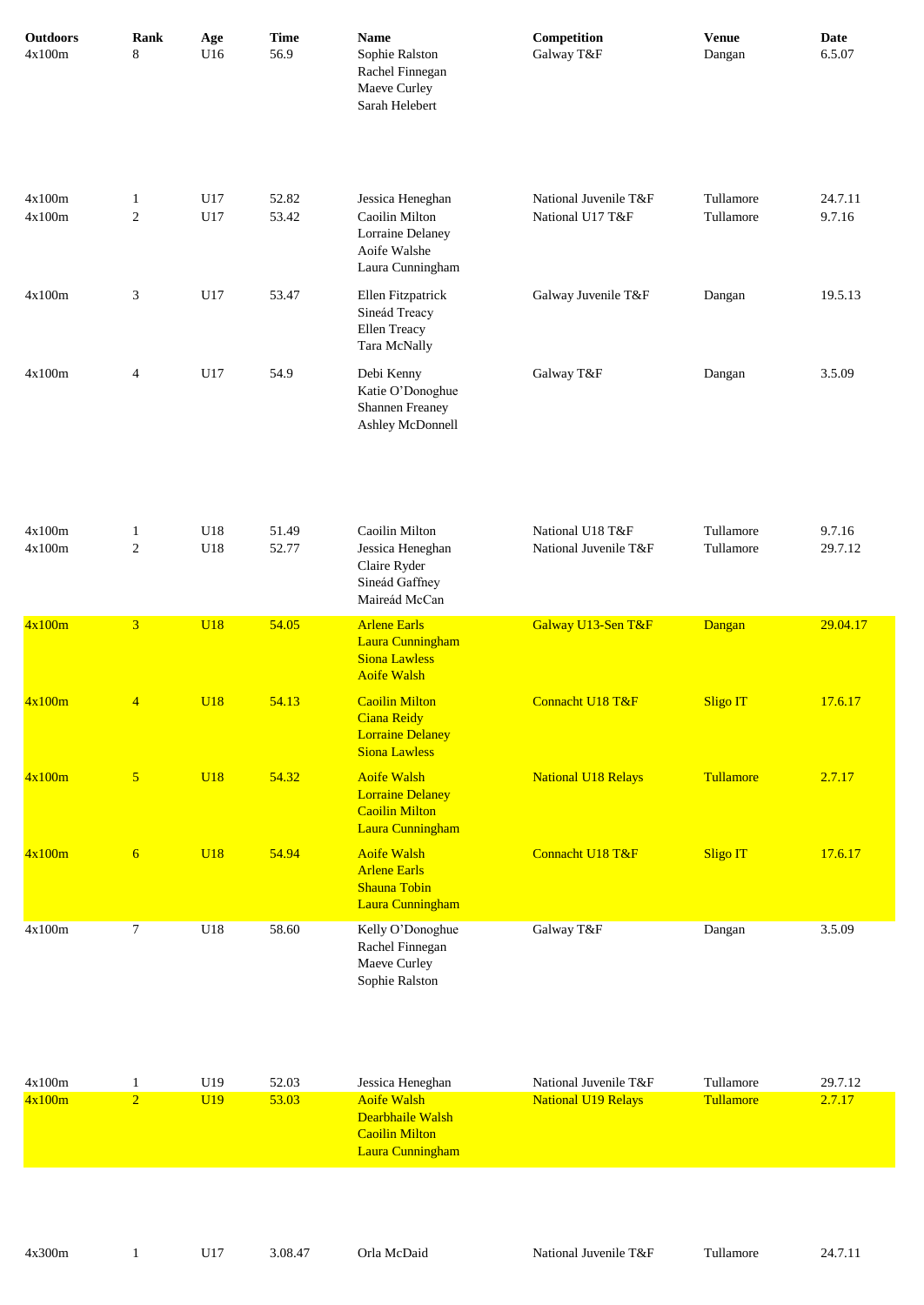| <b>Outdoors</b> | Rank                     | Age                              | Time                | <b>Name</b>                         | Competition                               | <b>Venue</b>        | Date               |
|-----------------|--------------------------|----------------------------------|---------------------|-------------------------------------|-------------------------------------------|---------------------|--------------------|
|                 |                          |                                  |                     |                                     |                                           |                     |                    |
|                 |                          |                                  |                     |                                     |                                           |                     |                    |
|                 |                          |                                  |                     |                                     |                                           |                     |                    |
| 4x400m          | $\mathbf{1}$             | <b>U18</b>                       | 4.21.87             | <b>Caoilin Milton</b>               | <b>National U18 Relays</b>                | Tullamore           | 2.7.17             |
|                 |                          |                                  |                     |                                     |                                           |                     |                    |
|                 |                          |                                  |                     |                                     |                                           |                     |                    |
| 4x400m          | $\overline{2}$           | U19                              | 4.23.20             | <b>Arlene Earls</b>                 | <b>National U19 Relays</b>                | Tullamore           | 2.7.17             |
|                 |                          |                                  |                     | Dearbhaile Walsh                    |                                           |                     |                    |
|                 |                          |                                  |                     |                                     |                                           |                     |                    |
|                 |                          |                                  |                     |                                     |                                           |                     |                    |
|                 |                          |                                  |                     |                                     |                                           |                     |                    |
| Heptathlon      | $\mathbf{1}$             | U <sub>20</sub>                  | 3194                | Rachel Finnegan                     | Leinster CE                               | Charlesland         | 23.5.09            |
| Heptathlon      | $\mathbf{1}$             | Senior                           | 3196                | Sarah Finnegan                      | National Senior CE                        | Tullamore           | 31.7.11            |
|                 |                          |                                  |                     |                                     |                                           |                     |                    |
|                 | $\mathbf{1}$             | U8                               | 12.4                |                                     |                                           |                     |                    |
| 60m             |                          |                                  |                     | <b>James O'Dwyer</b>                | Galway U9-12 T&F                          | Dangan              | 07.05.17           |
| 60m             | 1                        | U <sub>9</sub>                   | 9.91                | Eddie Madden                        | National T&F                              | Cork IT             | 16.7.06            |
| 60m             | $\overline{\mathbf{c}}$  | U <sub>9</sub>                   | 9.99                | <b>Brendan Gallagher</b>            | National T&F                              | Tullamore           | 12.7.03            |
| 60m<br>60m      | 3<br>$\overline{4}$      | U <sub>9</sub><br>U <sub>9</sub> | 10.02<br>10.2       | Ben Moran<br><b>Eanna Morrissey</b> | National Juvenile T&F<br>Galway U9-12 T&F | Tullamore<br>Dangan | 3.7.16<br>07.05.17 |
| 60m             |                          | U <sub>9</sub>                   | h 10.3              | Micheál McFadden                    | Galway T&F                                | Dangan              | 2.5.09             |
| 60m             | 5                        | U <sub>9</sub>                   | 10.34               | Mikey Fallon                        | National U9 T&F                           | Tullamore           | 21.6.14            |
| 60m             | 6                        | U <sub>9</sub>                   | 10.38               | Dara Zimmerer                       | Connacht T&F                              | Dangan              | 11.6.16            |
| 60 <sub>m</sub> | 7                        | U <sub>9</sub>                   | 10.45               | Fiachra Bond                        | Connacht T&F                              | Athlone IT          | 8.6.13             |
| 60 <sub>m</sub> | 8                        | U <sub>9</sub>                   | 10.47               | Daniel Galvin                       | Connacht T&F                              | Athlone IT          | 8.6.13             |
| 60m             | 9                        | U <sub>9</sub>                   | 10.49               | <b>Tom Malone</b>                   | Connacht U9 T&F                           | <b>Sligo IT</b>     | 10.6.17            |
| 60m             |                          | U <sub>9</sub>                   | h 10.5              | Cathal Reidy                        | Galway T&F                                | Dangan              | 21.5.04            |
| 60 <sub>m</sub> |                          | U <sub>9</sub>                   | h 10.5              | Kieran O'Connor                     | Galway T&F                                | Dangan              | 12.5.12            |
| 60m             | 10                       | U9                               | 10.54               | Aaron McDonnell                     | Connacht T&F                              | Sligo IT            | 20.6.04            |
| 60m             |                          | U10                              | $h$ 9.0             | Michael McFadden                    | Galway T&F                                | Dangan              | 9.5.10             |
| 60m             | $\mathbf{1}$             | U10                              | 9.20                | Daniel Callanan-Forde               | Connacht T&F                              | Athlone IT          | 6.6.09             |
| 60m             |                          | U10                              | 9.3<br>h            | <b>Jack Raftery</b>                 | Galway T&F                                | Dangan              | 21.5.04            |
| 60m             |                          | U10                              | h 9.5               | <b>Brendan Gallagher</b>            | Galway T&F                                | Dangan              | 21.5.04            |
| 60m             | $\overline{\mathbf{c}}$  | U10                              | 9.52                | Cian Connaughton                    | National Juvenile T&F                     | Tullamore           | 3.7.16             |
| 60m             | $\overline{3}$           | U10                              | 9.53                | <b>Ben Moran</b>                    | Galway U9-12 T&F                          | Dangan              | 07.05.17           |
| 60m<br>60m      | $\overline{\mathcal{L}}$ | U10<br>U10                       | 9.64<br>h 9.7       | Cillian Dolan<br>David McDonnell    | Connacht T&F<br>Galway T&F                | Dangan<br>Dangan    | 17.5.08<br>9.5.10  |
| 60m             | 5                        | U10                              | 9.70                | <b>Steven Jennings</b>              | National Juvenile T&F                     | Tullamore           | 3.7.16             |
| 60m             |                          | U10                              | h 9.8               | Pádraig Martyn                      | Connacht T&F                              | Dangan              | 9.6.12             |
| 60m             |                          | U10                              | h 9.8               | Shaun Gilligan                      | Connacht T&F                              | Dangan              | 9.6.12             |
| 60m             | $6\overline{6}$          | U10                              | 9.88                | Dara Zimmerer                       | National U10 T&F                          | Tullamore           | 24.6.17            |
| 60m             |                          | U10                              | h 9.9               | Alan Callanan                       | Galway T&F                                | Dangan              | 2.5.09             |
| 60m             |                          | U10                              | 9.9<br>h            | Darren Lyons                        | Galway T&F                                | Dangan              | 9.5.10             |
| 60m             |                          | U10                              | h 9.9               | Alex Evans                          | Galway T&F                                | Dangan              | 7.5.11             |
| $60\mathrm{m}$  | $\tau$                   | U10                              | 9.90                | Conor Hoade                         | Connacht T&F                              | Athlone IT          | 8.6.13             |
| 60m<br>60m      |                          | U10<br>U10                       | h 10.0<br>10.0<br>h | Peter Treacy<br>Cian Garman         | Galway T&F<br>Galway T&F                  | Dangan<br>Dangan    | 21.5.04<br>7.5.11  |
| 60m             |                          | U10                              | $h$ 10.0            | Finbarr McFadden                    | Galway T&F                                | Dangan              | 7.5.11             |
| 60m             | 8                        | U10                              | 10.01               | Niall Cummins                       | Connacht T&F                              | Athlone IT          | 8.6.13             |
| 60m             | 9                        | U10                              | 10.03               | Dylan Finn                          | Connacht T&F                              | Dangan              | 17.5.08            |
| 60m             | 10                       | U10                              | 10.08               | Eddie Madden                        | Connacht T&F                              | Sligo IT            | 09.6.07            |
|                 |                          |                                  |                     |                                     |                                           |                     |                    |
| 60m             |                          | U11                              | h 8.9               | Daniel Callanan-Forde               | Galway T&F                                | Dangan              | 9.5.10             |
| 60m             |                          | U11                              | h 9.2               | Jason Kennedy                       | Galway T&F                                | Dangan              | 21.5.04            |
| 60m<br>60m      |                          | U11<br>U11                       | h 9.2<br>h 9.3      | Jerry Keary<br>Finbar McFadden      | Galway T&F                                | Dangan              | 9.5.10<br>12.5.12  |
| 60m             |                          | U11                              | 9.4<br>h            | Cormac Dillon                       | Galway T&F<br>Galway T&F                  | Dangan<br>Dangan    | 21.5.04            |
| 60m             |                          | U11                              | 9.4<br>h            | Peter Martin                        | Galway T&F                                | Dangan              | 9.5.10             |
| 60m             |                          | U11                              | h 9.4               | Micheál McFadden                    | Galway T&F                                | Dangan              | 7.5.11             |
| 60m             | 1                        | U11                              | 9.46                | Nathan Lynsky                       | Connacht T&F                              | Athlone IT          | 6.6.09             |
| 60m             |                          | U11                              | h 9.5               | Gary Clay                           | Galway T&F                                | Dangan              | 03.5.08            |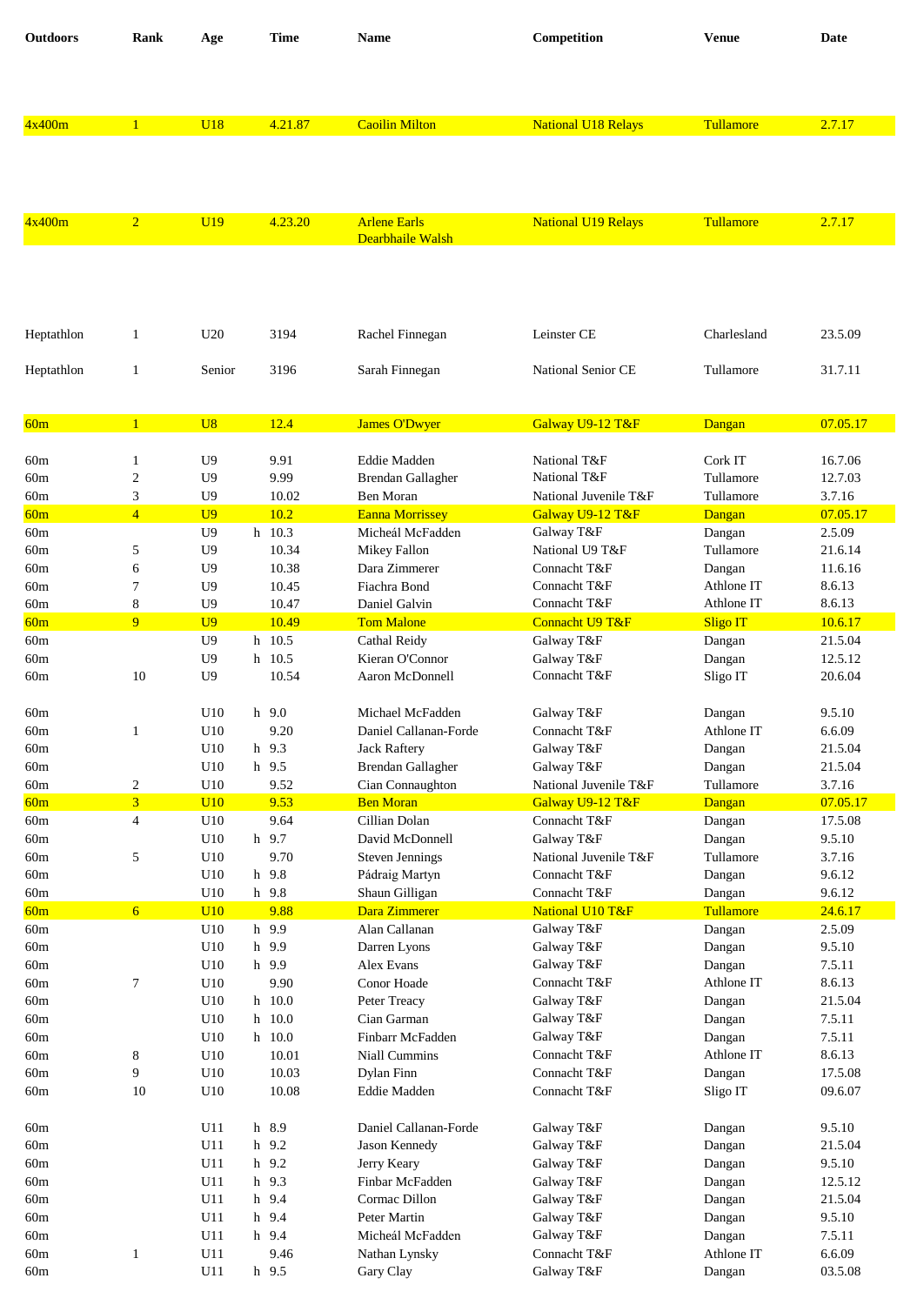| <b>Outdoors</b> | Rank                     | Age        | <b>Time</b>   | <b>Name</b>                                          | Competition                          | <b>Venue</b>     | Date                 |
|-----------------|--------------------------|------------|---------------|------------------------------------------------------|--------------------------------------|------------------|----------------------|
| 60m             |                          | U11<br>h   | 9.5           | Conor Callaghan                                      | Galway T&F                           | Dangan           | 9.5.10               |
| 60m             |                          | U11        | h 9.5         | Ryan Gallagher                                       | Connacht T&F                         | Dangan           | 9.6.12               |
|                 |                          | U11        |               | Evan Moran                                           | Connacht T&F                         |                  |                      |
| 60m             | $\boldsymbol{2}$         |            | 9.55          |                                                      |                                      | Dangan           | 11.6.16              |
| 60m             | $\mathfrak z$            | U11        | 9.56          | John Kerse                                           | National T&F                         | Tullamore        | 13.7.03              |
| 60m             | $\overline{4}$           | U11        | 9.57          | Niall Broderick                                      | Connacht T&F                         | Dangan           | 17.5.08              |
| 60m             |                          | U11        | h 9.6         | <b>Brendan Farrell</b>                               | Galway T&F                           | Dangan           | 6.5.05               |
| 60m             |                          | U11<br>h   | 9.6           | Dylan Finn                                           | Galway T&F                           | Dangan           | 2.5.09               |
| 60m             |                          | U11        | h 9.6         | Stephen O'Connor                                     | Galway T&F                           | Dangan           | 9.5.10               |
| 60m             | 5                        | U11        | 9.60          | Pádraig Martyn                                       | Connacht T&F                         | Athlone IT       | 8.6.13               |
| 60m             | $\sqrt{5}$               | U11        | 9.60          | Conall Doyle                                         | Connacht T&F                         | Athlone IT       | 8.6.13               |
| 60m             | $\tau$                   | U11        | 9.63          | <b>Eddie Madden</b>                                  | Connacht T&F                         | Dangan           | 17.5.08              |
| 60m             | $\,8$                    | U11        | 9.64          | Conor Hoade                                          | Connacht U11 T&F                     | Sligo IT         | 7.6.14               |
| 60m             | 9                        | U11        | 9.67          | Ian Connolly                                         | Connacht T&F                         | Dangan           | 17.5.08              |
| 60m             | 10                       | U11        | 9.69          | Gavin Kelly                                          | Galway T&F                           | Dangan           | 12.5.13              |
|                 |                          |            |               |                                                      |                                      |                  |                      |
| 60m             |                          | U12        | h 8.10        | Isi Richard                                          | Galway T&F                           | Dangan           | 9.5.10               |
| 60m             | $\mathbf{1}$             | U12        | 8.90          | <b>Evan Moran</b>                                    | National U12 T&F                     | Tullamore        | 8.7.17               |
| 60m             | $\sqrt{2}$               | U12        | 8.93          | Alex Evans                                           | Connacht T&F                         | Athlone IT       | 8.6.13               |
| 60m             | $\mathfrak z$            | U12        | 9.09          | Shaun Gilligan                                       | Connacht U12 T&F                     | Sligo IT         | 7.6.14               |
| 60m             | $\overline{4}$           | U12        | 9.13          | <b>Conor Gilligan</b>                                | Galway U9-12 T&F                     | Dangan           | 07.05.17             |
| 60m             | 5                        | U12        | 9.16          | <b>Darragh Kearney</b>                               | Galway U9-12 T&F                     |                  | 07.05.17             |
|                 |                          |            |               |                                                      |                                      | Dangan           |                      |
| 60m             | $\overline{6}$           | U12        | 9.34          | <b>Eoin Spellman</b>                                 | Galway U9-12 T&F                     | Dangan           | 07.05.17             |
| 60m             | $\overline{7}$           | U12        | 9.47          | <b>Eddie Silke</b>                                   | Galway U9-12 T&F                     | Dangan           | 07.05.17             |
| $60\mathrm{m}$  | $\,8$                    | U12        | 9.53          | Sam O'Neill                                          | Connacht U12 T&F                     | Sligo IT         | 7.6.14               |
| 60m<br>60m      | $\overline{9}$<br>10     | U12<br>U12 | 9.58<br>10.26 | <b>Cathal Sweeney</b><br><b>Alexander Fitzgerald</b> | Galway U9-12 T&F<br>Galway U9-12 T&F | Dangan<br>Dangan | 07.05.17<br>07.05.17 |
|                 |                          |            |               |                                                      |                                      |                  |                      |
| 80 <sub>m</sub> | $\mathbf{1}$             | U11        | 11.06         | Aidan Conneely                                       | National T&F                         | Mardyke Cork     | 24.6.07              |
| 80 <sub>m</sub> | $\sqrt{2}$               | U11        | 12.52         | Jamie Fallon                                         | National T&F                         | Mardyke Cork     | 24.6.07              |
|                 |                          |            |               |                                                      |                                      |                  |                      |
| 80 <sub>m</sub> |                          | U12        | h 11.2        | Aidan Conneely                                       | Galway T&F                           | Dangan           | 03.5.08              |
| $80\mathrm{m}$  | $\mathbf{1}$             | U12        | 11.60         | Conor Duggan                                         | Connacht T&F                         | Dangan           | 17.5.08              |
| 80 <sub>m</sub> |                          | U12        | h 11.6        | Niall Rooney                                         | Galway T&F                           | Dangan           | 21.5.04              |
| 80 <sub>m</sub> |                          | U12        | h 11.6        | Luca Graziadei                                       | Galway T&F                           | Dangan           | 21.5.04              |
| 80 <sub>m</sub> | $\sqrt{2}$               | U12        | 11.72         | Luke Cormican                                        | National T&F                         | Sligo IT         | 17.7.05              |
|                 |                          |            |               |                                                      |                                      |                  |                      |
| 80m             |                          | U12        | h 11.8        | John Kerse                                           | Galway T&F                           | Dangan           | 21.5.04              |
| 80 <sub>m</sub> |                          | U12        | h 11.8        | David Farrell                                        | Galway T&F                           | Dangan           | 6.5.05               |
| 80 <sub>m</sub> |                          | U12        | h 12.1        | Brendan Gallagher                                    | Galway T&F                           | Dangan           | 5.5.06               |
| 80m             | $\mathfrak z$            | U12        | 12.27         | <b>Jack Raftery</b>                                  | Connacht T&F                         | Sligo IT         | 10.6.06              |
| 80m             |                          | U12        | h 12.4        | Peter Treacy                                         | Galway T&F                           | Dangan           | 5.5.06               |
| 80m             |                          | U12        | h 12.4        | Jamie Spelman                                        | Galway T&F                           | Dangan           | 03.5.08              |
|                 |                          |            |               |                                                      |                                      |                  |                      |
| $80\mathrm{m}$  |                          | U13        | $h$ 10.2      | Aidan Conneely                                       | Galway T&F                           | Dangan           | 3.5.09               |
| 80m             |                          | U13        | h 11.1        | Paul McGill                                          | Galway T&F                           | Dangan           | 26.5.06              |
| 80m             | $\mathbf{1}$             | U13        | 11.17         | Ryan Gallagher                                       | Connacht U13 T&F                     | Sligo IT         | 14.6.14              |
| 80m             | $\sqrt{2}$               | U13        | 11.30         | Daniel Callanan-Forde                                | Connacht Juvenile T&F                | Dangan           | 17.6.12              |
| 80m             | 3                        | U13        | 11.52         | Oisin Shannon                                        | Galway U13 T&F                       | Dangan           | 19.5.13              |
| 80m             | $\overline{\mathcal{A}}$ | U13        | 11.56         | Rian Kearney                                         | National U13 B T&F                   | Tullamore        | 9.7.16               |
| 80m             | 5                        | U13        | 11.76         | Alex Evans                                           | Connacht U13 T&F                     | Sligo IT         | 14.6.14              |
| 80m             | $\epsilon$               | U13        | 11.97         | Kieran O'Connor                                      | National U13 B T&F                   | Tullamore        | 9.7.16               |
| 80 <sub>m</sub> | $\overline{7}$           | U13        | 15.96         | <b>Aaron Flynn</b>                                   | Galway U13-Sen T&F                   | Dangan           | 29.04.17             |
|                 |                          |            |               |                                                      |                                      |                  |                      |
| 80m             |                          | U14        | h 10.1        | Aidan Conneely                                       | Galway T&F                           | Dangan           | 9.5.10               |
| 80m             |                          | U14        | h 10.2        | Kelvin Olayemi                                       | Galway T&F                           | Dangan           | 9.5.10               |
| 80m             | $\mathbf{1}$             | U14        | 10.38         | Kelvin Olayemi                                       | National T&F                         | Tullamore        | 10.7.10              |
| 80m             | $\overline{c}$           | U14        | 10.51         | Aidan Conneely                                       | National T&F                         | Tullamore        | 10.7.10              |
| 80m             | 3                        | U14        | 10.80         | Tomás Keehan                                         | National T&F                         | Cork IT          | 8.7.06               |
| 80 <sub>m</sub> | $\overline{4}$           | U14        | 10.83         | Daniel Callanan-Forde                                | National U14 T&F                     | Tullamore        | 6.7.13               |
| 80 <sub>m</sub> | $\sqrt{5}$               | U14        | 10.86         | Cian Waters                                          | Galway Juvenile T&F                  | Dangan           | 19.5.13              |
| 80m             | 6                        | U14        | 10.86         | Oisin Shannon                                        | Connacht U14 T&F                     | Sligo IT         | 14.6.14              |
| 80m             | $\overline{7}$           | U14        | 11.21         | Paschal Walsh                                        | National U14 T&F                     | Tullamore        | 23.7.16              |
| 80 <sub>m</sub> |                          | U14        | h 11.5        | Peter Treacy                                         | Galway T&F                           | Dangan           | 18.5.08              |
| 80 <sub>m</sub> | $\overline{8}$           | U14        | 11.66         | Kieran O'Connor                                      | Connacht U14 T&F                     | <b>Sligo IT</b>  | 17.6.17              |
| 80 <sub>m</sub> | 9                        | U14        | 11.69         | PJ Kelly                                             | Connacht T&F                         | Dangan           | 15.6.08              |
|                 |                          |            |               |                                                      |                                      |                  |                      |
| 100m            | $\mathbf{1}$             | U15        | 12.35         | Cillian Dolan                                        | National U15 T&F                     | Tullamore        | 6.7.13               |
| 100m            | $\sqrt{2}$               | U15        | 12.55         | Daniel Callanan-Forde                                | Connacht U15 T&F                     | Sligo IT         | 14.6.14              |
| 100m            | 3                        | U15        | 12.84         | Tomás Keehan                                         | Connacht T&F                         | Sligo IT         | 16.6.07              |
|                 |                          |            |               |                                                      |                                      |                  |                      |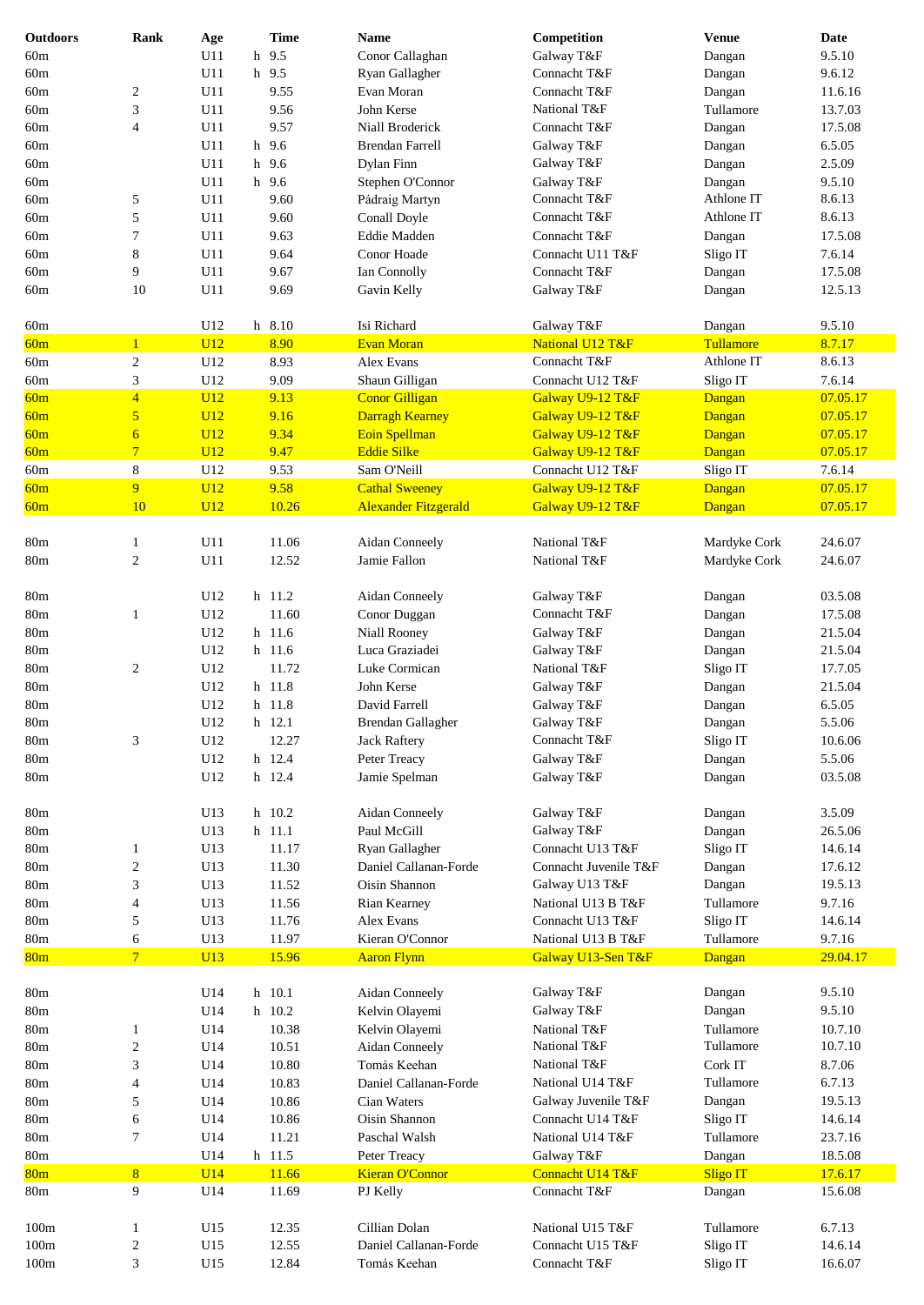| <b>Outdoors</b> | Rank                    | Age        |   | <b>Time</b> | <b>Name</b>            | Competition           | <b>Venue</b>    | Date     |
|-----------------|-------------------------|------------|---|-------------|------------------------|-----------------------|-----------------|----------|
| 100m            | 4                       | U15        |   | 12.90       | Robert McGrath         | National T&F          | Tullamore       | 20.7.03  |
| 100m            | 5                       | U15        |   | 13.02       | Eddie Madden           | Connacht Juvenile T&F | Dangan          | 17.6.12  |
|                 |                         |            |   |             |                        |                       |                 |          |
| 100m            | 6                       | U15        |   | 13.10       | Aidan Conneely         | Tir Chonaill Open T&F | Donegal Town    | 24.4.11  |
| 100m            | $\overline{7}$          | U15        |   | 13.52       | <b>Lughaigh Morgan</b> | Connacht U15 T&F      | Sligo IT        | 17.6.17  |
| 100m            | $\overline{8}$          | U15        |   | 13.68       | <b>Paschal Walsh</b>   | Galway U13-Sen T&F    | Dangan          | 29.04.17 |
| 100m            | 9                       | U15        |   | 13.83       | <b>Shaun Gilligan</b>  | Galway U13-Sen T&F    | Dangan          | 29.04.17 |
|                 |                         |            |   |             |                        |                       |                 |          |
|                 |                         |            |   |             |                        |                       |                 |          |
| 100m            | $\mathbf{1}$            | U16        |   | 12.12       | Conor Duggan           | Connacht Juvenile T&F | Dangan          | 17.6.12  |
| 100m            | 2                       | U16        |   | 12.47       | Tomás Keehan           | Connacht T&F          | Dangan          | 15.6.08  |
| 100m            | 3                       | U16        |   | 12.81       | Ruairi Finnegan        | Connacht T&F          | Dangan          | 15.6.08  |
| 100m            | 4                       | U16        |   | 12.93       | Robert McGrath         | National T&F          | Tullamore       | 11.7.04  |
| 100m            |                         | U16        |   | h 13.0      | Damien O'Boyle         | Galway Senior T&F     | Dangan          | 28.6.12  |
| 100m            | 5                       | U16        |   | 13.20       | Jordan Connaughton     | Galway Juvenile T&F   | Dangan          | 19.5.13  |
|                 |                         |            |   |             |                        |                       |                 |          |
|                 |                         |            |   |             |                        |                       |                 |          |
| 100m            | $\mathbf{1}$            | U17        |   | 11.55       | Conor Duggan           | Leevale Open Sports   | Mardyke         | 21.4.13  |
| 100m            |                         | U17        |   | h 12.2      | Nicholas Sheehan       | Galway Senior T&F     | Dangan          | 28.6.12  |
| 100m            |                         | U17        |   | h 12.3      | John Cormican          | Galway Senior T&F     | Dangan          | 28.6.12  |
| 100m            | $\overline{c}$          | U17        |   | 12.69       | Chris Casserly         | National T&F          | Tullamore       | 15.7.07  |
|                 |                         |            |   |             |                        |                       |                 |          |
|                 |                         |            |   |             |                        |                       |                 |          |
| 100m            | 1                       | U18        |   | 11.12       | Conor Duggan           | Connacht U18 T&F      | Sligo IT        | 14.6.14  |
| 100m            | $\overline{c}$          | U18        |   | 11.62       | Aidan Conneely         | Connacht U18 T&F      | Sligo IT        | 14.6.14  |
| 100m            | $\overline{\mathbf{3}}$ | <b>U18</b> |   | 11.97       | <b>Jerry Keary</b>     | Connacht U18 T&F      | Sligo IT        | 17.6.17  |
| 100m            | 4                       | U18        |   | 12.12       | Niall Higgins          | Connacht T&F          | Dangan          | 19.6.10  |
| 100m            |                         | U18        |   | h 12.3      | Peadar Harvey          | Clare T&F             | Ennis Track     | 27.5.10  |
|                 |                         |            |   |             |                        |                       |                 |          |
| 100m            | 5                       | U18        |   | 12.47       | Tomas Keehan           | National League       | Athlone         | 18.7.10  |
| 100m            |                         | U18        |   | h 12.5      | Finn Stoneman          | Galway Senior T&F     | Dangan          | 28.6.12  |
| 100m            | 6                       | <b>U18</b> |   | 13.04       | <b>Louis Molloy</b>    | Galway U13-Sen T&F    | Dangan          | 29.04.17 |
|                 |                         |            |   |             |                        |                       |                 |          |
| 100m            | 1                       | U19        |   | 10.95       | Conor Duggan           | Irish Schools T&F     | Dangan          | 30.5.15  |
| 100m            |                         | U19        |   | h 12.5      | William Finnegan       | Galway T&F            | Dangan          | 14.5.04  |
|                 |                         |            |   |             |                        |                       |                 |          |
|                 |                         |            |   |             |                        |                       |                 |          |
| 100m            | $\mathbf{1}$            | Senior     |   | 12.17       | William Finnegan       | National Senior CE    | Tullamore       | 1.8.10   |
| 100m            | $\overline{2}$          | Senior     |   | 12.55       | <b>John Cormican</b>   | Galway U13-Sen T&F    | Dangan          | 29.04.17 |
| 100m            |                         | Senior     |   | h 13.2      | Peter O'Sullivan       | Clare T&F             | Ennis Track     | 27.5.10  |
| 100m            |                         | Senior     |   | h 13.4      | Liam Nolan             | Galway T&F            | Dangan          | 17.6.10  |
|                 |                         |            |   | h 13.6      | <b>Tommy Niland</b>    |                       |                 |          |
| 100m            |                         | Senior     |   |             |                        | Galway T&F            | Dangan          | 17.6.10  |
| 100m            | $\overline{3}$          | Senior     |   | 15.26       | <b>Noel Gorman</b>     | Galway U13-Sen T&F    | Dangan          | 29.04.17 |
|                 |                         |            |   |             |                        |                       |                 |          |
| 200m            |                         | U14        |   | h 26.7      | Aidan Conneely         | Galway T&F            | Dangan          | 9.5.10   |
| 200m            |                         | U14        |   | h 27.1      | Kelvin Olayemi         | Galway T&F            | Dangan          | 9.5.10   |
| 200m            |                         | U14        |   | h 27.2      | <b>Jack Raftery</b>    | Galway T&F            | Dangan          | 18.5.08  |
|                 |                         |            |   |             | Oisin Shannon          | Connacht U14 T&F      |                 |          |
| 200m            | 1                       | U14        |   | 28.29       |                        |                       | Sligo IT        | 14.6.14  |
| 200m            | 1                       | U14        |   | 28.29       | Ultan Sheerin          | Connacht U14 T&F      | Sligo IT        | 14.6.14  |
| 200m            | 3                       | U14        |   | 28.40       | Sean Delaney           | Connacht T&F          | Athlone IT      | 16.6.13  |
| 200m            | $\overline{4}$          | <b>U14</b> |   | 28.57       | <b>Rian Kearney</b>    | Galway U13-Sen T&F    | Dangan          | 29.04.17 |
| 200m            | 5                       | U14        |   | 28.97       | Oisin Lyons            | Galway Juvenile T&F   | Dangan          | 19.5.13  |
| 200m            | $6\overline{}$          | <b>U14</b> |   | 29.10       | <b>Conor Hoade</b>     | Connacht U14 T&F      | <b>Sligo IT</b> | 17.6.17  |
|                 | 7                       | U14        |   | 29.12       | Tomás Keehan           | Connacht T&F          |                 | 17.6.06  |
| 200m            |                         |            |   |             |                        |                       | Dangan          |          |
| 200m            | $\overline{8}$          | <b>U14</b> |   | 29.29       | <b>Robert Urquhart</b> | Connacht U14 T&F      | <b>Sligo IT</b> | 17.6.17  |
| 200m            | 9                       | U14        |   | 29.72       | David Farrell          | Connacht T&F          | Sligo IT        | 16.6.07  |
| 200m            |                         | U14        | h | 29.9        | Cathal Reidy           | Galway T&F            | Dangan          | 3.5.09   |
| 200m            |                         | U14        |   | h 30.1      | Finn Stoneman          | Galway T&F            | Dangan          | 18.5.08  |
| 200m            |                         | U14        |   | h 30.2      | Micheál Hannon         | Galway T&F            | Dangan          | 26.5.06  |
| 200m            | 10                      | U14        |   | 30.38       | Kieran O'Connor        | Connacht U14 T&F      | <b>Sligo IT</b> | 17.6.17  |
|                 |                         |            |   |             |                        |                       |                 |          |
|                 |                         |            |   |             |                        |                       |                 |          |
| $200m$          | $\mathbf{1}$            | U15        |   | 25.62       | Cillian Dolan          | Connacht T&F          | Athlone IT      | 16.6.13  |
| 200m            | 2                       | U15        |   | 25.75       | Robert McGrath         | National T&F          | Tullamore       | 20.7.03  |
| 200m            | 3                       | U15        |   | 26.38       | Aidan Conneely         | National Juvenile T&F | Tullamore       | 23.7.11  |
| 200m            | 4                       | U15        |   | 26.53       | Ruairi Finnegan        | National T&F          | Tullamore       | 28.7.07  |
| 200m            | 5                       | U15        |   | 26.53       | Jordan Connaghton      | Connacht Juvenile T&F |                 | 17.6.12  |
|                 |                         |            |   |             |                        |                       | Dangan          |          |
| 200m            | 6                       | U15        |   | 26.73       | Sean Delaney           | Connacht U15 T&F      | Sligo IT        | 14.6.14  |
| 200m            | 7                       | U15        |   | 26.87       | David Farrell          | Connacht T&F          | Dangan          | 15.6.08  |
| 200m            | 8                       | U15        |   | 27.08       | Cian Waters            | Connacht U15 T&F      | Sligo IT        | 14.6.14  |
| $200m$          |                         | U15        |   | h 27.8      | Damien O'Boyle         | Irish Schools CE      | Santry          | 24.9.11  |
| $200m$          | 9                       | U15        |   | 28.29       | Matthew McKiernan      | Connacht Juvenile T&F | Dangan          | 17.6.12  |
|                 |                         |            |   |             |                        |                       |                 |          |
| 200m            | 10                      | U15        |   | 28.61       | <b>Lughaidh Morgan</b> | Galway U13-Sen T&F    | Dangan          | 29.04.17 |
|                 |                         |            |   |             |                        |                       |                 |          |
| 200m            | 1                       | U16        |   | 24.30       | Conor Duggan           | National Juvenile T&F | Tullamore       | 28.7.12  |
|                 |                         |            |   |             |                        |                       |                 |          |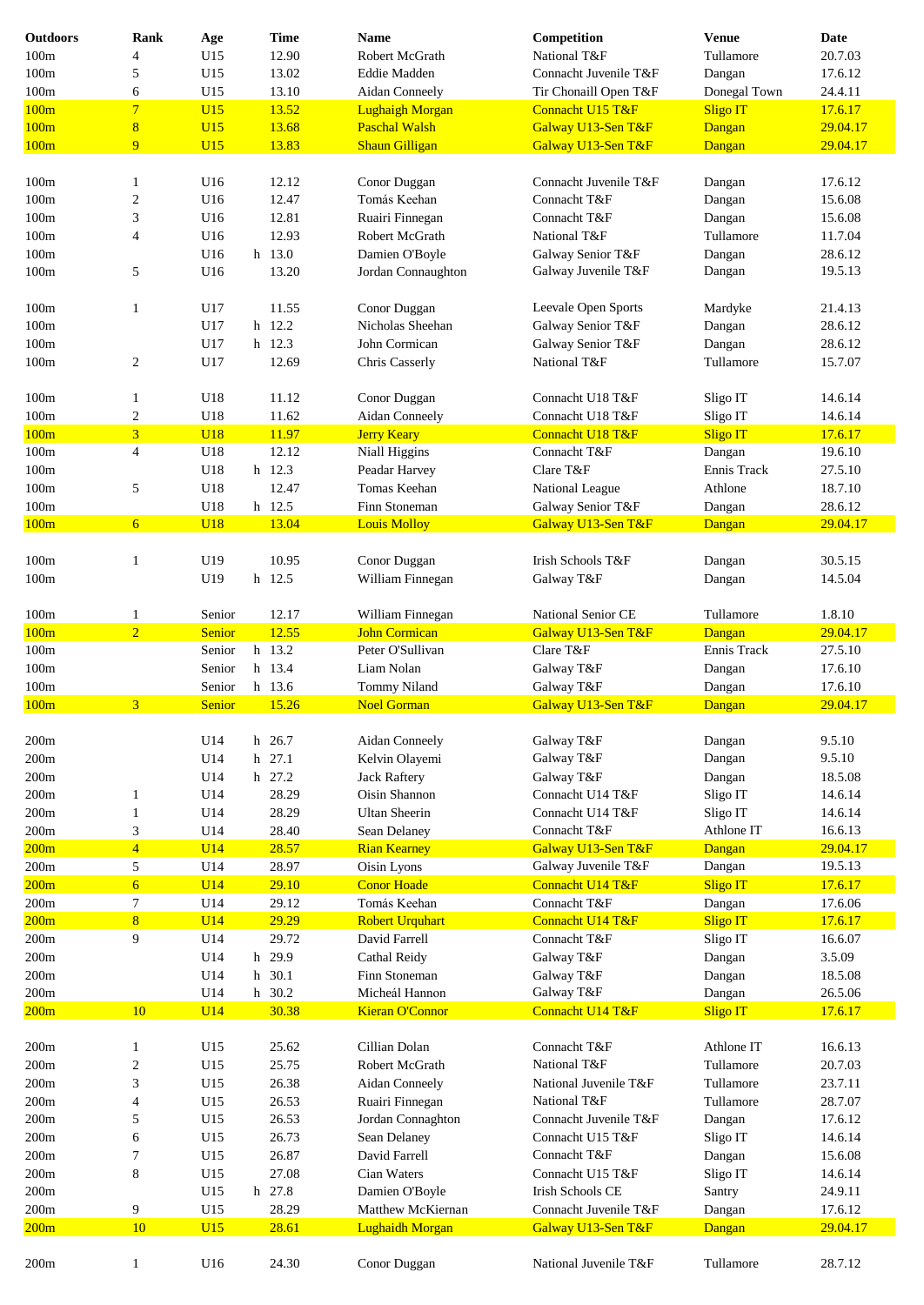| <b>Outdoors</b> | Rank                     | Age        | <b>Time</b> | <b>Name</b>              | Competition                           | <b>Venue</b>      | Date     |
|-----------------|--------------------------|------------|-------------|--------------------------|---------------------------------------|-------------------|----------|
| 200m            | 2                        | U16        | 25.47       | Robert McGrath           | National T&F                          | Tullamore         | 11.7.04  |
|                 |                          |            |             |                          | <b>Connacht Schools CE</b>            |                   |          |
| 200m            |                          | U16        | h 26.0      | Damien O'Boyle           |                                       | Dangan            | 18.9.12  |
| 200m            | 3                        | U16        | 26.5        | <b>Garvin Surlis</b>     | <b>South Connacht Schools T&amp;F</b> | Dangan            | 5.5.17   |
| 200m            | 4                        | U16        | 26.97       | Kyle McCrann (RIP)       | Connacht T&F                          | Dangan            | 15.6.08  |
| 200m            | 5                        | U16        | 27.16       | Shaun Gallagher          | Connacht T&F                          | Dangan            | 15.6.08  |
| 200m            | 6                        | U16        | 28.92       | Sean Crowley             | Connacht Juvenile T&F                 | Dangan            | 17.6.12  |
|                 |                          |            |             |                          |                                       |                   |          |
| 200m            | $\mathbf{1}$             | U17        | 23.13       | Conor Duggan             | Galway Senior T&F                     | Dangan            | 9.7.13   |
|                 |                          | U17        | 24.82       | Daniel Callanan-Forde    | National U17 T&F                      | Tullamore         | 24.7.16  |
| 200m            | $\boldsymbol{2}$         |            |             |                          |                                       |                   |          |
| 200m            | 3                        | U17        | 25.08       | John Cormican            | National Juvenile T&F                 | Tullamore         | 28.7.12  |
| 200m            | 4                        | U17        | 25.21       | Ruairi Finnegan          | Connacht T&F                          | Athlone IT        | 20.6.09  |
| 200m            |                          | U17        | h 26.5      | Finn Stoneman            | Galway Senior T&F                     | Dangan            | 23.6.11  |
|                 |                          |            |             |                          |                                       |                   |          |
| 200m            | 1                        | U18        | 22.70       | Conor Duggan             | Connacht U18 T&F                      | Sligo IT          | 14.6.14  |
|                 |                          |            |             |                          |                                       |                   |          |
| 200m            | $\boldsymbol{2}$         | U18        | 23.39       | Aidan Conneely           | Connacht U18 T&F                      | Sligo IT          | 14.6.14  |
| 200m            | $\overline{\mathbf{3}}$  | <b>U18</b> | 23.73       | <b>Jerry Keary</b>       | <b>National League Round 1</b>        | <b>Athlone IT</b> | 25.6.17  |
| 200m            | $\overline{4}$           | <b>U18</b> | 25.37       | <b>Oisin Lyons</b>       | <b>National League Round 2</b>        | Templemore        | 30.07.17 |
| 200m            | 5                        | U18        | 25.40       | William Finnegan         | National CE                           | Tullamore         | 26.7.03  |
| 200m            | 6                        | U18        | 26.12       | Niall Higgins            | National League                       | Tullamore         | 13.6.10  |
| 200m            |                          | U18        | h 26.2      | Niall Rooney             | Connacht Schools CE                   | Athlone IT        | 15.9.10  |
|                 |                          |            |             |                          |                                       |                   |          |
|                 |                          |            |             |                          |                                       |                   |          |
| 200m            | $\mathbf{1}$             | U19        | 22.04       | Conor Duggan             | National Junior T&F                   | Tullamore         | 5.7.15   |
|                 |                          |            |             |                          |                                       |                   |          |
| 200m            |                          | Senior     | h 23.9      | William Finnegan         | Galway T&F                            | Dangan            | 31.5.07  |
| 200m            |                          | Senior     | h 26.6      | Peter O'Sullivan         | Galway T&F                            | Dangan            | 24.6.10  |
| 200m            |                          | Senior     | h 27.4      | Patrick Holohan          | Galway T&F                            | Dangan            | 18.6.08  |
|                 |                          |            |             |                          |                                       |                   |          |
| 200m            |                          | Senior     | h 27.7      | Liam Nolan               | Galway T&F                            | Dangan            | 24.6.10  |
| 200m            |                          | Senior     | h 27.9      | Tommy Niland             | Galway T&F                            | Dangan            | 24.6.10  |
|                 |                          |            |             |                          |                                       |                   |          |
| 60mh            | $\mathbf{1}$             | U12        | 11.15       | <b>Evan Moran</b>        | Connacht U12 T&F                      | <b>Sligo IT</b>   | 10.6.17  |
| 60mh            | $\overline{2}$           | U12        | 12.29       | <b>Conor Gilligan</b>    | Galway U9-12 T&F                      | Dangan            | 07.05.17 |
| 60mh            | 3                        | U12        | 12.73       | <b>Cathal Sweeney</b>    | Galway U9-12 T&F                      | Dangan            | 07.05.17 |
|                 |                          | U12        | 12.84       | <b>Adam Jordan</b>       |                                       |                   |          |
| 60mh            | $\overline{4}$           |            |             |                          | Galway U9-12 T&F                      | Dangan            | 07.05.17 |
| 60mh            | $\overline{5}$           | U12        | 12.97       | <b>Tomas Fitzgerald</b>  | Galway U9-12 T&F                      | Dangan            | 07.05.17 |
| 60mh            | $\overline{6}$           | U12        | 13.05       | <b>Cormac Mcfadden</b>   | Galway U9-12 T&F                      | Dangan            | 07.05.17 |
| 60mh            | $\overline{7}$           | U12        | 13.09       | <b>Lucas Keane</b>       | Galway U9-12 T&F                      | Dangan            | 07.05.17 |
| 60mh            | 8                        | U12        | 13.97       | <b>Alan Connaughton</b>  | Galway U9-12 T&F                      | Dangan            | 07.05.17 |
|                 |                          |            |             |                          |                                       |                   |          |
| 60mh            | $\mathbf{1}$             | U13        | 9.60        | Conor Hoade              | National Juvenile T&F                 | Tullamore         | 10.7.16  |
| 60mh            | $\mathbf{2}$             | U13        | 10.28       | Daniel Callanan-Forde    | National Juvenile T&F                 | Tullamore         | 14.7.12  |
|                 |                          |            |             |                          |                                       |                   |          |
| 60mh            | $\overline{3}$           | U13        | 10.64       | Evan Hallinan            | Galway U13-Sen T&F                    | Dangan            | 29.04.17 |
| 60mh            | $\overline{\mathcal{A}}$ | U13        | 10.90       | Ryan Gallagher           | Connacht U13 T&F                      | Sligo IT          | 14.6.14  |
| 60mh            | 5                        | U13        | 11.07       | Jerry Keary              | National Juvenile T&F                 | Tullamore         | 14.7.12  |
| 60mh            | $\overline{6}$           | U13        | 11.17       | <b>Cian Lavan</b>        | National U13 T&F                      | Tullamore         | 8.7.17   |
| 60mh            | 7                        | U13        | 11.23       | Cian Waters              | National Juvenile T&F                 | Tullamore         | 14.7.12  |
| 60mh            | 8                        | U13        | 11.25       | Oisin Shannon            | National U13 T&F                      | Tullamore         | 6.7.13   |
|                 |                          |            |             |                          |                                       |                   |          |
| 60mh            | $\overline{9}$           | U13        | 11.38       | <b>Odhran Gilligan</b>   | Galway U13-Sen T&F                    | Dangan            | 29.04.17 |
| 60mh            | 10                       | U13        | 11.42       | <b>Brendan Gallagher</b> | National T&F                          | Tullamore         | 14.7.07  |
|                 |                          |            |             |                          |                                       |                   |          |
| 75mh            | $\mathbf{1}$             | U14        | 11.89       | <b>Conor Hoade</b>       | National U14 T&F                      | Tullamore         | 9.7.17   |
| 75mh            | $\overline{2}$           | U14        | 12.33       | <b>Robert Urquhart</b>   | National U14 T&F                      | Tullamore         | 9.7.17   |
| 75mh            | 3                        | U14        | 12.48       | Cian Waters              | Connacht T&F                          | Athlone IT        | 16.6.13  |
| 75mh            | 4                        | U14        | 12.92       | <b>Jack Farrell</b>      | National U14 T&F                      | Tullamore         | 10.7.16  |
|                 |                          |            |             |                          |                                       |                   |          |
| 75mh            | 5                        | U14        | 12.93       | Daniel Callanan-Forde    | National U14 Pentathlon               | Tullamore         | 10.8.13  |
| 75mh            | 6                        | U14        | 13.18       | Oisin Shannon            | Connacht U14 T&F                      | Sligo IT          | 14.6.14  |
| 75mh            | 7                        | U14        | 13.45       | Paul McGill              | National T&F                          | Tullamore         | 14.07.07 |
| 75mh            | 8                        | U14        | 13.45       | <b>Ultan Sheerin</b>     | Connacht U14 T&F                      | Sligo IT          | 14.6.14  |
| 75mh            |                          | U14        | h 13.5      | Damien O'Boyle           | Connacht Schools CE                   | Athlone IT        | 15.9.10  |
|                 |                          |            |             |                          | National U14 Pentathlon               | Tullamore         | 10.8.13  |
| 75mh            | 9                        | U14        | 13.54       | Jerry Keary              |                                       |                   |          |
| 75mh            |                          | U14        | h 13.7      | Conor O'Donoghue         | Connacht Schools CE                   | Athlone IT        | 15.9.10  |
| 75mh            |                          | U14        | h 13.7      | Dylan Finn               | Connacht Schools CE                   | Dangan            | 18.9.12  |
| 75mh            | 10                       | U14        | 13.90       | Sean Delaney             | National U14 Pentathlon               | Tullamore         | 10.8.13  |
|                 |                          |            |             |                          |                                       |                   |          |
| 80mh            |                          | U14        | h 14.9      | Tomás Keehan             | Galway T&F                            | Dangan            | 26.5.06  |
|                 |                          |            |             |                          |                                       |                   |          |
| 80mh            |                          | U14        | h 15.1      | Christopher O'Connor     | Galway T&F                            | Dangan            | 3.5.09   |
| 80mh            |                          | U14        | h 15.6      | Diarmuid Prendergast     | Connacht Schools CE                   | Athlone IT        | 15.9.10  |
| 80mh            |                          | U14        | h 15.8      | Brendan Gallagher        | Galway T&F                            | Dangan            | 18.5.08  |
| 80mh            |                          | U14        | h 17.2      | Kenneth Farrell          | Galway T&F                            | Dangan            | 14.5.04  |
|                 |                          |            |             |                          |                                       |                   |          |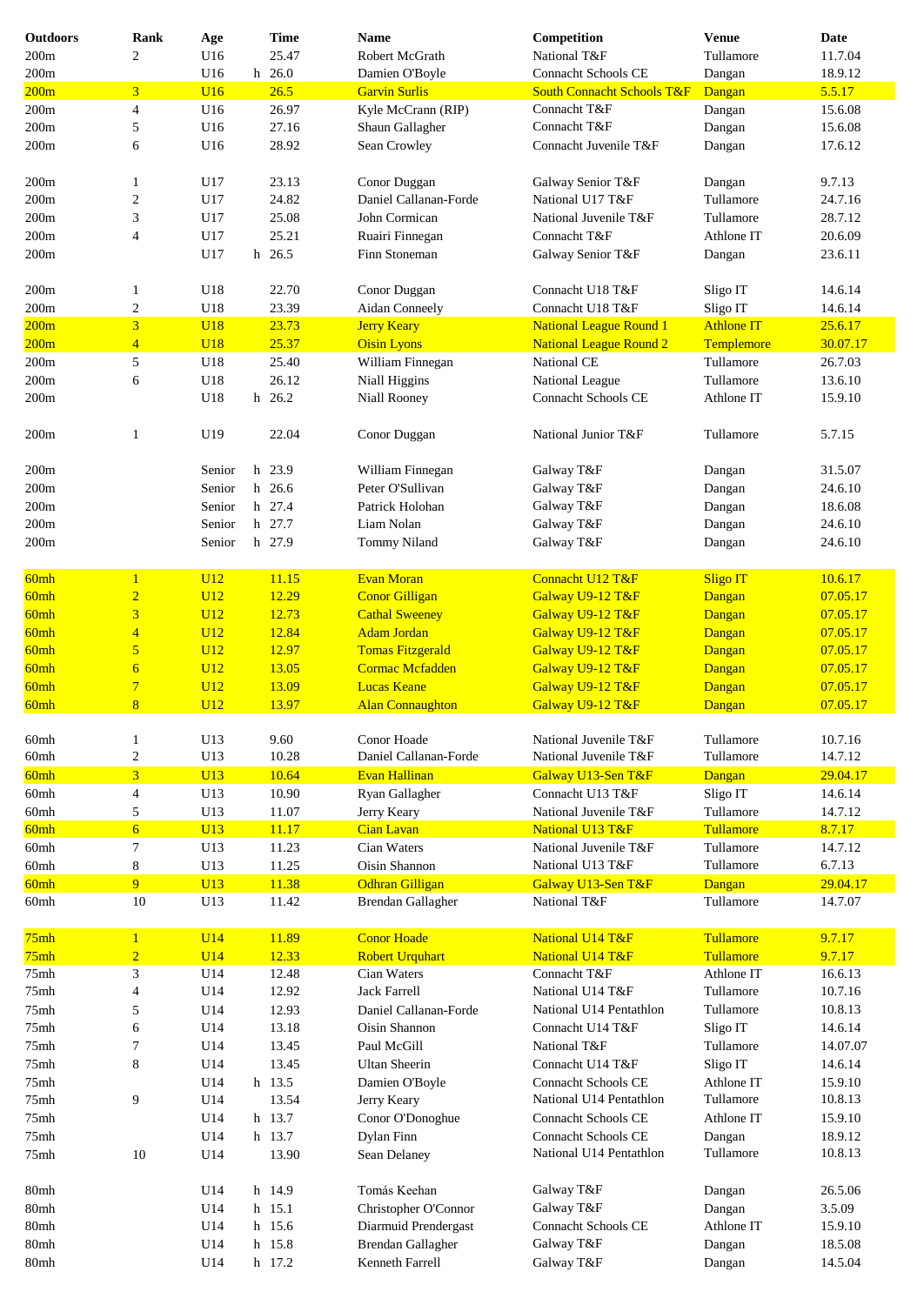| <b>Outdoors</b>   | <b>Rank</b>             | Age             | <b>Time</b> | <b>Name</b>                               | Competition                | <b>Venue</b>    | Date     |
|-------------------|-------------------------|-----------------|-------------|-------------------------------------------|----------------------------|-----------------|----------|
| 80mh              | $\mathbf{1}$            | U15             | 14.00       | Cian Waters                               | Connacht U15 T&F           | Sligo IT        | 14.6.14  |
| 80mh              | $\mathbf{1}$            | U15             | 14.66       | Damien O'Boyle                            | National Juvenile CE       | Tullamore       | 30.7.11  |
| 80mh              | $\overline{2}$          | UI5             | 17.05       | <b>Jack Fitzgerald</b>                    | Galway U13-Sen T&F         | Dangan          | 29.04.17 |
| 100 <sub>mh</sub> | $\mathbf{1}$            | U16             | 15.70       | Niall Rooney                              | Irish Schools CE           | Santry          | 27.9.08  |
| 100 <sub>mh</sub> | $\sqrt{2}$              | U16             | 17.43       | Damien O'Boyle                            | National U16 CE            | Santry          | 4.8.12   |
| 100mh             | $\mathbf{1}$            | U17             | 14.85       | Conor Duggan                              | National U17 T&F           | Tullamore       | 6.7.13   |
| 100mh             | $\sqrt{2}$              | U17             | 18.09       | William Finnegan                          | National T&F               | Tullamore       | 18.7.02  |
| 100mh             |                         | U17             | h 19.3      | Christopher O'Connor                      | <b>Connacht Schools CE</b> | Dangan          | 18.9.12  |
| 100mh             |                         | U18             | h 17.7      | Niall Rooney                              | <b>Connacht Schools CE</b> | Athlone IT      | 15.9.10  |
| 110mh             | $\mathbf{1}$            | U18             | 18.67       | William Finnegan                          | National T&F               | Tullamore       | 20.7.03  |
| 110mh             | $\mathbf{1}$            | U19             | 19.45       | William Finnegan                          | National T&F               | Tullamore       | 11.7.04  |
| 110mh             | $\mathbf{1}$            | Senior          | 17.47       | William Finnegan                          | National League            | Tullamore       | 27.7.08  |
| 250mh             | 1                       | U15             | 38.98       | Ciaran Moynihan                           | National T&F               | Tullamore       | 4.7.99   |
| 250mh             | $\sqrt{2}$              | U15             | 39.50       | Tomás Keehan                              | Galway T&F                 | Dangan          | 6.5.07   |
| 250mh             | $\overline{\mathbf{3}}$ | U15             | 44.31       | <b>James Furey</b>                        | Galway U13-Sen T&F         | Dangan          | 29.04.17 |
| 250mh             | $\overline{4}$          | U15             | 48.93       | <b>Jack Fitzgerald</b>                    | Galway U13-Sen T&F         | Dangan          | 29.04.17 |
| 250mh             | 1                       | U16             | 35.75       | Damien O'Boyle                            | National Juvenile T&F      | Tullamore       | 14.7.12  |
| 250mh             | $\overline{2}$          | U16             | 38.68       | <b>Ryan Gallagher</b>                     | Galway U13-Sen T&F         | Dangan          | 29.04.17 |
| 250mh             | 3                       | U16             | 44.45       | <b>Kyle Moorhead</b>                      | Galway U13-Sen T&F         | Dangan          | 29.04.17 |
| 300mh             | $\mathbf{1}$            | U17             | 48.79       |                                           | National T&F               | Tullamore       | 18.7.02  |
|                   |                         |                 |             | William Finnegan<br><b>Emmett Farrell</b> | National T&F               | Tullamore       |          |
| 300mh             | $\overline{c}$          | U17             | 50.30       |                                           |                            |                 | 4.7.99   |
| 400mh             | $\mathbf{1}$            | U18             | 71.65       | William Finnegan                          | National T&F               | Tullamore       | 20.7.03  |
| 400mh             | $\mathbf{1}$            | Senior          | 62.06       | William Finnegan                          | National League            | Tullamore       | 11.8.07  |
| 400mh             | $\overline{c}$          | Senior          | 71.00       | Johnny Lane                               | National League            | Tullamore       | 13.6.10  |
| 300m              | -1                      | U9              | 0.53.63     | Evan Moran                                | National U9 T&F            | Tullamore       | 21.6.14  |
| 300m              | 2                       | U <sub>9</sub>  | 0.53.82     | Ben Moran                                 | National Juvenile T&F      | Tullamore       | 3.7.16   |
| 300m              | 3                       | U <sub>9</sub>  | 0.54.49     | Finbar McFadden                           | National T&F               | Templemore      | 27.6.10  |
| 300m              | 4                       | U <sub>9</sub>  | 0.54.82     | Evan Hallinan                             | Connacht T&F               | Athlone IT      | 8.6.13   |
| 300m              | 5                       | U <sub>9</sub>  | 0.55.72     | Mikey Fallon                              | National U9 T&F            | Tullamore       | 21.6.14  |
| 300m              | 6                       | U <sub>9</sub>  | 0.56.32     | Keelan Moorehead                          | Connacht T&F               | Dangan          | 11.6.16  |
| 300m              | 7                       | U <sub>9</sub>  | 0.56.55     | Liam O'Connell                            | Connacht U9 T&F            | Sligo IT        | 7.6.14   |
| 300m              | 8                       | U <sub>9</sub>  | 0.57.79     | <b>Eanna Morrissey</b>                    | Galway U9-12 T&F           | Dangan          | 07.05.17 |
| 300m              | 9                       | U <sub>9</sub>  | 0.57.98     | Daniel Galvin                             | Connacht T&F               | Athlone IT      | 8.6.13   |
| 300m              | 10                      | U <sub>9</sub>  | 0.58.53     | Cian Garman                               | National T&F               | Templemore      | 27.6.10  |
| 300m              | $\mathbf{1}$            | U10             | 0.52.5      | Liam Forde                                | National Juvenile T&F      | Mardyke Cork    | 24.6.07  |
| 300m              | $\overline{c}$          | U10             | 0.53.2      | Oisin Coppinger                           | National Juvenile T&F      | Mardyke Cork    | 24.6.07  |
| 300m              | 3                       | U10             | 0.55.4      | Liam Moran                                | Connacht T&F               | Dangan          | 17.5.08  |
| 300m              | 4                       | U10             | 0.59.0      | Adam Lawlor-Smalle                        | Galway T&F                 | Dangan          | 03.5.08  |
| 300m              | 5                       | U10             | 0.59.29     | Niall Broderick                           | Connacht T&F               | Sligo IT        | 09.6.07  |
| 400m              | $\mathbf{1}$            | U17             | 54.09       | Nicholas Sheehan                          | Connacht Juvenile T&F      | Dangan          | 17.6.12  |
| 400m              | $\boldsymbol{2}$        | U17             | 55.04       | John Cormican                             | Connacht Juvenile T&F      | Dangan          | 17.6.12  |
| 400m              | 3                       | U17             | 56.06       | Ruairi Finnegan                           | Connacht T&F               | Athlone IT      | 20.6.09  |
| 400m              | 4                       | U17             | 57.30       | Peadar Harvey                             | Galway T&F                 | Dangan          | 3.5.09   |
| 400m              | 5                       | U17             | 62.70       | Shaun Gallagher                           | Galway T&F                 | Dangan          | 3.5.09   |
| 400m              | 1                       | U18             | 51.09       | Nicholas Sheehan                          | Galway Juvenile T&F        | Dangan          | 19.5.13  |
| 400m              | $\overline{c}$          | U18             | 56.1        | Tomas Keehan                              | Connacht T&F               | Dangan          | 19.6.10  |
| 400m              | $\overline{1}$          | U <sub>19</sub> | 53.29       | <b>Ben Garrard</b>                        | Connacht U19 T&F           | <b>Sligo IT</b> | 17.6.17  |
| 400m              | $\mathbf{1}$            | U20             | 58.03       | Tomas Keehan                              | National League            | Athlone IT      | 10.6.12  |
| 400m              | $\mathbf{1}$            | Senior          | 53.50       | William Finnegan                          | Galway T&F                 | Dangan          | 17.7.08  |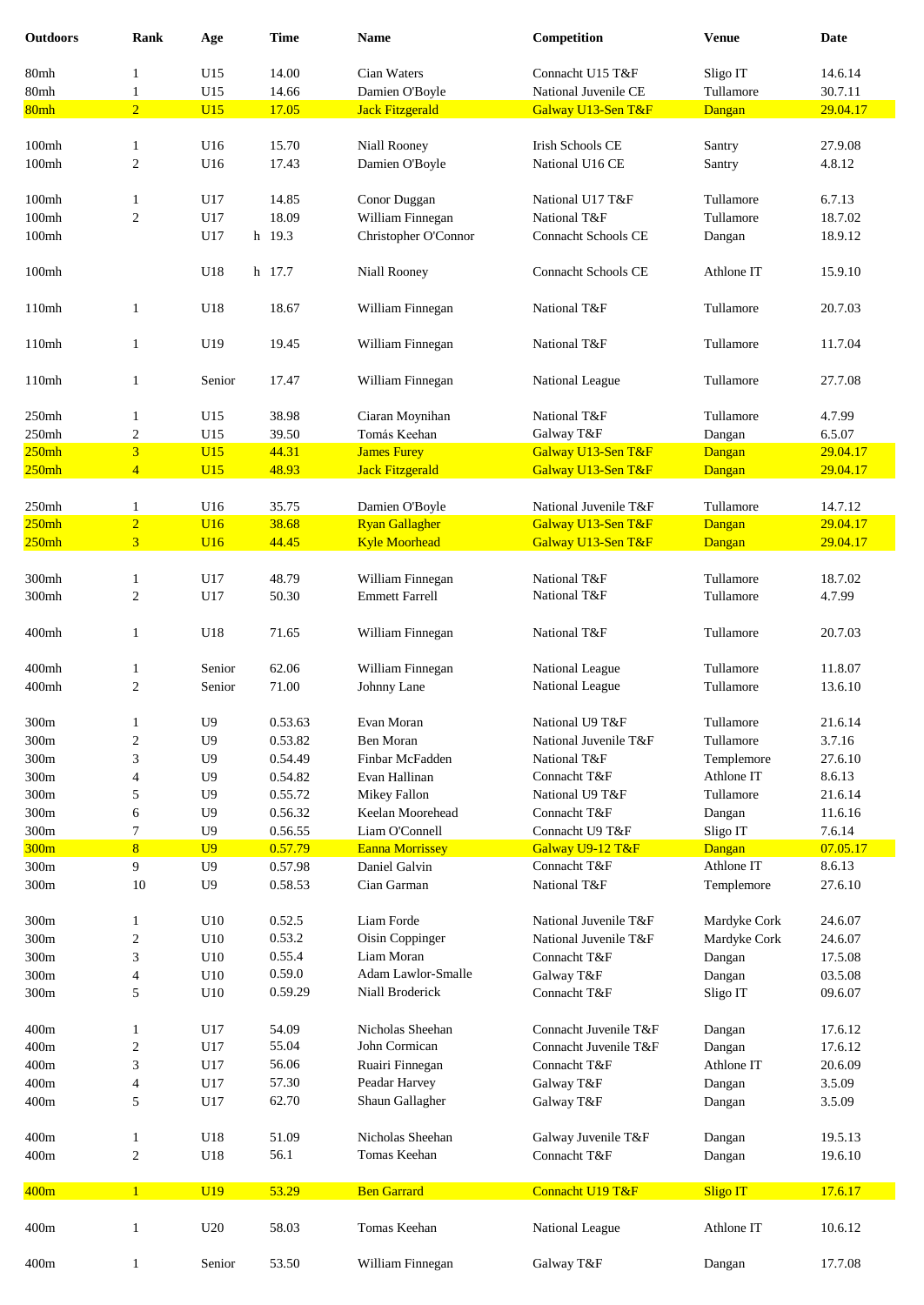| <b>Outdoors</b>  | Rank             | Age             | <b>Time</b> | <b>Name</b>            | Competition                    | <b>Venue</b> | <b>Date</b> |
|------------------|------------------|-----------------|-------------|------------------------|--------------------------------|--------------|-------------|
| 400m             | $\overline{2}$   | Senior          | 54.68       | <b>Gavin Cooney</b>    | <b>National League Round 2</b> | Templemore   | 30.07.17    |
| 400m             | 3                | Senior          | 62.88       | Johnny Lane            | National League                | Tullamore    | 13.6.10     |
|                  |                  |                 |             |                        |                                |              |             |
| 500m             | $\mathbf{1}$     | U10             | 1.34.25     | Cian Connaughton       | National Juvenile T&F          | Tullamore    | 3.7.16      |
| 500m             | $\mathbf 2$      | U <sub>10</sub> | 1.34.95     | Evan Moran             | National T&F                   | Tullamore    | 26.06.15    |
| 500m             | 3                | U10             | 1.37.50     | Finbarr McFadden       | Galway T&F                     | Dangan       | 7.5.11      |
| 500m             | $\overline{4}$   | U10             | 1.37.54     | Fionn Higgins          | Connacht T&F                   | Dangan       | 11.6.16     |
| 500 <sub>m</sub> | 6                | U10             | 1.37.90     | Evan Hallinan          | National Juvenile T&F          | Tullamore    | 21.6.14     |
| 500m             | 5                | U <sub>10</sub> | 1.38.73     | <b>Eddie Silke</b>     | National T&F                   | Tullamore    | 26.06.15    |
| 500m             | $\overline{7}$   | U10             | 1.38.79     | <b>Keelan Moorhead</b> | <b>National U10 T&amp;F</b>    | Tullamore    | 24.6.17     |
| 500m             | 8                | U10             | 1.40.59     | Luke Flynn             | National Juvenile T&F          | Tullamore    | 21.6.14     |
| 500m             | 9                | U10             | 1.42.15     | Peter Martin           | National Juvenile T&F          | Templemore   | 27.6.09     |
| 500 <sub>m</sub> | 10               | U10             | 1.43.1      | Fionn McArdle          | Connacht T&F                   | Dangan       | 9.6.12      |
|                  |                  |                 |             |                        |                                |              |             |
| 500m             | $\mathbf{1}$     | U11             | 1.37.70     | Oisin Coppinger        | Connacht T&F                   | Dangan       | 17.5.08     |
| 500m             | $\overline{c}$   | U11             | 1.39.9      | Liam Forde             | Galway T&F                     | Dangan       | 03.5.08     |
|                  |                  |                 |             |                        |                                |              |             |
| 600m             | $\mathbf{1}$     | U11             | 1.54.23     | Finbar McFadden        | National Juvenile T&F          | Cork         | 23.6.12     |
| 600m             | $\overline{c}$   | U11             | 1.55.80     | Jason Kennedy          | Galway T&F                     | Dangan       | 14.5.04     |
| 600m             | 3                | U11             | 1.56.59     | Cathal Reidy           | National T&F                   | Cork IT      | 16.7.06     |
| 600m             | $\overline{4}$   | U11             | 1.57.06     | <b>Eddie Silke</b>     | Connacht T&F                   | Dangan       | 11.6.16     |
| 600m             | 5                | U11             | 1.57.28     | Shaun Gilligan         | Connacht T&F                   | Athlone IT   | 8.6.13      |
| 600m             | 6                | U11             | 1.58.5      | Alex Evans             | Connacht T&F                   | Dangan       | 9.6.12      |
| 600m             | 7                | U11             | 1.58.77     | <b>Jack Raftery</b>    | Connacht T&F                   | Dangan       | 11.6.05     |
| 600m             | 8                | U11             | 2.01.2      | <b>Fionn Higgins</b>   | Galway U9-12 T&F               | Dangan       | 07.05.17    |
| 600m             | 9                | U11             | 2.01.32     | Liam Mulveen           | Galway U11 T&F                 | Dangan       | 3.5.14      |
| 600m             | 10               | U11             | 2.01.73     | <b>Rian Comer</b>      | Galway U9-12 T&F               | Dangan       | 07.05.17    |
|                  |                  |                 |             |                        |                                |              |             |
| 600m             | 1                | U12             | 1.48.50     | Finbar McFadden        | Connacht T&F                   | Athlone IT   | 8.6.13      |
| 600m             | $\boldsymbol{2}$ | U12             | 1.48.56     | Daniel Galvin          | National U12 T&F               | Tullamore    | 10.7.16     |
| 600m             | 3                | U12             | 1.50.48     | David Concannon        | National T&F                   | Sligo IT     | 17.7.05     |
| 600m             | $\overline{4}$   | U12             | 1.50.95     | Sean Cannon            | Connacht T&F                   | Athlone IT   | 8.6.13      |
| 600m             | 5                | U12             | 1.51.46     | Nicholas Sheehan       | National T&F                   | Mardyke Cork | 24.6.07     |
| 600m             | $\overline{6}$   | U12             | 1.51.5      | <b>Evan Moran</b>      | Galway U9-12 T&F               | Dangan       | 07.05.17    |
| 600m             | $\overline{7}$   | U12             | 1.52.2      | <b>Eddie Silke</b>     | Galway U9-12 T&F               | Dangan       | 07.05.17    |
| 600m             | 8                | U12             | 1.53.16     | Cathal Reidy           | Connacht T&F                   | Sligo IT     | 09.6.07     |
| 600m             | 9                | U12             | 1.53.2      | Isi Richards           | Galway T&F                     | Dangan       | 9.5.10      |
| 600m             | 9                | U12             | 1.53.2      | Brian Loughnane        | Connacht T&F                   | Dangan       | 12.6.10     |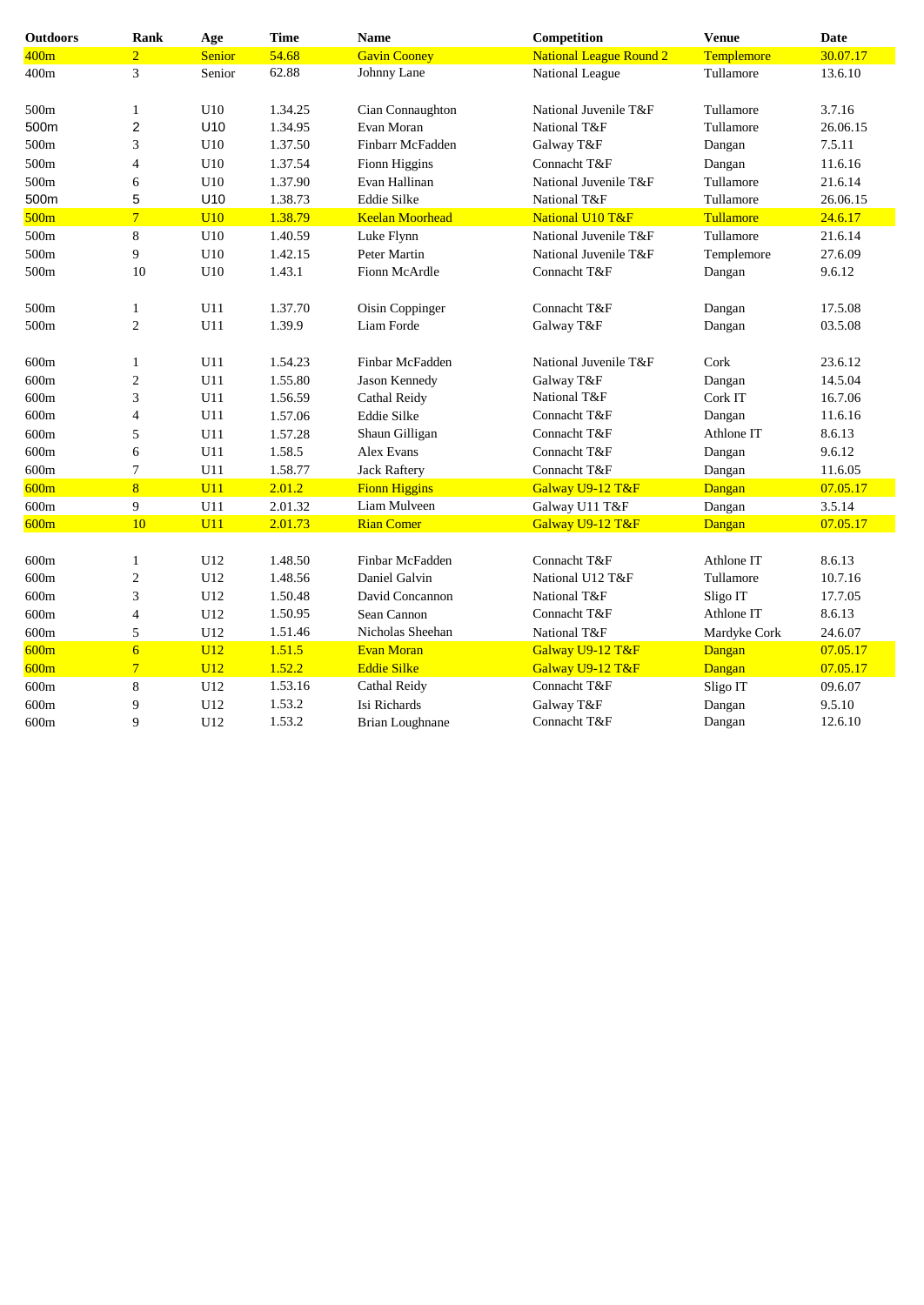| <b>Outdoor Field</b> | Rank                    | Age             | <b>Mark</b> | Name                   | Competition                | <b>Venue</b>     | Date     |
|----------------------|-------------------------|-----------------|-------------|------------------------|----------------------------|------------------|----------|
|                      |                         |                 |             |                        |                            |                  |          |
| Long Jump            | $\mathbf{1}$            | U8              | 2.56        | <b>Aisling Lavan</b>   | Galway U9-12 T&F           | Dangan           | 07.05.17 |
| <b>Long Jump</b>     | $\overline{2}$          | U8              | 2.18        | <b>Madison Ryan</b>    | Galway U9-12 T&F           | Dangan           | 07.05.17 |
| <b>Long Jump</b>     | $\overline{\mathbf{3}}$ | U8              | 1.44        | <b>Clodagh Kelly</b>   | Galway U9-12 T&F           | Dangan           | 07.05.17 |
| <b>Long Jump</b>     | $\overline{\mathbf{4}}$ | U8              | 1.37        | <b>Aisling Mulveen</b> | Galway U9-12 T&F           | Dangan           | 07.05.17 |
| Long Jump            | $\overline{4}$          | U8              | 1.37        | <b>Remy Aylmer</b>     | Galway U9-12 T&F           | Dangan           | 07.05.17 |
|                      |                         |                 |             |                        |                            |                  |          |
| <b>Long Jump</b>     | $\mathbf{1}$            | U <sub>9</sub>  | 3.52        | <b>Lauren Morgan</b>   | <b>National U9 T&amp;F</b> | Tullamore        | 24.06.17 |
| Long Jump            | 3                       | U <sub>9</sub>  | 3.15        | Keevagh Barry          | National Juvenile T&F      | Tullamore        | 03.07.16 |
| Long Jump            | $\overline{c}$          | U <sub>9</sub>  | 3.15        | Leanagh Gilligan       | Connacht T&F               | Dangan           | 12.06.10 |
| Long Jump            | $\overline{\mathbf{4}}$ | U <sub>9</sub>  | 3.07        | Grace Lynch            | National Juvenile T&F      | Tullamore        | 21.06.14 |
| Long Jump            | 5                       | U <sub>9</sub>  | 3.05        | Chloe Hallinan         | Connacht U9 T&F            | Sligo IT         | 07.06.14 |
| Long Jump            | 5                       | U <sub>9</sub>  | 3.05        | Katelyn Walsh          | National Juvenile T&F      | Tullamore        | 03.07.16 |
| Long Jump            | $\tau$                  | U9              | 3.01        | Siobhan Carr           | National Juvenile T&F      | Tullamore        | 21.06.14 |
| Long Jump            | 8                       | U <sub>9</sub>  | 2.97        | Claire Broderick       | National Juvenile T&F      | Templemore       | 27.06.09 |
| Long Jump            | 9                       | U <sub>9</sub>  | 2.96        | Jane Trehy             | Galway T&F                 | Dangan           | 09.05.10 |
| Long Jump            | 9                       | U <sub>9</sub>  | 2.95        | Ella Bryan             | National Juvenile T&F      | Tullamore        | 17.07.04 |
| Long Jump            | 9                       | U <sub>9</sub>  | 2.95        | Eva Kelly              | Galway T&F                 | Dangan           | 09.05.10 |
| Long Jump            | 9                       | U <sub>9</sub>  | 2.95        | Rebekah Flynn          | Connacht T&F               | Dangan           | 09.06.12 |
| Long Jump            | 9                       | U <sub>9</sub>  | 2.95        | Sarah McCartin         | Galway T&F                 | Dangan           | 09.05.10 |
|                      |                         |                 |             |                        |                            |                  |          |
| Long Jump            | 1                       | U10             | 3.76        | Ella Farrelly          | Connacht T&F               | Dangan           | 11.06.16 |
| <b>Long Jump</b>     | $\overline{2}$          | U10             | 3.63        | Emma O'Donovan         | National U10 T&F           | Tullamore        | 24.06.17 |
| Long Jump            | 3                       | U10             | 3.58        | Siobhan Gardiner       | National T&F               | Tullamore        | 17.07.04 |
| Long Jump            | 4                       | U10             | 3.53        | Aine Kelly             | National Juvenile T&F      | Cork             | 23.06.12 |
| Long Jump            | 5                       | U10             | 3.51        | Shannon Quinn          | Connacht T&F               | Dangan           | 11.06.16 |
| Long Jump            | 6                       | U10             | 3.47        | Rebekah Flynn          | Galway T&F                 | Dangan           | 12.05.13 |
| Long Jump            | 7                       | U10             | 3.46        | Ava Finn               | Galway T&F                 | Dangan           | 12.05.12 |
| Long Jump            | 8                       | U10             | 3.45        | Claire Ryder           | Galway T&F                 | Dangan           | 06.05.05 |
| Long Jump            | 9                       | U10             | 3.36        | Ella Bryan             | Galway T&F                 | Dangan           | 06.05.05 |
| Long Jump            | 9                       | U10             | 3.36        | Emma Gaffney           | Galway T&F                 |                  | 03.05.08 |
| Long Jump            | 9                       | U10             | 3.36        | Shonagh Gilligan       | Connacht T&F               | Dangan<br>Dangan | 17.05.08 |
|                      |                         |                 |             |                        |                            |                  |          |
| Long Jump            | $\mathbf{1}$            | U11             | 4.03        | <b>Ella Farrelly</b>   | Galway U9-12 T&F           | Dangan           | 07.05.17 |
| Long Jump            | $\overline{c}$          | U11             | 3.72        | Chloe Hallinan         | Connacht T&F               | Dangan           | 11.06.16 |
| Long Jump            | 3                       | U11             | 3.70        | Claire Ryder           | Connacht T&F               | Sligo IT         | 10.06.06 |
| Long Jump            | $\overline{\mathbf{4}}$ | U11             | 3.61        | Isabella Boland        | Connacht T&F               | Dangan           | 11.06.16 |
| <b>Long Jump</b>     | 5 <sup>5</sup>          | U11             | 3.60        | Hannah Whitney-Mangan  | National U11 T&F           | Tullamore        | 24.06.17 |
| Long Jump            | 6                       | U11             | 3.59        | Leanagh Gilligan       | National Juvenile T&F      | Cork             | 23.06.12 |
| Long Jump            | 7                       | U11             | 3.58        | Ava Finn               | Connacht T&F               | Athlone IT       | 08.06.13 |
| Long Jump            | 8                       | U11             | 3.57        | Mia Waters             | Galway T&F                 | Dangan           | 12.05.12 |
| Long Jump            | 9                       | U11             | 3.44        | Aine Kelly             | Connacht T&F               | Athlone IT       | 08.06.13 |
| Long Jump            | 10                      | U11             | 3.41        | Emily Miskella         | Connacht U11 T&F           | Sligo IT         | 07.06.14 |
|                      |                         |                 |             |                        |                            |                  |          |
| Long Jump            | 1                       | U12             | 4.44        | Cathriona Farrell      | National T&F               | Tullamore        | 20.07.03 |
| Long Jump            | $\mathfrak{2}$          | U12             | 4.25        | Claire Ryder           | National T&F               | Mardyke Cork     | 24.06.07 |
| Long Jump            | 3                       | U12             | 4.06        | Leanagh Gilligan       | National U12 T&F           | Tullamore        | 07.07.13 |
| Long Jump            | $\overline{\mathbf{4}}$ | U12             | 4.03        | Katie Scully           | National U12 T&F           | Tullamore        | 10.07.16 |
| Long Jump            | 5                       | U12             | 4.00        | Maireád McCann         | National T&F               | Cork IT          | 16.07.06 |
| <b>Long Jump</b>     | $\overline{6}$          | U <sub>12</sub> | 3.91        | <b>Chloe Hallinan</b>  | National U12 T&F           | <b>Tullamore</b> | 08.07.17 |
| Long Jump            | $\overline{7}$          | U12             | 3.80        | Aine Kelly             | Connacht U12 T&F           | Sligo IT         | 07.06.14 |
| Long Jump            | 8                       | U12             | 3.79        | Ella Bryan             | Mardyke Cork               | 24.6.07          | 24.07.07 |
| Long Jump            | 8                       | U12             | 3.79        | Jade Moorhead          | National U2 B T&F          | Tullamore        | 09.07.16 |
| <b>Long Jump</b>     | 10                      | U <sub>12</sub> | 3.70        | <b>Grace Keaveney</b>  | Galway U9-12 T&F           | Dangan           | 07.05.17 |
| Long Jump            | 10                      | U12             | 3.70        | Emma Gaffney           | Galway T&F                 | Dangan           | 09.05.10 |
|                      |                         |                 |             |                        |                            |                  |          |
| Long Jump            | 1                       | U13             | 4.57        | Cathriona Farrell      | National T&F               | Tullamore        | 17.07.04 |
| Long Jump            | $\mathbf{1}$            | U13             | 4.57        | Claire Ryder           | National T&F               | Antrim           | 06.07.08 |
| Long Jump            | 3                       | U13             | 4.44        | Aisling Keady          | National Juvenile T&F      | Tullamore        | 16.07.11 |
| Long Jump            | $\overline{\mathbf{4}}$ | U13             | 4.30        | Sarah Helebert         | Connacht T&F               | Sligo IT         | 18.06.05 |
| Long Jump            | 5                       | U13             | 4.29        | Dandy Murray           | Connacht T&F               | Athlone IT       | 13.06.09 |
| Long Jump            | 6                       | U13             | 4.25        | Ashley McDonnell       | Connacht T&F               | Sligo IT         | 18.06.05 |
| Long Jump            | 7                       | U13             | 4.24        | Emma Gaffney           | National Juvenile T&F      | Tullamore        | 16.07.11 |
| Long Jump            | 8                       | U13             | 4.21        | Leanagh Gilligan       | Connacht U13 T&F           | Sligo IT         | 14.06.14 |
| Long Jump            | 9                       | U13             | 4.04        | Alison Leahy           | Connacht T&F               | Athlone IT       | 16.06.13 |
| <b>Long Jump</b>     | 10                      | U13             | 4.01        | <b>Jade Moorhead</b>   | Connacht U13 T&F           | <b>Sligo IT</b>  | 10.06.17 |
|                      |                         |                 |             |                        |                            |                  |          |
| Long Jump            | 10                      | U13             | 4.01        | Siona Lawless          | Galway U13 T&F             | Dangan           | 19.05.13 |
| Long Jump            | 1                       | U14             | 5.20        | Cathriona Farrell      | Irish Schools T&F          | Tullamore        | 04.06.05 |
| Long Jump            | $\boldsymbol{2}$        | U14             | 4.86        | Claire Ryder           | National Juvenile T&F      | Tullamore        | 11.07.09 |
| Long Jump            | 3                       |                 | 4.73        |                        | Connacht Juvenile T&F      |                  |          |
|                      |                         | U14             |             | Aisling Keady          |                            | Dangan           | 17.06.12 |
| Long Jump            | 4                       | U14             | 4.69        | Maria McNamara         | Connacht CE                | Dangan           | 18.09.08 |
| Long Jump            | 5                       | U14             | 4.68        | Aoife Walsh            | Galway U14 T&F             | Dangan           | 19.05.13 |
| Long Jump            | 6                       | U14             | 4.66        | Sarah Helebert         | Connacht T&F               | Dangan           | 17.06.06 |
| Long Jump            | 7                       | U14             | 4.65        | Lorraine Delaney       | National U14 T&F           | Tullamore        | 06.07.13 |
| Long Jump            | 8                       | U14             | 4.49        | Debbie Kenny           | Connacht T&F               | Sligo IT         | 16.06.07 |
| Long Jump            | 9                       | U14             | 4.42        | Aine Kelly             | Connacht U14 T&F           | Sligo IT         | 18.06.16 |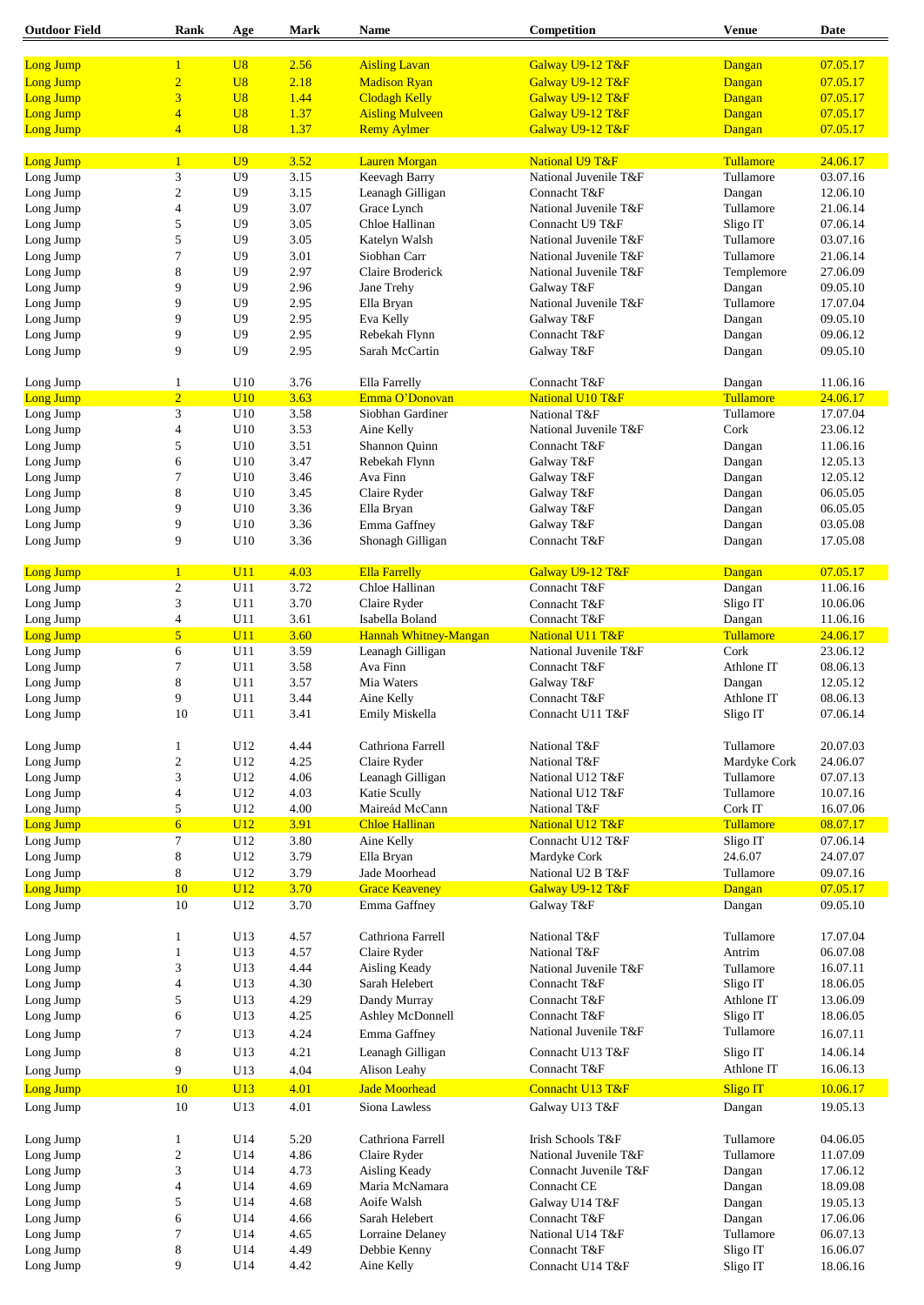| <b>Outdoor Field</b>   | Rank                     | Age                      | <b>Mark</b>  | <b>Name</b>                                    | Competition                          | <b>Venue</b>                 | <b>Date</b>          |
|------------------------|--------------------------|--------------------------|--------------|------------------------------------------------|--------------------------------------|------------------------------|----------------------|
| Long Jump              | 10                       | U14                      | 4.38         | Rebecca Lynch                                  | Connacht U14 T&F                     | <b>Sligo IT</b>              | 17.06.17             |
|                        |                          |                          |              |                                                |                                      |                              |                      |
| Long Jump              | $\mathbf{1}$             | U15                      | 5.22         | Claire Ryder                                   | Irish Schools T&F                    | Tullamore                    | 05.06.10             |
| Long Jump              | $\mathfrak{2}$           | U15                      | 5.14         | Cathriona Farrell                              | National T&F                         | Tullamore                    | 09.07.06             |
| Long Jump              | 3                        | U15                      | 4.85         | Maireád McCann                                 | <b>Galway Community Games</b>        | Dangan                       | 01.06.09             |
| Long Jump              | $\overline{4}$           | U15                      | 4.71         | Ashley McDonnell                               | Connacht Schools CE                  | Tullamore                    | 21.09.07             |
| Long Jump              | 5                        | U15                      | 4.66         | Marie McNamara                                 | Craughwell Community Games           | Craughwell                   | 15.05.09             |
| Long Jump              | 6                        | U15                      | 4.62         | Ava Finn                                       | Connacht Schools T&F                 | Athlone IT                   | 18.05.17             |
| Long Jump              | $7\phantom{.0}$          | U15                      | 4.43         | <b>Aine Kelly</b>                              | Galway U13-Sen T&F                   | Dangan                       | 29.04.17             |
| Long Jump              | $\overline{8}$           | U15                      | 4.37         | <b>Ellie Cronin</b>                            | National U15 T&F                     | Tullamore                    | 09.07.17             |
| Long Jump              | 9                        | U15                      | 4.34         | Leah Creaven                                   | Connacht T&F                         | Sligo IT                     | 18.06.05             |
| Long Jump              | 10                       | U15                      | 4.30         | Sinead Treacy                                  | National Juvenile T&F                | Tullamore                    | 16.07.11             |
| Long Jump              | 1                        | U16                      | 5.16         | Laura Cunningham                               | Sth Connacht Schools T&F             | Dangan                       | 28.04.15             |
| Long Jump              | $\overline{2}$           | U16                      | 5.00         | <b>Leanagh Gilligan</b>                        | <b>Connacht Schools T&amp;F</b>      | <b>Athlone IT</b>            | 18.05.17             |
| Long Jump              | 3                        | U16                      | 4.96         | Lorraine Delaney                               | Sth Connacht Schools T&F             | Dangan                       | 28.04.15             |
| Long Jump              | $\overline{4}$           | U16                      | 4.92         | Leah Creaven                                   | Irish Schools T&F                    | Tullamore                    | 03.06.06             |
| Long Jump              | 5                        | U16                      | 4.85         | Maria McNamara                                 | <b>Connacht Schools CE</b>           | Athlone IT                   | 15.09.10             |
| Long Jump              | 6                        | U16                      | 4.81         | Sineád Treacy                                  | Connacht Juvenile T&F                | Dangan                       | 17.06.12             |
| Long Jump              | 7                        | U16                      | 4.70         | Claire Ryder                                   | National Juvenile T&F                | Tullamore                    | 16.07.11             |
| Long Jump              | 8                        | U16                      | 4.68         | <b>Eva Whyte</b>                               | <b>Irish Schools T&amp;F</b>         | <b>Tullamore</b>             | 03.06.17             |
| Long Jump              | 9                        | U16                      | 4.65         | Cathriona Farrell                              | Connacht T&F                         | Sligo IT                     | 16.06.07             |
| Long Jump              | 10                       | U16                      | 4.60         | Rachel Finnegan                                | National T&F                         | Tullamore                    | 15.07.07             |
|                        |                          |                          |              |                                                |                                      |                              |                      |
| Long Jump              | 1                        | U17                      | 5.39         | Sineád Treacy                                  | National U17 T&F                     | Tullamore                    | 06.07.13             |
| Long Jump              | $\boldsymbol{2}$         | U17                      | 5.25         | Cathriona Farrell                              | Irish Schools T&F                    | Tullamore                    | 31.05.08             |
| Long Jump              | 3                        | U17                      | 5.12         | Maireád McCan                                  | National Juvenile T&F                | Tullamore                    | 16.07.11             |
| Long Jump              | $\overline{4}$           | U17                      | 4.94         | Lorraine Delaney                               | National U17 T&F                     | Tullamore                    | 10.07.16             |
| Long Jump              | 5                        | U17                      | 4.90         | Maria McNamara                                 | <b>Connacht Schools CE</b>           | Dangan                       | 13.09.11             |
| Long Jump              | 6                        | U17                      | 4.89         | Claire Ryder                                   | South Connacht Schools T&F           | Athlone IT                   | 02.05.12             |
| Long Jump              | 7                        | U17                      | 4.87         | Aoife Walsh                                    | National U17 T&F                     | Tullamore                    | 10.07.16             |
| Long Jump              | 8                        | U17                      | 4.79         | <b>Siona Lawless</b>                           | Connacht U17 T&F                     | <b>Sligo</b> IT              | 17.06.17             |
|                        |                          |                          |              |                                                |                                      |                              |                      |
| Long Jump              | 9                        | U17                      | 4.78         | Melissa Mullins                                | Galway Senior T&F                    | Dangan                       | 30.06.11             |
| Long Jump              | 10                       | U17                      | 4.74         | Ashley McDonnell                               | Connacht T&F                         | Athlone IT                   | 20.06.09             |
| Long Jump              | 1                        | U18                      | 5.22         | Sineád Treacy                                  | National U18 T&F                     | Tullamore                    | 26.07.14             |
| Long Jump              | $\boldsymbol{2}$         | U18                      | 5.20         | Maireád McCan                                  | National League                      | Tullamore                    | 29.07.12             |
| Long Jump              | 3                        | U18                      | 5.07         | Cathriona Farrell                              | Sth Connacht Schools T&F             | Dangan                       | 29.04.09             |
| Long Jump              | $\overline{4}$           | U18                      | 4.85         | Sineád Gaffney                                 | <b>Irish Scools CE</b>               | Santry                       | 29.09.12             |
| Long Jump              | 5                        | U18                      | 4.81         | Rachel Finnegan                                | National CE                          | Tullamore                    | 26.07.09             |
| Long Jump              | $\overline{6}$           | <b>U18</b>               | 4.74         | <b>Laura Cunningham</b>                        | National U18 T&F                     | <b>Tullamore</b>             | 08.07.17             |
| Long Jump              | 7                        | U18                      | 4.71         | Maria McNamara                                 | <b>Irish Scools CE</b>               | Santry                       | 29.09.12             |
|                        |                          |                          |              |                                                |                                      |                              |                      |
| Long Jump              | 8<br>9                   | U18                      | 4.69         | Jessica Heneghan                               | National Juvenile T&F                | Tullamore                    | 28.07.12             |
| Long Jump<br>Long Jump | 10                       | <b>U18</b><br><b>U18</b> | 4.68<br>4.67 | <b>Arlene Earls</b><br><b>Lorraine Delaney</b> | Connacht U18 T&F<br>National U18 T&F | <b>Sligo IT</b><br>Tullamore | 17.06.17<br>08.07.17 |
|                        |                          |                          |              |                                                |                                      |                              |                      |
| Long Jump              | 1                        | U19                      | 5.44         | Sineád Treacy                                  | National U19 T&F                     | Tullamore                    | 04.07.15             |
| Long Jump              | $\sqrt{2}$               | U19                      | 5.32         | Cathriona Farrell                              | National U19 T&F                     | Tullamore                    | 24.07.10             |
| Long Jump              | 3                        | U19                      | 4.96         | Orla Ryan                                      | National Juvenile T&F                | Tullamore                    | 28.07.12             |
| Long Jump              | $\overline{4}$           | U19                      | 4.91         | Ashley McDonnell                               | National Juvenile T&F                | Tullamore                    | 23.07.11             |
| Long Jump              | 5                        | U19                      | 4.74         | Rachel Finnegan                                | National U19 CE                      | Tullamore                    | 01.08.10             |
| Long Jump              | 6                        | U19                      | 4.58         | Katie O'Donoghue                               | Connacht Schools CE                  | Dangan                       | 18.09.12             |
| Long Jump              | 1                        | U20                      | 5.28         | Sineád Treacy                                  | National League                      | Tullamore                    | 07.08.16             |
| Long Jump              | $\mathbf{2}$             | U20                      | 4.31         | Sarah Finnegan                                 | Galway T&F                           | Dangan                       | 10.5.07              |
| Long Jump              | $\mathbf{1}$             | U23                      | 4.95         | <b>Sineád Treacy</b>                           | National U23 T&F                     | Tullamore                    | 01.07.17             |
|                        |                          |                          |              |                                                |                                      |                              |                      |
| Long Jump              | 1                        | Senior                   | 4.91         | Sarah Finnegan                                 | National Senior CE                   | Tullamore                    | 01.08.10             |
| Long Jump              | $\overline{c}$           | Senior                   | 4.69         | Rachel Finnegan                                | Galway Senior T&F                    | Dangan                       | 28.06.12             |
| Long Jump              | 3                        | Senior                   | 4.49         | Sinead Gaffney                                 | National League                      | Athlone IT                   | 12.06.16             |
| Triple Jump            | 1                        | U15                      | 9.53         | Leanagh Gilligan                               | <b>Tailteann Games</b>               | Tullamore                    | 25.06.16             |
| Triple Jump            | $\sqrt{2}$               | U15                      | 8.32         | Sarah Finnegan                                 | Irish Schools T&F                    | Tullamore                    | 1.6.02               |
|                        |                          |                          |              |                                                |                                      |                              |                      |
| Triple Jump            | 3                        | U15                      | 7.74         | Emma Byrne                                     | Connacht Schools T&F                 | Athlone IT                   | 17.05.12             |
| <b>Triple Jump</b>     | $\mathbf{1}$             | U16                      | 10.32        | <b>Leanagh Gilligan</b>                        | <b>Connacht Schools T&amp;F</b>      | <b>Athlone IT</b>            | 18.05.17             |
| <b>Triple Jump</b>     | $\overline{2}$           | U <sub>16</sub>          | 9.37         | <b>Eva Whyte</b>                               | <b>Connacht Schools T&amp;F</b>      | <b>Athlone IT</b>            | 18.05.17             |
| Triple Jump            | 3                        | U16                      | 9.22         | Debbie Kenny                                   | Irish Schools T&F                    | Tullamore                    | 30.05.09             |
| Triple Jump            | $\overline{\mathcal{A}}$ | U16                      | 9.05         | Leah Creaven                                   | Irish Schools T&F                    | Tullamore                    | 03.06.06             |
| Triple Jump            | 5                        | U16                      | 6.70         | Laura Porter                                   | Connacht Schools T&F                 | Tullamore                    | 19.05.10             |
| Triple Jump            | 1                        | U17                      | 10.36        | Melissa Mullins                                | <b>Tailteann Games</b>               | Tullamore                    | 25.06.11             |
|                        |                          |                          |              |                                                |                                      |                              |                      |
| Triple Jump            | $\sqrt{2}$               | U17                      | 10.29        | Laura Cunningham                               | National U17 T&F                     | Tullamore                    | 23.07.16             |
| Triple Jump            | 3                        | U17                      | 10.14        | Lorraine Delaney                               | National U17 T&F                     | Tullamore                    | 23.07.16             |
| Triple Jump            | $\overline{4}$           | U17                      | 10.08        | Ashley McDonnell                               | Connacht T&F                         | Athlone IT                   | 20.06.09             |
| Triple Jump            | 5                        | U17                      | 9.59         | Maria McNamara                                 | National Juvenile T&F                | Tullamore                    | 23.07.11             |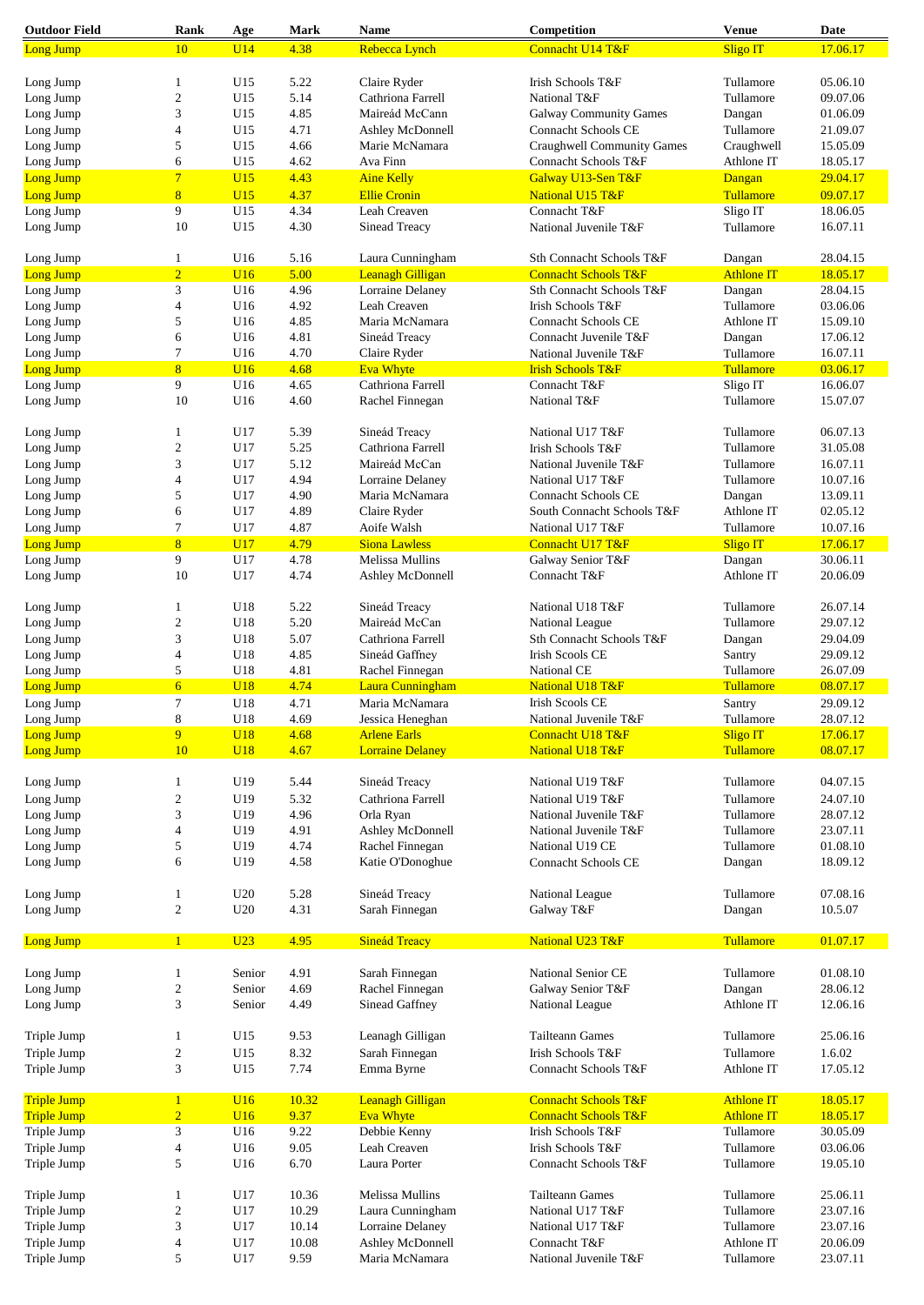| <b>Outdoor Field</b>                 | Rank                             | Age             | Mark         | <b>Name</b>                              | Competition                                                              | <b>Venue</b>                           | Date                 |
|--------------------------------------|----------------------------------|-----------------|--------------|------------------------------------------|--------------------------------------------------------------------------|----------------------------------------|----------------------|
| Triple Jump                          | 6                                | U17             | 8.97         | Claire Ryder                             | Connacht Schools T&F                                                     | Athlone IT                             | 17.05.12             |
| Triple Jump                          |                                  | U17             | 8.95         | Rachel Finnegan                          | National T&F                                                             | Tullamore                              | 13.7.08              |
| <b>Triple Jump</b>                   | $\mathbf{1}$                     | U18             | 11.00        | Laura Cunningham                         | <b>Connacht Schools T&amp;F</b>                                          | <b>Athlone IT</b>                      | 18.05.17             |
| Triple Jump                          | $\boldsymbol{2}$                 | U18             | 9.85         | Rachel Kenny                             | Connacht Schools T&F                                                     | Dangan                                 | 14.05.08             |
| <b>Triple Jump</b>                   | $\overline{3}$                   | U <sub>18</sub> | 9.59         | <b>Lorraine Delaney</b>                  | National U18 T&F                                                         | <b>Tullamore</b>                       | 16.07.17             |
| Triple Jump                          | $\overline{4}$                   | U18             | 9.39         | Kelly O'Donoghue                         | Connacht T&F                                                             | Athlone IT                             | 20.06.09             |
| Triple Jump                          | 5                                | U18             | 9.25         | Melissa Mullins                          | Galway Senior T&F                                                        | Dangan                                 | 10.07.12             |
| Triple Jump                          | 6                                | U18             | 9.12         | Rachel Finnegan                          | Galway T&F                                                               | Dangan                                 | 02.05.09             |
| Triple Jump                          | $\tau$                           | U18             | 9.01         | Ellen Fitzpatrick                        | Connacht U18 T&F                                                         | Sligo IT                               | 14.06.14             |
| <b>Triple Jump</b>                   | 8                                | <b>U18</b>      | 9.00         | <b>Aoife Walsh</b>                       | Galway U13-Sen T&F                                                       | Dangan                                 | 29.04.17             |
| Triple Jump                          | 9                                | U18             | 8.14         | Sarah Finnegan                           | National T&F                                                             | Tullamore                              | 10.07.05             |
|                                      |                                  |                 |              |                                          |                                                                          |                                        |                      |
| Triple Jump                          | 1                                | U19             | 9.46         | Rachel Finnegan                          | National U19 T&F                                                         | Tullamore                              | 24.07.10             |
| Triple Jump                          | $\overline{c}$                   | U19             | 8.90         | Sarah Finnegan                           | Connacht T&F                                                             | Dangan                                 | 17.06.06             |
| Triple Jump                          | 1                                | U20             | 9.09         | Sarah Finnegan                           | National T&F                                                             | Tullamore                              | 02.07.06             |
| Triple Jump                          | 1                                | Senior          | 10.54        | Sarah Finnegan                           | National League                                                          | Tullamore                              | 29.07.12             |
| High Jump                            | 1                                | U12             | 1.30         | Ellen Treacy                             | Galway T&F                                                               | Dangan                                 | 03.05.08             |
| High Jump                            | 1                                | U12             | 1.30         | Leanagh Gilligan                         | National U12 T&F                                                         | Tullamore                              | 06.07.13             |
| High Jump                            | 3                                | U12             | 1.27         | Aisling Keady Cummins                    | Galway T&F                                                               | Dangan                                 | 09.05.10             |
| High Jump                            | 4                                | U12             | 1.21         | Rebecca Helebert                         | Galway T&F                                                               | Dangan                                 | 10.05.03             |
| High Jump                            | 5                                | U12             | 1.20         | Amber Whelton                            | Connacht T&F                                                             | Athlone IT                             | 08.06.13             |
|                                      |                                  |                 |              | Siobhán Gardiner                         |                                                                          |                                        | 05.05.06             |
| High Jump                            | 5                                | U12             | 1.20         |                                          | Galway T&F                                                               | Dangan                                 |                      |
| High Jump                            | 5                                | U12             | 1.20         | Tara McNally                             | Galway T&F                                                               | Dangan                                 | 03.05.09             |
| High Jump                            | 8                                | U12             | 1.19         | Jade Moorhead                            | National U12 B T&F                                                       | Tullamore                              | 10.07.16             |
| High Jump                            | 9                                | U12             | 1.18         | Aine Kelly                               | Connacht U12 T&F                                                         | Sligo IT                               | 07.06.14             |
| High Jump                            | 9                                | U12             | 1.18         | Ava Finn                                 | Connacht U12 T&F                                                         | Sligo IT                               | 07.06.14             |
| High Jump                            | $\mathbf{1}$                     | U13             | 1.53         | Cathriona Farrell                        | National T&F                                                             | Tullamore                              | 17.07.04             |
| High Jump                            | $\overline{c}$                   | U13             | 1.45         | Ella Bryan                               | Connacht T&F                                                             | Dangan                                 | 15.06.08             |
| <b>High Jump</b>                     | $\overline{2}$                   | <b>U13</b>      | 1.45         | <b>Jade Moorhead</b>                     | National U13 T&F                                                         | Tullamore                              | 09.07.17             |
| High Jump                            | $\overline{4}$                   | U13             | 1.36         | Leanagh Gilligan                         | Connacht U13 T&F                                                         | Sligo IT                               | 14.06.14             |
| High Jump                            | 5                                | U13             | 1.35         | Aisling Keady                            | National Juvenile T&F                                                    | Tullamore                              | 16.07.11             |
| High Jump                            | 5                                | U13             | 1.35         | Aoife Walshe                             | Connacht Juvenile T&F                                                    | Dangan                                 | 17.06.12             |
| High Jump                            | 5                                | U13             | 1.35         | <b>Ellen Treacy</b>                      | National Juvenile T&F                                                    | Tullamore                              | 12.07.09             |
| High Jump                            | 5                                | U13             | 1.35         | Tara McNally                             | National T&F                                                             | Tullamore                              | 11.07.10             |
| High Jump                            | 5                                | U13             | 1.35         | <b>Tara Slattery</b>                     | National U13 T&F                                                         | Tullamore                              | 07.07.13             |
| High Jump                            | 10                               | U13             | 1.33         | Claire Broderick                         | Galway U13 T&F                                                           | Dangan                                 | 19.05.13             |
| High Jump                            | 1                                | U14             | 1.60         | Cathriona Farrell                        | Connacht T&F                                                             | Sligo IT                               | 18.06.05             |
| High Jump                            | 2                                | U14             | 1.54         | Aisling Keady                            | National Juvenile T&F                                                    | Tullamore                              | 14.07.12             |
| High Jump                            | 3                                | U14             | 1.50         | Maria McNamara                           | Connacht T&F                                                             | Dangan                                 | 15.06.08             |
| High Jump                            | $\overline{4}$                   | U14             | 1.46         | Aoife Walsh                              | Connacht T&F                                                             | Athlone IT                             | 16.06.13             |
| High Jump                            | 5                                | U14             | 1.45         | Ella Bryan                               | Connacht T&F                                                             | Athlone IT                             | 13.06.09             |
| High Jump                            | 6                                | U14             | 1.41         | Caoimhe Quill                            | Connacht Schools T&F                                                     | Dangan                                 | 14.05.08             |
| High Jump                            | 6                                | U14             | 1.41         | Ashley McDonnell                         | Galway T&F                                                               | Dangan                                 | 26.05.06             |
| <b>High Jump</b>                     | 8                                | <b>U14</b>      | 1.40         | <b>Saoirse Pierce</b>                    | Connacht U14 T&F                                                         | <b>Sligo IT</b>                        | 17.06.17             |
| High Jump                            | 8                                | U14             | 1.40         | Sarah Helebert                           | Connacht T&F                                                             | Dangan                                 | 17.06.06             |
| High Jump                            | 8                                | U14             | 1.40         | Tara McNally                             | South Connacht Schools T&F                                               | Dangan                                 | 14.04.11             |
| High Jump                            | $\mathbf{1}$                     | U15             | 1.67         | Cathriona Farrell                        | National T&F                                                             | Tullamore                              | 09.07.06             |
| High Jump                            | $\mathbf{2}$                     | U15             | 1.53         | Maria McNamara                           | <b>Connacht Schools CE</b>                                               | Dangan                                 | 15.09.09             |
| <b>High Jump</b><br><b>High Jump</b> | $\overline{3}$<br>$\overline{4}$ | U15<br>U15      | 1.50<br>1.45 | <b>Ellie Cronin</b><br><b>Aine Kelly</b> | <b>South Connacht Schools T&amp;F</b><br><b>Connacht Schools T&amp;F</b> | <b>Athlone IT</b><br><b>Athlone IT</b> | 11.05.17<br>18.05.17 |
| High Jump                            | $\overline{4}$                   | U15             | 1.45         | Ellen Fitzpatrick                        | <b>Connacht Schools CE</b>                                               | Dangan                                 | 13.09.11             |
| High Jump                            | $\overline{4}$                   | U15             | 1.45         | Aoife Walshe                             | Connacht U15 T&F                                                         | Sligo IT                               | 14.06.14             |
|                                      |                                  |                 | 1.43         | Ashley McDonnell                         | Connachts Schools T&F                                                    |                                        | 17.05.07             |
| High Jump                            | 7                                | U15             |              |                                          |                                                                          | Dangan                                 |                      |
| High Jump                            | 8                                | U15             | 1.40         | Aoife Greene                             | Connacht T&F                                                             | Athlone IT                             | 16.06.13             |
| High Jump                            | $\,$ 8 $\,$                      | U15             | 1.40         | Maeve Cannon                             | Connacht U15 T&F                                                         | Sligo IT                               | 14.06.14             |
| High Jump                            | $\,$ 8 $\,$                      | U15             | 1.40         | Rebecca Helebert                         | Galway T&F                                                               | Dangan                                 | 26.05.06             |
| High Jump                            | 8                                | U15             | 1.40         | Caoimhe Quill                            | <b>Galway Community Games</b>                                            | Dangan                                 | 01.06.09             |
| High Jump                            | 8                                | U15             | 1.40         | Ella Bryan                               | South Connacht Schools T&F                                               | Dangan                                 | 28.04.10             |
| High Jump                            | 1                                | U16             | 1.70         | Cathriona Farrell                        | <b>Celtic Games</b>                                                      | Antrim                                 | 04.08.07             |
| High Jump                            | $\overline{c}$                   | U16             | 1.55         | Maria McNamara                           | South Connacht Schools T&F                                               | Dangan                                 | 28.04.10             |
| High Jump                            | 3                                | U16             | 1.45         | Aisling Keady                            | Connacht U16 T&F                                                         | Sligo IT                               | 14.06.14             |
| High Jump                            | 3                                | U16             | 1.45         | Sarah Helebert                           | Connacht T&F                                                             | Dangan                                 | 15.06.08             |
| High Jump                            | 3                                | U16             | 1.45         | Tara McNally                             | National U16 Pentathlon                                                  | Tullamore                              | 10.08.13             |
| High Jump                            | 6                                | U16             | 1.43         | Leah Creaven                             | Galway T&F                                                               | Dangan                                 | 26.05.06             |
| High Jump                            | $\tau$                           | U16             | 1.40         | Rachel Kenny                             | Galway T&F                                                               | Dangan                                 | 26.05.06             |
| High Jump                            | $\tau$                           | U16             | 1.40         | Ashley McDonnell                         | Connacht T&F                                                             | Dangan                                 | 15.06.08             |
| High Jump                            | $\tau$                           | U16             | 1.40         | Orla Ryan                                | Connacht Schools T&F                                                     | Athlone                                | 103.05.09            |
| High Jump                            | 10                               | U16             | 1.38         | Sophie Ralston                           | <b>Irish Schools CE</b>                                                  | Santry                                 | 29.09.07             |
|                                      |                                  |                 |              |                                          |                                                                          |                                        |                      |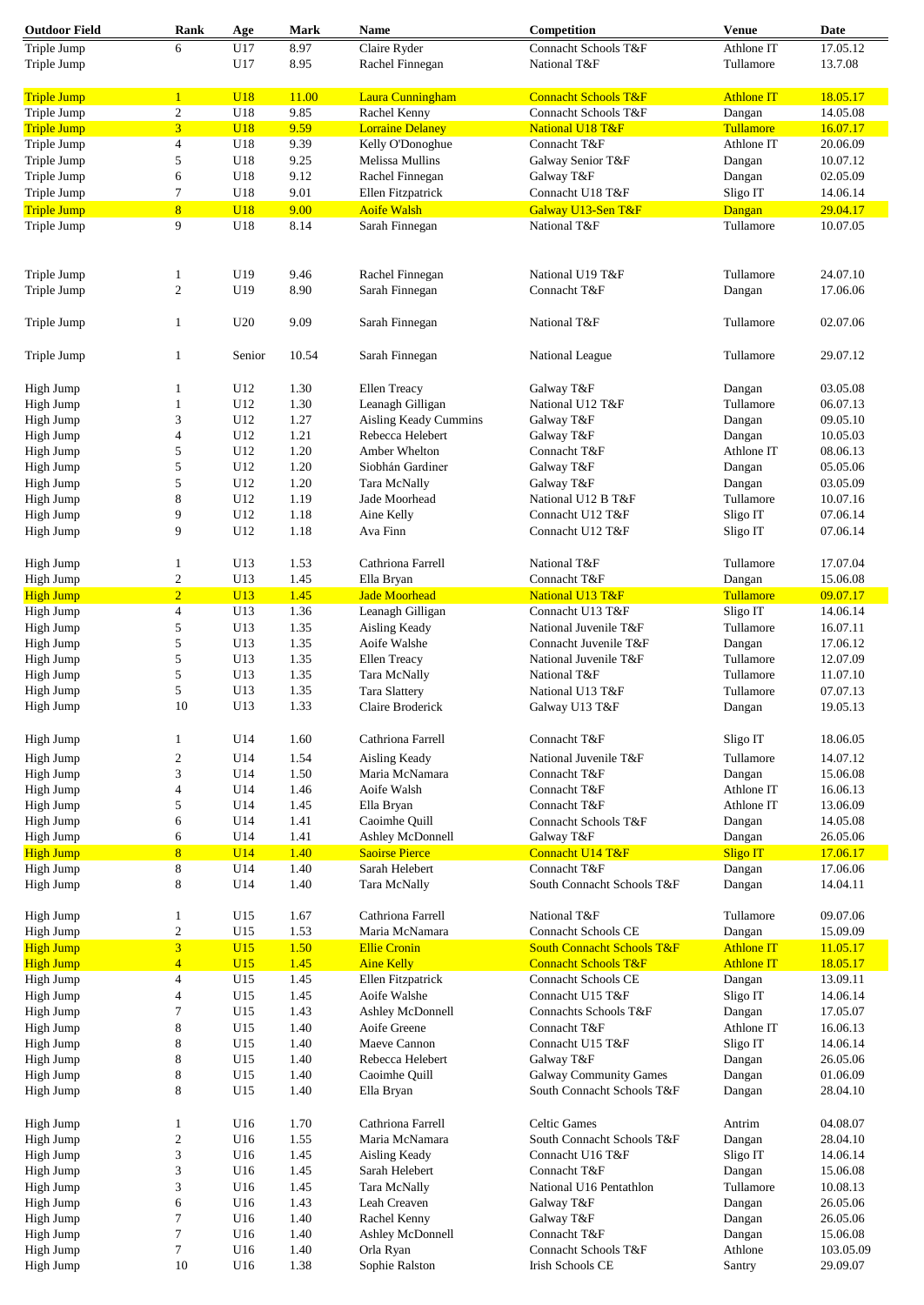| High Jump                                                                                                                                                                                                                                                                                                                                                                                                                                                                                                                                                                                                                                                                             |                         | Age            | Mark  | Name                    | Competition                           | <b>Venue</b>      | Date     |
|---------------------------------------------------------------------------------------------------------------------------------------------------------------------------------------------------------------------------------------------------------------------------------------------------------------------------------------------------------------------------------------------------------------------------------------------------------------------------------------------------------------------------------------------------------------------------------------------------------------------------------------------------------------------------------------|-------------------------|----------------|-------|-------------------------|---------------------------------------|-------------------|----------|
|                                                                                                                                                                                                                                                                                                                                                                                                                                                                                                                                                                                                                                                                                       |                         |                |       |                         |                                       |                   |          |
|                                                                                                                                                                                                                                                                                                                                                                                                                                                                                                                                                                                                                                                                                       | 1                       | U17            | 1.71  | Cathriona Farrell       | Irish Schools T&F                     | Tullamore         | 31.05.08 |
| High Jump                                                                                                                                                                                                                                                                                                                                                                                                                                                                                                                                                                                                                                                                             | $\mathfrak{2}$          | U17            | 1.60  | Maria McNamara          | <b>Connacht Schools CE</b>            | Dangan            | 13.09.11 |
| High Jump                                                                                                                                                                                                                                                                                                                                                                                                                                                                                                                                                                                                                                                                             | 3                       | U17            | 1.55  | Laura Cunningham        | <b>Tailteann Games</b>                | Tullamore         | 25.06.16 |
| High Jump                                                                                                                                                                                                                                                                                                                                                                                                                                                                                                                                                                                                                                                                             | 4                       | U17            | 1.50  | Lorraine Delaney        | National U17 T&F                      | Tullamore         | 24.07.16 |
| High Jump                                                                                                                                                                                                                                                                                                                                                                                                                                                                                                                                                                                                                                                                             | 5                       | U17            | 1.45  | Aoife Walsh             | Dublin Graded Meet                    | Santry            | 20.04.16 |
|                                                                                                                                                                                                                                                                                                                                                                                                                                                                                                                                                                                                                                                                                       |                         |                |       |                         |                                       |                   |          |
| High Jump                                                                                                                                                                                                                                                                                                                                                                                                                                                                                                                                                                                                                                                                             | 5                       | U17            | 1.45  | Jessica Heneghan        | <b>Connacht Schools CE</b>            | Dangan            | 13.09.11 |
| High Jump                                                                                                                                                                                                                                                                                                                                                                                                                                                                                                                                                                                                                                                                             | 7                       | U17            | 1.42  | Sophie Ralston          | Irish Schools CE                      | Santry            | 27.09.08 |
| High Jump                                                                                                                                                                                                                                                                                                                                                                                                                                                                                                                                                                                                                                                                             | 8                       | U17            | 1.40  | Maireád McCan           | Tir Chonaill Open T&F                 | Donegal Town      | 24.04.11 |
| High Jump                                                                                                                                                                                                                                                                                                                                                                                                                                                                                                                                                                                                                                                                             | 8                       | U17            | 1.40  | Sineád Gaffney          | <b>Irish Schools CE</b>               | Santry            | 24.09.11 |
| High Jump                                                                                                                                                                                                                                                                                                                                                                                                                                                                                                                                                                                                                                                                             | 8                       | U17            | 1.40  | Aisling Keady           | Dublin Graded Meet                    | Santry            | 20.04.16 |
| High Jump                                                                                                                                                                                                                                                                                                                                                                                                                                                                                                                                                                                                                                                                             | 8                       | U17            | 1.40  | Ellen Fitzpatrick       | Connacht Juvenile T&F                 | Dangan            | 17.06.12 |
|                                                                                                                                                                                                                                                                                                                                                                                                                                                                                                                                                                                                                                                                                       |                         |                |       |                         |                                       |                   |          |
| High Jump                                                                                                                                                                                                                                                                                                                                                                                                                                                                                                                                                                                                                                                                             | $\mathbf{1}$            | U18            | 1.79  | Cathriona Farrell       | European Youth Olympics               | Finland           | 21.07.09 |
| <b>High Jump</b>                                                                                                                                                                                                                                                                                                                                                                                                                                                                                                                                                                                                                                                                      | $\overline{2}$          | <b>U18</b>     | 1.60  | <b>Laura Cunningham</b> | Connacht U18 T&F                      | <b>Sligo IT</b>   | 17.06.17 |
| High Jump                                                                                                                                                                                                                                                                                                                                                                                                                                                                                                                                                                                                                                                                             | 3                       | U18            | 1.55  | Maria McNamara          | South Connacht Schools T&F            | Athlone IT        | 02.05.12 |
| High Jump                                                                                                                                                                                                                                                                                                                                                                                                                                                                                                                                                                                                                                                                             | $\overline{\mathbf{4}}$ | U18            | 1.51  | Katie O'Donoghue        | <b>Irish Schools CE</b>               | Santry            | 24.09.11 |
| <b>High Jump</b>                                                                                                                                                                                                                                                                                                                                                                                                                                                                                                                                                                                                                                                                      | $\overline{5}$          | U18            | 1.50  | <b>Lorraine Delaney</b> | Connacht U18 T&F                      | <b>Sligo IT</b>   | 17.06.17 |
|                                                                                                                                                                                                                                                                                                                                                                                                                                                                                                                                                                                                                                                                                       |                         |                |       |                         |                                       |                   |          |
| <b>High Jump</b>                                                                                                                                                                                                                                                                                                                                                                                                                                                                                                                                                                                                                                                                      | 5                       | <b>U18</b>     | 1.50  | <b>Ciana Reidy</b>      | <b>South Connacht Schools T&amp;F</b> | <b>Athlone IT</b> | 11.05.17 |
| <b>High Jump</b>                                                                                                                                                                                                                                                                                                                                                                                                                                                                                                                                                                                                                                                                      | $\overline{7}$          | <b>U18</b>     | 1.45  | <b>Aoife Walsh</b>      | Galway U13-Sen T&F                    | Dangan            | 29.04.17 |
| High Jump                                                                                                                                                                                                                                                                                                                                                                                                                                                                                                                                                                                                                                                                             | 8                       | U18            | 1.40  | Sineád Gaffney          | <b>Irish Schools CE</b>               | Santry            | 29.09.12 |
| High Jump                                                                                                                                                                                                                                                                                                                                                                                                                                                                                                                                                                                                                                                                             | 9                       | U18            | 1.37  | Rachel Finnegan         | Leinster CE                           | Charlesland       | 23.05.09 |
| High Jump                                                                                                                                                                                                                                                                                                                                                                                                                                                                                                                                                                                                                                                                             | 10                      | U18            | 1.35  | Sophie Ralston          | Galway T&F                            | Dangan            | 03.05.09 |
|                                                                                                                                                                                                                                                                                                                                                                                                                                                                                                                                                                                                                                                                                       |                         |                |       |                         |                                       |                   |          |
| High Jump                                                                                                                                                                                                                                                                                                                                                                                                                                                                                                                                                                                                                                                                             | 1                       | U19            | 1.75  | Cathriona Farrell       | <b>IUAA T&amp;F</b>                   | Santry            | 23.04.10 |
| High Jump                                                                                                                                                                                                                                                                                                                                                                                                                                                                                                                                                                                                                                                                             | $\mathfrak{2}$          | U19            | 1.61  | Katie O'Donoghue        | Irish Scools CE                       | Santry            | 29.09.12 |
| High Jump                                                                                                                                                                                                                                                                                                                                                                                                                                                                                                                                                                                                                                                                             | 3                       | U19            | 1.55  | Orla Ryan               | South Connacht Schools T&F            | Athlone IT        | 02.05.12 |
|                                                                                                                                                                                                                                                                                                                                                                                                                                                                                                                                                                                                                                                                                       |                         |                |       |                         |                                       |                   |          |
| High Jump                                                                                                                                                                                                                                                                                                                                                                                                                                                                                                                                                                                                                                                                             | $\overline{4}$          | U19            | 1.41  | Rachel Finnegan         | National U19 CE                       | Tullamore         | 01.08.10 |
| High Jump                                                                                                                                                                                                                                                                                                                                                                                                                                                                                                                                                                                                                                                                             | 1                       | U20            | 1.70  | Cathriona Farrell       | National League Final                 | Tullamore         | 20.8.11  |
|                                                                                                                                                                                                                                                                                                                                                                                                                                                                                                                                                                                                                                                                                       |                         |                |       |                         |                                       |                   |          |
| High Jump                                                                                                                                                                                                                                                                                                                                                                                                                                                                                                                                                                                                                                                                             | $\boldsymbol{2}$        | U20            | 1.50  | Laura Cunningham        | National Junior T&F                   | Tullamore         | 03.07.16 |
| High Jump                                                                                                                                                                                                                                                                                                                                                                                                                                                                                                                                                                                                                                                                             | 3                       | U20            | 1.35  | Sarah Finnegan          | Galway T&F                            | Dangan            | 31.5.07  |
| High Jump                                                                                                                                                                                                                                                                                                                                                                                                                                                                                                                                                                                                                                                                             | $\mathbf{1}$            | U23            | 1.80  | Cathriona Farrell       | <b>AAI</b> Games                      | Santry            | 25.5.14  |
|                                                                                                                                                                                                                                                                                                                                                                                                                                                                                                                                                                                                                                                                                       |                         |                |       |                         |                                       |                   |          |
| High Jump                                                                                                                                                                                                                                                                                                                                                                                                                                                                                                                                                                                                                                                                             | 1                       | Senior         | 1.65  | Cathriona Farrell       | Irish Universities T&F                | Dangan            | 20.4.12  |
| High Jump                                                                                                                                                                                                                                                                                                                                                                                                                                                                                                                                                                                                                                                                             | $\boldsymbol{2}$        | Senior         | 1.46  | Sarah Finnegan          | National Senior CE                    | Tullamore         | 01.08.10 |
|                                                                                                                                                                                                                                                                                                                                                                                                                                                                                                                                                                                                                                                                                       |                         |                |       |                         |                                       |                   |          |
| <b>Pole Vault</b>                                                                                                                                                                                                                                                                                                                                                                                                                                                                                                                                                                                                                                                                     | $\mathbf{1}$            | <b>U18</b>     | 2.65  | <b>Ciana Reidy</b>      | Connacht U18 T&F                      | <b>Sligo IT</b>   | 17.06.17 |
| Pole Vault                                                                                                                                                                                                                                                                                                                                                                                                                                                                                                                                                                                                                                                                            | $\boldsymbol{2}$        | U18            | 2.40  | Maria McNamara          | <b>Tailteann Games</b>                | Santry            | 23.06.12 |
|                                                                                                                                                                                                                                                                                                                                                                                                                                                                                                                                                                                                                                                                                       |                         |                |       |                         |                                       |                   |          |
|                                                                                                                                                                                                                                                                                                                                                                                                                                                                                                                                                                                                                                                                                       | $\overline{3}$          | <b>U18</b>     | 2.05  | <b>Aoife Walsh</b>      | Connacht U18 T&F                      | <b>Sligo IT</b>   | 17.06.17 |
|                                                                                                                                                                                                                                                                                                                                                                                                                                                                                                                                                                                                                                                                                       |                         |                |       |                         |                                       |                   |          |
|                                                                                                                                                                                                                                                                                                                                                                                                                                                                                                                                                                                                                                                                                       | $\mathbf{I}$            | Senior         | 1.70  | Edel O'Meara            | National League                       | Cork IT           | 17.7.16  |
|                                                                                                                                                                                                                                                                                                                                                                                                                                                                                                                                                                                                                                                                                       | 1                       | U <sub>9</sub> | 16.36 | Tara McNally            | Connacht T&F                          |                   | 10.06.06 |
|                                                                                                                                                                                                                                                                                                                                                                                                                                                                                                                                                                                                                                                                                       |                         |                |       |                         |                                       | Sligo IT          |          |
|                                                                                                                                                                                                                                                                                                                                                                                                                                                                                                                                                                                                                                                                                       | $\boldsymbol{2}$        | U <sub>9</sub> | 15.62 | Rachel Tierney          | Connacht T&F                          | Dangan            | 11.06.05 |
|                                                                                                                                                                                                                                                                                                                                                                                                                                                                                                                                                                                                                                                                                       | 3                       | U <sub>9</sub> | 15.49 | Ellen Fitzpatrick       | Connacht T&F                          | Dangan            | 11.06.05 |
|                                                                                                                                                                                                                                                                                                                                                                                                                                                                                                                                                                                                                                                                                       | $\overline{\mathbf{4}}$ | U9             | 14.54 | Linda Porter            | National T&F                          | Tullamore         | 21.07.02 |
|                                                                                                                                                                                                                                                                                                                                                                                                                                                                                                                                                                                                                                                                                       | 5                       | U9             | 14.05 | Aisling Keady           | Connacht T&F                          | Sligo IT          | 09.06.07 |
|                                                                                                                                                                                                                                                                                                                                                                                                                                                                                                                                                                                                                                                                                       | 6                       | U9             | 13.86 | Caoimhe Reidy           | Galway T&F                            | Dangan            | 05.05.06 |
|                                                                                                                                                                                                                                                                                                                                                                                                                                                                                                                                                                                                                                                                                       | 7                       | U <sub>9</sub> | 13.76 | Claire Ryder            | Connacht T&F                          | Sligo IT          | 20.06.04 |
|                                                                                                                                                                                                                                                                                                                                                                                                                                                                                                                                                                                                                                                                                       | 8                       | U <sub>9</sub> | 13.53 | Ailbhe Greaney          | Connacht T&F                          | Sligo IT          | 20.06.04 |
|                                                                                                                                                                                                                                                                                                                                                                                                                                                                                                                                                                                                                                                                                       | 9                       | U <sub>9</sub> | 12.58 | <b>Lily Morrissey</b>   |                                       | Dangan            | 07.05.11 |
|                                                                                                                                                                                                                                                                                                                                                                                                                                                                                                                                                                                                                                                                                       |                         |                |       |                         | Galway T&F                            |                   |          |
|                                                                                                                                                                                                                                                                                                                                                                                                                                                                                                                                                                                                                                                                                       | 1                       | U10            | 22.93 | Tara McNally            | Connacht T&F                          | Sligo IT          | 09.06.07 |
|                                                                                                                                                                                                                                                                                                                                                                                                                                                                                                                                                                                                                                                                                       | $\mathfrak{2}$          | U10            | 19.30 | Ella Bryan              | National T&F                          | Sligo IT          | 16.07.05 |
|                                                                                                                                                                                                                                                                                                                                                                                                                                                                                                                                                                                                                                                                                       |                         | U10            |       | Siobhan Gardiner        |                                       | Tullamore         | 17.07.04 |
|                                                                                                                                                                                                                                                                                                                                                                                                                                                                                                                                                                                                                                                                                       | 3                       |                | 19.10 |                         | National T&F                          |                   |          |
|                                                                                                                                                                                                                                                                                                                                                                                                                                                                                                                                                                                                                                                                                       | $\overline{\mathbf{4}}$ | U10            | 18.39 | Andrea Tobin            | Connacht T&F                          | Sligo IT          | 09.06.07 |
|                                                                                                                                                                                                                                                                                                                                                                                                                                                                                                                                                                                                                                                                                       | 5                       | U10            | 17.81 | Nicola Cahill           | Connacht T&F                          | Sligo IT          | 09.06.07 |
|                                                                                                                                                                                                                                                                                                                                                                                                                                                                                                                                                                                                                                                                                       | 6                       | U10            | 17.35 | Fiona Ryan              | National T&F                          | Templemore        | 27.06.10 |
|                                                                                                                                                                                                                                                                                                                                                                                                                                                                                                                                                                                                                                                                                       | 7                       | U10            | 17.28 | Jean Waters             | Connacht T&F                          | Sligo IT          | 09.06.07 |
|                                                                                                                                                                                                                                                                                                                                                                                                                                                                                                                                                                                                                                                                                       | 8                       | U10            | 17.04 | Erin Nevin              | Galway T&F                            | Dangan            | 09.05.10 |
|                                                                                                                                                                                                                                                                                                                                                                                                                                                                                                                                                                                                                                                                                       | 9                       | U10            | 16.92 | Abigail McNally         | Galway T&F                            | Dangan            | 09.05.10 |
|                                                                                                                                                                                                                                                                                                                                                                                                                                                                                                                                                                                                                                                                                       | 10                      | U10            | 16.88 | Eva Kelly               | Galway T&F                            | Dangan            | 07.05.11 |
|                                                                                                                                                                                                                                                                                                                                                                                                                                                                                                                                                                                                                                                                                       |                         |                |       |                         |                                       |                   |          |
|                                                                                                                                                                                                                                                                                                                                                                                                                                                                                                                                                                                                                                                                                       | $\mathbf{1}$            | U11            | 23.67 | Leanagh Gilligan        | National Juvenile T&F                 | Cork              | 23.06.12 |
|                                                                                                                                                                                                                                                                                                                                                                                                                                                                                                                                                                                                                                                                                       | $\boldsymbol{2}$        | U11            | 23.58 | Anna Farrelly           | Galway T&F                            | Dangan            | 07.05.11 |
|                                                                                                                                                                                                                                                                                                                                                                                                                                                                                                                                                                                                                                                                                       | 3                       | U11            | 23.40 | Tara McNally            | National T&F                          | Tullamore         | 14.06.08 |
|                                                                                                                                                                                                                                                                                                                                                                                                                                                                                                                                                                                                                                                                                       | $\overline{\mathbf{4}}$ | U11            | 21.30 | Fiona Ryan              | Galway T&F                            | Dangan            | 07.05.11 |
|                                                                                                                                                                                                                                                                                                                                                                                                                                                                                                                                                                                                                                                                                       | 5                       | U11            | 21.29 | Niamh O'Halloran        | Galway T&F                            | Dangan            | 21.05.04 |
|                                                                                                                                                                                                                                                                                                                                                                                                                                                                                                                                                                                                                                                                                       |                         |                |       |                         |                                       |                   |          |
|                                                                                                                                                                                                                                                                                                                                                                                                                                                                                                                                                                                                                                                                                       | 6                       | U11            | 20.91 | Ciara Murphy            | National T&F                          | Templemore        | 27.06.10 |
|                                                                                                                                                                                                                                                                                                                                                                                                                                                                                                                                                                                                                                                                                       | 7                       | U11            | 20.89 | Andrea Tobin            | National T&F                          | Tullamore         | 14.06.08 |
|                                                                                                                                                                                                                                                                                                                                                                                                                                                                                                                                                                                                                                                                                       | 8                       | U11            | 20.35 | Zoe Gilligan            | Connacht T&F                          | Dangan            | 09.06.12 |
|                                                                                                                                                                                                                                                                                                                                                                                                                                                                                                                                                                                                                                                                                       | 9                       | U11            | 19.97 | Caoimhe O'Donoghue      | Connacht T&F                          | Dangan            | 12.06.10 |
|                                                                                                                                                                                                                                                                                                                                                                                                                                                                                                                                                                                                                                                                                       | 10                      | U11            | 19.57 | Laura Porter            | Galway T&F                            | Dangan            | 06.05.05 |
| <b>Pole Vault</b><br>Pole Vault<br><b>Ball Throw</b><br><b>Ball Throw</b><br><b>Ball Throw</b><br><b>Ball Throw</b><br><b>Ball Throw</b><br><b>Ball Throw</b><br><b>Ball Throw</b><br><b>Ball Throw</b><br><b>Ball Throw</b><br><b>Ball Throw</b><br><b>Ball Throw</b><br><b>Ball Throw</b><br><b>Ball Throw</b><br><b>Ball Throw</b><br><b>Ball Throw</b><br><b>Ball Throw</b><br><b>Ball Throw</b><br><b>Ball Throw</b><br><b>Ball Throw</b><br><b>Ball Throw</b><br><b>Ball Throw</b><br><b>Ball Throw</b><br><b>Ball Throw</b><br><b>Ball Throw</b><br><b>Ball Throw</b><br><b>Ball Throw</b><br><b>Ball Throw</b><br><b>Ball Throw</b><br><b>Ball Throw</b><br><b>Ball Throw</b> | $\mathbf{1}$            | U12            | 26.77 | Niamh Treacy            | National Juvenile T&F                 | Tullamore         | 14.07.12 |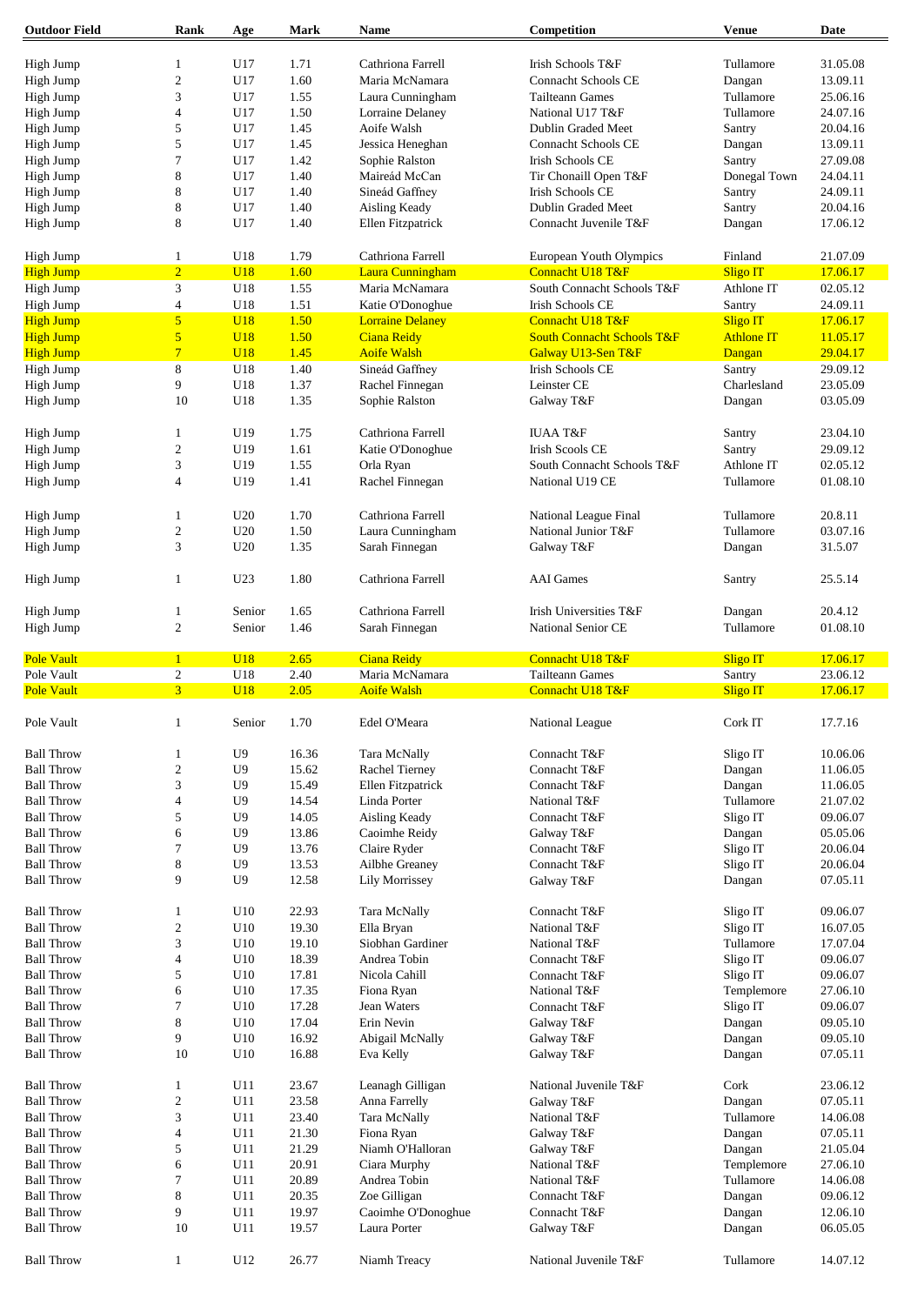| <b>Outdoor Field</b>                  |            | Rank                        | Age               | Mark           | <b>Name</b>                                 | Competition                          | <b>Venue</b>                        | <b>Date</b>          |
|---------------------------------------|------------|-----------------------------|-------------------|----------------|---------------------------------------------|--------------------------------------|-------------------------------------|----------------------|
| <b>Ball Throw</b>                     |            | $\overline{2}$              | U12               | 24.54          | Niamh O'Halloran                            | Galway T&F                           | Dangan                              | 06.05.05             |
| <b>Ball Throw</b>                     |            | 3                           | U12               | 24.17          | Michelle Duggan                             | National T&F                         | Tullamore                           | 26.07.10             |
| <b>Ball Throw</b>                     |            | $\overline{4}$              | U12               | 20.74          | Laura Porter                                | Galway T&F                           | Dangan                              | 05.05.06             |
| <b>Ball Throw</b>                     |            | 5                           | U12               | 20.70          | Laura Mitchell                              | Connacht T&F                         | Dangan                              | 19.06.04             |
| <b>Ball Throw</b>                     |            | 6                           | U12               | 20.02          | Eimear Kelly                                | Galway T&F                           | Dangan                              | 05.05.06             |
| <b>Ball Throw</b>                     |            | 7                           | U12               | 19.30          | Rebecca Helebert                            | Galway T&F                           | Dangan                              | 10.05.03             |
| <b>Ball Throw</b>                     |            | 8                           | U12               | 18.77          | Lily Bracken                                | Connacht T&F                         | Dangan                              | 11.06.05             |
| <b>Ball Throw</b>                     |            | 9                           | U12               | 16.69          | Sarah Callanan                              | Connacht T&F                         | Dangan                              | 09.06.12             |
| <b>Ball Throw</b>                     |            | 10                          | U12               | 16.20          | Debbie Kenny                                | Connacht T&F                         | Dangan                              | 11.06.05             |
| <b>Turbo Javelin</b>                  |            | $\mathbf{1}$                | U8                | 6.62           | <b>Aisling Mulveen</b>                      | Galway U9-12 T&F                     | Dangan                              | 07.05.17             |
| Turbo Javelin                         |            | 1                           | U9                | 13.78          | Tara Keane                                  | Connacht U9 T&F                      | Claremorris                         | 07.06.15             |
| Turbo Javelin                         |            | $\mathfrak{2}$              | U <sub>9</sub>    | 10.00          | Grace Cunningham                            | Connacht U9 T&F                      | Sligo IT                            | 07.06.14             |
| Turbo Javelin                         |            | 3                           | U <sub>9</sub>    | 8.52           | Grace Lynch                                 | National U9 T&F                      | Tullamore                           | 21.06.14             |
| Turbo Javelin                         |            | $\overline{4}$              | U <sub>9</sub>    | 7.65           | Eabha Neary                                 | Connacht U9 T&F                      | Sligo IT                            | 07.06.14             |
| Turbo Javelin                         |            | 5                           | U <sub>9</sub>    | 7.45           | Keira Gilligan                              | Connacht U9 T&F                      | Sligo IT                            | 07.06.14             |
| Turbo Javelin                         |            | 6                           | U <sub>9</sub>    | 7.30           | Gemma Hallinan                              | Connacht T&F                         | Dangan                              | 11.06.16             |
| Turbo Javelin                         |            | 7                           | U <sub>9</sub>    | 7.06           | Aoibhe Farragher                            | Connacht T&F                         | Athlone IT                          | 08.06.13             |
| Turbo Javelin                         |            | 8                           | U <sub>9</sub>    | 6.69           | Sarah Byrne                                 | National T&F                         | Finn Valley                         | 29.06.13             |
| Turbo Javelin                         |            | 9                           | U <sub>9</sub>    | 6.65           | Kiera Mernagh                               | Connacht T&F                         | Dangan                              | 11.06.16             |
| <b>Turbo Javelin</b>                  |            | 10                          | U <sub>9</sub>    | 5.25           | <b>Ciara Byrnes</b>                         | Galway U9-12 T&F                     | Dangan                              | 07.05.17             |
| Turbo Javelin                         |            | 1                           | U10               | 17.70          | Tara Keane                                  | Galway U10 T&F                       | Dangan                              | 08.05.16             |
| Turbo Javelin                         |            | $\overline{c}$              | U10               | 14.29          | Mollie Gilligan                             | National Juvenile T&F                | Tullamore                           | 03.07.16             |
| Turbo Javelin                         |            | 3                           | U10               | 12.55          | Millie Geraghty                             | Connacht U10 T&F                     | Sligo IT                            | 07.06.14             |
|                                       |            |                             |                   |                |                                             |                                      |                                     |                      |
| Turbo Javelin                         |            | $\overline{4}$              | U10               | 12.00          | Jessica Shannon                             | Connacht T&F                         | Dangan                              | 11.06.16             |
| Turbo Javelin                         |            | 5                           | U10               | 11.65          | Aoibhe Farragher                            | Connacht U10 T&F                     | Sligo IT                            | 07.06.14             |
| Turbo Javelin                         |            | 6                           | U10               | 11.60          | Shannon Quinn                               | Connacht T&F                         | Dangan                              | 11.06.16             |
| Turbo Javelin                         |            | 7                           | U10               | 11.50          | Lily Lopez                                  | Connacht T&F                         | Dangan                              | 11.06.16             |
| Turbo Javelin                         |            | $\,8\,$                     | U10               | 11.37          | Megan Gilligan                              | National U10 T&F                     | Tullamore                           | 21.06.14             |
| Turbo Javelin                         |            | 9                           | U10               | 10.72          | Sadhbh Irwin                                | Connacht U10 T&F                     | Sligo IT                            | 07.06.14             |
| <b>Turbo Javelin</b>                  |            | 10                          | <b>U10</b>        | 9.43           | Gemma Hallinan                              | Galway U9-12 T&F                     | Dangan                              | 07.05.17             |
| Turbo Javelin                         |            | $\mathbf{1}$                | U11               | 17.91          | Tara Keane                                  | National U11 T&F                     | Tullamore                           | 24.06.17             |
| Turbo Javelin                         |            | $\boldsymbol{2}$            | U11               | 17.67          | Eabha Neary                                 | National Juvenile T&F                | Tullamore                           | 003.07.16            |
| Turbo Javelin                         |            | 3                           | U11               | 16.94          | Rebecca Lynch                               | Connacht U11 T&F                     | Sligo IT                            | 07.06.14             |
| Turbo Javelin                         |            | $\overline{4}$              | U11               | 16.40          | Regina Maduka                               | National U11 T&F                     | Tullamore                           | 21.06.14             |
| <b>Turbo Javelin</b>                  |            | 5                           | U11               | 14.90          |                                             | Connacht U11 T&F                     |                                     | 10.06.17             |
| <b>Turbo Javelin</b>                  |            |                             | U11               | 13.68          | <b>Mollie Gilligan</b><br><b>Lily Lopez</b> | National U11 T&F                     | <b>Sligo IT</b><br><b>Tullamore</b> | 24.06.17             |
|                                       |            | $6\overline{6}$             |                   |                |                                             | Galway U9-12 T&F                     |                                     |                      |
| Turbo Javelin                         |            | $\overline{7}$              | U11               | 12.46          | <b>Aoife O'Meara</b>                        |                                      | Dangan                              | 07.05.17             |
| Turbo Javelin                         |            | $\,8\,$                     | U11               | 12.06          | Alex Slamas                                 | Connacht U11 T&F                     | Sligo IT                            | 07.06.14             |
| Turbo Javelin                         |            | 9                           | U11               | 11.86          | Jenny Cloonan                               | Connacht T&F                         | Dangan                              | 11.06.16             |
| Turbo Javelin                         |            | 10                          | U11               | 11.23          | Lauren McNally                              | Connacht T&F                         | Athlone IT                          | 08.06.13             |
| Turbo Javelin                         |            | 1                           | U12               | 19.41          | Aoibhe Fahy                                 | National U12 T&F                     | Tullamore                           | 10.07.16             |
| Turbo Javelin                         |            | $\overline{c}$              | U12               | 15.81          | Jane Trehy                                  | National U12 T&F                     | Tullamore                           | 06.07.13             |
| Turbo Javelin                         |            | 3                           | U12               | 14.76          | Lauren McNally                              | Connacht U12 T&F                     | Sligo IT                            | 07.06.14             |
| Turbo Javelin                         |            | $\overline{4}$              | U <sub>12</sub>   | 13.36          | <b>Eabha Neary</b>                          | Galway U9-12 T&F                     | Dangan                              | 07.05.17             |
| Turbo Javelin                         |            | 5                           | U12               | 13.30          | Millie Geraghty                             | National U12 T&F                     | Tullamore                           | 10.07.16             |
| Turbo Javelin                         |            | $\sigma$                    | U <sub>12</sub>   | 13.13          | <b>Jenny Cloonan</b>                        | Galway U9-12 T&F                     | Dangan                              | 07.05.17             |
| <b>Turbo Javelin</b>                  |            | $7\phantom{.0}$             | U12               | 11.68          | <b>Grace Lynch</b>                          | Galway U9-12 T&F                     | Dangan                              | 07.05.17             |
| Turbo Javelin                         |            | 8                           | U12               | 11.62          | Aoife Kelly                                 | Connacht U12 T&F                     | Sligo IT                            | 07.06.14             |
| Turbo Javelin<br><b>Turbo Javelin</b> |            | 9 <sup>°</sup><br><b>10</b> | U12<br><b>U12</b> | 11.23<br>10.72 | <b>Holly O'Boyle</b><br><b>Sole Lopez</b>   | Galway U9-12 T&F<br>Galway U9-12 T&F | Dangan<br>Dangan                    | 07.05.17<br>07.05.17 |
|                                       |            |                             |                   |                |                                             |                                      |                                     |                      |
| Javelin                               | 400        | $\mathbf{1}$                | U13               | 18.57          | Tara McNally                                | National T&F                         | Tullamore                           | 10.07.10             |
| <b>Javelin</b>                        | 400        | $\overline{2}$              | <b>U13</b>        | 18.27          | <b>Aoibhe Fahy</b>                          | Connacht U13 T&F                     | <b>Sligo IT</b>                     | 10.06.17             |
| <b>Javelin</b>                        | 400<br>400 | $\overline{3}$              | <b>U13</b>        | 17.59          | <b>Millie Geraghty</b>                      | Connacht U13 T&F<br>National U13 T&F | <b>Sligo IT</b><br>Tullamore        | 10.06.17<br>07.07.13 |
| Javelin                               |            | $\overline{4}$              | U13               | 15.76          | Niamh Treacy                                |                                      |                                     |                      |
| Javelin                               | 400        | 5                           | U13               | 15.42          | Michelle Duggan                             | National Juvenile T&F                | Tullamore                           | 16.07.11             |
| Javelin                               | 400        | 6                           | U13               | 14.61          | Eva Kelly                                   | Connacht U13 T&F                     | Sligo IT                            | 14.06.14             |
| Javelin                               | 400        | 7                           | U13               | 14.32          | Kelly O'Donoghue                            | National T&F                         | Tullamore                           | 17.07.04             |
| Javelin                               | 400        | 8                           | U13               | 12.51          | Anna Farrelly                               | Connacht T&F                         | Athlone IT                          | 16.06.13             |
| <b>Javelin</b>                        | 400        | 9 <sup>°</sup>              | <b>U13</b>        | 12.50          | <b>Rosemary Maduka</b>                      | Galway U13-Sen T&F                   | Dangan                              | 29.04.17             |
| Javelin                               | 400        | 10                          | U13               | 12.06          | Clare Treacy                                | Connacht T&F                         | Athlone IT                          | 16.06.13             |
|                                       | 400        |                             |                   |                |                                             |                                      |                                     |                      |
| <b>Javelin</b>                        |            | $\mathbf{1}$                | U14               | 20.04          | Rebecca Lynch                               | National U14 T&F                     | Tullamore                           | 08.07.17             |
| Javelin                               | 400        | $\overline{2}$              | U14               | 18.57          | Katie Donohue                               | National T&F                         | Tullamore                           | 10.07.10             |
| Javelin                               | 400        | 3                           | U14               | 17.22          | Kelly O'Donoghue                            | Connacht T&F                         | Sligo IT                            | 18.06.05             |
| Javelin                               | 400        | $\overline{4}$              | U14               | 16.71          | Lauren McNally                              | National U14 T&F                     | Tullamore                           | 10.07.16             |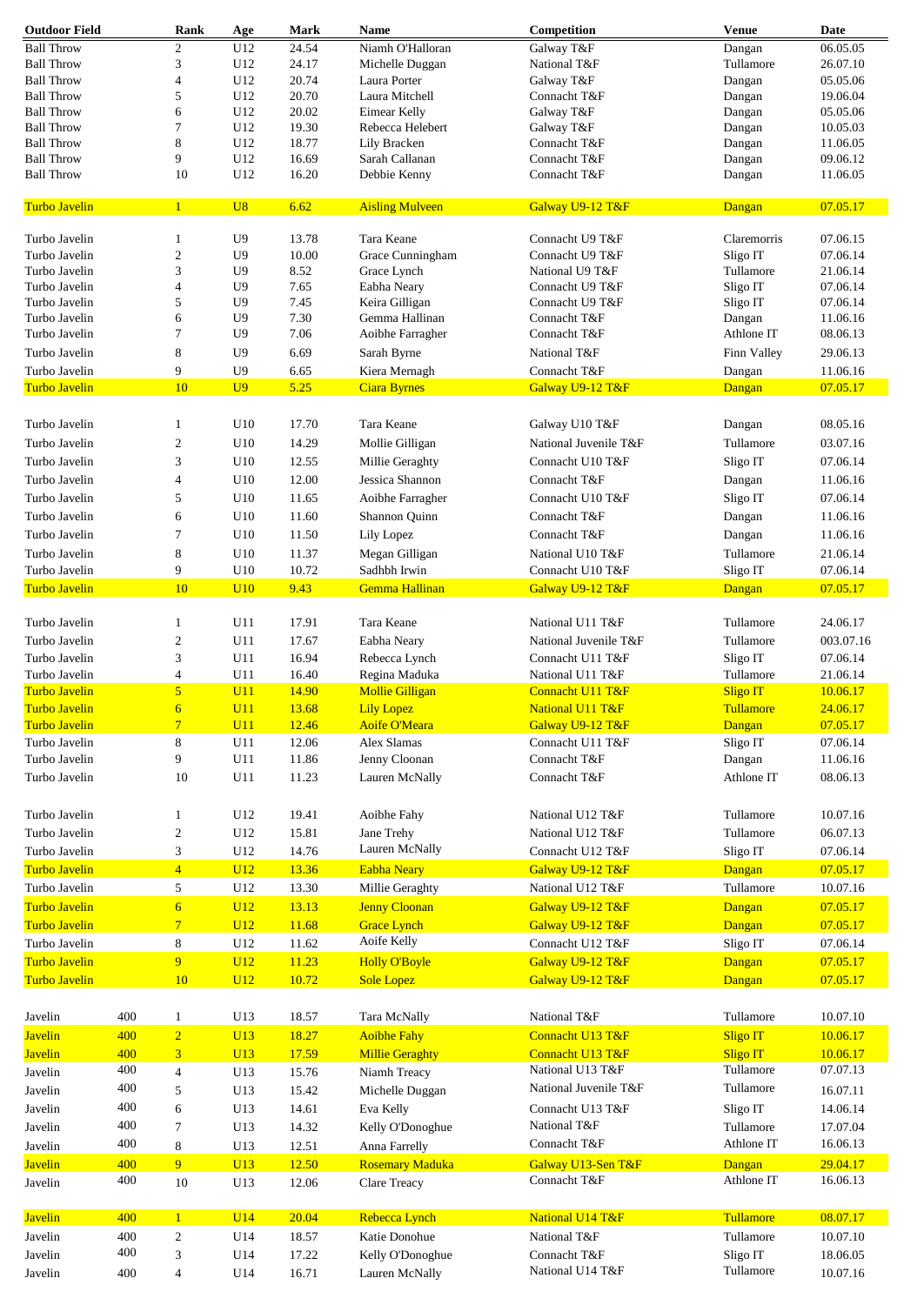| <b>Outdoor Field</b> |                         | Rank             | Age        | Mark  | Name                   | Competition                     | <b>Venue</b>      | Date     |
|----------------------|-------------------------|------------------|------------|-------|------------------------|---------------------------------|-------------------|----------|
| Javelin              | 400                     | 5                | U14        | 15.03 | Niamh Treacy           | Connacht U14 T&F                | Sligo IT          | 14.06.14 |
| Javelin              | 400                     | 6                | U14        | 13.68 | Laura Cunningham       | Galway U14 T&F                  | Dangan            | 19.05.13 |
| <b>Javelin</b>       | 400                     | 7 <sup>1</sup>   | U14        | 13.65 | <b>Leah Farrelly</b>   | Galway U13-Sen T&F              | Dangan            | 29.04.17 |
| Javelin              | 400                     | 8                | U14        | 12.19 | Michelle Duggan        | Connacht Juvenile T&F           | Dangan            | 17.06.12 |
|                      |                         |                  |            |       |                        |                                 |                   |          |
| Javelin              | 400                     | 9                | U14        | 12.06 | Laura Gilligan         | Galway T&F                      | Dangan            | 09.05.10 |
| Javelin              | 400                     | 10               | U14        | 10.94 | Caoilin Milton         | Galway U14 T&F                  | Dangan            | 19.05.13 |
| Javelin              | 400                     | $\mathbf{1}$     | U15        | 21.77 | Kelly O'Donoghue       | Connacht T&F                    | Dangan            | 17.06.06 |
| <b>Javelin</b>       | 400                     | $\overline{2}$   | U15        | 21.64 | <b>Lauren McNally</b>  | Galway U13-Sen T&F              | Dangan            | 29.04.17 |
| <b>Javelin</b>       | 400                     | 3                | U15        | 15.45 | <b>Ornaith Coen</b>    | <b>Connacht Schools T&amp;F</b> | <b>Athlone IT</b> | 18.05.17 |
|                      | 400                     |                  |            |       |                        |                                 |                   |          |
| Javelin              |                         | $\overline{4}$   | U15        | 11.60 | Lisa Porter            | Connacht T&F                    | Sligo IT          | 18.06.05 |
| <b>Javelin</b>       | 400                     | 5 <sup>5</sup>   | U15        | 9.70  | <b>Edel Farrelly</b>   | Galway U13-Sen T&F              | Dangan            | 29.04.17 |
| <b>Javelin</b>       | 500                     | $\mathbf{1}$     | <b>U16</b> | 21.58 | <b>Eva Kelly</b>       | <b>Connacht Schools T&amp;F</b> | <b>Athlone IT</b> | 18.05.17 |
| Javelin              | 500                     | $\overline{c}$   | U16        | 9.37  | Maria McNamara         | Galway T&F                      | Dangan            | 09.05.10 |
| Javelin              | 500                     | $\mathbf{1}$     | U17        | 15.41 | Ellen Fitzpatrick      | Connacht T&F                    | Athlone IT        | 16.06.13 |
|                      |                         |                  |            |       |                        |                                 |                   |          |
| Javelin              | 500                     | $\mathbf{1}$     | U18        | 23.71 | Ellen Fitzpatrick      | Connacht U18 T&F                | Sligo IT          | 14.06.14 |
| Javelin              | 600                     | $\mathbf{1}$     | U17        | 23.98 | Maria McNamara         | Home Countries International CE | Stoke             | 04.09.11 |
| Javelin              | 600                     | $\boldsymbol{2}$ | U17        | 23.63 | Kelly O'Donoghue       | Galway T&F                      | Dangan            | 18.05.08 |
| Javelin              | 600                     | 3                | U17        | 9.85  | Sarah Finnegan         | Galway T&F                      |                   | 14.05.04 |
|                      |                         |                  |            |       |                        |                                 | Dangan            |          |
| Javelin              | 600                     | $\mathbf{1}$     | U18        | 22.24 | Maria McNamara         | National League                 | Athlone           | 10.06.12 |
| Javelin              | 600                     | $\boldsymbol{2}$ | U18        | 18.02 | Maireád McCan          | Galway Senior T&F               | Dangan            | 03.07.12 |
|                      |                         |                  |            |       |                        |                                 |                   |          |
| Javelin              | 600                     | 3                | U18        | 11.52 | Sophie Ralston         | Galway Senior T&F               | Dangan            | 18.06.09 |
| Javelin              | 600                     | 4                | U18        | 11.08 | Rachel Finnegan        | Galway Senior T&F               | Dangan            | 18.06.09 |
| Javelin              | 600                     | 5                | U18        | 8.37  | Katie O'Donoghue       | Galway Senior T&F               | Dangan            | 23.6.11  |
| Javelin              | 600                     | $\mathbf{1}$     | U19        | 13.77 | Katie O'Donoghue       | Galway Senior T&F               | Dangan            | 03.07.12 |
| Javelin              | 600                     | 2                | U19        | 11.92 | Rachel Finnegan        | National U19 CE                 | Tullamore         | 01.08.10 |
|                      |                         |                  |            |       |                        |                                 |                   |          |
| Javelin              | 600                     | 3                | U20        | 11.64 | Rachel Finnegan        | Leinster CE                     | Charlesland       | 23.05.09 |
| Javelin              | 600                     | 4                | U20        | 11.12 | Sarah Finnegan         | Galway T&F                      | Dangan            | 31.5.07  |
| Javelin              | 600                     |                  | Senior     | 23.54 | Laura Cunningham       | National League                 | Cork IT           | 17.7.16  |
| Javelin              | 600                     | 2                | Senior     | 13.68 | Sarah Finnegan         | Leinster CE                     | Charlesland       | 23.05.09 |
| Javelin              | 600                     | 3                | Senior     | 8.63  | Rachel Finnegan        | Galway Senior T&F               | Dangan            | 04.07.13 |
|                      |                         |                  |            |       |                        |                                 |                   |          |
| Shot Putt            | $\overline{c}$          | $\mathbf{1}$     | U11        | 5.00  | <b>Emer Flaherty</b>   | Connacht T&F                    | Sligo IT          | 09.06.07 |
| Shot Putt            | $\mathbf{2}$            | $\overline{c}$   | U11        | 4.39  | Emma Byrne             | Connacht T&F                    | Sligo IT          | 09.06.07 |
| <b>Shot Putt</b>     | $\overline{2}$          | $\mathbf{1}$     | U12        | 8.64  | <b>Niamh Duffy</b>     | National U12 T&F                | Tullamore         | 08.07.17 |
| Shot Putt            | $\sqrt{2}$              | $\boldsymbol{2}$ | U12        | 7.00  | Eva Kelly              | Connacht T&F                    | Athlone IT        | 08.06.13 |
| Shot Putt            | $\sqrt{2}$              | 3                | U12        | 6.38  | Sarah McCartin         | Connacht T&F                    | Athlone IT        | 08.06.13 |
| Shot Putt            | $\sqrt{2}$              | 4                | U12        | 6.22  | Rosemary Maduka        | National U12 T&F                | Tullamore         | 23.07.16 |
|                      |                         |                  |            |       |                        | Connacht T&F                    |                   | 12.06.10 |
| Shot Putt            | $\sqrt{2}$              | 5                | U12        | 6.06  | Kate Gilligan          |                                 | Dangan            |          |
| Shot Putt            | $\boldsymbol{2}$        | 6                | U12        | 5.97  | Shauna Donoghue        | Connacht U12 T&F                | Dangan            | 11.06.16 |
| Shot Putt            | $\sqrt{2}$              | 7                | U12        | 5.92  | Aoibhe Fahy            | National U12 T&F                | Tullamore         | 23.07.16 |
| Shot Putt            | $\sqrt{2}$              | 8                | U12        | 5.79  | Niamh O'Halloran       | Galway T&F                      | Dangan            | 06.05.05 |
| Shot Putt            | $\sqrt{2}$              | 9                | U12        | 5.32  | Emer Mulveen           | Connacht T&F                    | Athlone IT        | 08.06.13 |
| Shot Putt            | $\sqrt{2}$              | 9                | U12        | 5.32  | Emma Byrne             | Galway T&F                      | Dangan            | 03.05.08 |
| Shot Putt            | $\overline{c}$          | $\mathbf{1}$     | U13        | 7.83  | Eva Kelly              | Connacht U13 T&F                | Sligo IT          | 14.06.14 |
| <b>Shot Putt</b>     | $\overline{2}$          | $\overline{2}$   | U13        | 7.68  | <b>Aoibhe Fahy</b>     | Connacht U13 T&F                | <b>Sligo IT</b>   | 10.06.17 |
| Shot Putt            | $\mathbf{2}$            | 3                | U13        | 7.60  | Siobhan Connolly       | Galway T&F                      | Dangan            | 03.05.09 |
| <b>Shot Putt</b>     | $\overline{2}$          | $\overline{4}$   | U13        | 7.36  | <b>Rosemary Maduka</b> | Galway U13-Sen T&F              |                   |          |
|                      |                         |                  |            |       |                        |                                 | Dangan            | 29.04.17 |
| Shot Putt            | $\mathbf{2}$            | 5                | U13        | 7.25  | Eimhear Flaherty       | Galway T&F                      | Dangan            | 03.05.09 |
| Shot Putt            | $\overline{c}$          | 6                | U13        | 6.95  | Lisa Porter            | National T&F                    | Tullamore         | 20.7.03  |
| Shot Putt            | $\sqrt{2}$              | 7                | U13        | 6.91  | Tara Kealy             | Galway U13 T&F                  | Dangan            | 19.05.13 |
| <b>Shot Putt</b>     | $\overline{2}$          | $\overline{8}$   | U13        | 6.65  | <b>Shauna Donoghue</b> | Galway U13-Sen T&F              | Dangan            | 29.04.17 |
| Shot Putt            | $\sqrt{2}$              | 9                | U13        | 6.61  | Sarah Callanan         | Connacht T&F                    | Athlone IT        | 16.06.13 |
| <b>Shot Putt</b>     | $\overline{2}$          | 10               | U13        | 6.49  | Sophia Bartolozzi      | Galway U13-Sen T&F              | Dangan            | 29.04.17 |
|                      |                         |                  |            |       |                        |                                 |                   |          |
| Shot Putt            | $\overline{\mathbf{c}}$ | $\mathbf{1}$     | U14        | 8.74  | Sarah Callanan         | Connacht U14 T&F                | Sligo IT          | 14.06.14 |
| Shot Putt            | $\sqrt{2}$              | 2                | U14        | 7.57  | Caoilin Milton         | National U14 Pentathlon         | Tullamore         | 10.08.13 |
|                      |                         |                  |            |       |                        |                                 |                   |          |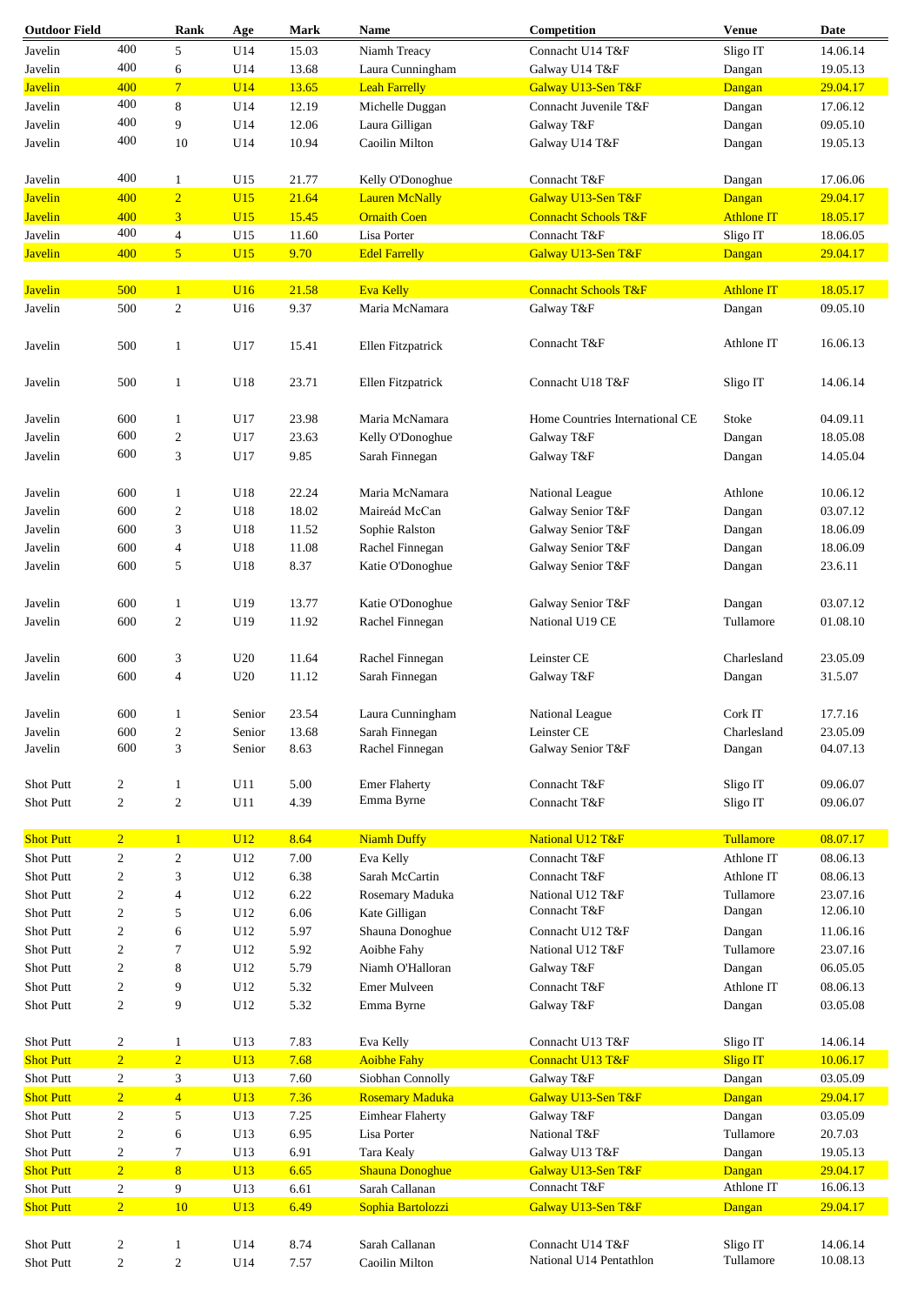| <b>Outdoor Field</b> |                | Rank                     | Age        | Mark  | <b>Name</b>           | Competition                           | <b>Venue</b>      | Date     |
|----------------------|----------------|--------------------------|------------|-------|-----------------------|---------------------------------------|-------------------|----------|
| <b>Shot Putt</b>     | $\overline{2}$ | $\overline{3}$           | U14        | 6.66  | <b>Hannah Hynes</b>   | Galway U13-Sen T&F                    | Dangan            | 29.04.17 |
| Shot Putt            | $\sqrt{2}$     | $\overline{4}$           | U14        | 6.51  | Ciana Reidy           | National U14 Pentathlon               | Tullamore         | 10.08.13 |
| Shot Putt            | $\sqrt{2}$     | 5                        | U14        | 6.30  | Shauna Tobin          | Galway U14 T&F                        | Dangan            | 19.05.13 |
| <b>Shot Putt</b>     | $\overline{2}$ | 6 <sup>1</sup>           | <b>U14</b> | 6.25  | Oliwia Koman          | Galway U13-Sen T&F                    | Dangan            | 29.04.17 |
| Shot Putt            | $\overline{2}$ | 7                        | U14        | 5.79  | Leigha O'Boyle        | Connacht U14 T&F                      | Sligo IT          | 14.06.14 |
|                      |                |                          |            |       |                       | Galway U14 T&F                        | Dangan            | 19.05.13 |
| Shot Putt            | $\overline{2}$ | 8                        | U14        | 5.52  | Eibhlin NicCormaic    |                                       |                   |          |
|                      |                |                          |            |       |                       |                                       |                   |          |
| Shot Putt            | 2.72           | $\mathbf{1}$             | U14        | 8.31  | Siobhan Connolly      | National T&F                          | Tullamore         | 11.07.10 |
| <b>Shot Putt</b>     | 2.72           | $\overline{c}$           | U14        | 7.71  | Lisa Porter           | National T&F                          | Tullamore         | 17.07.04 |
| <b>Shot Putt</b>     | 2.72           | 3                        | U14        | 7.70  | Michelle Duggan       | Connacht Juvenile T&F                 | Dangan            | 17.06.12 |
| <b>Shot Putt</b>     | 2.72           | $\overline{4}$           | U14        | 7.38  | Ella Bryan            | Galway T&F                            | Dangan            | 03.05.09 |
| <b>Shot Putt</b>     | 2.72           | 5                        | U14        | 6.98  | Kelly O'Donoghue      | Connacht T&F                          | Sligo IT          | 18.06.05 |
| <b>Shot Putt</b>     | 2.72           | 6                        | U14        | 6.78  | Rebecca Helebert      | Connacht T&F                          | Sligo IT          | 18.06.05 |
| Shot Putt            | 2.72           | 7                        | U14        | 6.72  | Tara McNally          | Connacht Schools CE                   | Dangan            | 13.09.11 |
| Shot Putt            | 2.72           | 8                        | U14        | 6.68  | Niamh O'Halloran      | Galway T&F                            | Dangan            | 06.05.07 |
| Shot Putt            | 2.72           | 9                        | U14        | 6.65  | Cathriona Farrell     | <b>Irish Schools CE</b>               | Santry            | 1.10.05  |
| Shot Putt            | 2.72           | 10                       | U14        | 6.47  | Gabrielle Tobin       | Galway T&F                            | Dangan            | 03.05.09 |
|                      |                |                          |            |       |                       |                                       |                   |          |
|                      |                |                          |            |       |                       |                                       |                   |          |
| Shot Putt            | 2.72           | $\mathbf{1}$             | U15        | 12.99 | <b>Chloe Casey</b>    | National U15 T&F                      | Tullamore         | 23.07.16 |
| <b>Shot Putt</b>     | 2.72           | $\overline{2}$           | U15        | 7.66  | <b>Caoimhe Starr</b>  | <b>Connacht Schools T&amp;F</b>       | <b>Athlone IT</b> | 18.05.17 |
| Shot Putt            | 2.72           | 3                        | U15        | 7.48  | Maria McNamara        | National CE                           | Tullamore         | 25.7.09  |
| Shot Putt            | 2.72           | 4                        | U15        | 7.27  | Kelly O'Donoghue      | Connacht T&F                          | Dangan            | 17.06.06 |
| <b>Shot Putt</b>     | 2.72           | 5                        | U15        | 6.84  | Lisa Porter           | Connacht T&F                          | Sligo IT          | 18.06.05 |
| <b>Shot Putt</b>     | 2.72           | 6                        | U15        | 6.82  | Shauna Tobin          | Connacht U15 T&F                      | Sligo IT          | 14.06.14 |
| Shot Putt            | 2.72           | 7                        | U15        | 6.71  | Sacha Haverty         | Connacht T&F                          | Sligo IT          | 18.06.05 |
| Shot Putt            | 2.72           | 8                        | U15        | 6.53  | Yasmine Tobin         | Connacht T&F                          | Sligo IT          | 18.06.05 |
| <b>Shot Putt</b>     | 2.72           | 9 <sup>°</sup>           | U15        | 6.08  | <b>Edel Farrelly</b>  | <b>Connacht Schools T&amp;F</b>       | <b>Athlone IT</b> | 18.05.17 |
| Shot Putt            | 2.72           | 10                       | U15        | 6.06  | Sophie Ralston        | Connacht Schools CE                   | Dangan            | 14.09.06 |
|                      |                |                          |            |       |                       |                                       |                   |          |
| <b>Shot Putt</b>     | 2.72           | 1                        | <b>U16</b> | 8.29  | <b>Freya Bohan</b>    | <b>South Connacht Schools T&amp;F</b> | Dangan            | 5.5.17   |
|                      |                |                          |            |       |                       |                                       |                   |          |
| <b>Shot Putt</b>     | $\overline{3}$ | $\mathbf{1}$             | <b>U16</b> | 13.18 | <b>Chloe Casey</b>    | Galway U13-Sen T&F                    | Dangan            | 29.04.17 |
| <b>Shot Putt</b>     | $\overline{3}$ | $\overline{2}$           | U16        | 8.52  | <b>Eva Kelly</b>      | <b>South Connacht Schools T&amp;F</b> | <b>Athlone IT</b> | 11.05.17 |
| Shot Putt            | 3              | 3                        | U16        | 7.16  | Tara McNally          | National U16 Pentathlon               | Tullamore         | 10.08.13 |
| Shot Putt            | 3              | $\overline{4}$           | U18        | 9.10  | Maria McNamara        | Connacht Juvenile T&F                 | Dangan            | 17.06.12 |
| Shot Putt            | 3              | 5                        | U18        | 8.08  | Maireád McCan         | Connacht Juvenile T&F                 | Dangan            | 17.06.12 |
|                      |                |                          |            |       |                       |                                       |                   |          |
| Shot Putt            | 3.25           | $\mathbf{1}$             | U15        | 6.45  |                       | Connacht Schools CE                   |                   | 13.09.11 |
|                      |                |                          |            |       | Ellen Fitzpatrick     |                                       | Dangan            |          |
|                      |                |                          |            |       |                       |                                       |                   |          |
| <b>Shot Putt</b>     | 3.25           | $\mathbf{1}$             | U16        | 7.74  | Maria McNamara        | Connacht Schools CE                   | Athlone IT        | 15.09.10 |
| Shot Putt            | 3.25           | $\boldsymbol{2}$         | U16        | 7.71  | Ella Bryan            | Connacht Schools CE                   | Athlone IT        | 15.09.10 |
| Shot Putt            | 3.25           | 3                        | U16        | 7.21  | Rebecca Helebert      | Galway T&F                            | Dangan            | 06.05.07 |
| Shot Putt            | 3.25           | $\overline{\mathcal{L}}$ | U16        | 7.04  | Cathriona Farrell     | Connacht Schools CE                   | Dangan            | 14.09.06 |
| Shot Putt            | 3.25           | 6                        | U16        | 6.35  | Leah Creaven          | Connacht Schools CE                   | Dangan            | 14.09.06 |
| Shot Putt            | 3.25           | 5                        | U16        | 6.35  | Yasmine Tobin         | Galway T&F                            | Dangan            | 26.05.06 |
| Shot Putt            | 3.25           | 7                        | U16        | 6.29  | <b>Sinead Gaffney</b> | <b>Irish Schools CE</b>               | Santry            | 25.9.10  |
| Shot Putt            | 3.25           | 8                        | U16        | 5.57  | Ashley McDonnell      | <b>National Schools CE</b>            | Santry            | 29.09.07 |
|                      |                |                          |            |       |                       |                                       |                   |          |
| Shot Putt            | 3.25           | $\mathbf{1}$             | U17        | 8.13  | Maria McNamara        | National Juvenile T&F                 | Tullamore         | 23.07.11 |
|                      |                |                          |            |       |                       |                                       |                   |          |
| Shot Putt            | $\overline{4}$ | $\mathbf{1}$             | U17        | 8.29  | Melissa Mullins       | Connacht Schools CE                   |                   | 13.09.11 |
|                      |                |                          |            |       |                       |                                       | Dangan            |          |
| Shot Putt            | 4              | $\mathfrak{2}$           | U17        | 7.91  | Maria McNamara        | <b>Irish Schools CE</b>               | Santry            | 24.09.11 |
| Shot Putt            | 4              | 3                        | U17        | 6.65  | Kelly O'Donoghue      | Galway T&F                            | Dangan            | 18.05.08 |
| Shot Putt            | 4              | 4                        | U17        | 5.88  | Katie O'Donoghue      | Connacht Schools CE                   | Athlone IT        | 15.09.10 |
| Shot Putt            | 4              | 5                        | U17        | 5.83  | Sineád Gaffney        | <b>Irish Schools CE</b>               | Santry            | 24.09.11 |
| Shot Putt            | 4              | 6                        | U17        | 5.77  | Cathriona Farrell     | <b>Connacht Schools CE</b>            | Tullamore         | 21.09.07 |
| Shot Putt            | 4              | 7                        | U17        | 5.67  | Claire Ryder          | Connacht Schools CE                   | Dangan            | 13.09.11 |
| Shot Putt            | 4              | 8                        | U17        | 5.49  | Karen Roche           | Connacht Schools CE                   | Athlone IT        | 15.09.10 |
| Shot Putt            | 4              | 9                        | U17        | 5.32  | Rachel Finnegan       | <b>Irish Schools CE</b>               | Santry            | 27.09.08 |
| Shot Putt            | $\overline{4}$ | 10                       | U17        | 5.22  | Sophie Ralston        | Irish Schools CE                      | Santry            | 27.09.08 |
|                      |                |                          |            |       |                       |                                       |                   |          |
| Shot Putt            | $\overline{4}$ | 1                        | U18        | 7.62  | Katie O'Donoghue      | <b>Irish Schools CE</b>               | Santry            | 24.09.11 |
| Shot Putt            | 4              | $\mathbf{2}$             | U18        | 7.56  | Maria McNamara        | Connacht Schools CE                   | Dangan            | 18.09.12 |
|                      |                |                          |            |       |                       |                                       |                   |          |
| Shot Putt            | $\overline{4}$ | 3                        | U18        | 7.32  | Kelly O'Donoghue      | Galway T&F<br><b>Irish Schools CE</b> | Dangan            | 03.05.09 |
| Shot Putt            | $\overline{4}$ | $\overline{4}$           | U18        | 6.35  | Sineád Gaffney        |                                       | Santry            | 29.09.12 |
| Shot Putt            | 4              | 5                        | U18        | 5.99  | Rachel Finnegan       | Leinster CE                           | Charlesland       | 23.05.09 |
|                      |                |                          |            |       |                       |                                       |                   |          |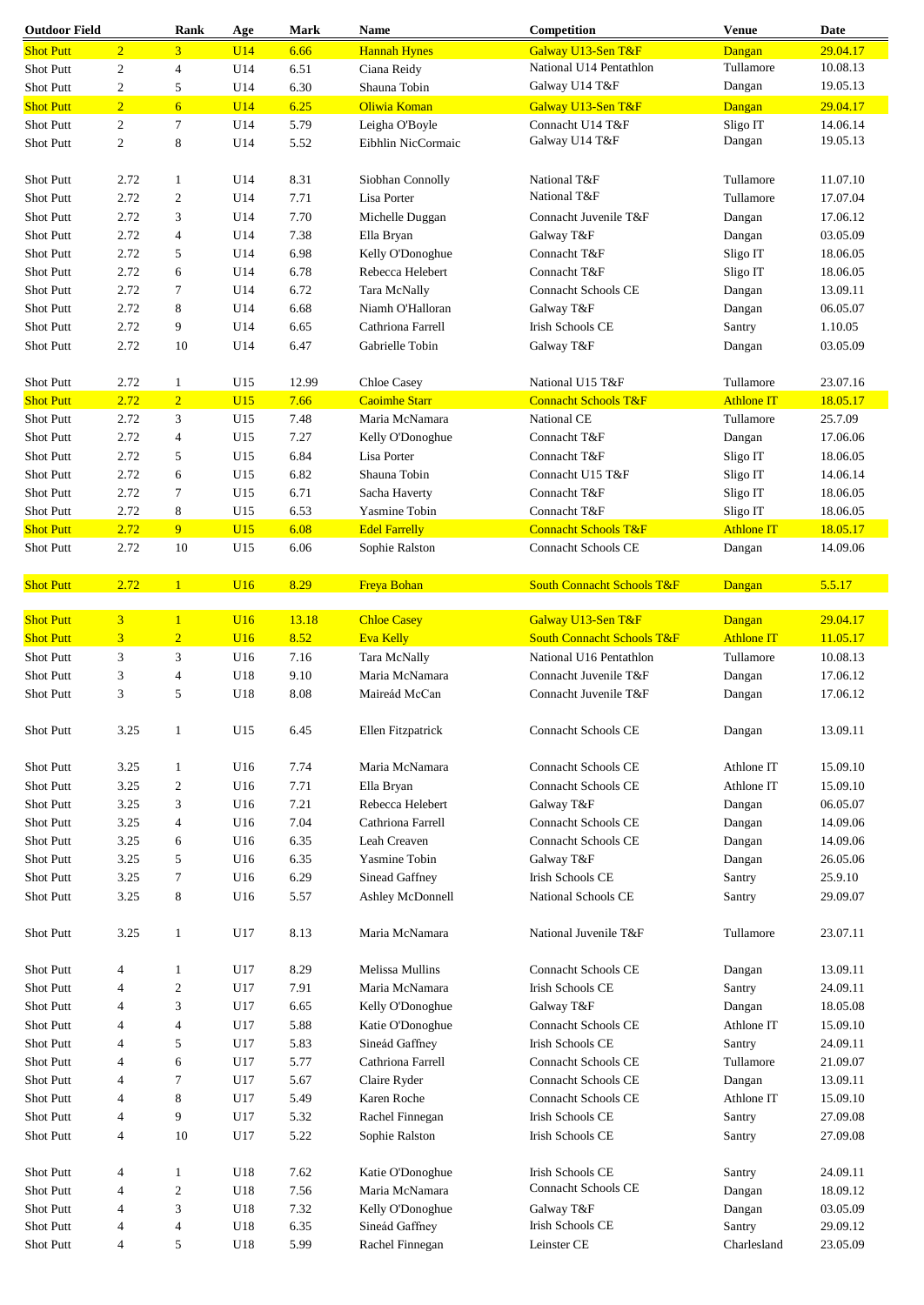| <b>Outdoor Field</b> |                              | Rank                         | Age               | <b>Mark</b>    | <b>Name</b>                       | Competition                                                     | <b>Venue</b>                | <b>Date</b>          |
|----------------------|------------------------------|------------------------------|-------------------|----------------|-----------------------------------|-----------------------------------------------------------------|-----------------------------|----------------------|
| Shot Putt            | $\overline{4}$               | 1                            | U19               | 8.36           | Katie O'Donoghue                  | <b>Connacht Schools CE</b>                                      | Dangan                      | 18.09.12             |
| Shot Putt            | 4                            | $\overline{c}$               | U19               | 5.82           | Rachel Finnegan                   | National U19 CE                                                 | Tullamore                   | 01.08.10             |
| Shot Putt            | $\overline{4}$               | 3                            | U19               | 5.76           | Ashley McDonnell                  | Tir Chonaill Open T&F                                           | Donegal Town                | 24.04.11             |
| Shot Putt            | $\overline{4}$               | 1                            | U20               | 5.76           | Sarah Finnegan                    | Galway T&F                                                      | Dangan                      | 10.05.07             |
| Shot Putt            | $\overline{4}$               | $\mathbf{1}$                 | Senior            | 7.44           | Sarah Finnegan                    | <b>National Senior CE</b>                                       | Tullamore                   | 01.08.10             |
|                      |                              |                              |                   |                |                                   |                                                                 |                             |                      |
| Shot Putt            | $\overline{4}$               | $\mathbf{2}$                 | Senior            | 6.37           | Mary Porter                       | Galway T&F                                                      | Dangan                      | 26.05.06             |
| <b>Discus</b>        | 0.75                         | $\mathbf{1}$                 | U14               | 15.78          | <b>Hannah Hynes</b>               | Connacht U14 T&F                                                | <b>Sligo IT</b>             | 17.06.17             |
| <b>Discus</b>        | 0.75                         | $\overline{2}$               | U14               | 15.55          | Oliwia Koman                      | Connacht U14 T&F                                                | <b>Sligo IT</b>             | 17.06.17             |
| Discus               | 0.75                         | 3                            | U14               | 15.02          | Shauna Tobin                      | Galway U14 T&F                                                  | Dangan                      | 19.05.13             |
| Discus               | 0.75                         | $\overline{4}$               | U14               | 8.55           | Leah Farrelly                     | Galway U13-Sen T&F                                              | Dangan                      | 29.04.17             |
| Discus               | 0.75                         | 1                            | U15               | 16.70          | Lisa Porter                       | Connacht T&F                                                    | Sligo IT                    | 18.06.05             |
| <b>Discus</b>        | 0.75                         | $\overline{2}$               | U15               | 11.80          | <b>Annie Dehora</b>               | Galway U13-Sen T&F                                              | Dangan                      | 29.04.17             |
|                      |                              |                              |                   |                |                                   |                                                                 |                             |                      |
| <b>Discus</b>        | $\mathbf{1}$<br>$\mathbf{1}$ | $\mathbf{1}$<br>$\mathbf{2}$ | <b>U16</b><br>U16 | 33.39<br>16.48 | <b>Chloe Casey</b>                | <b>Celtic Games International</b><br>South Connacht Schools T&F | <b>Santry</b><br>Athlone IT | 05.08.17<br>5.5.16   |
| Discus               |                              |                              |                   |                | Emma Urquhart                     |                                                                 |                             |                      |
| Discus               | $\mathbf{1}$                 | $\mathbf{1}$                 | U20               | 14.31          | Sarah Finnegan                    | Galway T&F                                                      | Dangan                      | 31.5.07              |
| Discus               | $\mathbf{1}$                 | $\mathbf{1}$                 | Senior            | 16.29          | Sarah Finnegan                    | Galway Senior T&F                                               | Dangan                      | 01.07.10             |
| Hammer               | 2.5                          | $\mathbf{1}$                 | U14               | 5.50           | <b>Leah Farrelly</b>              | Galway U13-Sen T&F                                              | Dangan                      | 29.04.17             |
| Hammer               | 2.5                          | $\overline{2}$               | U14               | 5.30           | <b>Hannah Hynes</b>               | Galway U13-Sen T&F                                              | Dangan                      | 29.04.17             |
| Long Jump            |                              | $\mathbf{1}$                 | U8                | 1.65           | <b>James O'Dwyer</b>              | Galway U9-12 T&F                                                | Dangan                      | 07.05.17             |
|                      |                              |                              |                   |                |                                   |                                                                 |                             |                      |
| Long Jump            |                              | 1                            | U9                | 3.43           | Evan Moran                        | National U9 T&F                                                 | Tullamore                   | 21.06.14             |
| Long Jump            |                              | 2                            | U9                | 3.33           | Evan Hallinan                     | National T&F                                                    | Finn Valley                 | 29.06.13             |
| Long Jump            |                              | 3                            | U9                | 3.29           | Dara Zimmerer                     | Connacht T&F                                                    | Dangan                      | 11.06.16             |
| Long Jump            |                              | 4                            | U9                | 3.28           | Fiachra Bond                      | National T&F                                                    | Finn Valley                 | 29.06.13             |
| Long Jump            |                              | 5                            | U9                | 3.27           | <b>Jack Raftery</b>               | National T&F                                                    | Tullamore                   | 12.7.03              |
| Long Jump            |                              | 6                            | U9                | 3.21           | Conor Gilligan                    | National U9 T&F                                                 | Tullamore                   | 21.06.14             |
| Long Jump            |                              | 7                            | U <sub>9</sub>    | 3.13           | Cian Garman                       | National T&F                                                    | Templemore                  | 27.06.10             |
| Long Jump            |                              | 8                            | U <sub>9</sub>    | 3.10           | Cillian Horan                     | Connacht U9 T&F                                                 | Sligo IT                    | 07.06.14             |
| Long Jump            |                              | 8                            | U <sub>9</sub>    | 3.10           | Cormac McFadden                   | Connacht U9 T&F                                                 | Sligo IT                    | 07.06.14             |
| Long Jump            |                              | 8                            | U <sub>9</sub>    | 3.10           | Lukas Schukat                     | Connacht T&F                                                    | Dangan                      | 09.06.12             |
|                      |                              |                              |                   |                |                                   |                                                                 |                             |                      |
| Long Jump            |                              | $\mathbf{1}$                 | <b>U10</b><br>U10 | 3.76<br>3.73   | <b>Ben Moran</b><br>Evan Hallinan | National U10 T&F                                                | Tullamore                   | 24.06.17<br>03.05.14 |
| Long Jump            |                              | $\boldsymbol{2}$             |                   |                |                                   | Galway U10 T&F                                                  | Dangan                      |                      |
| <b>Long Jump</b>     |                              | $\overline{3}$               | U10               | 3.64           | <b>Sean Hoade</b>                 | National U10 T&F                                                | <b>Tullamore</b>            | 24.06.17             |
| <b>Long Jump</b>     |                              | $\overline{4}$               | U10               | 3.62           | Dara Zimmerer                     | National U10 T&F                                                | Tullamore                   | 24.06.17             |
| Long Jump            |                              | 5                            | U10               | 3.60           | Pádraig Martyn                    | National Juvenile T&F                                           | Cork                        | 23.06.12             |
| Long Jump            |                              | 6                            | U10               | 3.59           | <b>Jack Raftery</b>               | National T&F                                                    | Tullamore                   | 17.4.04              |
| Long Jump            |                              | 7                            | U10               | 3.58           | <b>Steven Jennings</b>            | Connacht T&F                                                    | Dangan                      | 11.06.16             |
| Long Jump            |                              | 8                            | U10               | 3.53           | Brendan Gallagher                 | National T&F                                                    | Tullamore                   | 17.4.04              |
| Long Jump            |                              | 9                            | U10               | 3.50           | Rian Comer                        | Connacht T&F                                                    | Dangan                      | 11.06.16             |
| Long Jump            |                              | 10                           | U10               | 3.47           | Michael McFadden                  | Galway T&F                                                      | Dangan                      | 09.05.10             |
| Long Jump            |                              | 1                            | U11               | 4.10           | Aidan Conneely                    | National T&F                                                    | Mardyke Cork                | 24.06.07             |
| Long Jump            |                              | $\overline{\mathbf{c}}$      | U11               | 3.94           | <b>Jack Raftery</b>               | National T&F                                                    | Sligo IT                    | 17.07.05             |
| Long Jump            |                              | $\overline{3}$               | U11               | 3.90           | Darragh Kelly                     | National U11 T&F                                                | Tullamore                   | 24.06.17             |
| Long Jump            |                              | 4                            | U11               | 3.83           | Ryan Gallagher                    | Leevale Open T&F                                                | Cork                        | 15.4.12              |
| Long Jump            |                              | 5                            | U11               | 3.79           | Lukas Schukat                     | National U11 T&F                                                | Tullamore                   | 21.06.14             |
| Long Jump            |                              | 6                            | U11               | 3.78           | Peter Martin                      | National T&F                                                    | Templemore                  | 27.06.10             |
| Long Jump            |                              | 7                            | U11               | 3.75           | Liam Mulveen                      | National U11 T&F                                                | Tullamore                   | 21.06.14             |
| Long Jump            |                              | 8                            | U11               | 3.72           | PJ Kelly                          | Connacht T&F                                                    | Dangan                      | 11.06.05             |
|                      |                              |                              |                   |                |                                   |                                                                 |                             |                      |
| Long Jump            |                              | 10                           | U11               | 3.69           | Conor Gilligan                    | Connacht T&F                                                    | Dangan                      | 11.06.16             |
| Long Jump            |                              | 10                           | U11               | 3.69           | Liam McDonagh                     | National U11 T&F                                                | Tullamore                   | 21.06.14             |
| Long Jump            |                              | 9                            | U11               | 3.69           | Nathan Lynsky                     | National T&F                                                    | Templemore                  | 27.8.09              |
| Long Jump            |                              | $\mathbf{1}$                 | U12               | 4.50           | <b>Jack Raftery</b>               | National T&F                                                    | Cork IT                     | 16.07.06             |
| <b>Long Jump</b>     |                              | $\overline{2}$               | U12               | 4.37           | <b>Conor Gilligan</b>             | Galway U9-12 T&F                                                | Dangan                      | 07.05.17             |
| Long Jump            |                              | 3                            | U12               | 4.23           | Micheál McFadden                  | National Juvenile T&F                                           | Tullamore                   | 14.07.12             |
| Long Jump            |                              | 3                            | U12               | 4.23           | Peter Martin                      | National Juvenile T&F                                           | Tullamore                   | 16.07.11             |
|                      |                              |                              |                   |                |                                   |                                                                 |                             |                      |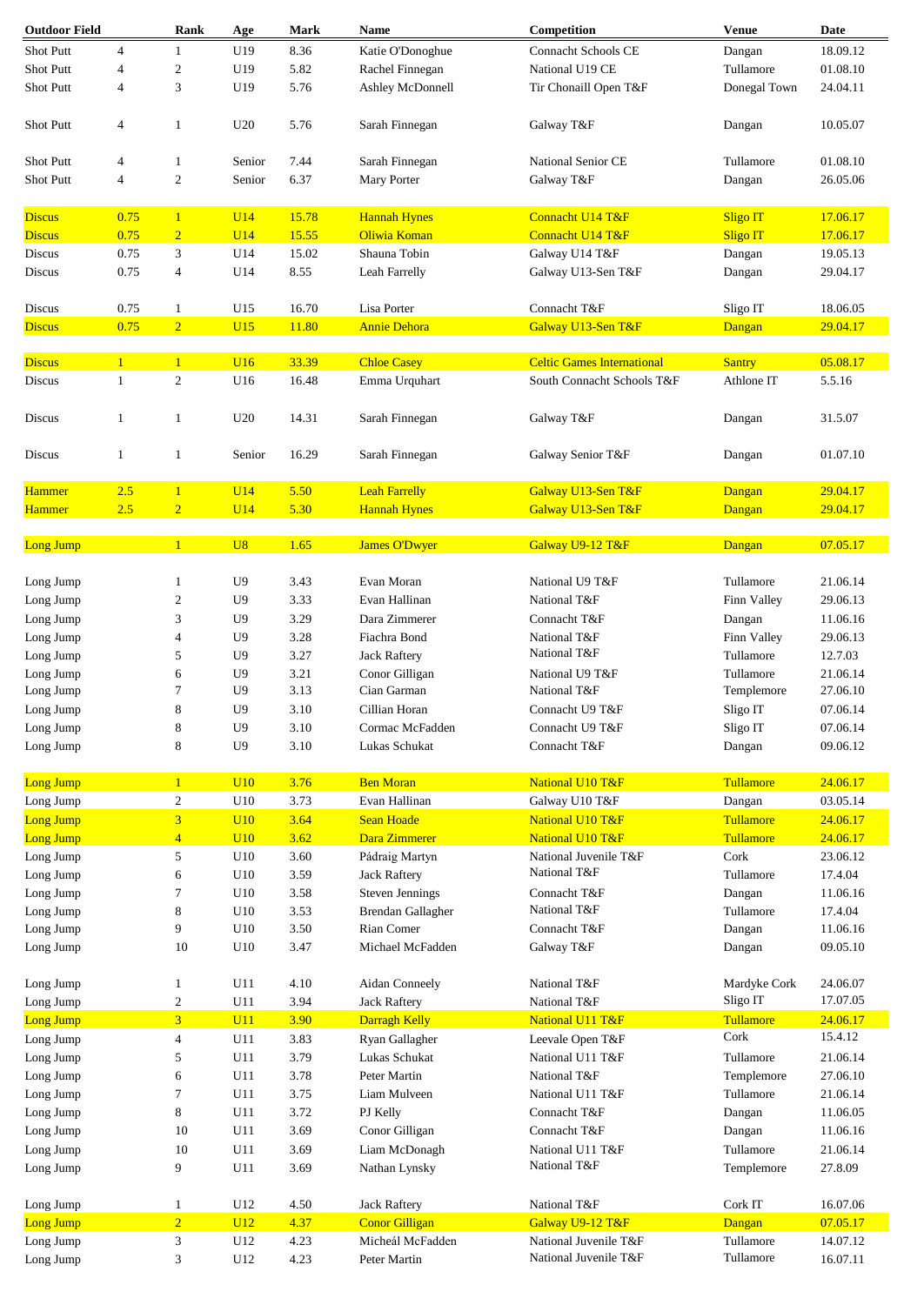| <b>Outdoor Field</b>   | Rank                                      | Age        | <b>Mark</b>  | Name                                      | Competition                                  | <b>Venue</b>        | Date                 |
|------------------------|-------------------------------------------|------------|--------------|-------------------------------------------|----------------------------------------------|---------------------|----------------------|
| Long Jump              | 5                                         | U12        | 4.20         | PJ Kelly                                  | National T&F                                 | Cork IT             | 16.07.06             |
| Long Jump              | 6                                         | U12        | 4.01         | Alex Evans                                | National U12 T&F                             | Tullamore           | 06.07.13             |
| Long Jump              | 7                                         | U12        | 3.99         | Cian Lavan                                | National U12 T&F                             | Tullamore           | 10.07.16             |
| Long Jump              | 8                                         | U12        | 3.96         | Nathan Lynsky                             | Galway T&F                                   | Dangan              | 09.05.10             |
| Long Jump              | 8                                         | U12        | 3.96         | Ryan Gallagher                            | Galway U12 T&F                               | Dangan              | 19.05.13             |
| Long Jump              | 10                                        | U12        | 3.87         | Sean Delaney                              | National Juvenile T&F                        | Tullamore           | 16.07.11             |
|                        |                                           |            |              |                                           |                                              |                     |                      |
| Long Jump              | 1                                         | U13        | 4.79         | Aidan Conneely                            | National Juvenile T&F                        | Tullamore           | 11.07.09             |
| Long Jump              | $\sqrt{2}$                                | U13        | 4.57         | Daniel Callanan-Forde                     | National Juvenile T&F                        | Tullamore           | 14.07.12             |
| Long Jump              | 3                                         | U13        | 4.55         | <b>Jack Rafterty</b>                      | Connacht T&F                                 | Sligo IT            | 16.06.07             |
| Long Jump              | $\overline{4}$                            | U13        | 4.53         | PJ Kelly                                  | National T&F                                 | Tullamore           | 15.07.07             |
| Long Jump              | 5                                         | U13        | 4.52         | Conor Hoade                               | National U13 T&F                             | Tullamore           | 23.07.16             |
| Long Jump              | 6                                         | U13        | 4.37         | Oisin McNally                             | Connacht T&F                                 | Dangan              | 15.06.08             |
| Long jump              | $\overline{7}$                            | U13        | 4.32         | <b>Evan Hallinan</b>                      | Connacht U13 T&F                             | <b>Sligo IT</b>     | 10.06.17             |
| Long Jump              | 9                                         | U13        | 4.23         | <b>Odhran Gilligan</b>                    | Galway U13-Sen T&F                           | Dangan              | 29.04.17             |
| Long Jump              | 8                                         | U13        | 4.23         | Rian Kearney                              | National U2 B T&F                            | Tullamore           | 09.07.16             |
| Long Jump              | 10                                        | <b>U13</b> | 4.17         | <b>Cian Lavan</b>                         | Galway U13-Sen T&F                           | Dangan              | 29.04.17             |
|                        |                                           |            |              |                                           |                                              |                     |                      |
| Long Jump              | 1                                         | U14        | 5.10         | Kelvin Olayemi                            | Galway T&F                                   | Dangan              | 09.05.10             |
| Long Jump              | $\boldsymbol{2}$                          | U14        | 4.86         | Daniel Callanan-Forde                     | National U14 T&F                             | Tullamore           | 06.07.13             |
| <b>Long Jump</b>       | $\overline{3}$                            | <b>U14</b> | 4.74         | <b>Lukas Schukat</b>                      | Galway U13-Sen T&F                           | Dangan              | 29.04.17             |
| Long Jump              | $\overline{4}$                            | U14        | 4.59         | Tomás Keehan                              | Connacht Schools CE                          | Dangan              | 14.09.06             |
| Long Jump              | 5                                         | U14        | 4.57         | David Farrell                             | Connacht T&F                                 | Sligo IT            | 16.06.07             |
| Long Jump              | 6                                         | U14        | 4.55         | Conor O'Donoghue                          | Galway T&F                                   | Dangan              | 09.05.10             |
| <b>Long Jump</b>       | $\overline{7}$                            | U14        | 4.52         | <b>Conor Hoade</b>                        | Connacht U14 T&F                             | <b>Sligo IT</b>     | 17.06.17             |
| Long Jump              | 8                                         | U14        | 4.45         | <b>Jack Raftery</b>                       | Galway T&F                                   | Dangan              | 18.05.08             |
| Long Jump              | 9                                         | U14        | 4.42         | Sean Delaney                              | National U14 Pentathlon                      | Tullamore           | 10.08.13             |
| Long Jump              | 10                                        | U14        | 4.41         | PJ Kelly                                  | Galway T&F                                   | Dangan              | 18.05.08             |
|                        |                                           |            |              |                                           |                                              |                     |                      |
| Long Jump              | 1                                         | U15        | 5.38         | Tomás Keehan                              | Connacht Schools CE                          | Tullamore           | 21.09.07             |
| Long Jump              | $\overline{c}$                            | U15        | 5.31         | Daniel Callanan-Forde                     | Connacht U15 T&F                             | Sligo IT            | 14.06.14             |
| Long Jump              | 3                                         | U15        | 4.97         | Jordan Connaughton                        | National Juvenile T&F                        | Tullamore           | 14.07.12             |
| Long Jump              | $\overline{\mathcal{A}}$                  | U15        | 4.89         | <b>Conor Roberts</b>                      | Connacht U15 T&F                             | Sligo IT            | 18.06.16             |
| Long Jump              | 5                                         | U15        | 4.73         | David Farrell                             | Galway T&F                                   | Dangan              | 18.05.08             |
| Long Jump              | 6                                         | U15        | 4.72         | Garvin Surlis                             | Connacht U15 T&F                             | Sligo IT            | 18.06.16             |
| <b>Long Jump</b>       | $7\overline{ }$                           | U15        | 4.71         | <b>Paschal Walsh</b>                      | Galway U13-Sen T&F                           | Dangan              | 29.04.17             |
|                        | $\tau$                                    | U15        | 4.71         | Damien O'Bovle                            | <b>Irish Schools CE</b>                      | Santry              | 24.09.11             |
| Long Jump<br>Long Jump | 9 <sup>°</sup>                            | <b>U15</b> | 4.66         | <b>Lughaidh Morgan</b>                    | Galway U13-Sen T&F                           | Dangan              | 29.04.17             |
| Long Jump              | 10                                        | U15        | 4.58         | Matthew McKiernan                         | Connacht Juvenile T&F                        | Dangan              | 17.06.12             |
|                        |                                           |            |              |                                           |                                              |                     |                      |
| Long Jump              | $\mathbf{1}$                              | U16        | 5.40         | <b>Garvin Surlis</b>                      | <b>Connacht Schools T&amp;F</b>              | <b>Athlone IT</b>   | 18.05.17             |
| Long Jump              | $\boldsymbol{2}$                          | U16        | 5.24         | Cormac Dillon                             | Irish Schools T&F                            | Tullamore           | 30.5.09              |
| <b>Long Jump</b>       | $\overline{3}$                            | U16        | 5.21         | <b>Conor Roberts</b>                      | <b>Connacht Schools T&amp;F</b>              | <b>Athlone IT</b>   | 18.05.17             |
| Long Jump              | $\overline{4}$                            | U16        | 5.18         | Matthew McKiernan                         | National U16 T&F                             | Tullamore           | 07.07.13             |
| Long Jump              | 5                                         | U16        | 5.14         | Tomás Keehan                              | Connacht T&F                                 | Dangan              | 15.06.08             |
| Long Jump              | 6                                         | U16        | 4.91         | Jordan Connaughton                        | Connacht T&F                                 | Athlone IT          | 16.06.13             |
| Long Jump              | 7                                         | U16        | 4.88         | Damien O'Boyle                            | <b>Connacht Schools CE</b>                   | Dangan              | 18.09.12             |
| Long Jump              | $\,$ 8 $\,$                               | U16        | 4.71         | Niall Rooney                              | <b>Irish Schools CE</b>                      | Santry              | 27.09.08             |
| Long Jump              | 9                                         | U16        | 4.47         | Ruairi Finnegan                           | Galway T&F                                   | Dangan              | 18.05.08             |
| Long Jump              | 10                                        | U16        | 4.33         | Oisin McNally                             | Connacht Schools CE                          | Dangan              | 13.09.11             |
|                        |                                           |            |              |                                           |                                              |                     |                      |
| Long Jump              | $\mathbf{1}$                              | U17        | 6.12         | Daniel Callanan-Forde                     | National U17 T&F                             | Tullamore           | 10.07.16             |
| Long Jump              | $\mathfrak{2}$                            | U17        | 5.88         | Matthew McKiernan                         | Connacht U17 T&F                             | Sligo IT            | 14.06.14             |
| Long Jump              | 3                                         | U17        | 5.84         | Tomás Keehan                              | Connacht T&F                                 | Athlone IT          | 20.06.09             |
| Long Jump              | $\overline{4}$                            | U17        | 5.61         | Niall Rooney                              | Connacht T&F                                 | Athlone IT          | 20.06.09             |
| Long Jump              | 5                                         | U17        | 5.39         | David Farrell                             | Connacht T&F                                 | Dangan              | 19.06.10             |
| Long Jump              | 6<br>$\tau$                               | U17<br>U17 | 4.63<br>4.43 | Christopher O'Connor<br>John Cormican     | Connacht Juvenile T&F<br>Connacht Schools CE | Dangan              | 17.06.12<br>18.09.12 |
| Long Jump<br>Long Jump | 8                                         | U17        | 4.42         | Gearoid Mannion                           | Galway T&F                                   | Dangan<br>Dangan    | 09.05.10             |
| Long Jump              | 9                                         | U17        | 4.20         | Jack Leahy                                | Galway T&F                                   | Dangan              | 09.05.10             |
|                        |                                           |            |              |                                           |                                              |                     |                      |
| <b>Long Jump</b>       | $\mathbf{1}$                              | <b>U18</b> | 6.26         | <b>Jerry Keary</b>                        | Connacht U18 T&F                             | <b>Sligo IT</b>     | 17.06.17             |
| Long Jump              | $\overline{c}$                            | U18        | 5.55         | Niall Higgins                             | Galway T&F                                   | Dangan              | 09.05.10             |
| <b>Long Jump</b>       | $\overline{3}$<br>$\overline{\mathbf{4}}$ | <b>U18</b> | 5.53<br>5.47 | <b>Louis Molloy</b><br><b>Ben Garrard</b> | Galway U13-Sen T&F<br>National U18 T&F       | Dangan<br>Tullamore | 29.04.17<br>10.07.16 |
| Long Jump<br>Long Jump | 5                                         | U18<br>U18 | 5.37         | Aaron McDonnell                           | Connacht T&F                                 | Athlone IT          | 16.06.13             |
| Long Jump              | 6                                         | U18        | 5.20         | William Finnegan                          | National CE                                  | Tullamore           | 26.07.03             |
| Long Jump              | 7                                         | U18        | 5.12         | Niall Rooney                              | Connacht T&F                                 | Dangan              | 19.06.10             |
| Long Jump              | 8                                         | U18        | 4.96         | Paul Joyce                                | National League                              | Tullamore           | 22.07.12             |
| Long Jump              | 9                                         | U18        | 4.65         | Conor O'Donoghue                          | Connacht U18 T&F                             | Sligo IT            | 14.06.14             |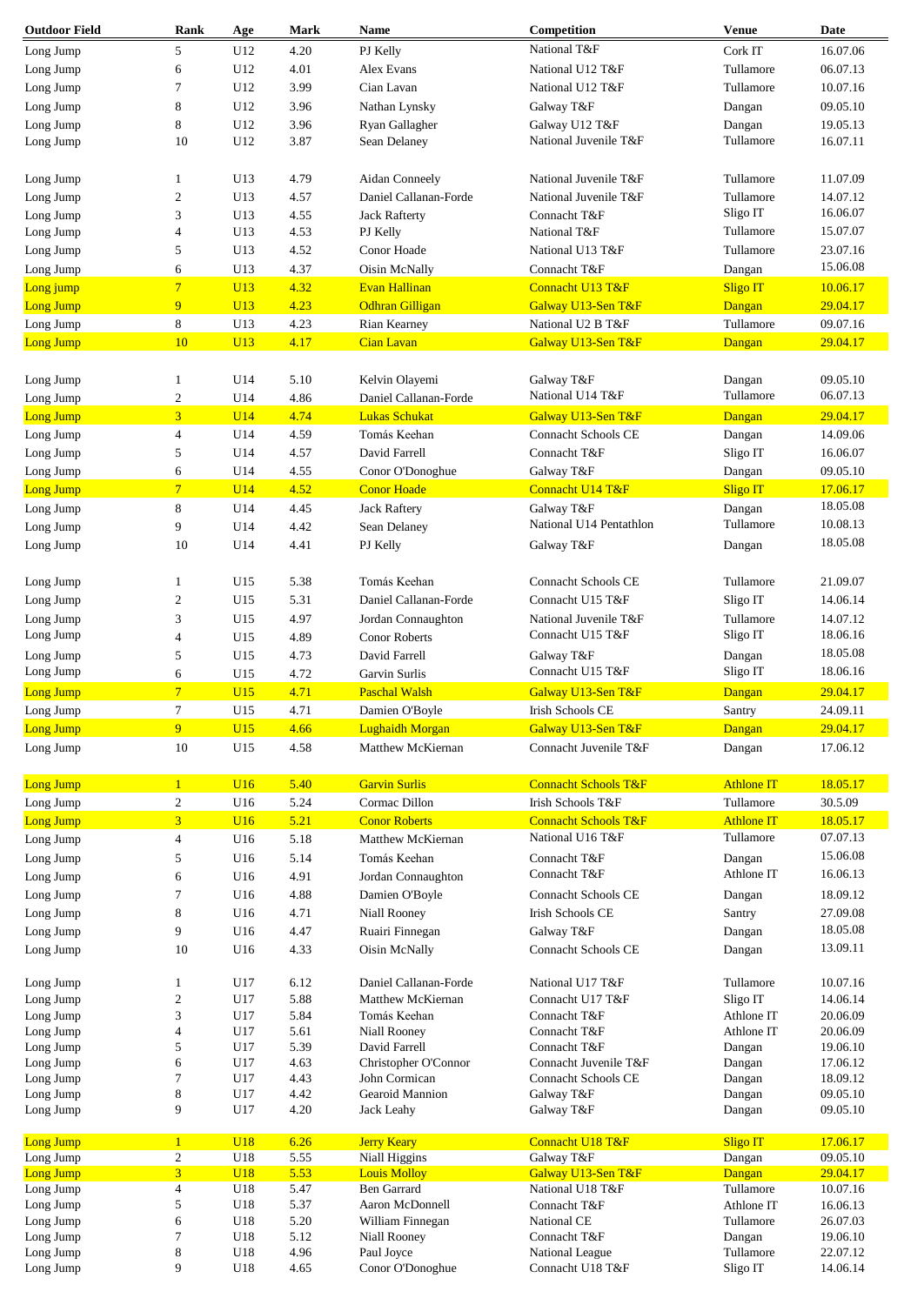| <b>Outdoor Field</b> | Rank                    | Age           | <b>Mark</b> | <b>Name</b>           | Competition                           | <b>Venue</b>      | <b>Date</b> |
|----------------------|-------------------------|---------------|-------------|-----------------------|---------------------------------------|-------------------|-------------|
| Long Jump            |                         | U19           | 6.32        | Aidan Conneely        | Galway U19 T&F                        | Dangan            | 2.5.15      |
|                      | $\mathbf{1}$            |               | 5.94        |                       | National U19 T&F                      | Tullamore         |             |
| Long Jump            | $\boldsymbol{2}$        | U19           |             | William Finnegan      |                                       |                   | 11.7.04     |
| Long Jump            | 3                       | U19           | 5.92        | Matthew McKernan      | National U19 T&F                      | Tullamore         | 10.07.16    |
| Long Jump            | $\overline{4}$          | <b>U19</b>    | 5.88        | <b>Ben Garrard</b>    | Connacht U19 T&F                      | <b>Sligo IT</b>   | 17.06.17    |
| Long Jump            | $\mathbf{1}$            | U20           | 5.58        | <b>Paul Armstrong</b> | <b>South Connacht Schools T&amp;F</b> | <b>Athlone IT</b> | 11.05.17    |
| Long Jump            | 1                       | Senior        | 6.56        | William Finnegan      | National League                       | Tullamore         | 27.7.08     |
| Long Jump            | $\boldsymbol{2}$        | Senior        | 4.76        | Peter O'Sullivan      | Clare T&F                             | Ennis Track       | 27.5.10     |
| <b>Long Jump</b>     | 3 <sup>1</sup>          | <b>Senior</b> | 4.00        | <b>Noel Gorman</b>    | Galway U13-Sen T&F                    | Dangan            | 29.04.17    |
|                      | $\mathbf{1}$            | U15           | 10.33       |                       | National U15 T&F                      | <b>Tullamore</b>  | 16.07.17    |
| <b>Triple Jump</b>   |                         |               |             | <b>Conor Trehy</b>    |                                       |                   |             |
| Triple Jump          | $\overline{c}$          | U15           | 9.85        | Daniel Callanan-Forde | Connacht U15 T&F                      | Sligo IT          | 14.06.14    |
| Triple Jump          | 3                       | U15           | 9.79        | Niall Rooney          | Connacht T&F                          | Dangan            | 16.06.07    |
| Triple Jump          | $\overline{\mathbf{4}}$ | U15           | 8.42        | Aidan Jennings        | Connacht T&F                          | Dangan            | 16.06.07    |
| <b>Triple Jump</b>   | 5 <sup>5</sup>          | U15           | 7.72        | Lewis Ryan            | Galway U13-Sen T&F                    | Dangan            | 29.04.17    |
| Triple Jump          | $\mathbf{1}$            | U16           | 11.52       | Matthew McKiernan     | <b>Galway Community Games</b>         | Craughwell        | 08.06.13    |
| Triple Jump          | $\overline{c}$          | U16           | 11.35       | Niall Rooney          | National T&F                          | Tullamore         | 13.7.08     |
| <b>Triple Jump</b>   | $\overline{3}$          | U16           | 9.85        | <b>Garvin Surlis</b>  | National U16 T&F                      | Tullamore         | 09.07.17    |
| Triple Jump          | $\overline{4}$          | U16           | 7.68        | Anthony Ralston       | Connacht T&F                          | Dangan            | 14.06.03    |
| Triple Jump          | 1                       | U17           | 12.64       | Daniel Callanan-Forde | National U17 T&F                      | Tullamore         | 23.07.16    |
| Triple Jump          | $\mathbf{2}$            | U17           | 12.09       | Niall Rooney          | National Juvenile T&F                 | Tullamore         | 11.07.09    |
| Triple Jump          | 3                       | U17           | 12.07       | Matthew McKiernan     | Connacht U17 T&F                      | Sligo IT          | 14.06.14    |
| Triple Jump          | $\overline{4}$          | U17           | 11.73       | Tomás Keehan          | National Juvenile T&F                 | Tullamore         | 11.07.09    |
| Triple Jump          | 5                       | U17           | 9.71        | William Finnegan      | National T&F                          | Tullamore         | 18.07.02    |
|                      |                         |               |             |                       |                                       |                   |             |
| Triple Jump          | 1                       | U18           | 12.07       | Niall Rooney          | Connacht Schools T&F                  | Athlone IT        | 19.05.10    |
| Triple Jump          | $\boldsymbol{2}$        | U18           | 11.80       | William Finnegan      | National T&F                          | Tullamore         | 20.07.03    |
| Triple Jump          | 3                       | U18           | 11.71       | Tomás Keehan          | Connacht T&F                          | Dangan            | 19.06.10    |
| Triple Jump          | 1                       | U19           | 12.98       | Matthew McKernan      | Irish Schools T&F                     | Tullamore         | 04.06.16    |
| Triple Jump          | $\overline{c}$          | U19           | 12.24       | William Finnegan      | National T&F                          | Tullamore         | 11.07.04    |
|                      |                         |               |             |                       |                                       |                   |             |
| Triple Jump          | 1                       | U20           | 12.16       | William Finnegan      | Irish Schools T&F                     | Tullamore         | 4.6.05      |
| Triple Jump          | $\mathbf{1}$            | Senior        | 13.25       | William Finnegan      | National T&F                          | Santry            | 22.7.06     |
| Triple Jump          | 2                       | Senior        | 9.48        | Seamus Lynch          | Galway Senior T&F                     | Dangan            | 04.07.13    |
| High Jump            | 1                       | U12           | 1.45        | Evan Hallinan         | Connacht U12 T&F                      | Dangan            | 11.06.16    |
|                      |                         | U12           | 1.30        | Cian Lavan            | National U12 T&F                      | Tullamore         | 23.07.16    |
| High Jump            | $\sqrt{2}$              |               |             |                       |                                       |                   | 16.07.11    |
| High Jump            | $\overline{c}$          | U12           | 1.30        | Jerry Keary           | National Juvenile T&F                 | Tullamore         |             |
| High Jump            | 4                       | U12           | 1.25        | Cillian Doyle         | National Juvenile T&F                 | Tullamore         | 16.07.11    |
| High Jump            | 4                       | U12           | 1.25        | Garvin Surlis         | Galway U12 T&F                        | Dangan            | 19.05.13    |
| High Jump            | 4                       | U12           | 1.25        | <b>Jack Raftery</b>   | National T&F                          | Cork IT           | 16.07.06    |
| High Jump            | 4                       | U12           | 1.25        | Jim Crowley           | Connacht T&F                          | Dangan            | 12.06.10    |
| High Jump            | 4                       | U12           | 1.25        | Sean Delaney          | National Juvenile T&F                 | Tullamore         | 16.07.11    |
| High Jump            | 9                       | U12           | 1.24        | Niall Rooney          | Galway T&F                            | Dangan            | 21.05.04    |
| <b>High Jump</b>     | 10                      | U12           | 1.23        | <b>Conor Gilligan</b> | Galway U9-12 T&F                      | Dangan            | 07.05.17    |
| <b>High Jump</b>     | 10                      | U12           | 1.23        | Cormac Mcfadden       | Galway U9-12 T&F                      | Dangan            | 07.05.17    |
| <b>High Jump</b>     | $\mathbf{1}$            | U13           | 1.56        | Evan Hallinan         | National U13 T&F                      | Tullamore         | 08.07.17    |
|                      |                         | U13           | 1.48        |                       | Connacht Juvenile T&F                 |                   | 17.06.12    |
| High Jump            | $\overline{c}$          |               |             | Sean Delaney          |                                       | Dangan            |             |
| High Jump            | 3                       | U13           | 1.43        | <b>Jack Raftery</b>   | National T&F                          | Tullamore         | 15.07.07    |
| High Jump            | 3                       | U13           | 1.43        | Jerry Keary           | Connacht Juvenile T&F                 | Dangan            | 17.06.12    |
| High Jump            | 5                       | U13           | 1.41        | Michael Hand          | Connacht T&F                          | Athlone IT        | 16.06.13    |
| <b>High Jump</b>     | $\overline{6}$          | <b>U13</b>    | 1.40        | <b>Cian Lavan</b>     | Galway U13-Sen T&F                    | Dangan            | 29.04.17    |
| High Jump            | $\tau$                  | U13           | 1.35        | Lukas Schukat         | National U13 T&F                      | Tullamore         | 10.07.16    |
| High Jump            | 7                       | U13           | 1.35        | Oisin McNally         | Connacht T&F                          | Dangan            | 15.06.08    |
| High Jump            | 7                       | U13           | 1.35        | <b>Ross Haverty</b>   | National T&F                          | Cork IT           | 16.07.06    |
| High Jump            | 10                      | U13           | 1.33        | Niall Rooney          | Connacht T&F                          | Sligo IT          | 18.06.05    |
| <b>High Jump</b>     | $\mathbf{1}$            | U14           | 1.58        | <b>Lukas Schukat</b>  | National U14 T&F                      | Tullamore         | 09.07.17    |
| High Jump            | 2                       | U14           | 1.55        | Tomás Keehan          | National T&F                          | Tullamore         | 08.07.06    |
| High Jump            | 3                       | U14           | 1.53        | Jerry Keary           | Galway U14 T&F                        | Dangan            | 19.05.13    |
|                      |                         |               | 1.51        |                       | National U14 Pentathlon               | Tullamore         | 10.08.13    |
| High Jump            | 4                       | U14           |             | Sean Delaney          |                                       |                   |             |
| High Jump            | 5                       | U14           | 1.46        | Oisin McNally         | Galway T&F                            | Dangan            | 03.05.09    |
| High Jump            | 6                       | U14           | 1.40        | Daniel Callanan-Forde | National U14 Pentathlon               | Tullamore         | 10.08.13    |
| High Jump            | 6                       | U14           | 1.40        | <b>Jack Raftery</b>   | Connacht Schools T&F                  | Dangan            | 14.05.08    |
| High Jump            | 8                       | U14           | 1.39        | Damien O'Boyle        | National U14 CE                       | Tullamore         | 31.07.10    |
| <b>High Jump</b>     | 10                      | U14           | 1.35        | <b>Conor Hoade</b>    | Galway U13-Sen T&F                    | Dangan            | 29.04.17    |
| High Jump            | 9                       | U14           | 1.35        | David Farrell         | Galway T&F                            | Dangan            | 06.05.07    |
| High Jump            | $10\,$                  | U14           | 1.35        | Jim Crowley           | Connacht Juvenile T&F                 | Dangan            | 17.06.12    |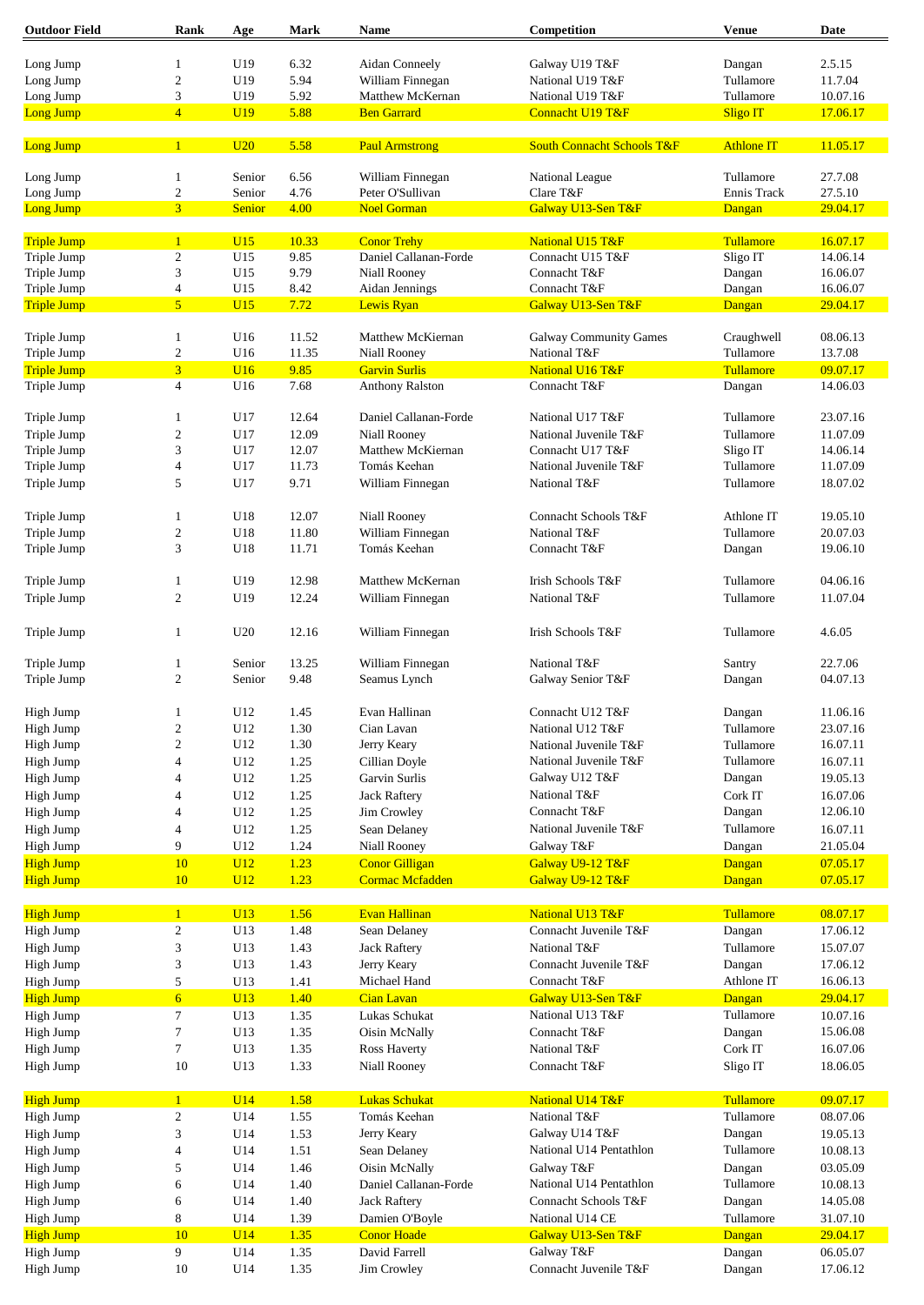| <b>Outdoor Field</b> | Rank             | Age            | <b>Mark</b> | <b>Name</b>           | Competition                           | <b>Venue</b>      | Date     |
|----------------------|------------------|----------------|-------------|-----------------------|---------------------------------------|-------------------|----------|
| High Jump            | 10               | U14            | 1.35        | <b>Ross Haverty</b>   | Connacht T&F                          | Sligo IT          | 16.06.07 |
|                      |                  |                |             |                       |                                       |                   |          |
| High Jump            | 1                | U15            | 1.63        | Jerry Keary           | Connacht U15 T&F                      | Sligo IT          | 14.06.14 |
| High Jump            | $\sqrt{2}$       | U15            | 1.60        | Ryan Gallagher        | National U15 T&F                      | Tullamore         | 24.07.16 |
| High Jump            | $\boldsymbol{2}$ | U15            | 1.60        | Tomás Keehan          | National T&F                          | Tullamore         | 15.07.07 |
| High Jump            | 4                | U15            | 1.55        | Damien O'Boyle        | <b>Irish Schools CE</b>               | Santry            | 24.09.11 |
| High Jump            | 5                | U15            | 1.52        | Oisin McNally         | South Connacht Schools T&F            | Dangan            | 28.04.10 |
|                      | 6                |                | 1.50        | Niall Rooney          | Connacht T&F                          |                   | 16.06.07 |
| High Jump            |                  | U15            |             |                       |                                       | Sligo IT          |          |
| High Jump            | 7                | U15            | 1.45        | Sean Delaney          | Connacht U15 T&F                      | Sligo IT          | 14.06.14 |
| High Jump            | 8                | U15            | 1.40        | Diarmuid Prendergast  | <b>Connacht Schools CE</b>            | Athlone IT        | 15.09.10 |
| <b>High Jump</b>     | 8                | U15            | 1.40        | <b>James Furey</b>    | National U15 T&F                      | Tullamore         | 16.07.17 |
| High Jump            | 10               | U15            | 1.35        | Ross Haverty          | Galway T&F                            | Dangan            | 18.05.08 |
|                      |                  |                |             |                       |                                       |                   |          |
| High Jump            | 1                | U16            | 1.71        | Tomás Keehan          | Connacht T&F                          | Dangan            | 15.06.08 |
| High Jump            | $\sqrt{2}$       | U16            | 1.69        | Niall Rooney          | National CE                           | Santry            | 27.09.08 |
| High Jump            | 3                | U16            | 1.65        | Damien O'Boyle        | South Connacht Schools T&F            | Athlone IT        | 02.05.12 |
| <b>High Jump</b>     | $\overline{3}$   | <b>U16</b>     | 1.65        | <b>Ryan Gallagher</b> | <b>South Connacht Schools T&amp;F</b> | <b>Athlone IT</b> | 11.05.17 |
| High Jump            | 3                | U16            | 1.55        | Oisin McNally         | South Connacht Schools T&F            | Dangan            | 14.04.11 |
|                      |                  |                |             |                       |                                       |                   |          |
| High Jump            | 1                | U17            | 2.00        | Jerry Keary           | Connacht U17 T&F                      | Sligo IT          | 18.06.16 |
| High Jump            | $\boldsymbol{2}$ | U17            | 1.75        | Tomás Keehan          | Irish Schools T&F                     | Tullamore         | 30.05.09 |
| High Jump            | 3                | U17            | 1.68        | <b>Niall Rooney</b>   | <b>Galway Community Games</b>         | Dangan            | 01.06.09 |
| High Jump            | 4                | U17            | 1.55        | <b>Ross Haverty</b>   | South Connacht Schools T&F            | Dangan            | 28.04.10 |
|                      |                  |                |             |                       |                                       |                   |          |
| <b>High Jump</b>     | $\mathbf{1}$     | <b>U18</b>     | 2.07        | <b>Jerry Keary</b>    | <b>National League Round 2</b>        | Templemore        | 30.07.17 |
| High Jump            | $\mathfrak{2}$   | U18            | 1.80        | Tomás Keehan          | Connacht T&F                          | Dangan            | 19.06.10 |
| High Jump            | 3                | U18            | 1.70        | Niall Rooney          | Irish Schools T&F                     | Tullamore         | 05.06.10 |
| High Jump            | 4                | U18            | 1.50        | William Finnegan      | National CE                           | Tullamore         | 26.07.03 |
|                      |                  |                |             |                       |                                       |                   |          |
| High Jump            | 1                | U19            | 1.70        | Niall Rooney          | South Connacht Schools T&F            | Dangan            | 14.04.11 |
| High Jump            | $\mathbf{1}$     | U19            | 1.70        | Tomas Keehan          | National Juvenile T&F                 | Tullamore         | 23.07.11 |
|                      | 3                |                | 1.45        |                       | Galway T&F                            |                   |          |
| High Jump            |                  | U19            |             | William Finnegan      |                                       | Dangan            | 14.05.04 |
| High Jump            | 1                | U20            | 1.90        | Jerry Keary           | National Junior T&F                   | Tullamore         | 03.07.16 |
| <b>High Jump</b>     | $\overline{2}$   | U20            | 1.60        | <b>Paul Armstrong</b> | <b>South Connacht Schools T&amp;F</b> | <b>Athlone IT</b> | 11.05.17 |
|                      |                  |                |             |                       |                                       |                   |          |
| High Jump            | 1                | Senior         | 1.65        | Diarmuid Quill        | Galway T&F                            | Dangan            | 26.05.06 |
| High Jump            | 1                | Senior         | 1.65        | William Finnegan      | Galway T&F                            | Dangan            | 31.05.07 |
| High Jump            | 3                | Senior         | 1.40        | Seamus Lynch          | Galway Senior T&F                     | Dangan            | 09.07.13 |
|                      |                  |                |             |                       |                                       |                   |          |
| Pole Vault           | $\mathbf{1}$     | U18            | 1.95        | William Finnegan      | National T&F                          | Tullamore         | 20.7.03  |
|                      |                  |                |             |                       |                                       |                   |          |
| Pole Vault           | $\mathbf{1}$     | Senior         | 2.20        | William Finnegan      | National Senior CE                    | Tullamore         | 01.08.10 |
|                      |                  |                |             |                       |                                       |                   |          |
| <b>Ball Throw</b>    | 1                | U9             | 27.93       | Dean Moran            | National T&F                          | Templemore        | 27.06.09 |
| <b>Ball Throw</b>    | $\sqrt{2}$       | U <sub>9</sub> | 25.62       | Sean Cahill           | Galway T&F                            | Dangan            | 07.05.11 |
| <b>Ball Throw</b>    | 3                | U <sub>9</sub> | 21.27       | Conor O'Donoghue      | Connacht T&F                          | Dangan            | 11.06.05 |
| <b>Ball Throw</b>    | 4                | U <sub>9</sub> | 20.96       | Ryan Gallagher        | Connacht T&F                          | Dangan            | 12.06.10 |
| <b>Ball Throw</b>    | 5                | U9             | 20.79       | Dylan Finn            | Connacht T&F                          | Sligo IT          | 09.06.07 |
| <b>Ball Throw</b>    | 6                | U9             | 20.11       | Alex Evans            | Galway T&F                            | Dangan            | 09.05.10 |
| <b>Ball Throw</b>    | $\tau$           | U <sub>9</sub> | 19.23       | Cillian McDaid        | Connacht T&F                          | Dangan            | 11.06.05 |
| <b>Ball Throw</b>    | 8                | U <sub>9</sub> | 18.97       | Eoin Lally            | Connacht T&F                          | Dangan            | 11.06.05 |
| <b>Ball Throw</b>    | 9                | U <sub>9</sub> | 18.75       | Oisin Quirke          | National Juvenile T&F                 | Cork              | 23.06.12 |
| <b>Ball Throw</b>    | 9                | U <sub>9</sub> | 18.75       | Vinny Kenny           | Connacht T&F                          | Sligo IT          | 09.06.07 |
|                      |                  |                |             |                       |                                       |                   |          |
| <b>Ball Throw</b>    | 1                | U10            | 36.14       | David Byrne           | National T&F                          | Tullamore         | 15.07.01 |
| <b>Ball Throw</b>    | $\sqrt{2}$       | U10            | 29.25       | Andrew Greaney        | Connacht T&F                          | Sligo IT          | 10.06.06 |
| <b>Ball Throw</b>    | 3                | U10            | 27.88       | Dean Moran            | Galway T&F                            | Dangan            | 09.05.10 |
| <b>Ball Throw</b>    |                  | U10            | 26.89       | Sean Cahill           |                                       |                   | 12.05.12 |
|                      | 4                |                |             |                       | Galway T&F                            | Dangan            |          |
| <b>Ball Throw</b>    | 5                | U10            | 26.06       | Conor Tarpey          | Connacht T&F                          | Dangan            | 11.06.05 |
| <b>Ball Throw</b>    | 6                | U10            | 25.94       | Niall O'Donnell       | Galway T&F                            | Dangan            | 05.05.06 |
| <b>Ball Throw</b>    | $\tau$           | U10            | 25.93       | <b>Jack Raftery</b>   | Galway T&F                            | Dangan            | 21.05.04 |
| <b>Ball Throw</b>    | 8                | U10            | 25.13       | Padraig Hannon        | National T&F                          | Tullamore         | 17.07.04 |
| <b>Ball Throw</b>    | 9                | U10            | 24.73       | <b>Brian Gillen</b>   | National T&F                          | Templemore        | 27.06.09 |
| <b>Ball Throw</b>    | 10               | U10            | 24.10       | Cillian Doyle         | National T&F                          | Templemore        | 27.06.09 |
|                      |                  |                |             |                       |                                       |                   |          |
| <b>Ball Throw</b>    | 1                | U11            | 34.24       | Conor Tarpey          | Connacht T&F                          | Sligo IT          | 10.06.06 |
| <b>Ball Throw</b>    | $\sqrt{2}$       | U11            | 34.09       | David Byrne           | National T&F                          | Tullamore         | 21.07.02 |
| <b>Ball Throw</b>    | 3                | U11            | 31.54       | John Kerse            | National T&F                          | Tullamore         | 13.07.03 |
| <b>Ball Throw</b>    | 4                | U11            | 30.66       | Cathal Coppinger      | Connacht T&F                          | Dangan            | 11.06.05 |
| <b>Ball Throw</b>    | 5                | U11            | 30.08       | <b>Brian Tarpey</b>   | Connacht T&F                          | Sligo IT          | 10.06.06 |
| <b>Ball Throw</b>    | 6                | U11            | 29.25       | Stephen O'Connor      | Galway T&F                            | Dangan            | 09.05.10 |
| <b>Ball Throw</b>    | $\boldsymbol{7}$ | U11            | 27.32       | Padraic Hannon        | Connacht T&F                          | Dangan            | 11.06.05 |
|                      |                  |                |             |                       |                                       |                   |          |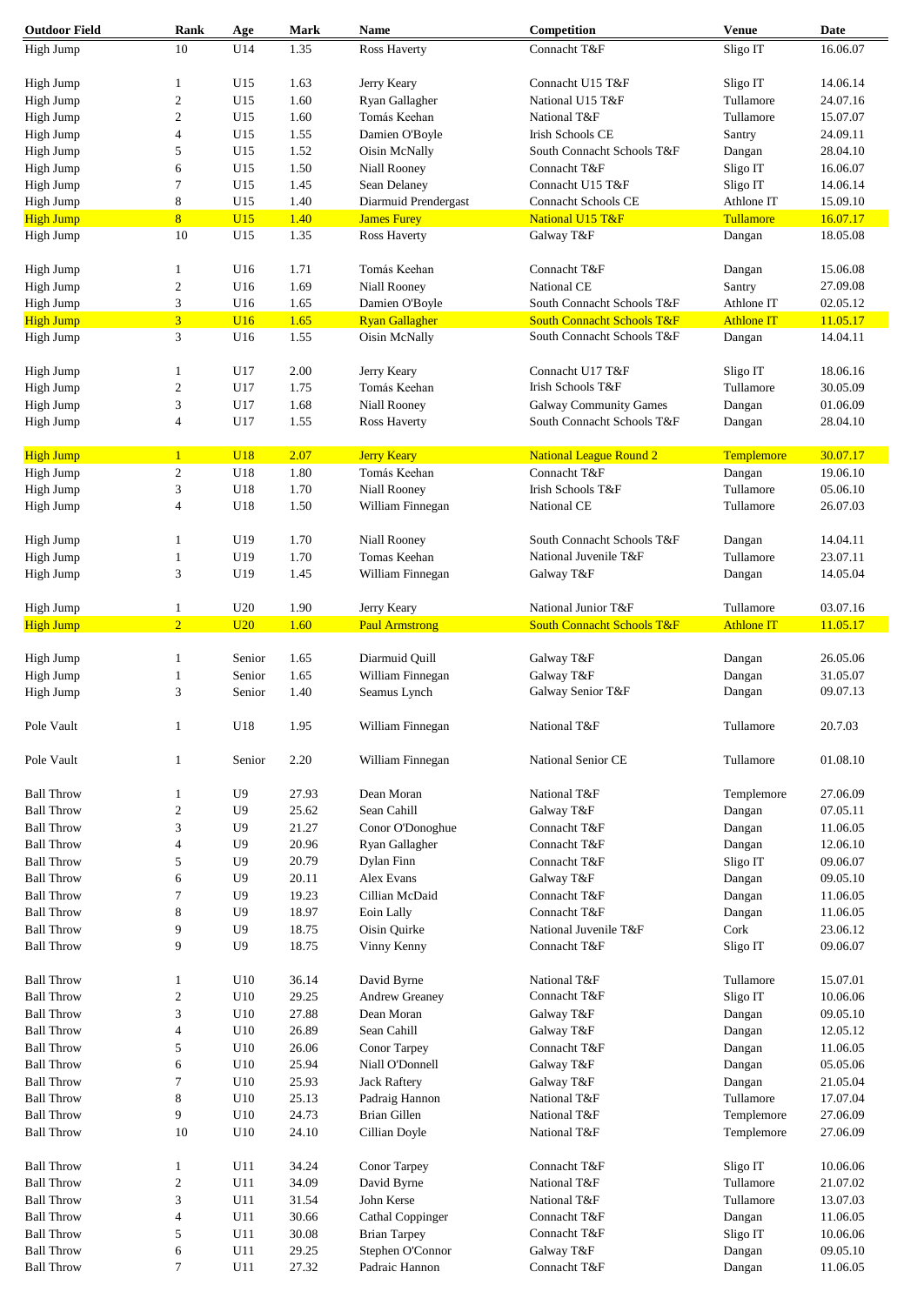| <b>Outdoor Field</b>                  |     | Rank                           | Age            | <b>Mark</b>    | Name                                          | Competition                            | <b>Venue</b>                 | Date                 |
|---------------------------------------|-----|--------------------------------|----------------|----------------|-----------------------------------------------|----------------------------------------|------------------------------|----------------------|
| <b>Ball Throw</b>                     |     | 8                              | U11            | 26.46          | Mark O'Brien                                  | Connacht T&F                           | Dangan                       | 12.06.10             |
| <b>Ball Throw</b>                     |     | 9                              | U11            | 25.90          | Adam Lawlor-Smalle                            | Galway T&F                             | Dangan                       | 02.05.09             |
| <b>Ball Throw</b>                     |     | 10                             | U11            | 25.60          | Vincent Boyle                                 | Galway T&F                             | Dangan                       | 07.05.11             |
|                                       |     |                                |                |                |                                               |                                        |                              |                      |
| <b>Ball Throw</b>                     |     | 1                              | U12            | 39.93          | David Byrne                                   | Galway T&F                             | Dangan                       | 10.05.03             |
| <b>Ball Throw</b>                     |     | $\overline{c}$                 | U12            | 34.73          | Oisin O'Brien                                 | Connacht T&F                           | Dangan                       | 12.06.10             |
| <b>Ball Throw</b>                     |     | 3                              | U12            | 34.63          | Dylan Finn                                    | Connacht T&F                           | Dangan                       | 12.06.10             |
| <b>Ball Throw</b>                     |     | 4                              | U12            | 34.44          | Nathan Lynskey                                | Connacht T&F                           |                              | 12.06.10             |
|                                       |     |                                |                |                | Jason Kennedy                                 |                                        | Dangan                       |                      |
| <b>Ball Throw</b>                     |     | 5                              | U12            | 33.55          |                                               | Galway T&F                             | Dangan                       | 06.05.05             |
| <b>Ball Throw</b>                     |     | 6                              | U12            | 33.50          | Stephen O'Connor                              | National Juvenile T&F                  | Tullamore                    | 16.07.11             |
| <b>Ball Throw</b>                     |     | 7                              | U12            | 30.55          | Cormac Dillon                                 | Connacht T&F                           | Dangan                       | 11.06.05             |
| <b>Ball Throw</b>                     |     | 8                              | U12            | 29.60          | <b>Cathal Coppinger</b>                       | Galway T&F                             | Dangan                       | 05.05.06             |
| <b>Ball Throw</b>                     |     | 9                              | U12            | 29.26          | Sam McArdle                                   | Connacht T&F                           | Dangan                       | 12.06.10             |
| <b>Ball Throw</b>                     |     | 10                             | U12            | 27.18          | John Kerse                                    | Galway T&F                             | Dangan                       | 21.05.04             |
| <b>Ball Throw</b>                     |     | 1                              | U13            | 27.00          | Liam Dundon                                   | Galway T&F                             | Dangan                       | 26.05.06             |
| <b>Ball Throw</b>                     |     | 2                              | U13            | 26.95          | Aidan Jennings                                | Connacht T&F                           | Sligo IT                     | 18.06.05             |
| <b>Ball Throw</b>                     |     | 3                              | U13            | 26.50          | John Kerse                                    | Connacht T&F                           | Sligo IT                     | 18.06.05             |
| <b>Ball Throw</b>                     |     | 4                              | U13            | 23.76          | David Porter                                  | Galway T&F                             | Dangan                       | 14.05.04             |
|                                       |     |                                |                |                |                                               |                                        |                              |                      |
| Turbo Javelin                         |     | $\mathbf{1}$                   | U <sub>9</sub> | 13.35          | Cormac Regan                                  | Connacht U9 T&F                        | Sligo IT                     | 07.06.14             |
| Turbo Javelin                         |     | $\mathfrak{2}$                 | U <sub>9</sub> | 10.30          | Caleb Fleetwood                               | Connacht U9 T&F                        | Sligo IT                     | 07.06.14             |
| Turbo Javelin                         |     | 3                              | U <sub>9</sub> | 10.20          | Adam Jordan                                   | Connacht U9 T&F                        | Sligo IT                     | 07.06.14             |
| <b>Turbo Javelin</b>                  |     | $\overline{4}$                 | U <sub>9</sub> | 9.38           | <b>Daniel Farrelly</b>                        | Connacht U9 T&F                        | <b>Sligo IT</b>              | 10.06.17             |
| Turbo Javelin                         |     | 5                              | U <sub>9</sub> | 9.18           | Callum Brady                                  | National U9 T&F                        | Tullamore                    | 21.06.14             |
| Turbo Javelin                         |     | 6                              | U <sub>9</sub> | 8.10           | Colm O'Brien                                  | Connacht T&F                           | Athlone IT                   | 08.06.13             |
| <b>Turbo Javelin</b>                  |     | $\overline{7}$                 | U <sub>9</sub> | 7.33           | <b>Paul Keaveney</b>                          | Galway U9-12 T&F                       | Dangan                       | 07.05.17             |
| Turbo Javelin                         |     | 8                              | U <sub>9</sub> | 7.30           | Paul Barry                                    | Connacht T&F                           | Dangan                       | 11.06.16             |
| Turbo Javelin                         |     | 9                              | U <sub>9</sub> | 6.90           | Liam Egan                                     | Connacht T&F                           | Dangan                       | 11.06.16             |
| Turbo Javelin                         |     | 10                             | U <sub>9</sub> | 5.80           | Patrick Diviney                               | Connacht T&F                           | Dangan                       | 11.06.16             |
|                                       |     |                                |                |                |                                               |                                        |                              |                      |
| Turbo Javelin                         |     | $\mathbf{1}$                   | U10            | 19.95          | Oisin Keane                                   | National T&F                           | Finn Valley                  | 29.06.13             |
| Turbo Javelin                         |     | $\sqrt{2}$                     | U10            | 17.40          | Liam McDonagh                                 | National T&F                           | Finn Valley                  | 29.06.13             |
| Turbo Javelin                         |     | 3                              | U10            | 16.87          | Robert Urquhart                               | National T&F                           | Finn Valley                  | 29.06.13             |
| <b>Turbo Javelin</b>                  |     | $\overline{4}$                 | U10            | 15.84          | <b>Sean Hoade</b>                             | National U10 T&F                       | Tullamore                    | 24.06.17             |
| Turbo Javelin                         |     | 5                              | U10            | 15.30          | Cormac Conneely                               | Connacht U10 T&F                       | Sligo IT                     | 07.06.14             |
| Turbo Javelin                         |     | 6                              | U10            | 14.40          | Dillan Martyn                                 | Connacht T&F                           | Dangan                       | 11.06.16             |
| Turbo Javelin                         |     | 7                              |                | 13.17          |                                               |                                        |                              | 29.06.13             |
|                                       |     |                                | U10            |                | Michael Trehy                                 | National T&F                           | Finn Valley                  |                      |
| Turbo Javelin                         |     | $\,8\,$                        | U10            | 12.90          | Jack Murray                                   | Connacht T&F                           | Dangan                       | 11.06.16             |
| <b>Turbo Javelin</b>                  |     | 9                              | <b>U10</b>     | 12.70          | <b>Joseph O'Dwyer</b>                         | Connacht U10 T&F                       | <b>Sligo IT</b>              | 10.06.17             |
| Turbo Javelin                         |     | $10\,$                         | U10            | 11.09          | Ryan McDonnell                                | Connacht U10 T&F                       | Sligo IT                     | 07.06.14             |
| Turbo Javelin                         |     | 1                              | U11            | 21.79          | Liam McDonagh                                 | National U11 T&F                       | Tullamore                    | 21.06.14             |
| Turbo Javelin                         |     | $\mathfrak{2}$                 | U11            | 21.21          | Oisin Keane                                   | Galway U11 T&F                         | Dangan                       | 03.05.14             |
| Turbo Javelin                         |     | 3                              | U11            | 20.96          | Darragh Kearney                               | National Juvenile T&F                  | Tullamore                    | 03.07.16             |
| Turbo Javelin                         |     | $\overline{4}$                 | U11            | 20.92          | Conor Trehy                                   | Connacht T&F                           | Athlone IT                   | 08.06.13             |
| Turbo Javelin                         |     | 5                              | U11            | 18.78          | Adam Jordan                                   | National Juvenile T&F                  | Tullamore                    | 03.07.16             |
| Turbo Javelin                         |     | 6                              | U11            | 18.45          | Robert Urquhart                               | Connacht U11 T&F                       | Sligo IT                     | 07.06.14             |
|                                       |     |                                |                |                |                                               | Connacht T&F                           |                              |                      |
| Turbo Javelin                         |     | 7                              | U11            | 17.86          | Cormac Regan                                  |                                        | Dangan                       | 11.06.16             |
| Turbo Javelin                         |     | $\,8\,$                        | U11            | 16.20          | Oisin Quirke                                  | Galway U11 T&F                         | Dangan                       | 03.05.14             |
| <b>Turbo Javelin</b><br>Turbo Javelin |     | 9 <sup>°</sup><br>10           | U11<br>U11     | 16.07<br>15.46 | Darragh Kelly<br>Michael Leahy                | Connacht U11 T&F<br>Connacht U11 T&F   | <b>Sligo IT</b><br>Sligo IT  | 10.06.17<br>07.06.14 |
|                                       |     |                                |                |                |                                               |                                        |                              |                      |
| Turbo Javelin<br><b>Turbo Javelin</b> |     | $\mathbf{1}$<br>$\overline{2}$ | U12<br>U12     | 28.62<br>20.53 | Oisin Keane<br><b>Adam Jordan</b>             | National U12 T&F<br>Connacht U9-13 T&F | Tullamore<br><b>Sligo IT</b> | 11.07.15<br>10.06.17 |
| Turbo Javelin                         |     | 3                              | U12            | 20.39          | Jack Fitzgerald                               | Connacht U12 T&F                       | Sligo IT                     | 07.06.14             |
| Turbo Javelin                         |     | $\overline{4}$                 | U12            | 19.18          | Conor Trehy                                   | Connacht U12 T&F                       | Sligo IT                     | 07.06.14             |
| Turbo Javelin                         |     | 5                              | U12            | 15.51          | <b>Conor Roberts</b>                          | Connacht T&F                           | Athlone IT                   | 08.06.13             |
| Turbo Javelin                         |     | 6                              | U12            | 14.86          | James Harrison                                | Connacht U12 T&F                       | Sligo IT                     | 07.06.14             |
| Turbo Javelin                         |     | 7                              | U12            | 14.59          | Sean Cotter                                   | Connacht U12 T&F                       | Sligo IT                     | 07.06.14             |
| <b>Turbo Javelin</b>                  |     | 8                              | U12            | 14.33          |                                               |                                        |                              | 07.05.17             |
| <b>Turbo Javelin</b>                  |     | 9                              | U12            | 13.77          | <b>Callum Brady</b><br><b>Cormac McFadden</b> | Galway U9-12 T&F<br>Connacht U9-13 T&F | Dangan<br><b>Sligo IT</b>    | 10.06.17             |
| Turbo Javelin                         |     | 10                             | U12            | 12.18          | Garvin Surlis                                 | Galwau U12 T&F                         | Dangan                       | 19.05.13             |
| Javelin                               | 400 |                                | U13            | 29.87          | Michael Hand                                  | National U14 T&F                       | Tullamore                    | 07.07.13             |
|                                       |     | $\mathbf{1}$                   |                |                |                                               |                                        |                              |                      |
| Javelin                               | 400 | $\boldsymbol{2}$               | U13            | 28.38          | Paul McGill                                   | National T&F                           | Cork IT                      | 16.07.06             |
| Javelin                               | 400 | 3                              | U13            | 28.01          | Liam McDonagh                                 | National U13 T&F                       | Tullamore                    | 10.07.16             |
| Javelin                               | 400 | $\overline{\mathcal{L}}$       | U13            | 23.89          | Robert Urquhart                               | National U13 T&F                       | Tullamore                    | 10.07.16             |
| Javelin                               | 400 | 5                              | U13            | 23.65          | Oisin McNally                                 | National T&F                           | Antrim                       | 06.07.08             |
| Javelin                               | 400 | 6                              | U13            | 20.24          | Ciaran Nevin                                  | Connacht T&F                           | Athlone IT                   | 13.06.09             |
| Javelin                               | 400 | 7                              | U13            | 19.51          | Cian Waters                                   | Connacht Juvenile T&F                  | Dangan                       | 17.06.12             |
| Javelin                               | 400 | 8                              | U13            | 19.22          | Garvin Surlis                                 | Connacht U13 T&F                       | Sligo IT                     | 14.06.14             |
| Javelin                               | 400 | 9                              | U13            | 19.14          | Nathan Lynskey                                | National Juvenile T&F                  | Tullamore                    | 16.07.11             |
| <b>Javelin</b>                        | 400 | 10                             | U13            | 18.75          | <b>Kenneth O'Connor</b>                       | Galway U13-Sen T&F                     | Dangan                       | 29.04.17             |
|                                       |     |                                |                |                |                                               |                                        |                              |                      |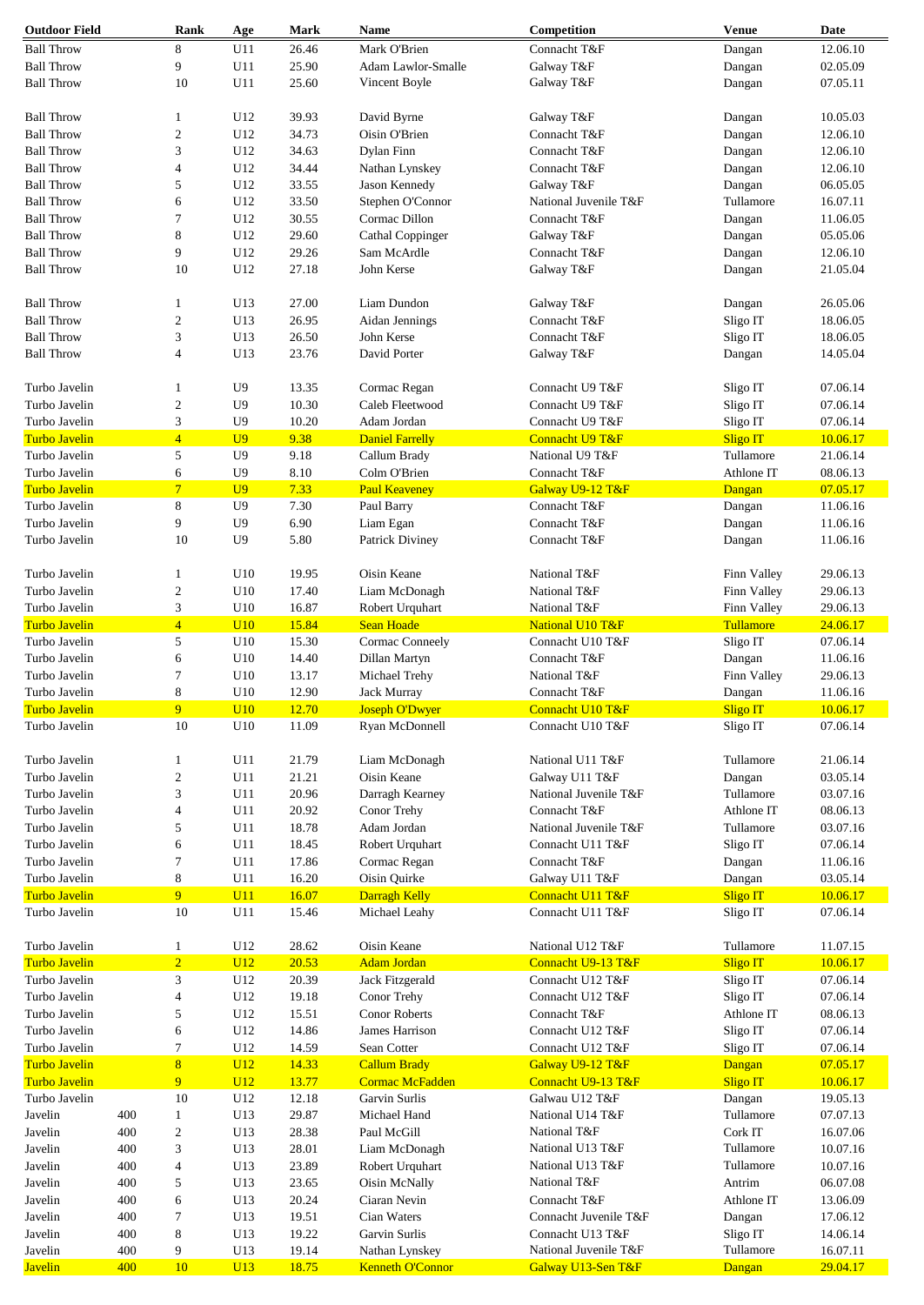| <b>Outdoor Field</b>      |                  | Rank                 | Age              | <b>Mark</b>    | Name                         | Competition                                       | Venue           | Date                 |
|---------------------------|------------------|----------------------|------------------|----------------|------------------------------|---------------------------------------------------|-----------------|----------------------|
|                           | 400              |                      |                  |                |                              |                                                   |                 |                      |
| <b>Javelin</b>            |                  | $\mathbf{1}$         | U14              | 31.50          | <b>Liam Mcdonagh</b>         | Galway U13-Sen T&F                                | Dangan          | 29.04.17             |
| Javelin                   | 400              | $\boldsymbol{2}$     | U14              | 31.06          | Paul McGill                  | Connacht T&F                                      | Sligo IT        | 16.06.07             |
| Javelin                   | 400              | 3                    | U14              | 28.40          | Oisin McNally                | Galway T&F                                        | Dangan          | 03.05.09             |
| <b>Javelin</b>            | 400              | $\overline{4}$       | U14              | 28.27          | <b>Oisin Keane</b>           | National U14 T&F                                  | Tullamore       | 08.07.17             |
| Javelin                   | 400              | 5                    | U14              | 26.90          | Sean Hannon                  | National T&F                                      | Tullamore       | 10.07.05             |
| <b>Javelin</b>            | 400              | $6\overline{6}$      | U14              | 25.90          | <b>Robert Urquhart</b>       | Galway U13-Sen T&F                                | Dangan          | 29.04.17             |
| Javelin                   | 400              | $\tau$               | U14              | 23.86          | Ciaran Nevin                 | Connacht T&F                                      | Dangan          | 19.06.10             |
| Javelin                   | 400              | 8                    | U14              | 23.66          | Damien O'Boyle               | Connacht T&F                                      | Dangan          | 19.06.10             |
| Javelin                   | 400              | 9                    | U14              | 22.80          | David Porter                 | Galway T&F                                        | Dangan          | 27.05.05             |
| Javelin                   | 400              | 10                   | U14              | 22.47          | Andrew O'Boyle               | National Juvenile T&F                             | Tullamore       | 16.07.11             |
|                           |                  |                      |                  |                |                              |                                                   |                 |                      |
| Javelin                   | 500              | 1                    | U15              | 34.80          | Paul McGill                  | Galway T&F                                        | Dangan          | 18.05.08             |
| Javelin                   | 500              | $\overline{c}$       | U15              | 31.05          | Oisin McNally                | National T&F                                      | Tullamore       | 11.07.10             |
| Javelin                   | 500              | 3                    | U15              | 27.30          | David Porter                 | Connacht T&F                                      | Dangan          | 17.06.06             |
| Javelin                   | 500              | $\overline{4}$       | U15              | 24.20          | Andrew O'Boyle               | National Juvenile T&F                             | Tullamore       | 14.07.12             |
| <b>Javelin</b>            | 500              | $\overline{5}$       | U15              | 23.53          | <b>James Furey</b>           | Connacht U15 T&F                                  | <b>Sligo IT</b> | 17.06.17             |
| <b>Javelin</b>            | 500              | 6                    | U15              | 22.80          | <b>Conor Trehy</b>           | Galway U13-Sen T&F                                | Dangan          | 29.04.17             |
| Javelin                   | 500              | $\boldsymbol{7}$     |                  | 19.54          | Mark Leahy                   |                                                   |                 | 09.05.10             |
|                           |                  |                      | U15              |                |                              | Galway T&F                                        | Dangan          |                      |
| Javelin                   | 500              | $\,8\,$              | U15              | 19.08          | <b>Cathal Coppinger</b>      | Connacht T&F                                      | Dangan          | 15.06.08             |
| Javelin                   | 600              | $\mathbf{1}$         | U16              | 32.00          | Oisin McNally                | South Connacht Schools T&F                        | Dangan          | 14.04.11             |
| Javelin                   | 600              | $\boldsymbol{2}$     | U16              | 30.64          | Paul McGill                  | Connacht T&F                                      | Athlone IT      | 20.06.09             |
|                           |                  |                      |                  |                |                              |                                                   |                 |                      |
| Javelin                   | 600              | 3                    | U16              | 26.82          | David Porter                 | Galway T&F                                        | Dangan          | 06.05.07             |
| Javelin                   | 600              | $\overline{4}$       | U16              | 20.61          | Andrew O'Boyle               | Galway U16 T&F                                    | Dangan          | 19.05.13             |
| Javelin                   | 700              | $\mathbf{1}$         | U17              | 22.08          | Jack Leahy                   | Galway T&F                                        | Dangan          | 09.05.10             |
|                           |                  |                      |                  |                |                              |                                                   |                 |                      |
| Javelin                   | 700              | 1                    | U18              | 18.40          | Peadar Harvey                | Galway T&F                                        | Dangan          | 09.05.10             |
| Javelin                   | 700              | $\boldsymbol{2}$     | U18              | 17.77          | William Finnegan             | National CE                                       | Tullamore       | 26.07.03             |
|                           |                  |                      |                  |                |                              |                                                   |                 |                      |
| Javelin                   | 800              | 1                    | Senior           | 33.17          | Eamonn Waters                | Galway T&F                                        | Dangan          | 24.06.10             |
| Javelin                   | 800              | $\boldsymbol{2}$     | Senior           | 31.31          | Tony Nevin                   | National League                                   | Athlone         | 18.07.10             |
| Javelin                   | 800              | 3                    | Senior           | 30.77          | William Finnegan             | National Senior CE                                | Tullamore       | 01.08.10             |
| Javelin                   | 800              | 4                    | Senior           | 20.37          | Dara Dolan                   | Galway Senior T&F                                 |                 | 04.07.13             |
|                           |                  |                      |                  |                |                              |                                                   | Dangan          |                      |
| Javelin<br><b>Javelin</b> | 800<br>800       | 5<br>6               | Senior<br>Senior | 17.60<br>14.08 | Niall Higgins                | National League<br><b>National League Round 2</b> | Tullamore       | 13.02.10<br>30.07.17 |
|                           |                  |                      |                  |                | <b>Gavin Cooney</b>          |                                                   | Templemore      |                      |
| <b>Shot Putt</b>          | 2                | 1                    | U11              | 4.36           | Jack Kenny                   | Connacht T&F                                      | Sligo IT        | 09.06.07             |
| <b>Shot Putt</b>          | $\overline{c}$   | $\overline{c}$       | U11              | 4.35           | Conor O'Donoghue             | Connacht T&F                                      | Sligo IT        | 09.06.07             |
|                           |                  |                      |                  |                |                              |                                                   |                 |                      |
| Shot Putt                 | 2                | 1                    | U12              | 8.34           | Cathal O'Brien               | National Juvenile T&F                             | Tullamore       | 11.07.09             |
| Shot Putt                 | $\sqrt{2}$       | $\sqrt{2}$           | U12              | 8.22           | Conor Tarpey                 | National T&F                                      | Mardyke Cork    | 24.06.07             |
| Shot Putt                 | $\mathfrak{2}$   | 3                    | U12              | 8.07           | Cian Waters                  | National Juvenile T&F                             | Tullamore       | 16.07.11             |
| Shot Putt                 | $\mathbf{2}$     | 4                    | U12              | 8.00           | James Greaney                | Galway T&F                                        | Dangan          | 05.05.06             |
| <b>Shot Putt</b>          |                  | $\overline{5}$       |                  |                |                              |                                                   |                 |                      |
|                           | $\overline{2}$   |                      | U12              | 7.75           | <b>Darragh Kearney</b>       | Galway U9-12 T&F                                  | Dangan          | 07.05.17             |
| Shot Putt                 | $\overline{c}$   | 6                    | U12              | 7.23           | Oisin Coppinger              | National Juvenile T&F                             | Tullamore       | 11.07.09             |
| Shot Putt                 | $\boldsymbol{2}$ | 7                    | U12              | 6.95           | Mark O'Brien                 | National Juvenile T&F                             | Tullamore       | 16.07.11             |
| Shot Putt                 | $\mathbf{2}$     | 8                    | U12              | 6.87           | Christopher McDonnell        | Galway T&F                                        | Dangan          | 03.05.08             |
| Shot Putt                 | $\overline{c}$   | 9                    | U12              | 6.55           | <b>Brian Tarpey</b>          | Connacht T&F                                      | Sligo IT        | 09.06.07             |
| Shot Putt                 | $\mathbf{2}$     | 10                   | U12              | 6.54           | Cillian McDaid               | Galway T&F                                        | Dangan          | 03.05.08             |
|                           |                  |                      |                  |                |                              |                                                   |                 |                      |
| Shot Putt                 | $\overline{c}$   | $\mathbf{1}$         | U13              | 13.00          | Paul McGill                  | National T&F                                      | Cork IT         | 16.07.06             |
| Shot Putt                 | $\sqrt{2}$       | $\sqrt{2}$           | U13              | 10.91          | Cathal O'Brien               | Connacht T&F                                      | Dangan          | 19.06.10             |
| Shot Putt                 | $\mathfrak{2}$   | 3                    | U13              | 10.77          | Cian Waters                  | National Juvenile T&F                             | Tullamore       | 14.07.12             |
| Shot Putt                 | $\mathbf{2}$     | $\overline{4}$       | U13              | 9.95           | Michael Hand                 | Connacht T&F                                      | Athlone IT      | 16.06.13             |
| Shot Putt                 | $\sqrt{2}$       | 5                    | U13              | 8.22           | PJ Kelly                     | National T&F                                      | Tullamore       | 15.07.07             |
| Shot Putt                 | $\boldsymbol{2}$ | 6                    | U13              | 8.16           | Craig McGill                 | National T&F                                      | Antrim          | 06.07.08             |
| <b>Shot Putt</b>          | $\overline{2}$   | $7\phantom{.0}$      | U13              | 7.99           | <b>Calvin Ryan</b>           | Galway U13-Sen T&F                                | Dangan          | 29.04.17             |
| Shot Putt                 | $\overline{c}$   | $\,8\,$              | U13              | 7.83           | Micheál Hannon               | Galway T&F                                        |                 | 27.05.05             |
|                           |                  |                      |                  |                |                              |                                                   | Dangan          |                      |
| Shot Putt                 | $\mathbf{2}$     | 9                    | U13              | 7.74           | <b>Christopher McDonnell</b> | Galway T&F                                        | Dangan          | 03.05.09             |
| Shot Putt                 | $\overline{c}$   | 10                   | U13              | 7.62           | Kelvin Olayemi               | Connacht T&F                                      | Athlone IT      | 13.06.09             |
| Shot Putt                 | 2.72             | $\mathbf{1}$         | U14              | 12.76          | Paul McGill                  | National T&F                                      | Tullamore       | 15.07.07             |
| Shot Putt                 | 2.72             | $\sqrt{2}$           | U14              | 11.08          | Cian Waters                  | Connacht T&F                                      | Athlone IT      | 16.06.13             |
| <b>Shot Putt</b>          | 2.72             | 3 <sup>1</sup>       | U14              | 9.98           | <b>Rian Kearney</b>          | Galway U13-Sen T&F                                | Dangan          | 29.04.17             |
| Shot Putt                 | 2.72             | $\overline{4}$       | U14              | 9.65           | Sean Hannon                  | Connacht T&F                                      | Sligo IT        | 18.06.05             |
| Shot Putt                 | 2.72             | 5                    | U14              | 9.50           | Mark O'Brien                 | Galway U14 T&F                                    | Dangan          | 19.05.13             |
|                           | 2.72             |                      |                  |                |                              | Connacht Juvenile T&F                             |                 |                      |
| Shot Putt                 | 2.72             | 6<br>$7\phantom{.0}$ | U14              | 9.16           | Sam McArdle                  |                                                   | Dangan          | 17.06.12             |
| <b>Shot Putt</b>          |                  |                      | U14              | 8.79           | <b>Oisin Keane</b>           | Galway U13-Sen T&F                                | Dangan          | 29.04.17             |
| Shot Putt                 | 2.72             | 8                    | U14              | 8.30           | David Porter                 | Galway T&F                                        | Dangan          | 27.05.05             |
| Shot Putt                 | 2.72             | 9                    | U14              | 8.26           | Cathal Coppinger             | Connacht T&F                                      | Dangan          | 15.06.08             |
| Shot Putt                 | 2.72             | 10                   | U14              | 7.96           | Michael Hand                 | Connacht U14 T&F                                  | Sligo IT        | 14.06.14             |